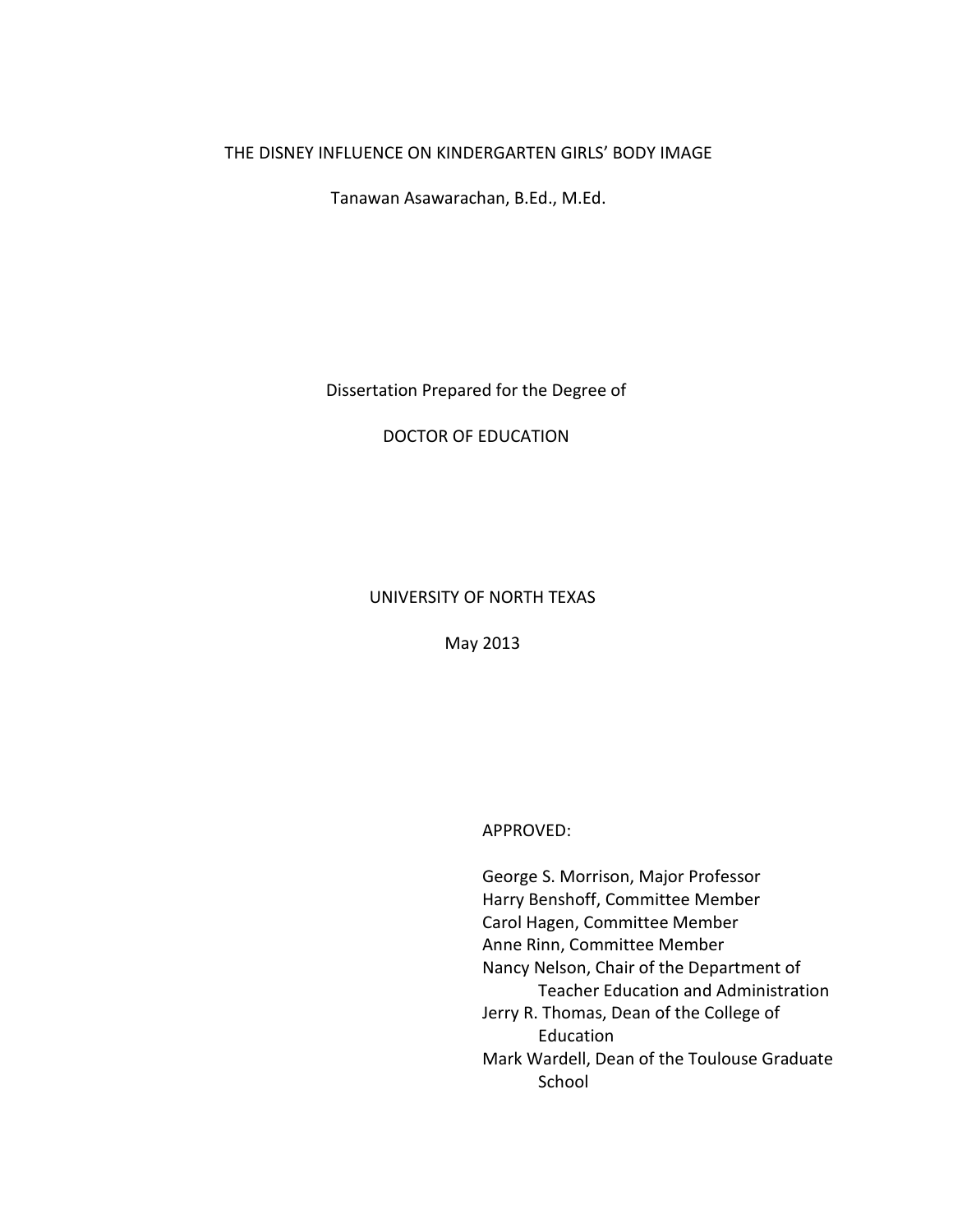Asawarachan, Tanawan. The Disney Influence on Kindergarten Girls' Body Image. Doctor of Education (Early Childhood Education), May 2013, 105 pp., 14 tables, reference list, 167 titles.

Media is now a part of the early childhood world. In many countries, including industrialized and developing countries, children spend more time consuming various kinds of media. The impact of media on children's perception of their body images has been and continues to be a concern of parents and early childhood professionals.

This research examined the influence of Disney movies on Thai kindergarten girls' body images and self-esteem. Thai kindergarten girls completed three measures of body self-image: the Body Figure Preference Scale, the Body Esteem Scale, and the Self-Esteem Scale. The girl participants were randomly assigned to two groups: focused on a female theme (FFT) and focused on a non-human theme (FNT). The experimental group viewed "female" Disney movie themes, while the control group viewed "animal" Disney movie themes.

Girls in the experimental group expressed greater body image dissatisfaction scores after watching Disney movies, which was an expected finding. Results from the present study suggest that girls in both groups become concerned about their body esteem after video exposure. However, there was no significant difference in self-esteem between girls in FFT and FNT. In summary, the findings of this study support the belief that Disney movies influence young girls' perceptions of their body image, and they have an awareness of their body size. It can be concluded that Disney movies have an influence on Thai girls' body image dissatisfaction and body esteem. The results also indicated that Thai girls are not totally aware of the influence of Disney media on their self-esteem.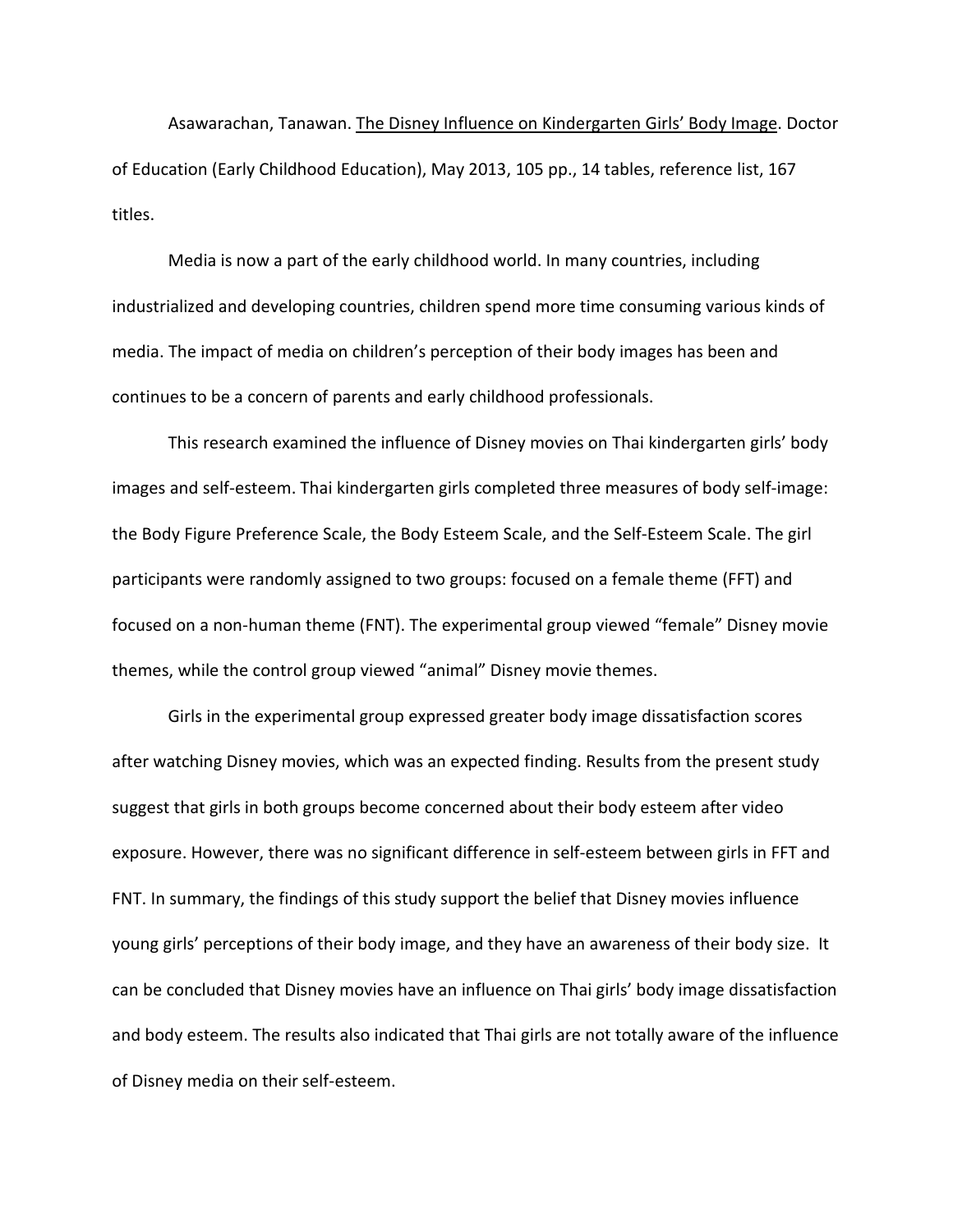Understanding how Disney movies, in particular, and other media, in general, influence young children, especially girls, can encourage parents and educators to identify risk factors associated with children's body image dissatisfaction and low self-esteem.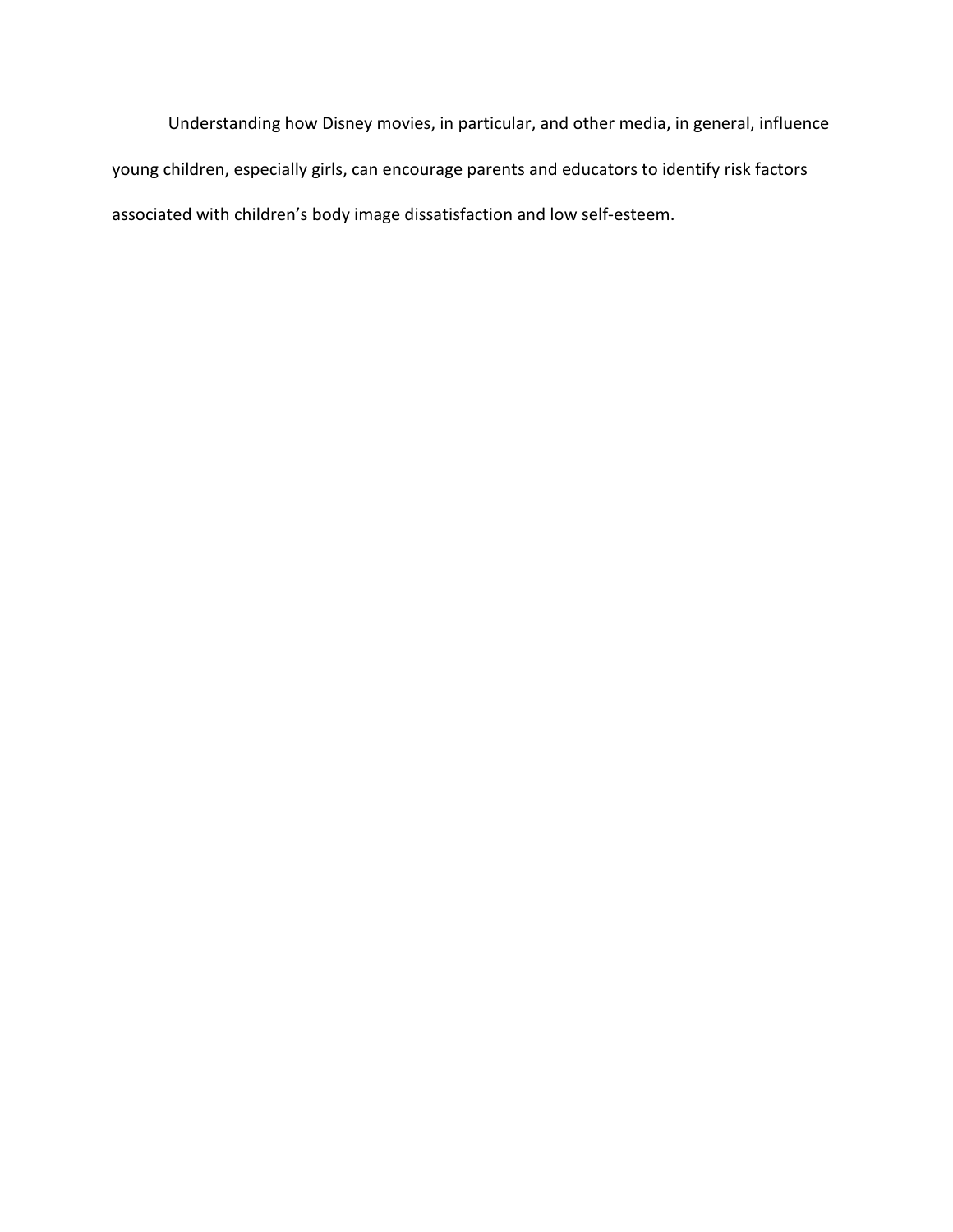Copyright 2013

by

Tanawan Asawarachan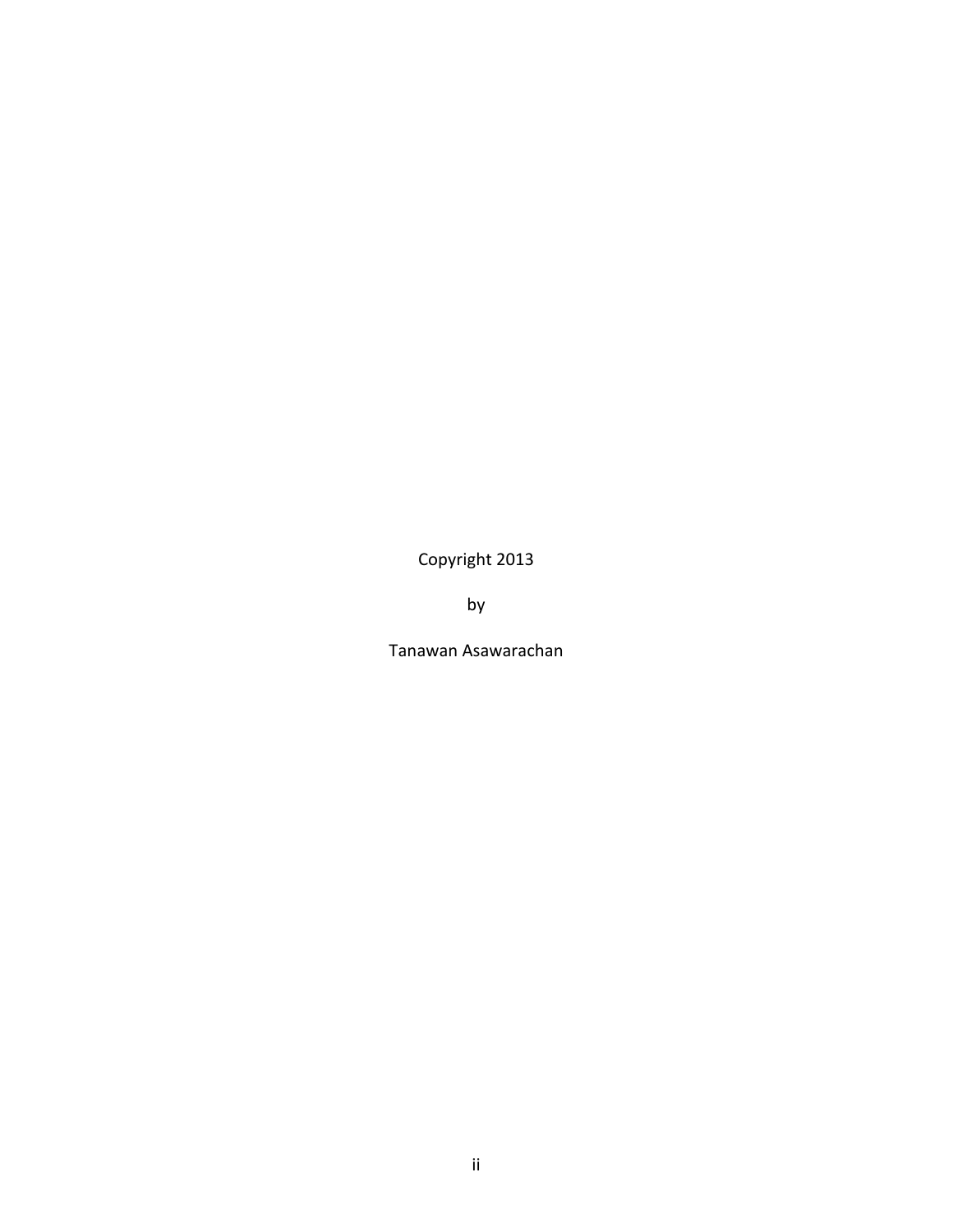#### ACKNOWLEDGEMENTS

I would like to extend acknowledge all the people whose help and support me to finish this dissertation. First, I would like to thank my major professor, Dr. George Morrison who provides and encourages me to freely explore my doctoral program to the last moment of my dissertation. Thank you for feeling confident about my ability.

Next, I also would like to thank all of my committee members: Dr. Carol Hagen, Dr. Anne Rinn, and Dr. Harry Benshoff. All of them gave me their warm words, sincere friendships, and knowledgeable feedback during the dissertation process. I really appreciate their advice and support throughout this process.

Most importantly, this dissertation would not have been possible without my family and friends. I wish to thank my dad, mom, and grand mom. I admire your loyalty, kindness, generosity, and warmth. All of you have been my greatest supporter and confident. Thank you so much for everything you have given me. I love you all with my heart.

This dissertation is not mine but also theirs because I could not have done it without them.

iii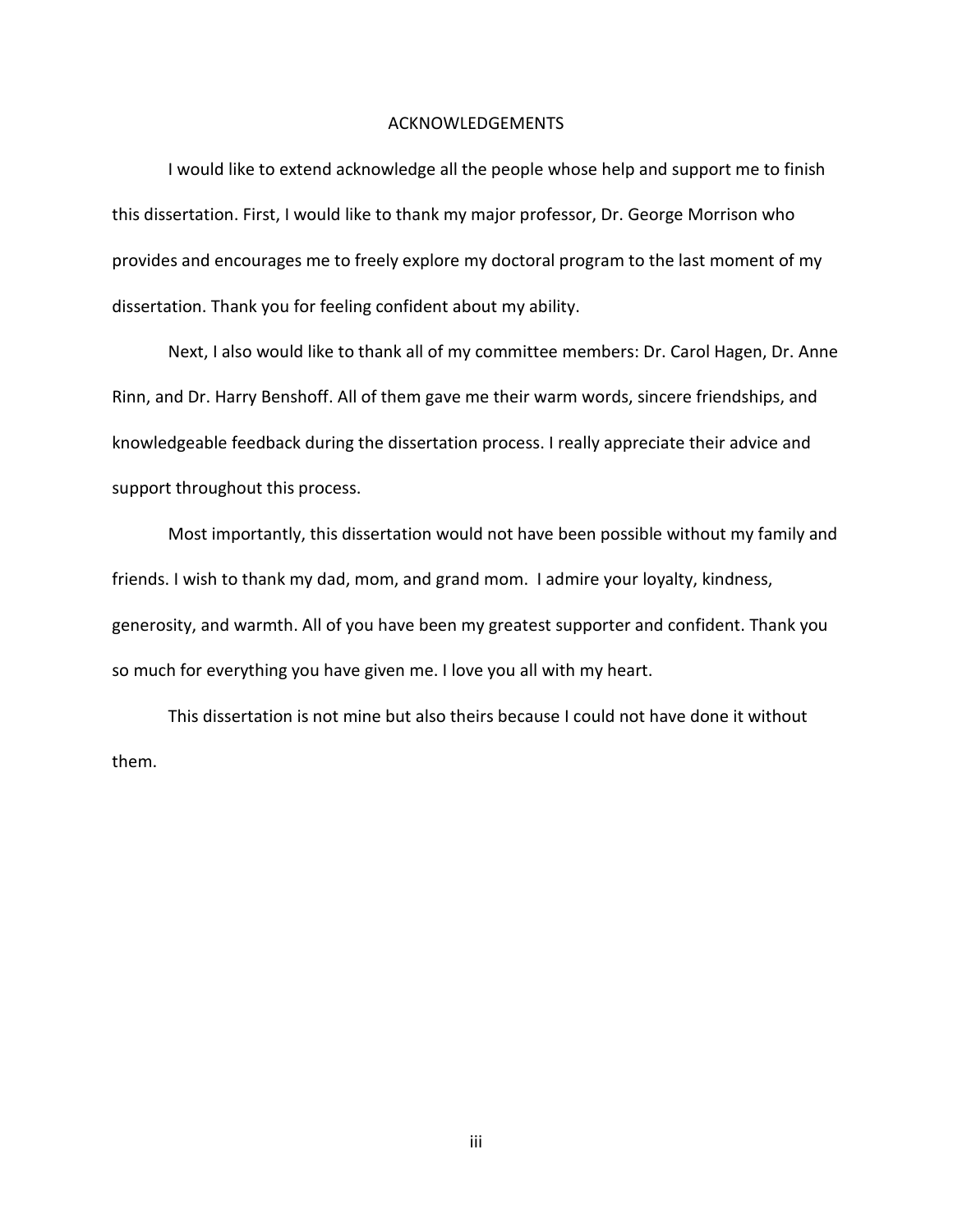# TABLE OF CONTENTS

| Appendices |  |
|------------|--|
| Α.         |  |
| <b>B.</b>  |  |
| C.         |  |
| D.         |  |
|            |  |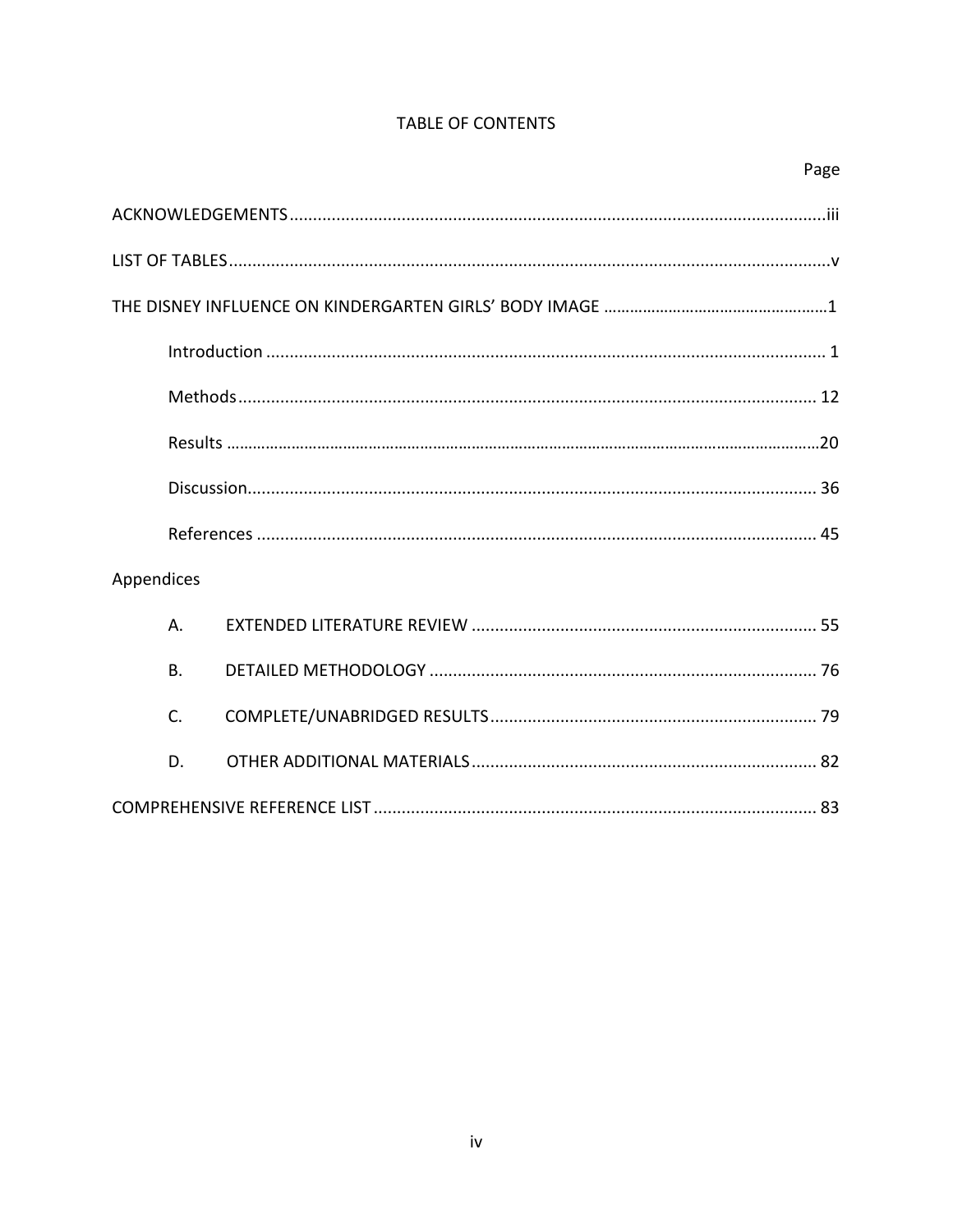# LIST OF TABLES

<span id="page-6-0"></span>

| $\mathbf{1}$   | Mean Score Selections and Standard Deviations for Pre-Video Condition Discrepancy  |
|----------------|------------------------------------------------------------------------------------|
| $\overline{2}$ | Mean Score Selections and Standard Deviations for Post-Video Condition Discrepancy |
| 3              | Paired t-Test Comparing the Total Scores between Groups (between Pretest and       |
| 4              | ANOVA Comparing Differences Using Body Figure Preference Scale by Groups26         |
| 5              | Descriptive Statistics for Body-Esteem Scale for the Focused on a Female Theme     |
| 6              | Descriptive Statistics for Body Esteem Scale for the Focused on a Non-Human Theme  |
| $\overline{7}$ | t-Test between Focused on a Female Theme and Focused on a Non-Human Theme28        |
| 8              | Mean Levels of Self-Esteem (with Standard Deviations) and t-Test28                 |
| 9              |                                                                                    |
| 10             | Sample of Responses for Interview Question 5, Category Concerned about Own         |
| 11             | Sample of Responses for Interview Question 4, Category Not Concerned about Own     |
| 12             |                                                                                    |
| 13             | Sample of Responses for Interview Question 5, Category the Thin-Ideal36            |
| C1             |                                                                                    |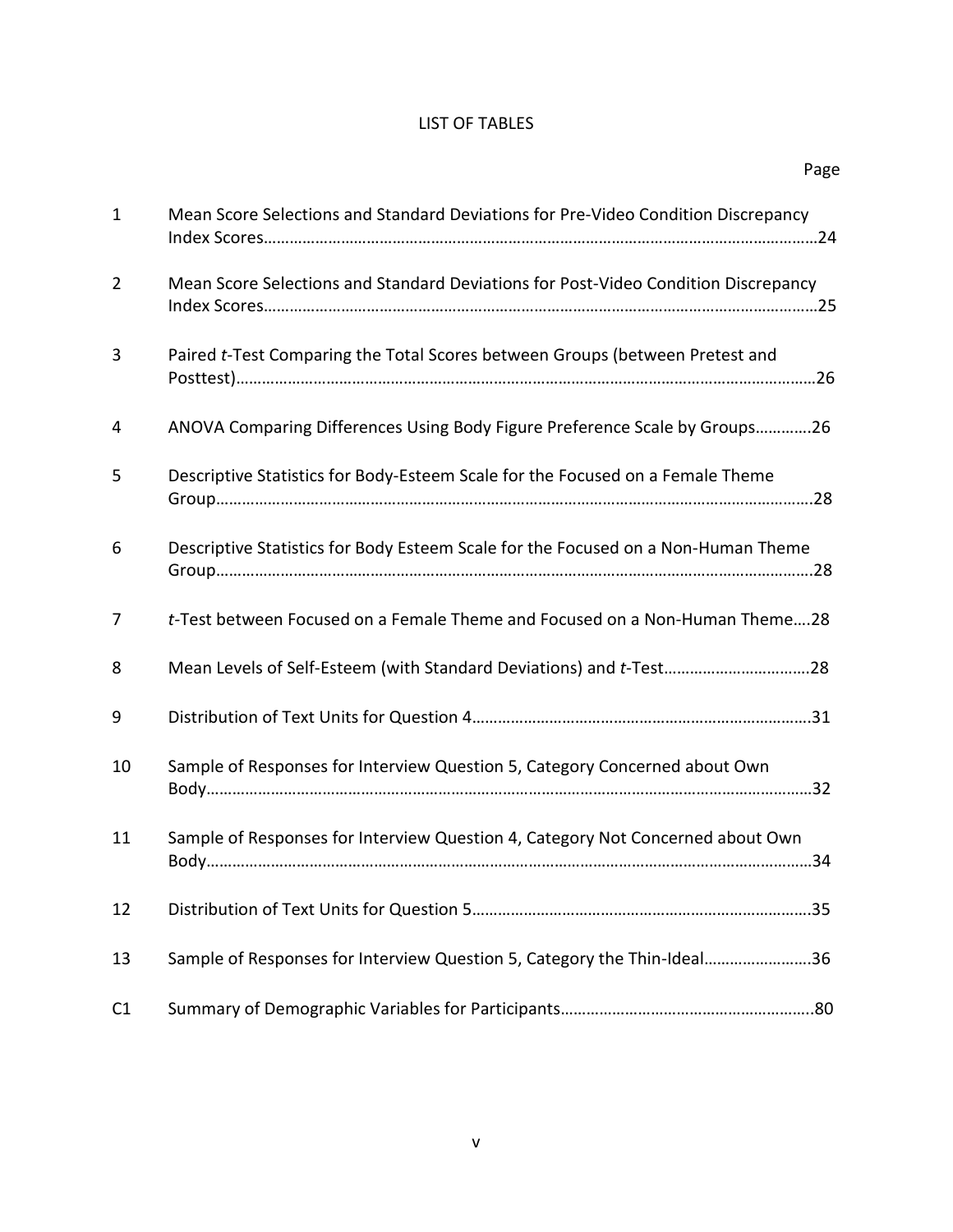#### THE DISNEY INFLUENCE ON KINDERGARTEN GIRLS' BODY IMAGE

#### Introduction

<span id="page-7-1"></span><span id="page-7-0"></span>Media is now a part of the early childhood world. In many countries, including industrialized and developing countries, children spend more time consuming various kinds of media. Over the last century, the films of Walt Disney have identified as a type of early childhood. Giroux (1995) mentioned that Disney films influence children's role models and values more than conventional forms of learning such as public schools, religious institutes, and family. Many people accept Disney as a form of family entertainment because Disney has been related to innocent childhood and fantasy (Giroux, 1995; Wasko, 2001). Disney characters uphold the stereotype of "what is beautiful is good" (Bazzini, Curtin, Joslin, Regan & Martz, 2010). For example, books and television for children usually present the heroic prince and princess as moral and attractive, but the wicked witch and evil characters as unattractive. Myers (2002) noted that children will learn from the movies that Snow White and Cinderella are attractive and compassionate, while the witch and the step-sisters are unattractive and evil.

The impact of media on children and their body-image perspectives has increased over the years. The effects of exposure to media images are complicated to measure. As media influence on women's body image and body dissatisfaction, the sample of women in research studies is limited. Many studies investigating the influence of media exposure on individuals' body image and body dissatisfaction are taken by late teenagers who are at the university level. Recent studies propose that girls as young as 6 years old face body dissatisfaction (Dittmar, Halliwell, & Ive, 2006; Dohnt & Tiggemann, 2004). There are more studies that show that school-aged children value the importance of being thin and have a negative statistically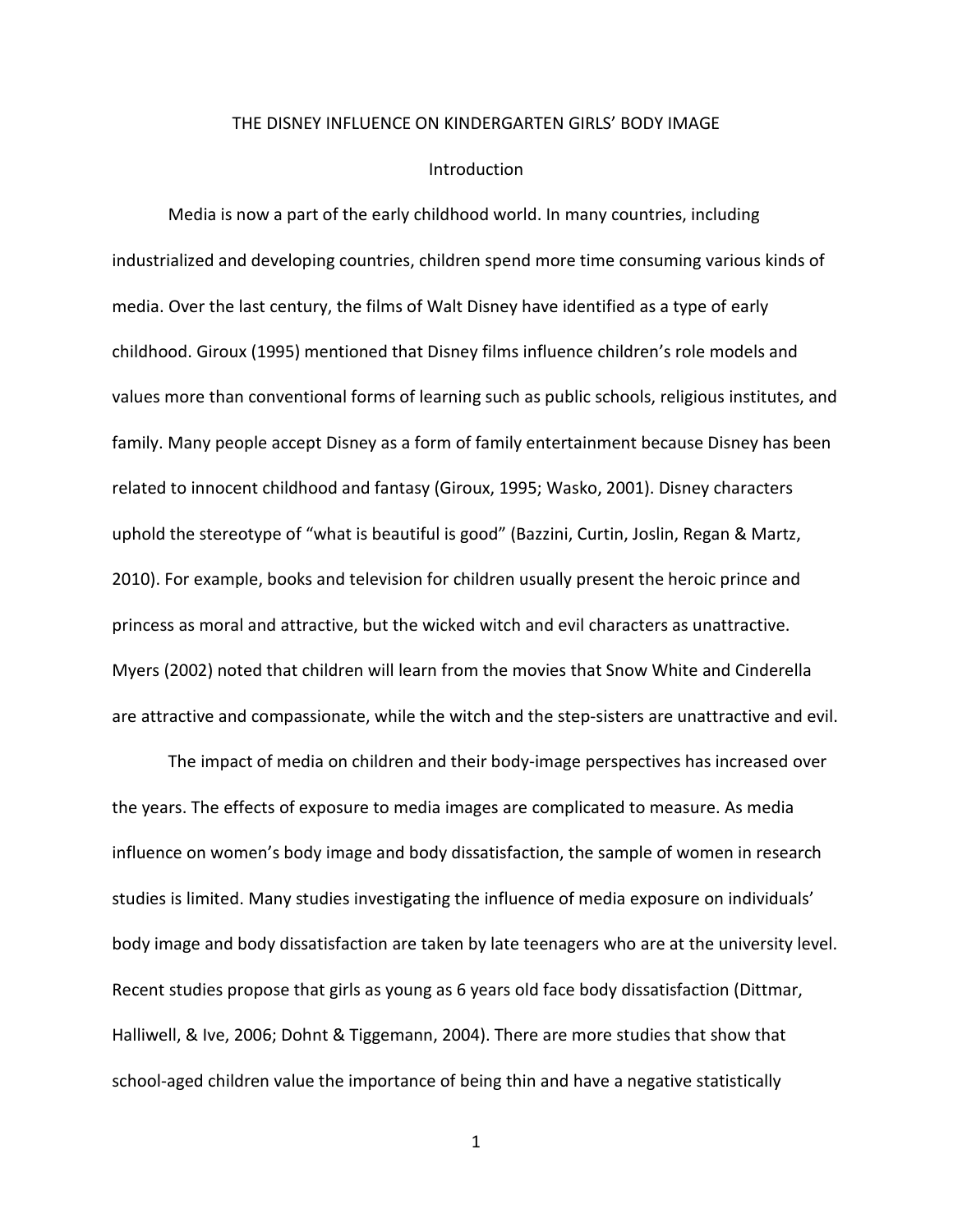opinion about being fat. In addition, school-aged children sometimes show body image dissatisfaction.

According to social learning theory (Kozak, 2000), children might learn something about their body image from the media. Boys and girls in Grade 1-3 showed a positive correlation between eating and body concern after viewing television (Harrison, 2000). Klein and Shiffman (2005) found that in animated cartoons overweight characters are usually unattractive and unintelligent. As compared to average and underweight characters, they encounter physical disabilities and participate in antisocial acts. They were less likely to be happy and lucky. Obviously, they were not seen as the good guy. Sherida (2007) showed that overweight children felt pressure from their peers because they were not chosen to be playmates.

According to Oliveira (2000), kindergarten children accurately identify themselves and their classmates as under, average or overweight. As media is influencing our socialization, it is important to analyze what children are learning about body image and body dissatisfaction from these movies. In general, studies demonstrate that media images play an important role in shaping body image and personality in young people more so than adults. The media portrays clear messages about the positive sides of being thin and the disadvantages of being fat (Heaton, 2010; Jefferson & Stake, 2009). Some critics have proposed that children view these animated films for pure entertainment and they do not take away any potential messages from the films (DeFife, 2009). In contrast, others commented that children tend to use popular stories and fairy tales to perceive who they are and to understand their environments (Tanner, 2003).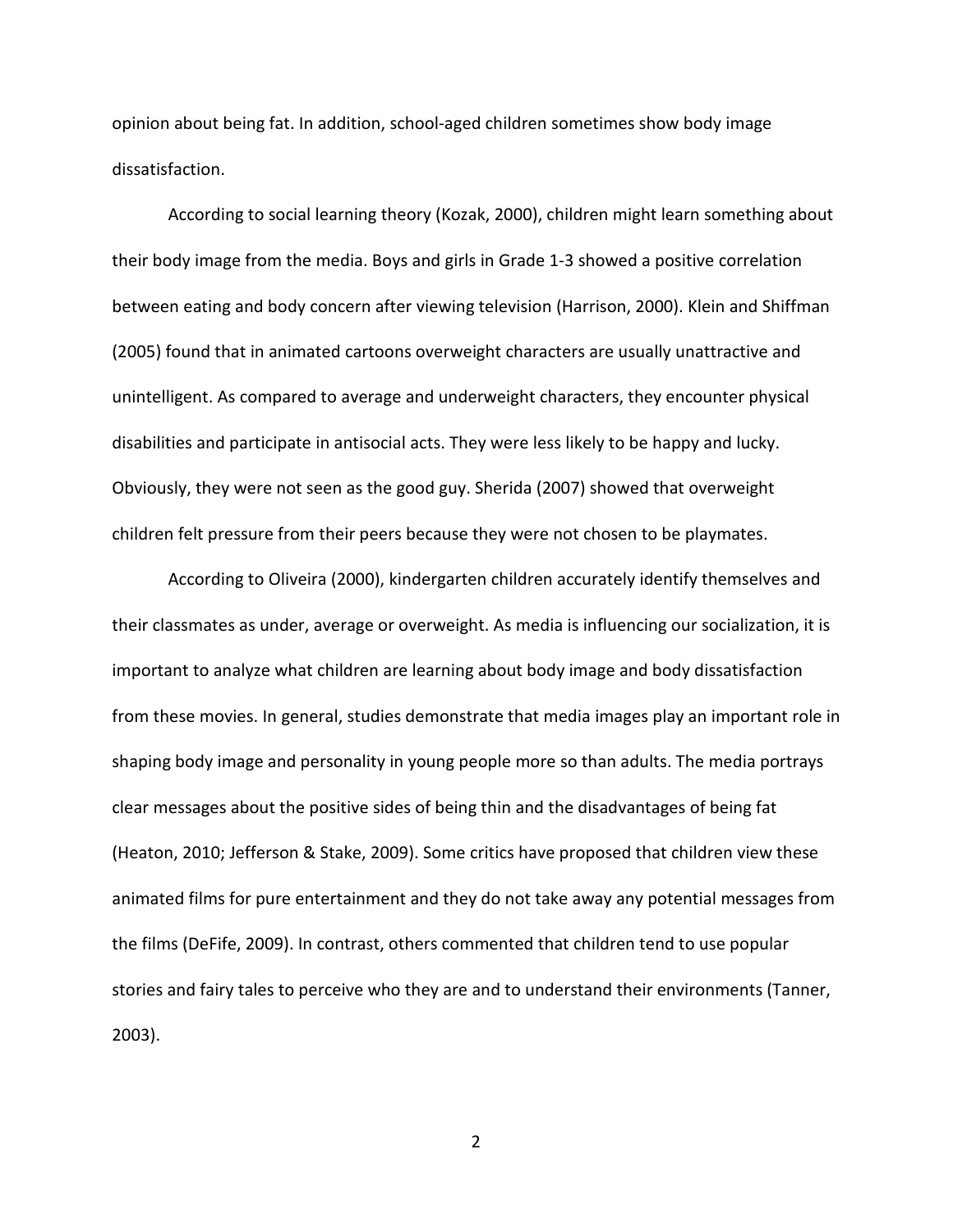Therefore it is important to conduct more research on media images and their effects on body image and body dissatisfaction. To date, few studies have explored the impact of Disney animated films on young Thai girls' body image. The goal of this study is not to decide what is "bad" about the messages from the media; instead, the goal of this study is to examine whether Disney animated films influence Thai girls' body image and self-esteem.

Body image issues have been discussed for a long time. Rice (1995) clarified that body image is "an individual's experience of his/her body. It is the mental picture a person has of his/her body as well as the individual's associated thoughts, feelings, judgments, sensations, awareness and behaviors" (p. 9). The concept of ideal body image is socially and culturally built and differs across cultures and times. It can be linked to critical physiological and psychological perceptions that can have serious, persistent, and even life-threatening outcomes for adolescents (Johnson, & Taylor, 2008). Body image can be measured by calculating the contradiction between one's silhouettes rating of his/her real self versus the ideal self. For this paper, the researcher defined body esteem as an individuals' feeling about his or her body and appearance. Various kinds of media also influenced individuals to examine their own bodies and compare them to the figures they see. Herbozo, Tantleff-Dunn, Gokee, and Thompson (2004) found the result from a content analysis that *Cinderella* and *The Little Mermaid* displayed the most points with body imaged related themes in popular children's videos and books, while *Indian in the Cupboard* and *E.T*. showed fewest body image related theme.

Media today, including magazines, newspapers, television, internet, phones, iPads, or movies, is influencing people's lives (Johnson, & Taylor, 2008). The impact of media is massive and the variety of media has intensified. The influences of media images and messages are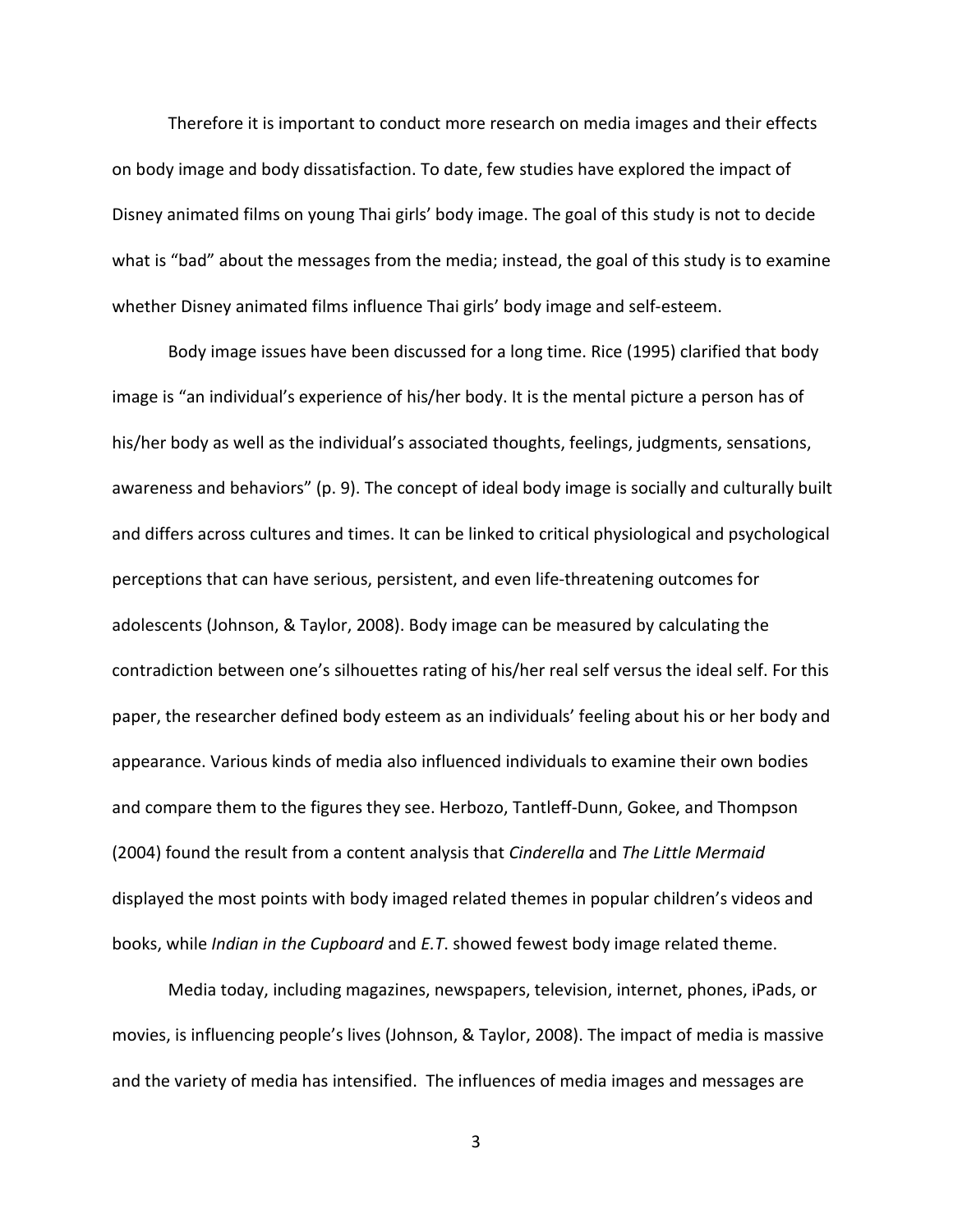clearly vigorous and prevalent. A number of studies demonstrate the power of media images on girls' perspectives about body image. The messages from media play a vital role for women more than for males (Damico & Fuller, 2007; Dijkstra & Barelds, 2011; Johnson, & Taylor, 2008; López-Guimera, Levine, Sánchez-Carracedo, & Fauquet, 2010; McCabe, Ricciardelli, & Ridge, 2006; Wasylkiw, MacKinnon, & MacLellan, 2012). Damico and Fuller (2007) pointed out girls revealed media images as one of the reasons for wanting to be thin. According to McCabe, Ricciardelli, and Ridge (2006), more than 50% of the girls who participated in the study mentioned media sending negative messages about bodies, especially messages suggesting that most of them fell short of the ideal image. Media frequently presents unrealistic, unfeasible, and impracticable images of beauty to women. Children are exposed to many sources that directly form and contribute to their intellectual, social, and emotional lives (Grogan, 2008; Veldhuis, Koniin, & Seidell, 2012). Research on Disney movies has been wide spread in the last decade because of the impact on children's lives. Many studies have shown the negative influences of movies by measuring either children's behaviors or responses (Grogan, 2010). The most important issue affected is body image. As Disney movies become more and more common and influential in today society, studies have shown that Disney movies convince girls to be thinner and boys to be more muscular (Doran, 2009). Children tend to preserve a thin or muscular figure as ideal in movies. Herbozo, Tantleff-Dunn, Gokee-Larose and Thompson (2004) revealed that physical appearances were connected to traits of kindness, happiness, and success in those movies. The most desirable characters were thin and muscular. In contrast, negative characters were portrayed as obese, unattractive, wicked, unkindly and brutal. Many people believe that Disney movies play a role as a teacher of social standards,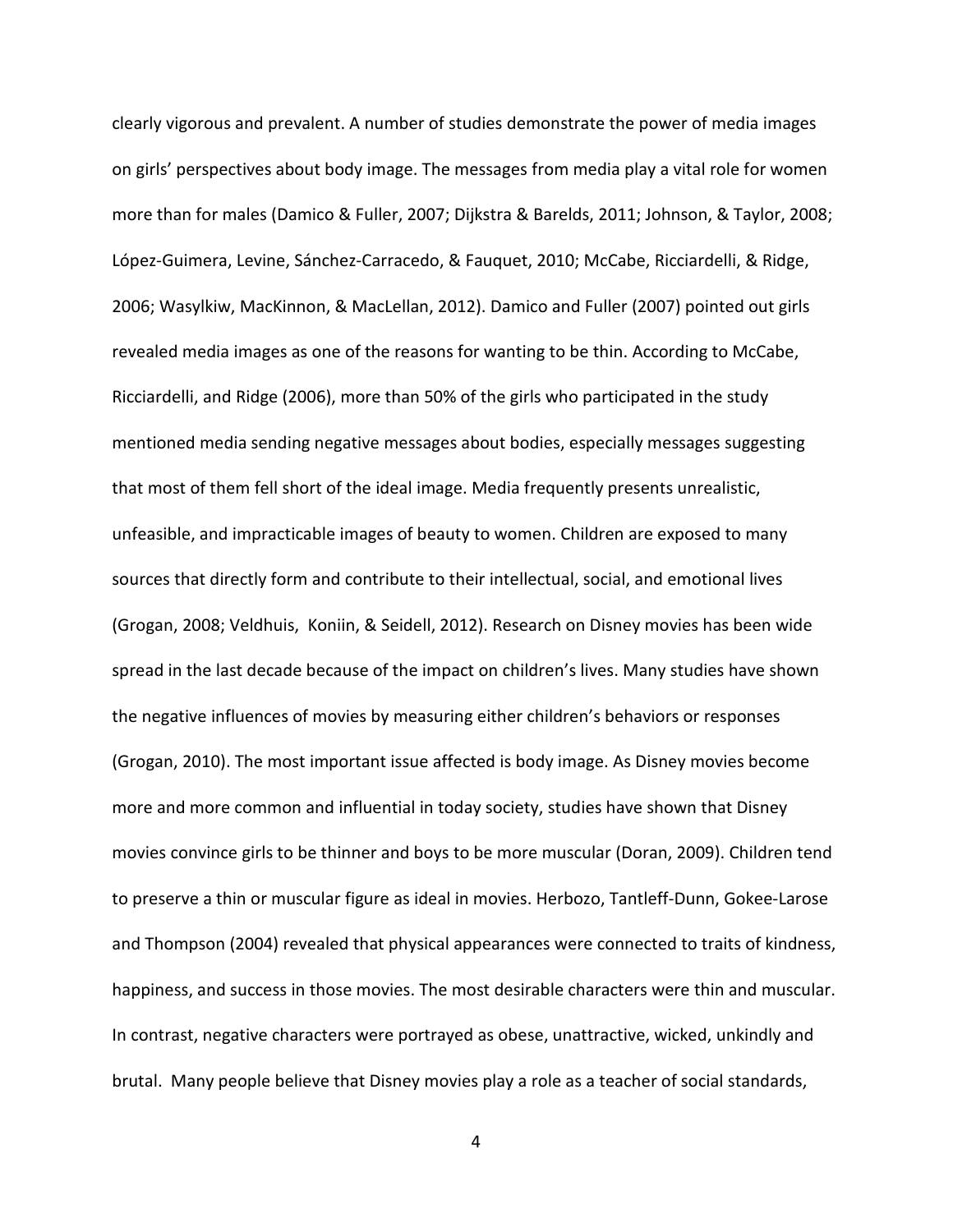especially to young people (Myers, 2002). Therefore, they have potential to help children and adolescents realize that all images represented in the media are often unrealistic. Klein and Shiffman (2006) commented that since the 1950s, many thin characters presented in children's movies have increased, while overweight characters have decreased. They concluded that the internalization of these images may contribute to body image dissatisfaction.

According to some feminists' perspectives (Kilbourne, 2005; Orenstein, 2006), Disney princesses represent an unhealthy life style. Every princess is too thin. Children idolizing Disney princesses want to be treated like and look like Disney princess, Barbie dolls, or supermodels. These effects indicate the seriousness of this topic and why it is important to continue with further research. Continuing research in this area may help and convey understanding of this issue and prevent young women from body image dissatisfaction.

## *Thailand*

In Southeast Asia, Thailand is the only country to have evaded colonial rule (APCD, 2003). In the Thai language, Thailand is defined as the "Land of Freedom" because the word Thai means "freedom." Thailand is a constitutional monarchy under the king, Bhumibol Adulyadej, who has reigned since 1946 (Tourism Authorities of Thailand, 2000; Thailand Information, n.d.). According to Amato (2004), Thailand is nearly 198,114 square miles (513,120 square kilometers) in Asia. It is bordered to the north by Burma and Laos, to the east by Laos and Cambodia, to the south by the Gulf of Thailand and Malaysia, and to the west by the Andaman Sea. There are 78 provinces, which are divided into six regions. The capital of Thailand is Bangkok. Ninety-five percent of the Thai population belongs to the Theravada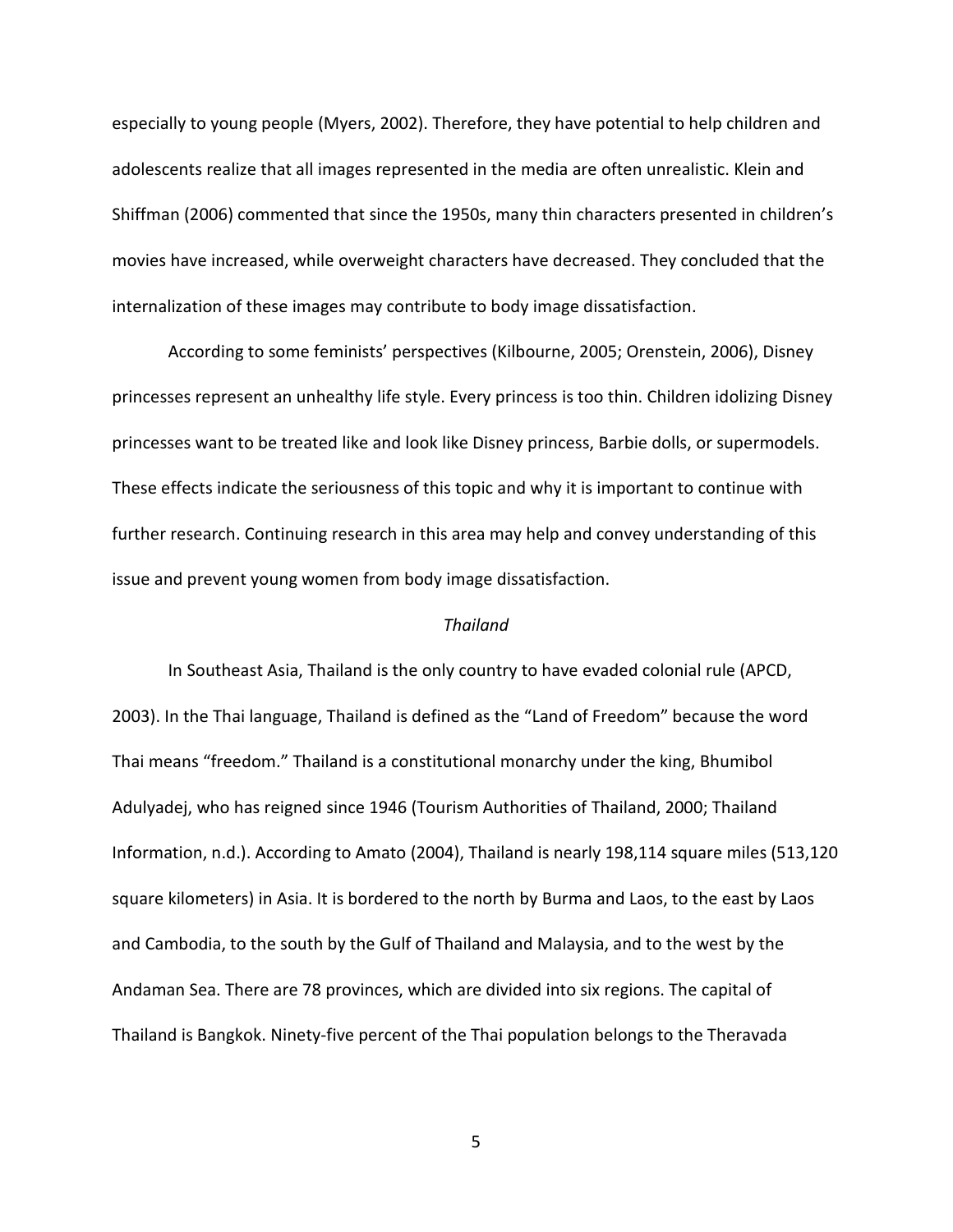branch of Buddhism. Other religions populations are Sikhs, Hindus, Christians, and Jews (Thailand Information, n.d.; Tourism Authorities of Thailand, 2000,).

The family is the cornerstone of Thai society. Family life is often more closely knit than in Western cultures. According to Amato (2004), in the past, Thai people usually live in extended families. Although everyone in the family lives in several houses, the houses are usually simple and all located on one large plot of family land. The family raises animals such as buffaloes, chicken, etc. and keeps them below their houses, with the family living above. The benefit of this living style is a strong sense of family membership and tolerance (Busch, 1959).

Adults in Thailand play important roles as children learn to grasp the codes of behavior that will lead them throughout their life (Thienchai, n.d.). Today, Thais live in a modern technological world and accept many Western perspectives. Family members are increasingly more independent, especially in big cities. More specifically, parents work hard outside the home and return home tired. They need time to rest and work, not solely raise their children. Home has become a place where members sleep only. Since becoming more westernized, parents have changed the ways they raise their children (Kamonthip, n.d.; Thienchai, n.d).

#### *Conceptualizations of Thai Women*

The conceptualization of women forms the roles of Thai women. The roles of Thai women have long been established and traditionalized. Thai females usually serve as housewives; taking care of their homes, serving their husbands and children, and managing the family budget. In recent years, Thai females have changed their positions because society and technology have changed. These reconstructions have been progressive without force from feminist actions. Now, more Thai women receive formal education and obtain university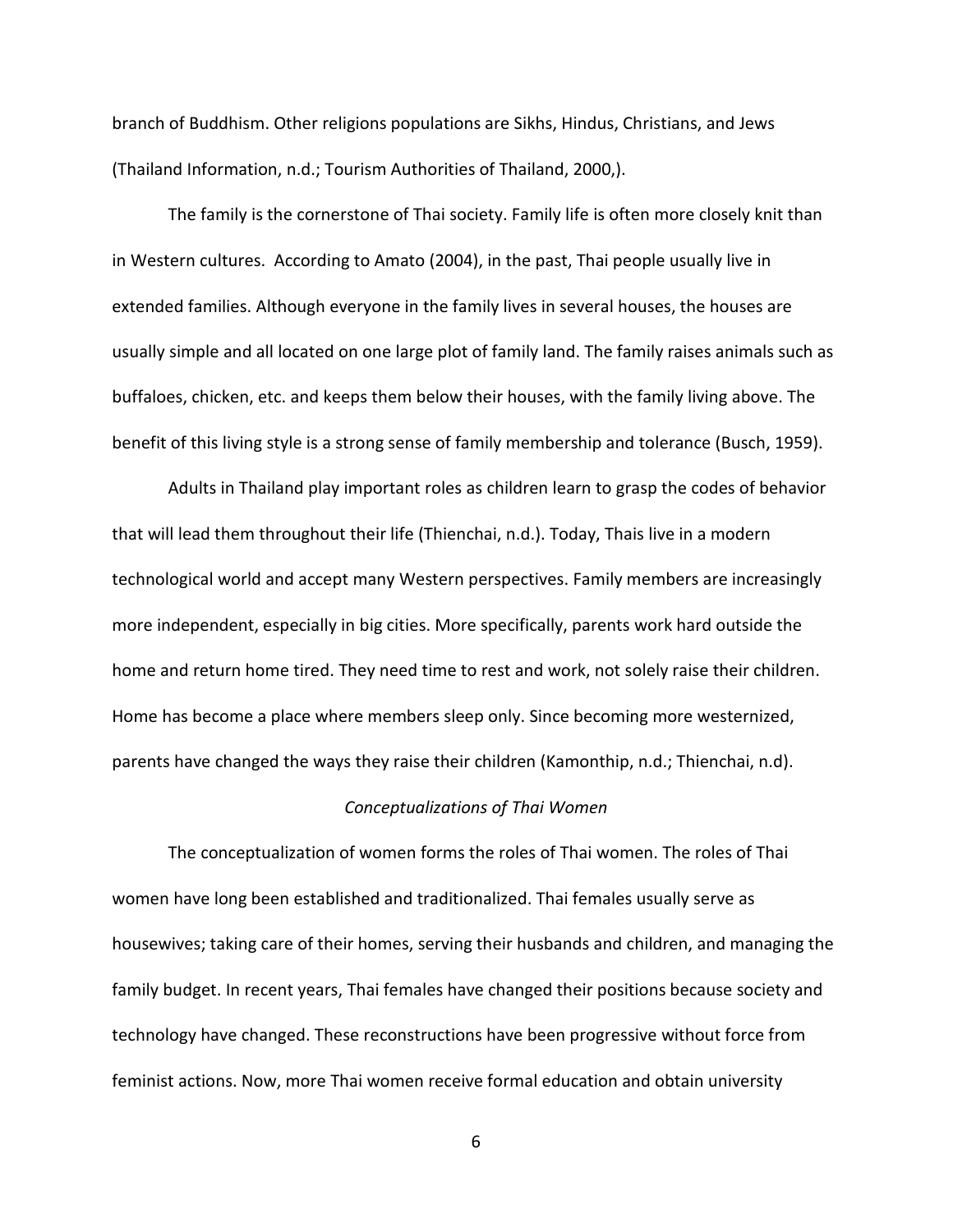degrees. Many have served as civil servants in the administrations of the country, and some have played a role in the economy and politics. The educational opportunity of Thai females is equal to males. Since women are getting more education, having more work opportunities, and gaining more independence both socially and financially, they have obtained more power in Thai society (Kabilsingh, 1991). These are just a few reasons why Thai women's self worth and self image have changed in recent years.

#### *Thai Animation Films*

In East Asia, South Korea has a powerful influence on animation as well as India in South Asia. In Southeast Asia, Thailand's influence is equally as powerful as Korea. In January 2004, the Thai government declared a project to build up multimedia and animation by investing a budget of about 80 billion baht (US\$2 billion) to the industry (Lent, 2004). Mr. Surapong Suebwonglee, Information and Communications Technology Minister, revealed that right now the government has a project about animated movies. The short term goal for this animation project is to produce animated movies by joining the private sector and the government. These movies will be Thai brand name with a world-class theme. Moreover, the government will contribute to the animated industry by forming digital content course, encouraging nearly 1,000 to 25,000 people, and supporting resources for the government's "GoodNet" project, an Internet service for learning digital content. More importantly, the Thai government also funded two festivals, the Thai Anima 2003 and the Thai Animation Multimedia, to support and facilitate an interest in animation (Lent, 2004).

Animation has been in Thailand since after the Second World War. Ajarn Sanae Klayklean was the first person to create animation films on television (Lent, 2004; Kamol, 2006).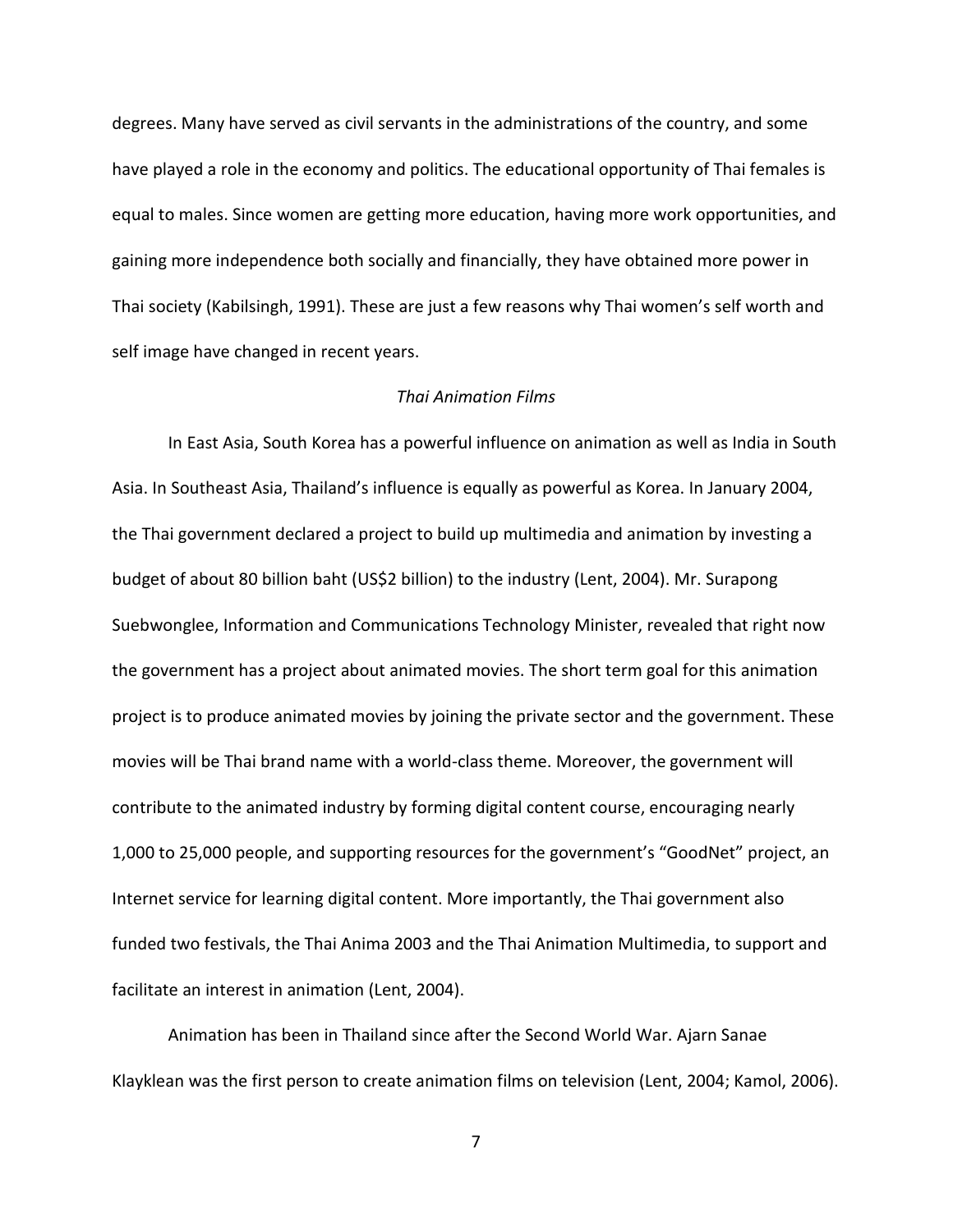The Thai government asked him to create a short animated cartoon in an effort to direct Thai people to wear hats and farmers to wear boots. However, many projects by Sanae needed to be canceled because the government had laws to control media at that time. There were many animation projects, such as *Hanuman*, or cartoons which were about corruption, or financial support by the United States government. However, those were banned because the Thai government of Chompol Salid Tanarut did not support these kinds of animated films. In fact, most of them were about politics in Thailand. Ten years later, in 1979, Ajarn Payut Ngaokrachang created the first Thai animation, *Sudsakorn*. This cartoon was popular and well known ever since it was released in Thailand on Songkran Day, April 13, 1979. In 2006, a Thai live action fantasy film, *The Legend of Sudsakorn,* was created. The plot of *Sudsakorn* is about a brave boy, Sudsakorn, who is the son of a mermaid and a minstrel prince. He fights many animals, such as an elephant, shark, and dragon on horse. He also battles with a king, a hermit, a yogi, a magic wand, and ghosts. Animation films in Thailand have been created and developed ever since. The fact that the high cost of producing films was a major problem so Thai animation films disappeared from Thai society (Kamol, 2006; Matichon, 2010).

In 1999, Broadcast Thai Television Co., LTD, the modern Thai entertainment industry, created and produced many Thai animation cartoons (ASTV, 2006). These cartoons by Broadcast Thai Television were adapted and based on Thai traditional stories, such as *Pla Bu Thong*, *Sang Thong*, or *Ngao Pa*. Most of these Thai animation films had ethnic and moral plot lines. For example, *Pla Bu Thong* teaches children that the more you give, the more you get back. Pla Bu Thong, a kind of Thai fish, is used as a major character in this film. A girl, Eeay, believes that Pla Bu Thong is her mother because her father told her that her mom is under a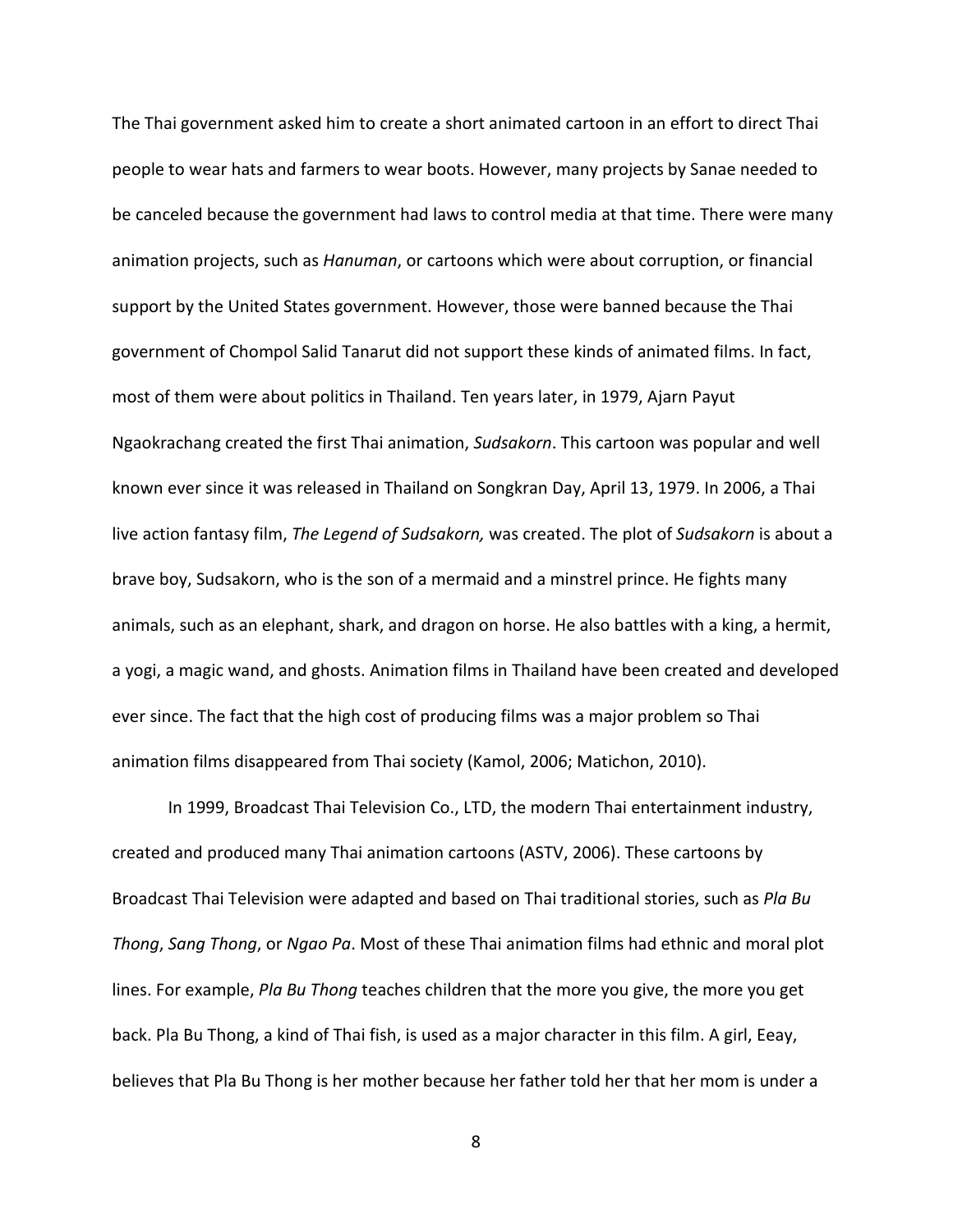river. She really loves her mom and feeds Pla Bu Thong every day. One unlucky day, her mom is killed and Eeay prayed for her mom. Finally, she married Prince Prommatat because of her gratefulness to him (Bann Maha.com., 2009). Another famous animated feature film is *Khan Kluay*, which was released in 2006. *Khan Kluay* was the first computer-animated feature film. It was directed by Kompin Kemgunerd who worked with Disney Company for a long time. He was a part of *Atlantis: The Lost E*mpire and *Tarzan* and Blue Sky Studio's *Ice Age*. Although this film was done on computers, Kompin faced many of the same obstacles as Payut faced, such as funding and human resources. The film has also been released in the United States under the name *The Blue Elephant*. This movie is about a baby elephant named Khan Kluay who leaves his mother and finally becomes a war elephant (ASTV, 2006; Kamol, 2006). Kompin was a professional animator who worked with Walt Disney and Blue Sky Studios for a long time. He created and produced many Thai animation films for children. Kompin helped a team of Thai animation innovators to win the International Animation Contest at the third annual FJORG (pronounced FORGE) computer graphic conference (ThaiTradeUSA, 2010).

Compared to Disney animated films which have several decades of experience, Thai animators are quite competent in terms of both technical skills and creative ideas (ASTV, 2006). Thai animated feature films need a variety of content across different formats and characters so that Thai people will pay more attention to Thai animated films.

### *Disney in Thailand*

There is no evidence that indicates when and how Disney movies were introduced in Thailand. Nevertheless, today Disney is influencing Thai society in many ways, such as teaching English and family entertainment. Disney is popular and the animated films are still deemed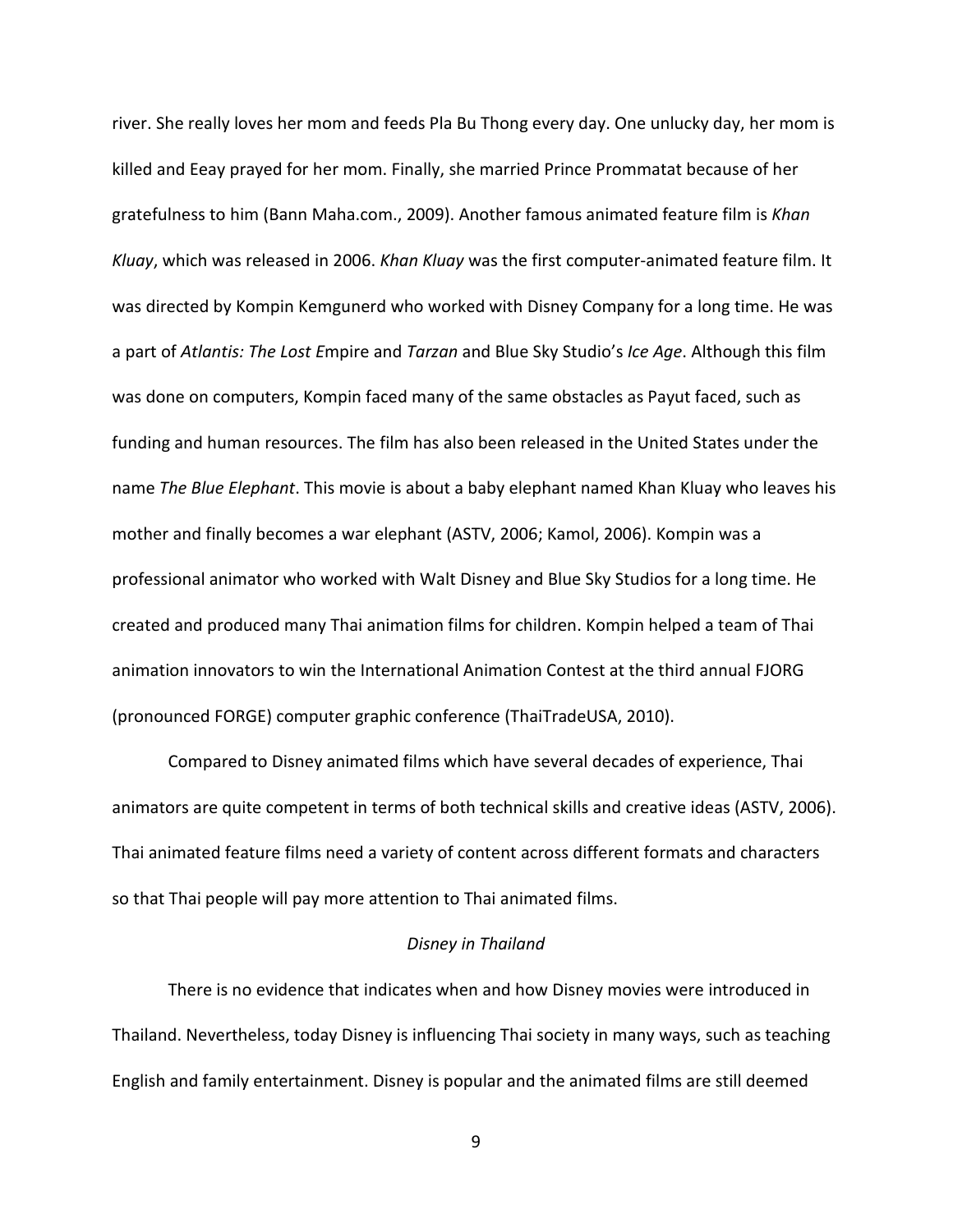positive for children. One reason for this positive point of view is the importance of English. In Thailand, proficiency in English and experience in the United States are of greater benefit and higher value than proficiency in other languages or experiences in other countries. Moreover, Thailand is a member of the Association of Southeast Asian Nations. The ASEAN and the Thai government push Thai people to have English proficiency in order to encourage increased investment and cooperation from other countries. As a result, Thai people believe that English is necessary for affluence in Thailand and around the world. It is not surprising that Thai parents provide children with Disney movies because they believe that those movies will bring good opportunities for children to improve their English (Teaching Thailand, 2012). Therefore, Disney movies can be educational tools as well as entertainment sources.

Another reason for Disney's popularity in Thailand is the parents' positive encounters with Disney. Although there is no evidence to indicate when Disney first came to Thailand, it seems Disney films have played a vital role in Thai society for a long time. Thus, parents have positive feelings about Disney movies. Today, Disney films continue to be re-released. Children and grandchildren of parents and grandparents who were once children themselves when movies were first released continue to enjoy watching their films today. Parents think of their own childhood memories when re-watching a Disney film (Disneythaitown.com, 2005).

Ethics and morals are also important issues in Thailand. The emphases on morals in Disney films bring many Thai parents to see them as educational sources for their children. Most parents believe that Disney movies can teach children good morality and ways to be a good person. For example, Disney usually presents the bad women as unhappy, and who are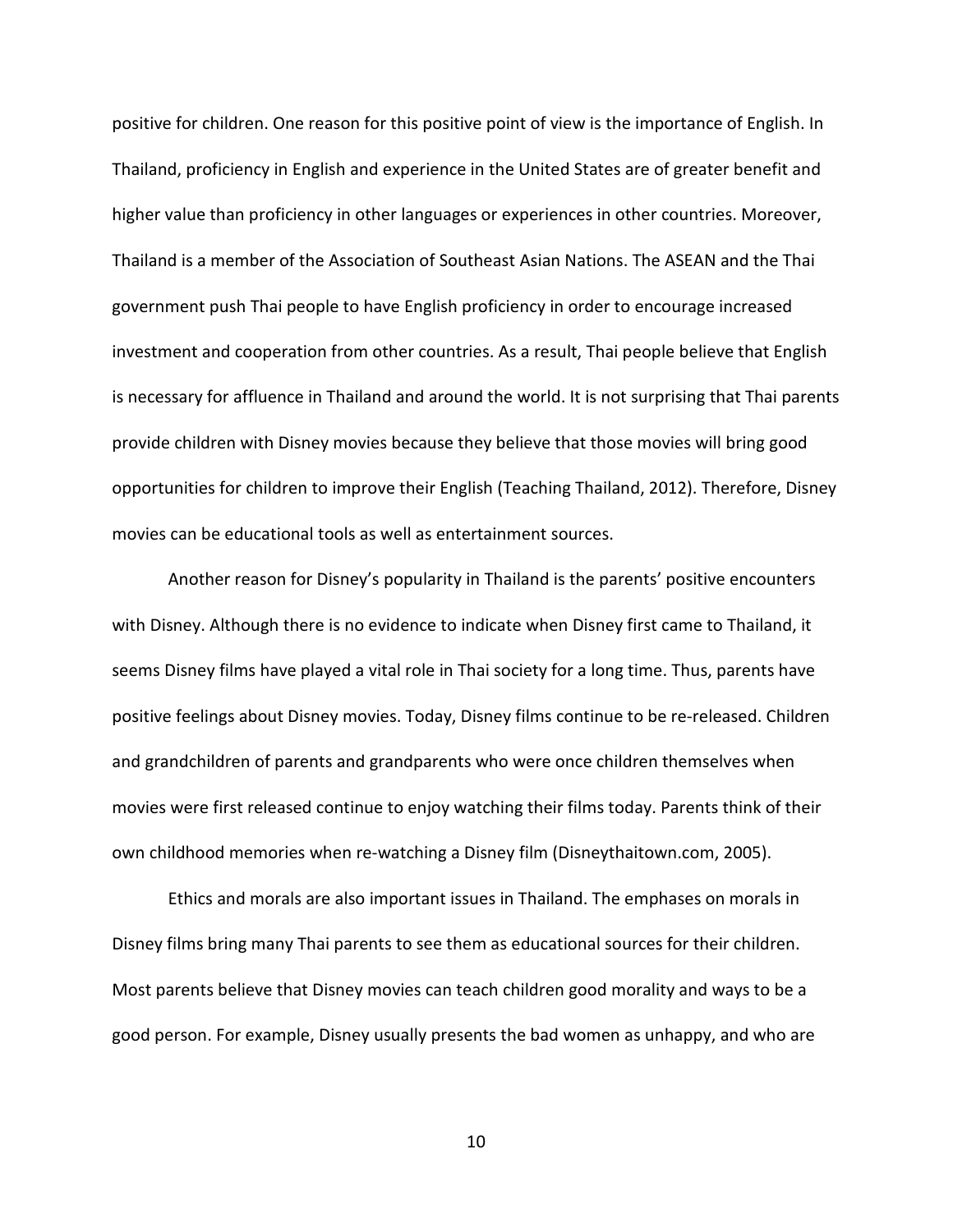punished by the film's end, while the good heroine portrays kindness and compassion and is rewarded by the end (Disneythaitown.com, 2005).

Disney has become so popular in Thailand (Bangkok Post, 2012) that Mr. Siddiwat Cheewarattanaporn, the chairman of Association of Thai Travel Agents, or ATTA, has contacted Disney Theme Park Development Division of Walt Disney Co, to encourage the construction of a Disney Theme Park in Thailand. The current government of Prime Minister Yingluck Shinawatra is interested in this project and wants to support the investment. Mr. Siddiwat says it could help stimulate the economy. In his plan, the government will invest in the construction or ask the private sector to join. A Disney Land Park will cost an estimated 20 billion baht (\$625,000). According to the report, the inexpensive cost of living in Thailand is relevant factors. This project will form jobs for Thai people and facilitate investment and visitors to Thailand (Bangkok Post, 2012).

Overall, whether Disney is positive or negative for children, it is still popular and influences children in Thailand. The Thai social, cultural, and historical backgrounds have also affected Thai children's understandings of messages from Disney animated films. In order to study about young Thai girls' perceptions of body image, I chose Disney animated films for this study. According to Giroux (1995), Disney films have represented and fortified childhood consumerism. Therefore, as a model of women's body image, Disney films can be used as a tool to examine Thai girls' perceptions more than any other childhood product. This study aims to focus on a child feels the way she does about her appearance. It is interesting that there is currently a lack of research on the effects of Disney films on Thai children. Therefore it is important to examine whether exposure to media may lead young children to have negative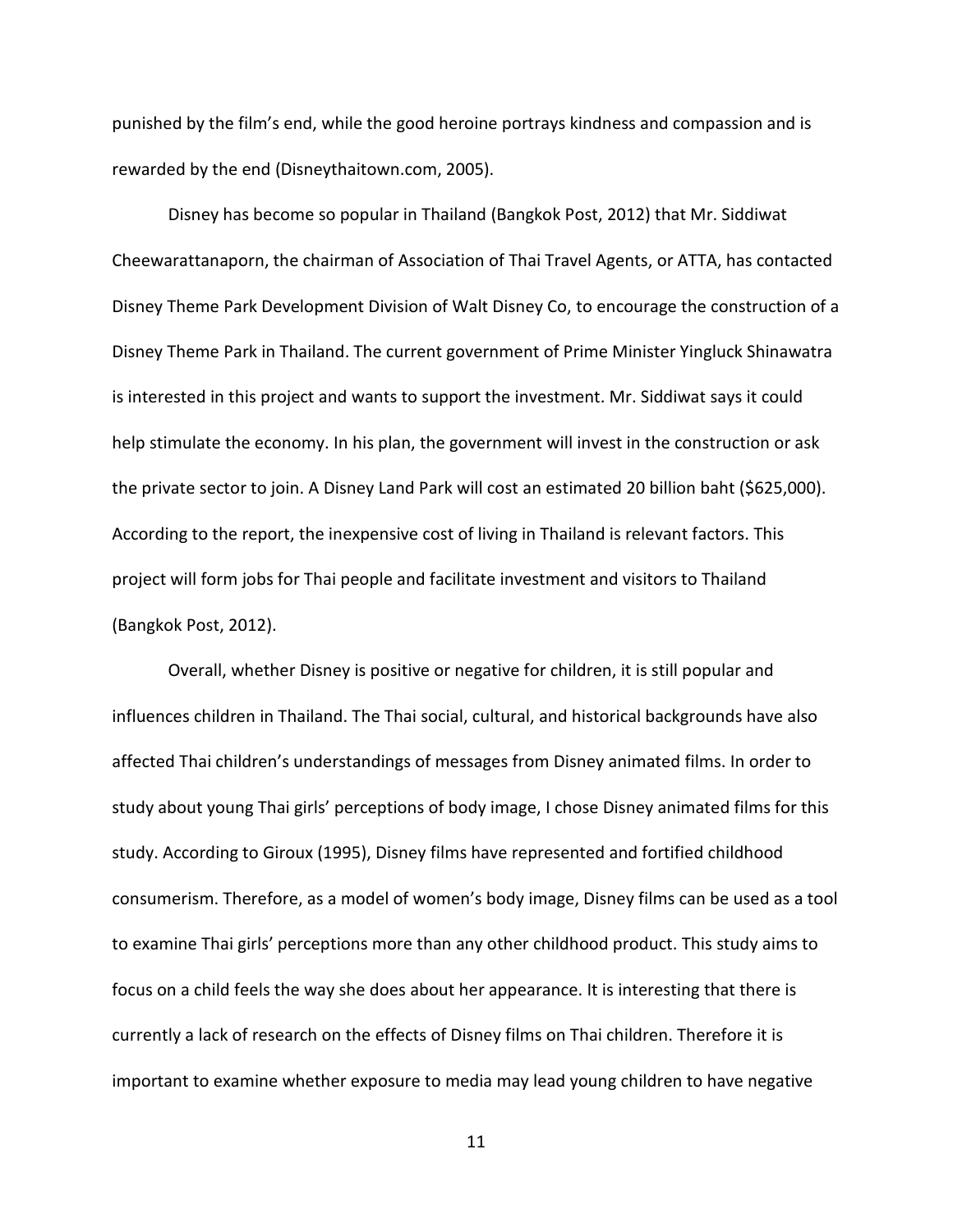changes in body satisfaction and body esteem. Understanding how Disney movies particularly influence young people, especially girls, can help parents and educators indentify risk factors of low self-esteem, and develop protective factors for young girls.

## Methods

This study was designed to examine the influence of Disney movies upon Thai kindergarten girls' body image and self-esteem. The study included a description of mixed methodology research approach, a report of the sampling techniques used, discussion of the units of analysis, criticized how quantitative and qualitative methods were used, and offered definitions of each variable of interest. Mixed methods were used to better understand if Disney movies were observed to have an influence on body image and self-esteem. Also, a method of descriptive statistics was used to quantitatively describe the sample data. Paired samples *t-*test, independent samples *t-*test, and ANOVA were conducted in response to the research questions.

#### *Participants*

This study was conducted in Thailand and randomly collected data from 50 young Thai girls in Kindergarten Grade 2; ages 5-6. I, as a researcher selected the children of this particular age group as participants because it is about the age when negative effects of body image begin to be influenced by the media (about 6 years old) (Dohnt & Tiggemann, 2006; Valkenburg, 2004). Six years of age, in particular, is a significant age for many children, especially girls. They seem to form important ideas about their bodies and began to show measures of body dissatisfaction (Dohnt & Tiggemann, 2005). I recruited the participants by using simple random sampling method. First, I posted the recruitment flyer in the school and the consent forms were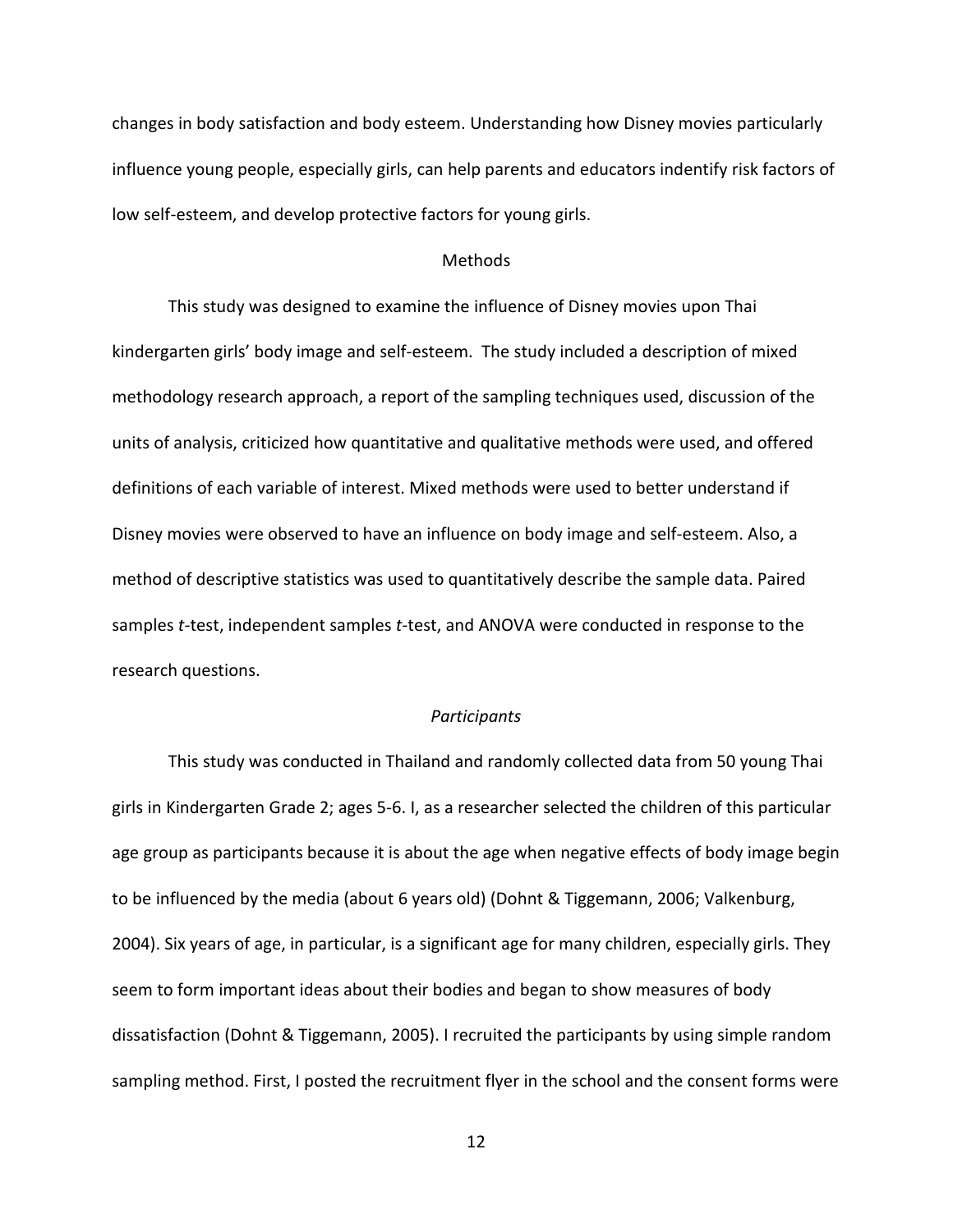sent to all of the girls in Kindergarten Grade 2 who were interested in this study. There were 71 girls who wanted to participate but I randomly drew out only 50 girls. They were recruited from one local government kindergarten school division in Phra Na Korn Sri Ayutthaya province, Thailand. The name of school is Anuban Phranakhon Si Ayutthaya School. The criterion for selecting the school as site was the school consists of children who come from mixed class backgrounds in Thailand, ranging from the very wealthy to poverty and for my convenience.

The recruited girls were separated into two small groups; the experimental group, focused on a female theme (FFT) and the control group, focused on a non-human theme (FNT). Prior to participation, written informed consent and a general descriptive information form were obtained from a parent of each participant. Consent forms included a description of the study, procedure, and risks and benefits to the participation. After signing an informed consent form, they were randomly assigned to one of two conditions: focused on a female theme (FFT) and focused on a non-human theme (FNT). The participants could discontinue the study at any point in time without penalty.

## *Procedures*

Before data collection, the study was reviewed and approved by the University of North Texas Institutional Review Board (IRB) for the protection of human subjects, after which approval letters were sent to the school to request the permission and participation. The letter specified the purpose and importance of the study and stated that participation in the study was voluntary and confidential.

Prior to participation, parents and the participants completed written consent forms in order for children to participate and then a demographic questionnaire. All assessments were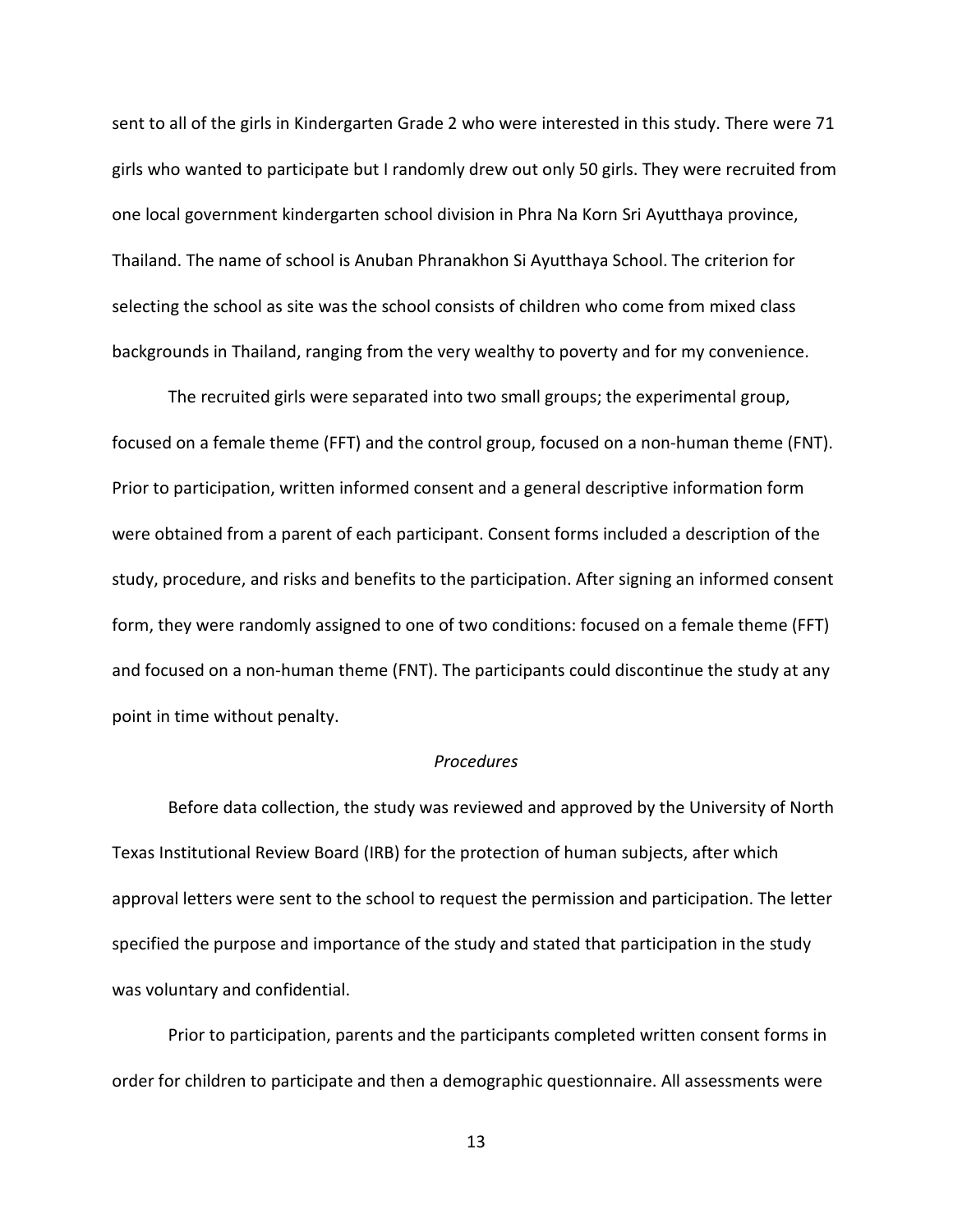modified slightly to ensure appropriateness for the study. Classrooms or an empty cafeteria were used to ensure the safety of both children and I, and to prevent other disturbances. I instructed each participant individually to complete the assessment during the participation. Moreover, it was explained to the participants the confidential nature of their answers and that they are able to discontinue participation at any point without penalty. While children directly participated in the experiment, parents completed a survey packet and returned it to me.

The participants were placed randomly in the experimental or control group at their school. Each group contained 25 participants and carried out the study separately, therefore preventing cross-contamination of conditions. All children were shown one movie a day. Both groups spent three days to watch three selected movies. Each group of children participated in an appropriate classroom containing a couch and a television. For the experimental group, FFT condition, children were shown selected Disney animated films based on the research and analysis of the themes; "female" movies were used, including *Cinderella*, *Beauty and the Beast*, and *Snow White and the Seven Dwarfs*. In contrast, the participants in the control group, FNT exposure to *The Lion King*, *Bambi*, and *Winnie the Pooh*. Each group watched the selected movies at different times but all participants received the same order of instruments.

After viewing the last movies in the last day, the participants went back to their classroom and then I asked each child individually to complete all measures during school hours. Before they started, I explained to the participants how to fill in the measures. The measures were completed one at a time to ensure the participants fully understood the directions and asked clarifying questions. For any child who appeared confused by the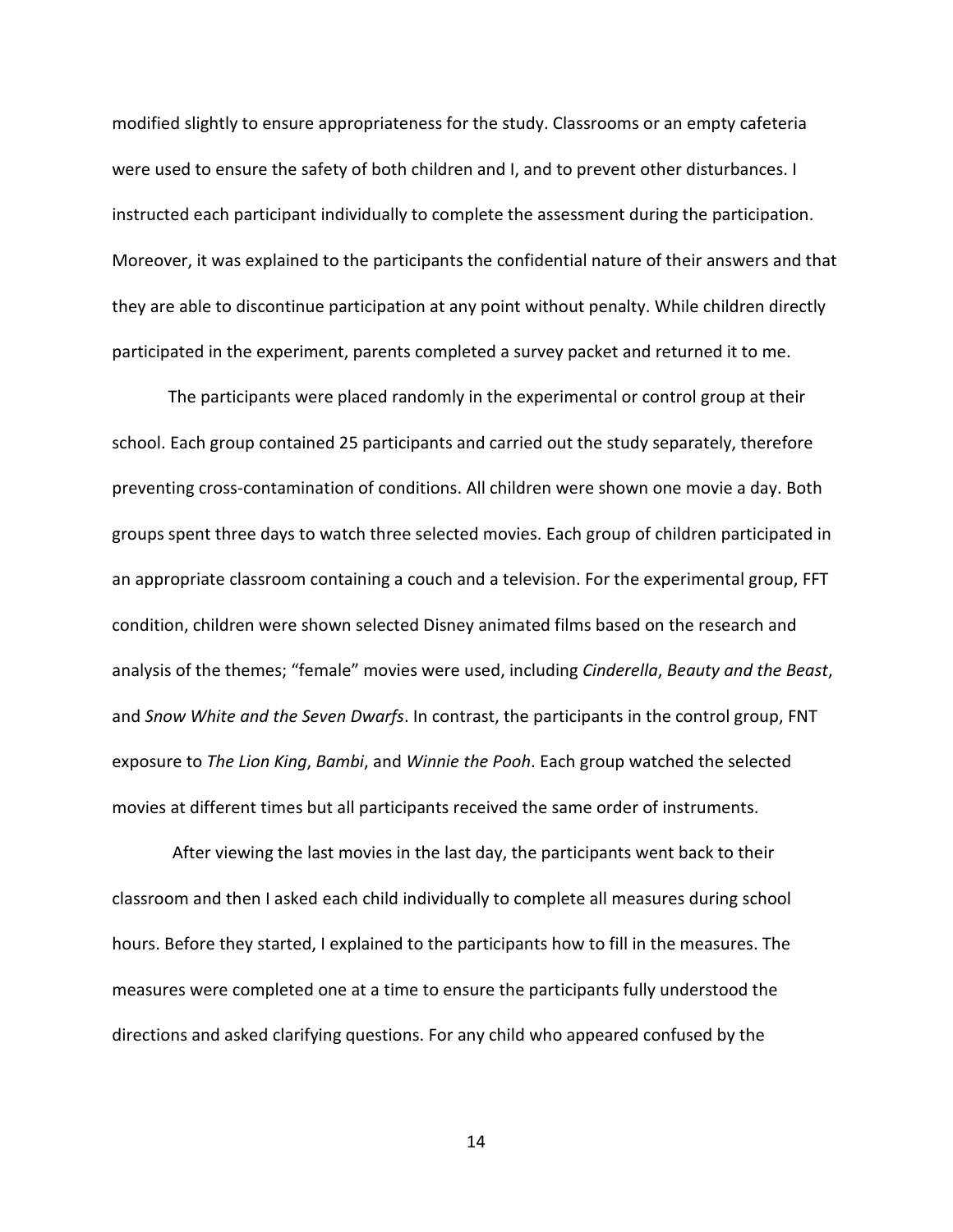directions, individual assistance was provided until the child appeared to understand what she was supposed to do.

The Body Figures Preference Scale (Collins, 1991), was given to each participant individually before and after exposure to the movies in both groups, focused on a female theme (FFT), and the control group, focused on a non-human theme (FNT). A mirror served as a visual aid because children were allowed to look at a mirror in order to help them answer the questions related to how they felt about their body. In this experiment, each drawing was printed on a separate A4 page which has a number on the front. As the drawings become thinner, the number on the back becomes smaller. The fattest figure has 7 on the front of the card and the thinnest figure has 1. The cards were presented in a row in front of the child individually. I gave the child a prepared sheet of paper to write down the number selected. Then, I asked the child, "Which girl do you think has the same size body as you do? (current)" The child wrote the number of the card selected on a prepared sheet of paper. Then the researcher asked another question, "Which girl has a body that you wish you had? (ideal)" The child responded by writing the number of the card selected on a prepared sheet of paper. After I collected the paper from the child, the child went back to their classroom.

A discrepancy index score is calculated from the difference between the number of the card the child selected for her current figure and the number of the card selected for her ideal figure. A high discrepancy index score shows body dissatisfaction, whereas a low discrepancy index score shows body satisfaction. A score of zero was regarded as body satisfaction (Collins, 1991).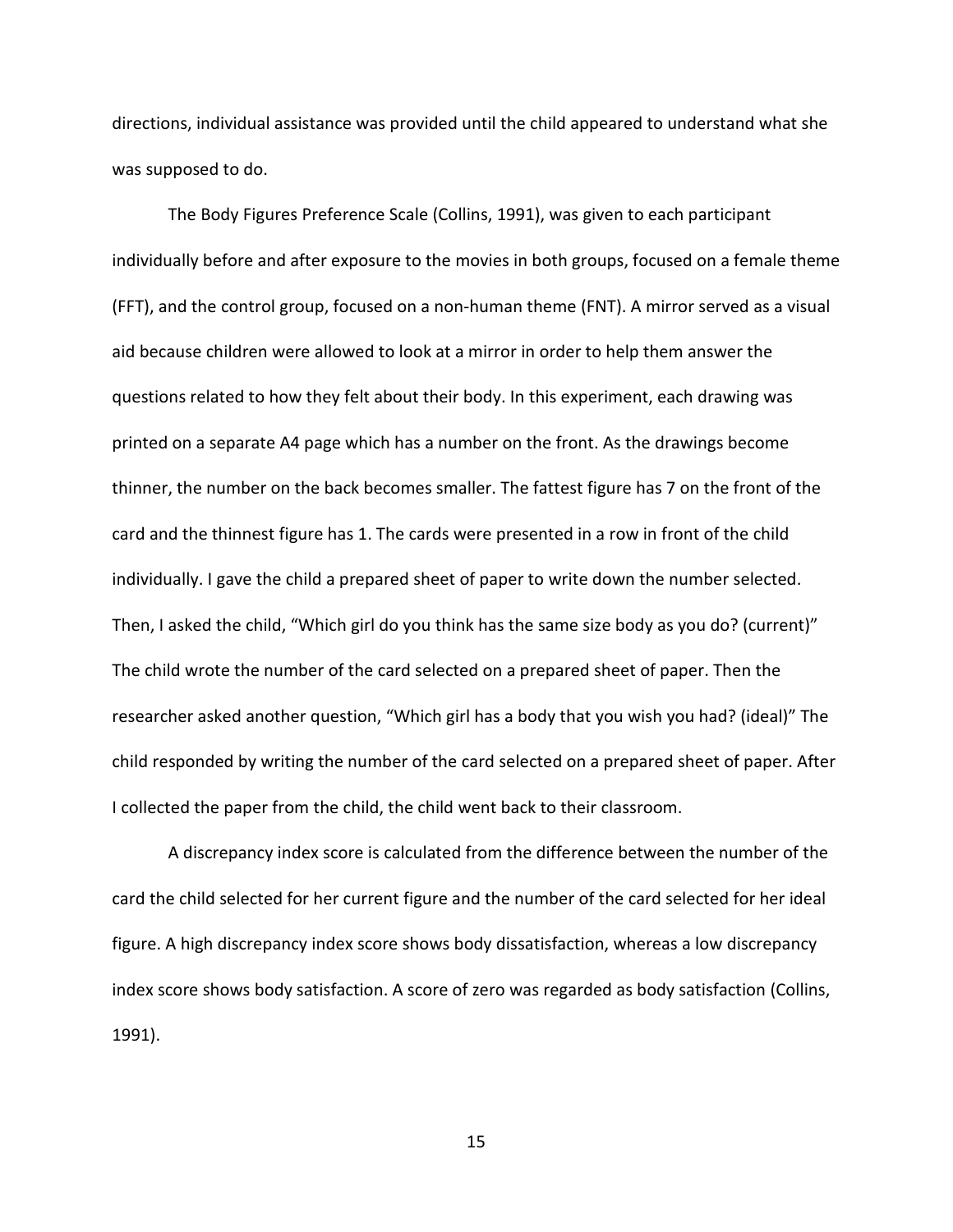After each group watched the last selected movies in the third day, Body Figure Preferences Scale, Body Esteem Scale, and Self-Esteem Scale, and the semi-structured interview were conducted as soon as possible. Response options were coded numerically to allow for both quantitative and qualitative analyses. The interviews took place in an appropriate classroom in the school setting.

For the interview, participants were asked a few questions orally about the video to which they were exposed before their post Body Figure Preference Scale assessment. This allowed the participants to control the research dynamics and extent to which they revealed personal experiences. The questions were designed to assess the impact of media on young children's body image satisfaction. These questions were created by me to assess the influence of Disney movies regarding body image satisfaction or motivation for body image enhancing. Tape recordings and personal notes were taken during the interview. I started the interview by asking grand tour questions about each film. Examples of questions include: 'How was this film?' 'What was interesting for you?' Then I asked questions based on the content of each film, such as the following: 'What is the main female character's name in………….?' 'What was the happiest moment of this movie?' 'What do you think about how the princess looked?'

The tape recordings of the interviews were transcribed originating a document form which materials that addresses the original research question interviews were distinguished and coded. The data in the transcribed documents was broken down and investigated were created from recurring concepts that were coded as common themes. During the interviews, I also observed body language and tone of voice. Each interview took approximately 30 minutes to complete.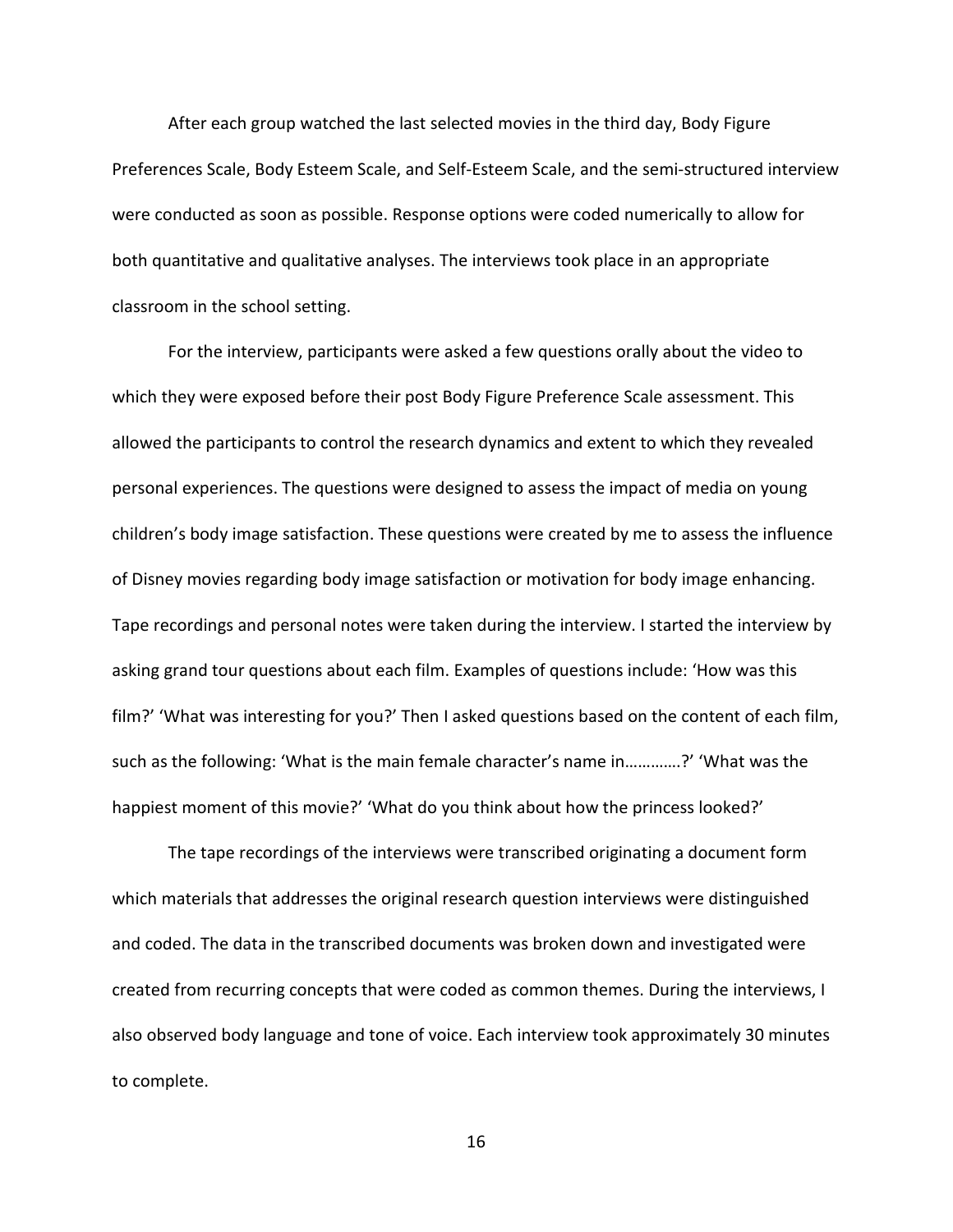Also, the participants were asked to respond Body Esteem Scale (Mendelson & White, 1993-94) and Self-Esteem Scale (Rosenberg, 1965) individually and orally with me because most of them cannot read and write perfectly.

### *Measures*

Five sources of data were utilized for this study. The instruments were the demographic survey, Body Esteem Scale (Mendelson & White, 1993-94), Self-Esteem Scale (Rosenberg, 1965), Body Figures Preference Scale (Collins, 1991), and the semi-structured interview. The measures described above were each translated to Thai and proofed by Thai early childhood education experts who are fluent in both English and Thai languages. I also modified the survey to be age-appropriate with the help of early childhood education experts.

A mixed methodology research approach was used in order to apply both qualitative and quantitative methods to the research questions. The questionnaires provided a quantitative investigation of children awareness, whereas the interview provided a means of qualitative examination.

The study used both qualitative and quantitative research methods, called mixed methodology strategy. Mix methodology research is defined as "collecting, analyzing and interpreting qualitative and quantitative data in a single study…that investigate the same underlying phenomenon" (Leech & Onwuegbuzie, 2009 p. 267). According to Leech and Onwuegbuzie (2009), the study using mixed methods approaches has more credibility and more flexibility if it utilizes mixed methods approaches. A mixed methodology approach allows the researcher to contribute a more complete understanding of research problem (Creswell, 2003). Wilson proposed that "quantitative data are composites of qualitative data; the numbers mean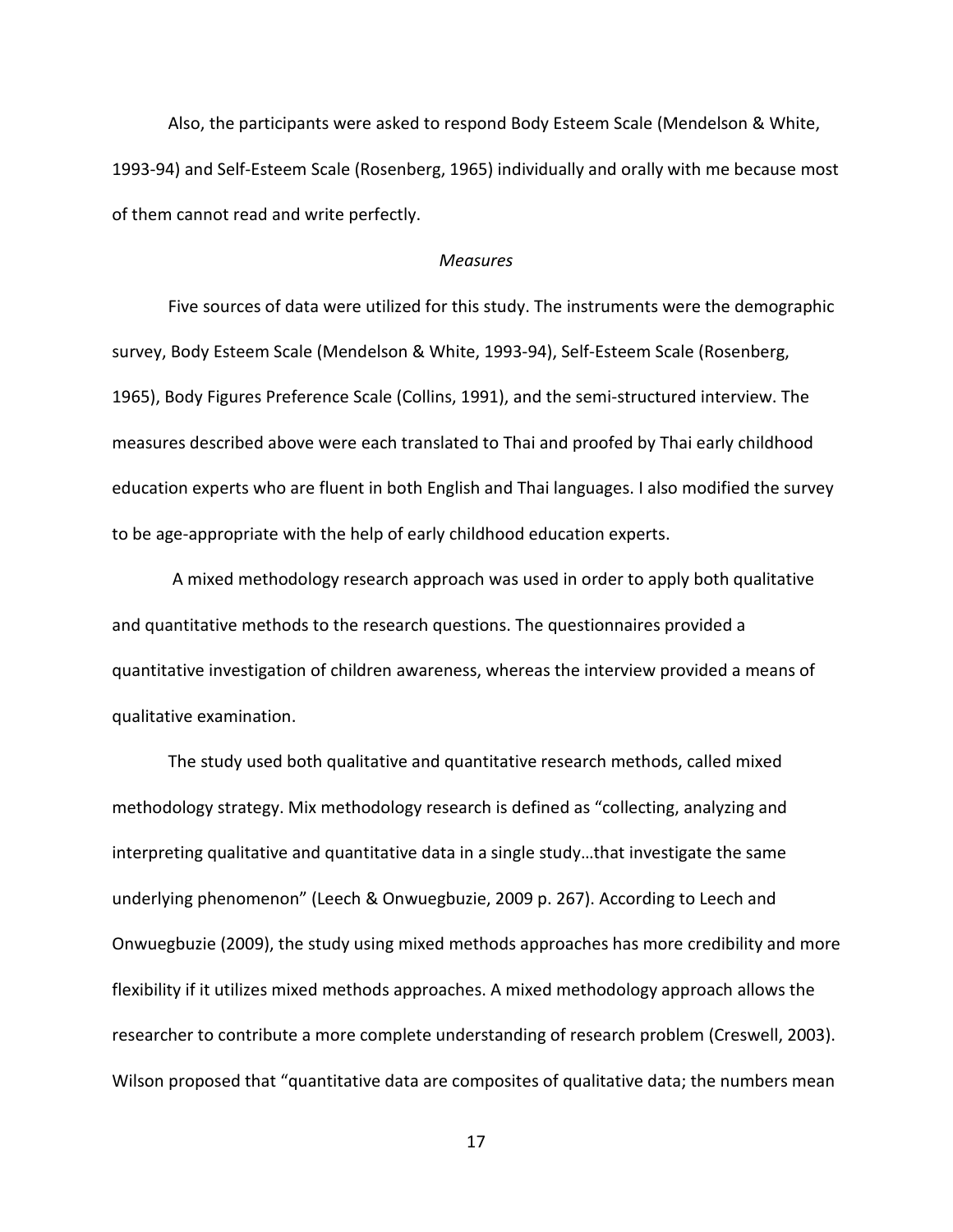nothing unless the researcher puts meaning behind the number" (p. 15). Overall, the use of both quantitative and qualitative data can help the researcher in contributing more complete research findings.

### *Demographic Survey*

Demographic information was collected to help me in comprehending the incident being investigated. The demographic survey asked questions intended to provide general information about the participants and parents. The demographic survey included 14 items. Parents completed a demographic survey including items requesting information on hours spent watching Disney movies per week and favorite movies.

#### *Body Esteem Scale (Mendelson & White, 1993-94*)

The Body Esteem Scale (BES) (Mendelson & White, 1993-94) was used to measure bodyesteem regarding three domains; body-esteem (BE) appearance (general feelings about appearance), BE- weight (weight satisfaction), and BE-attribution (evaluations attributed to others about one's body and appearance). Note that the 24-item Body-Esteem Scale was administered; however, this analysis used the 20-item version for the current study, because it indicated better reliability (Mendelson & White, 1993-1994). High internal reliability was indicated (Cronbach alpha, .88). Because of good internal reliability, the 20 item Revised Body-Esteem Scale for Children is appropriate for researchers working with children (Mendelson & White, 1993-1994). The test was scored by totaling the number of responses which show body satisfaction. "Yes" responses display positive feeling about their body while "No" responses display negative feeling about their body. Children decided which statement best described them. For each question, numbers corresponding to each image were provided for participants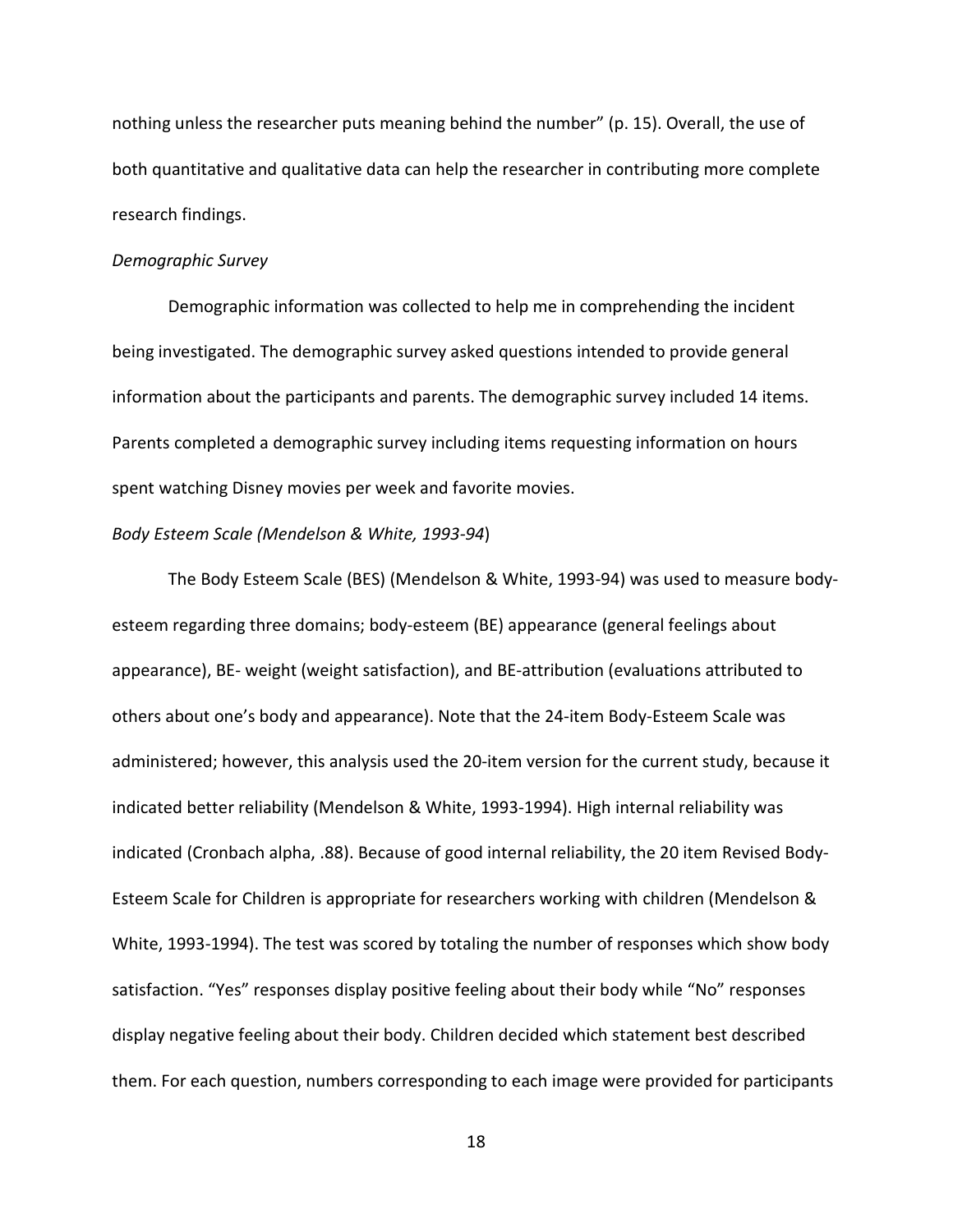to mark X in the space provided (Mendelson & White, 1993-94). In order to make sure that all participants clearly understand answers, picture of smiley faces were provided. High scores indicated higher body-esteem (Mendelson & White, 1993-94).

#### *Body Figures Preference Scale (Collins, 1991)*

Body Figures Preference Scale was developed by Collins (Collins, 1991). It was used as a tool to measure the degree and direction of body satisfaction. This instrument was developed for use in children ages 7 and older. This modified scale has demonstrated test-retest reliability in children (Collins, 1991). However, some studies in the past have applied this scale with preschool and kindergarten-age children (Sheridan, 2007). This scale consists of a series of seven silhouette drawings of girls ranging from extremely thinnest to fattest. All images are the same height. Girl participants were shown the girls' silhouettes and asked to choose one of seven body silhouettes that most closely resemble their current body size and another that resemble their ideal body size. The discrepancy between these figures is considered to be an indication of overall body size dissatisfaction (Grogan, 2008). Figural rating scales are usually used to assess body satisfaction because they are inexpensive and easy to use with young participants (Pulvers, Lee, Kaur, Mayo, Fitzgibbon & Jeffries, 2004).

#### *Self-Esteem Scale (Rosenberg, 1965)*

Rosenberg Self-Esteem Scale (1965) is frequently used as a measure of self-esteem. The scale consists of ten 'self report' items which address individual's feeling about him/herself. The responses are on a 4-point Likert scale ranging from 1 (*strongly agree*) to 4 (*strongly disagree*). A high score shows that the participants have self-respect and value themselves. In contrast, a low score shows feelings of self-dissatisfaction. The scores of 15-25 indicate an average feeling.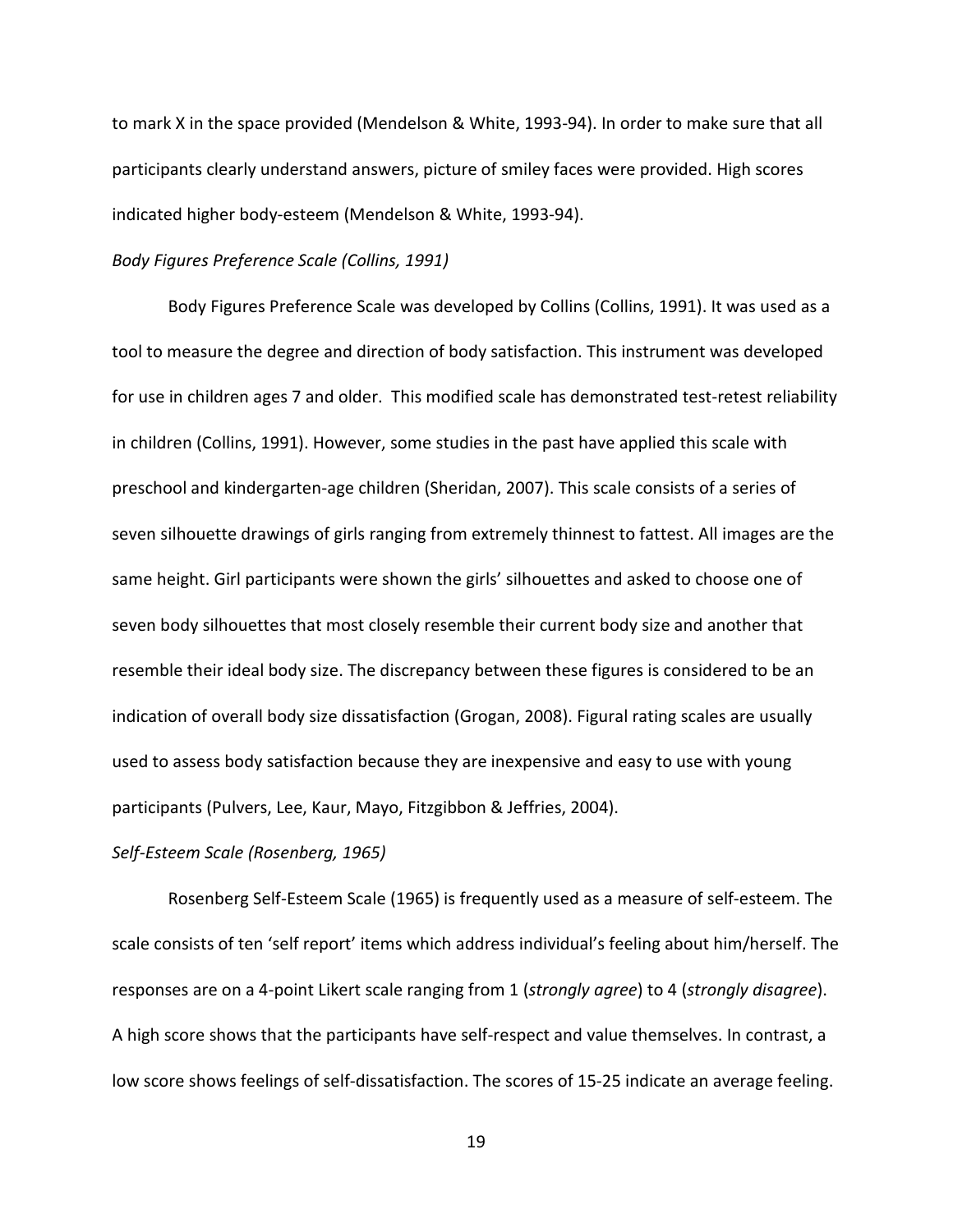This scale has high reliability and test-retest correlation in the range of .82 to .88, and Cronbach's alpha for various samples are in the range of .77 to .88 (James, n.d.). The original intent of this instrument was to measure self-esteem in adolescents. However, in the current study, some statements on the scale are developed to age appropriate words.

### *Semi-Structured Interviews*

Semi-structured interviews (Creswell, 2005) are used to gain participants' points of view on a particular issue. This method guides the participant, but allows for flexibility, providing participants with an opportunity to add other idea or aspect that the researcher had not thought of. The semi-structured interviews included 10 questions. The interview questions were chosen with care and purpose in order to elicit the participants' feelings about their body and self-esteem. The questions were also all open ended, as discussed by Greeff (2002). Greeff (2002) noted that "every word that people use in telling their stories is a microcosm of consciousness" (p. 292).

#### *Data Analysis*

## <span id="page-26-0"></span>*Data Screening*

Data was collected and analyzed as a whole at the end of the study and was allocated a number for purposes of data entry; therefore, confidentiality of information was preserved. All analyses were performed using the Statistical Package for the Social Sciences (SPSS) computerized software program version 14.0 (SPSS Inc., Chicago, IL) and NVivo7 qualitative data analysis management software program (Qualitative Solutions and Research PTY Ltd., Melbourne, Victoria, Australia, [http://www.qsrinternational.com](http://www.qsrinternational.com/)).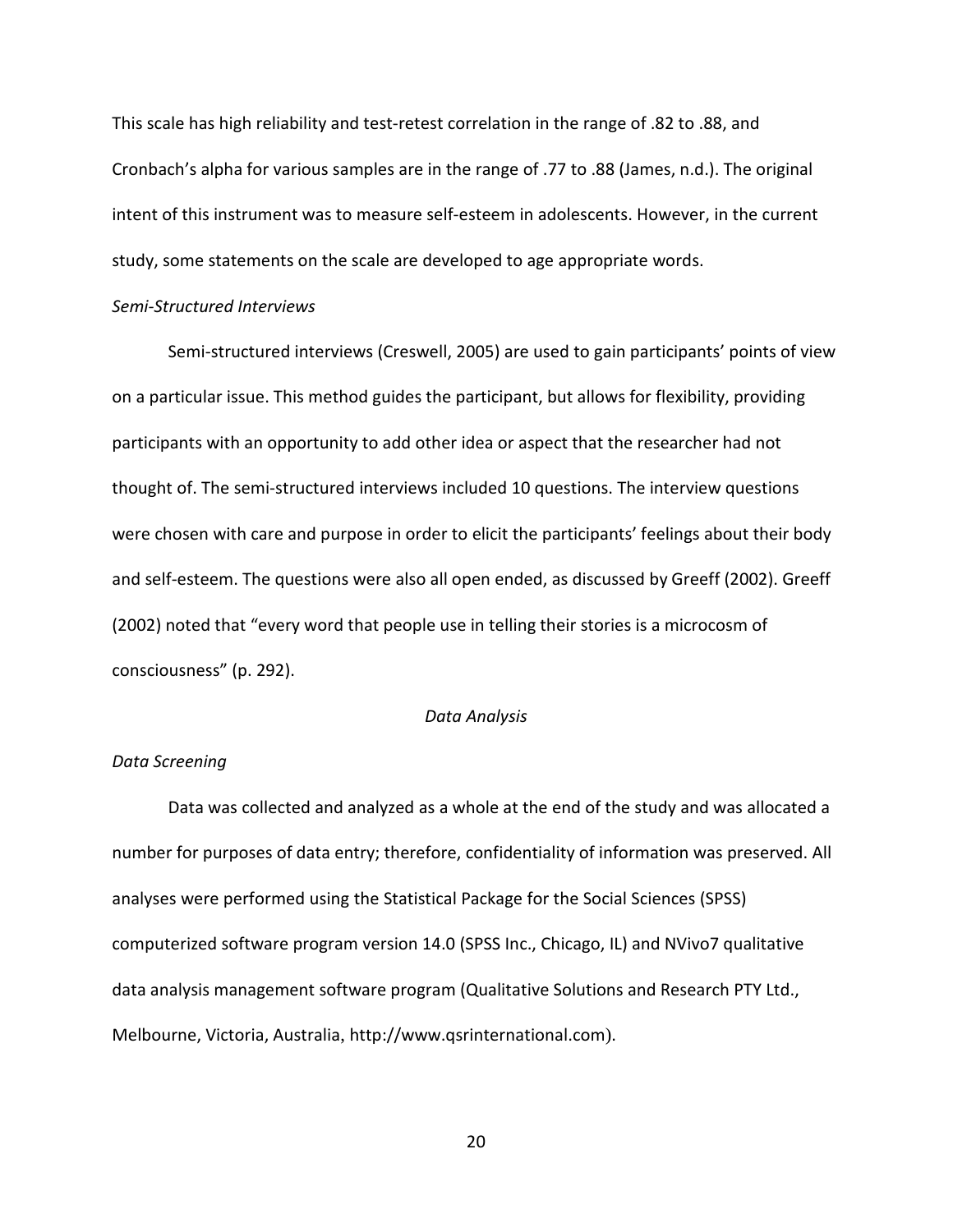### *Statistical Analysis*

Descriptive statistics were employed in the study to indicate the frequencies, percentages, mean scores, and standard deviations of each instrument. Independent *t*-test, paired *t*-test, and a two-way ANOVA were used as measurement tools. For the study, descriptive statistics for the whole sample were used to identify results by demographics and the whole sample was divided into two groups; the experimental group, focused on a female theme (FFT), and the control group, focused on a non-human theme (FNT). The quantitative study gathers data from Body Figure Preferences Scale, Body Esteem Scale, and Self-Esteem Scale. The interviews with the participants were analyzed by using the NVivo7 qualitative data analysis management software program. The software package provided the grounding for a more in-depth investigation and additional data gathering, providing a greater depth of understanding of participants' ideas on body and media (Qualitative Solutions and Research PTY Ltd., Melbourne, Victoria, Australia, [http://www.qsrinternational.com\)](http://www.qsrinternational.com/). I transcribed interview data in Thai, translated to English, and entered into a word processor. Each interview was transcribed immediately after it was finished. The reason for this thoroughness was so I could verify understanding, correct misperceptions, and double check missing points in the discussion.

## Results

### *Introduction*

This section describes the findings Disney movies influence on Thai kindergarten girls' body image and self-esteem. Data analysis and demographic characteristics of the study sample are presented. Then, proper statistical analyses are performed on survey data to address the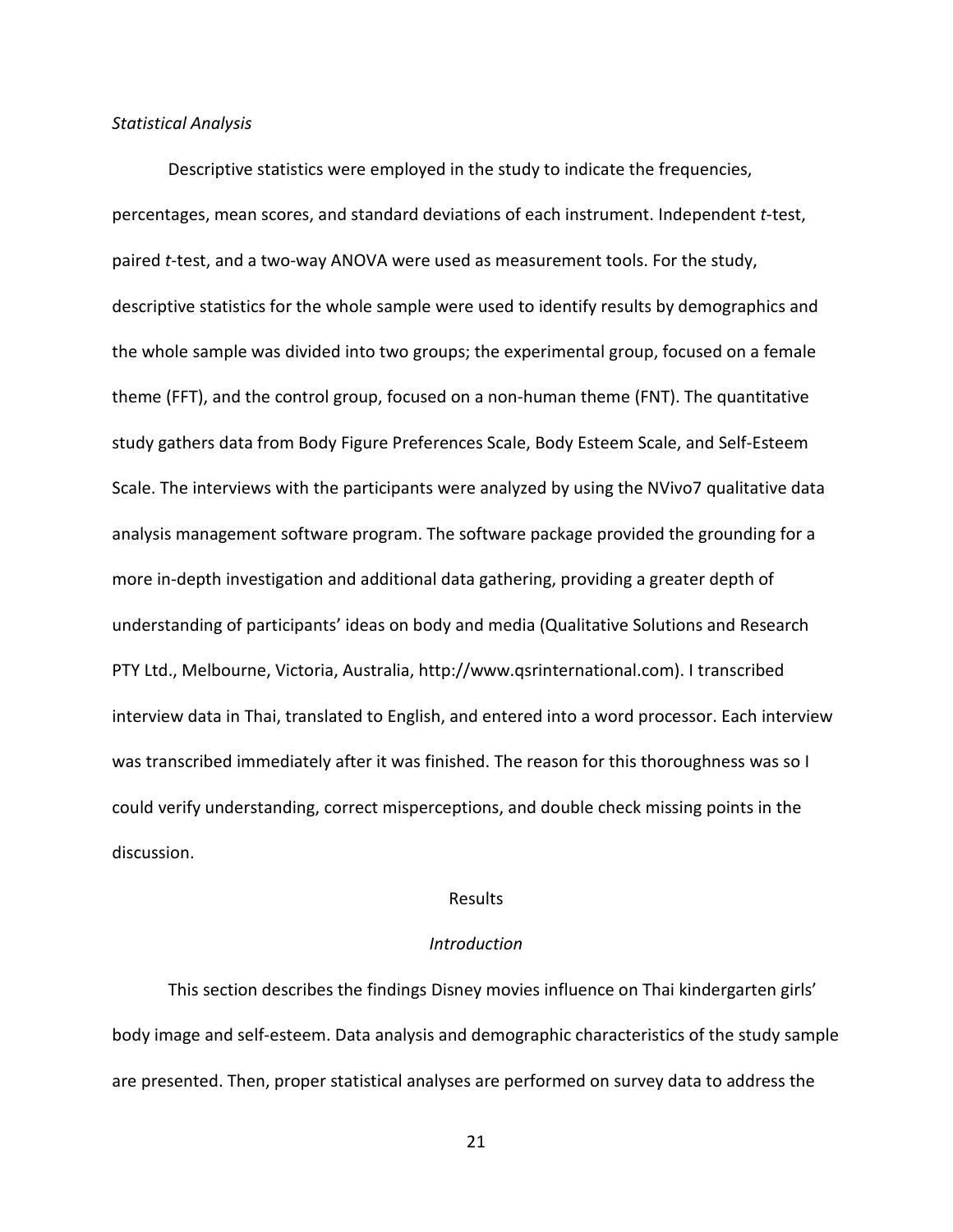research questions. Analyses for the study include independent samples *t*-test, paired samples *t*-test and ANOVA. Results are organized according to the five research questions previously identified in the purpose section and are shown in the related tables. Descriptive statistics, including means and standard deviation, were calculated for body image dissatisfaction, selfesteem, body esteem, and demographic information. Independent *t*-tests were used to compare groups, while paired *t*-test were used to compare pre- and post-condition. The alpha was set at .05 for all statistical analyses. Also, the semi-structured interviews used NVivo7 qualitative data analysis management software program.

### *Descriptive Statistics*

### *Description of the Sample*

The number of study participants was 50 Thai kindergarten children and 50 parents. Parents completed a demographic survey including items requesting information about parents and children, as shown in Table 1C. The information was about time spent watching Disney movies per week, favorite movies and some questions were about descriptive information form. In term of parents' information, 68% of parents were male, while 32% were female. Fiftysix percent of the interviewees were between 36-40 years old, while 14% were 31-35 years old. Of the 50 interviewees, 100% had their own television at home. There were about 40.5% of participants occasionally watch Disney movies with their children, 31% frequently watch movies with their children. About 7.1% always watch movies with their children. Parents revealed Disney had positive effects to their children; learning English (30%), teaching morals (22%), entertainment tool (18%), encouraging creativity (14%). Only 16% commented Disney movies had inappropriate plots.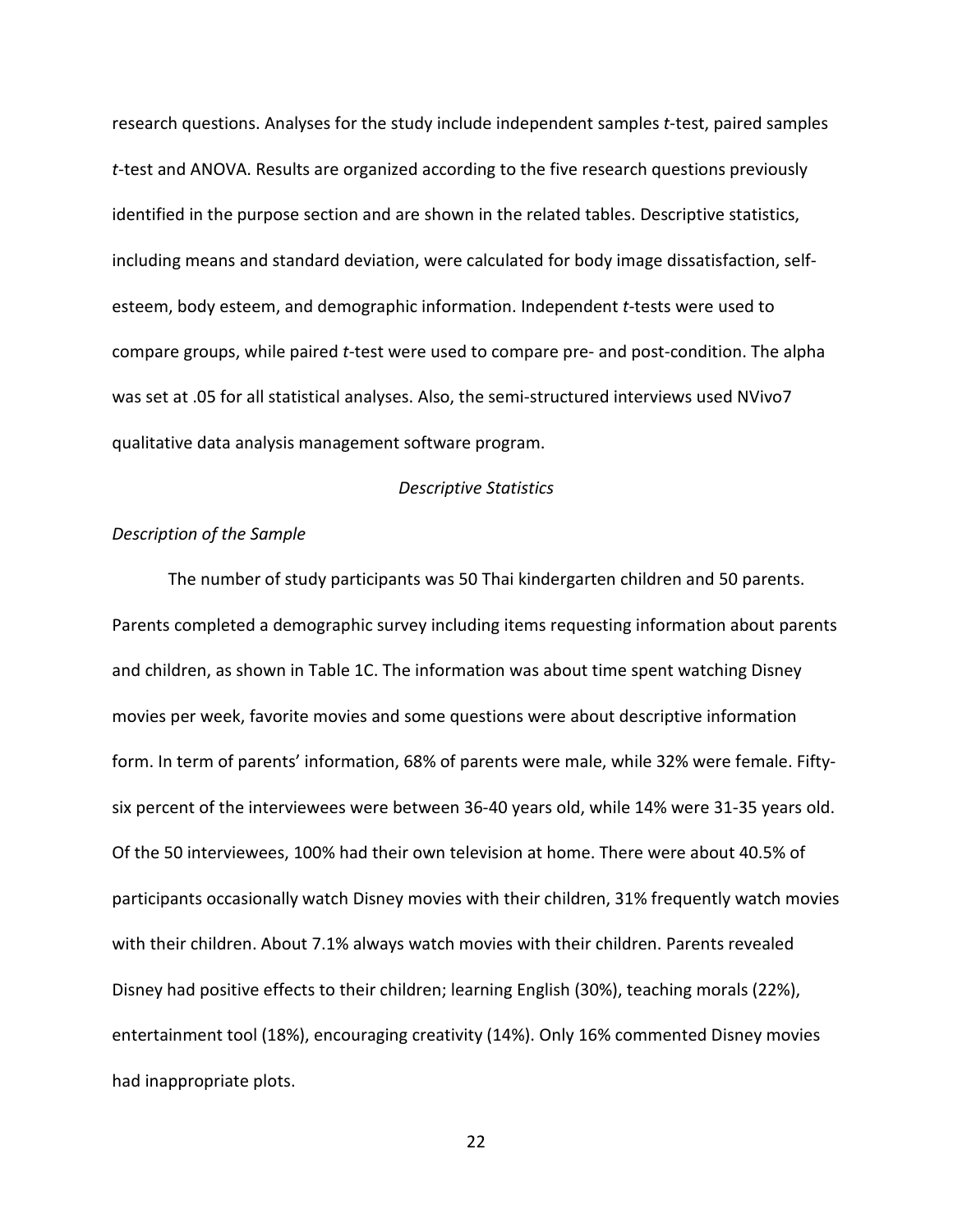In term of children's information, 34% of the girls were less than 3.66 feet tall, while 28% were between 3.86-4 feet tall. Fifty percent of the girls weighted 41.8-44 pounds, while 38% weighted less than 39.6 pounds. Eighty-four percent of the children have watched Disney movies before, while only 16% have never watched Disney movies. With regard to the number of hours children spend watching per day, it was split between 1 to 5 hours (95.2%) and 5 to 10 hours (4.8%). The participants (66.7%) spent time watching movies 5 to 10 hours per week, while 23.8% watched movies 1 to 5 hours per week. *Cinderella* was the favorite movies (82%). Seventy-two percent of the participants liked to watch *Beauty and the Beast*, and 66% liked to watch *Sleeping Beauty*. A smaller number chose *Winnie the Pooh* (44%). The children's favorite Disney characters were Cinderella (84%), Belle (74%), and Snow White (64%).

The summary of demographic characteristics of 50 Thai kindergarten girls indicated that most girls are familiar with Disney movies. Most of them like to watch movies with princess theme, such as *Cinderella*, *Beauty and the Beast*, and *Sleeping Beauty*. The princess characters Cinderella and Belle, are the favorite Disney characters for Thai girls. Most parents occasionally watch movies with their children. The reason parents allowed their children to watch Disney movies was because they believed the movies provided opportunities for their children to learn English and morals. However, some parents indicated that Disney movies contain inappropriate plots such as romantic scenes.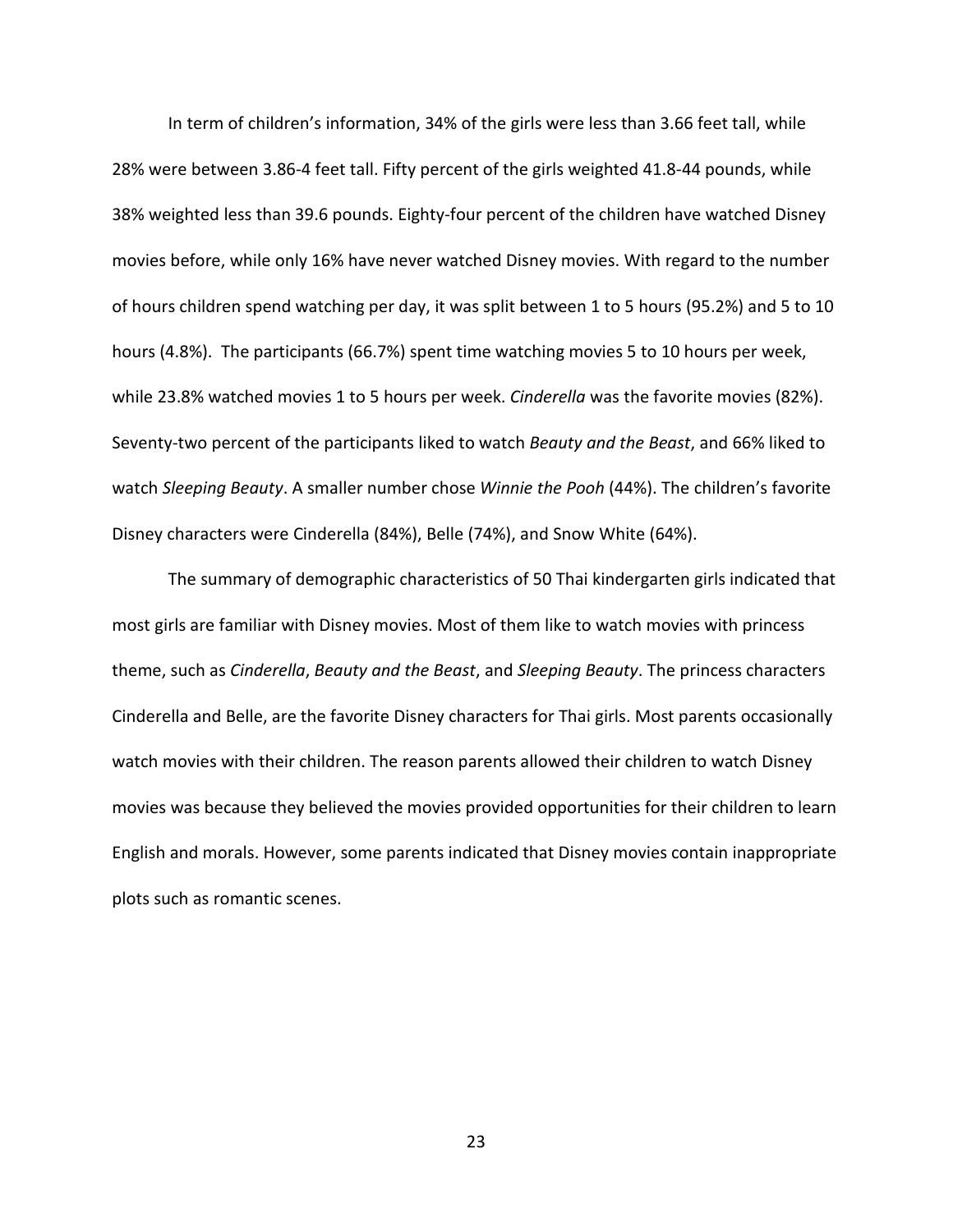### *Statistical Analyses*

### <span id="page-30-0"></span>*Results for Research Question 1*

The first question (see Appendix B) asked to what extent Thai kindergarten girls exhibit body dissatisfaction (as measured by Body Figure Preference Scale). Data from the 50 Thai girls who were in FFT and FNT was used, and a *t*-test was analyzed to address the question.

Table 1 presented mean score selections and standard deviations for pre-video condition for both the experimental group and the control group. When asking the participant, "Which girl do you think has the same size body as you do," mean scores for the current self in the experimental group, FFT was 3.48 (*SD* = 1.19), whereas mean scores for the control group, FNT, was 3.72 (*SD* = 1.57). When asked, "Which girl has a body that you wish you had?" the children in the experimental group, FFT selected a mean score of 3.40 (*SD* = .87) as an ideal figure, while mean scores for the ideal figure in control group, FNT, was 3.20 (*SD* = 1).

Table 1

|            | Groups of Children        | <b>Current Self</b> | <b>Ideal Self</b> | <b>Current Self</b><br>minus Ideal<br>Self |
|------------|---------------------------|---------------------|-------------------|--------------------------------------------|
| <b>FFT</b> |                           |                     |                   |                                            |
|            | <b>Mean Score</b>         | 3.480               | 3.400             | 0.080                                      |
|            | <b>Standard Deviation</b> | 1.194               | .866              | 1.382                                      |
| <b>FNT</b> |                           |                     |                   |                                            |
|            | Mean Score                | 3.720               | 3.200             | 0.520                                      |
|            | <b>Standard Deviation</b> | 1.568               | 1.000             | 1.584                                      |

*Mean Score Selections and Standard Deviations for Pre-Video Condition Discrepancy Index Scores*

Table 2 presented mean score selections and standard deviations for post-video

condition for both the experimental group and the control group.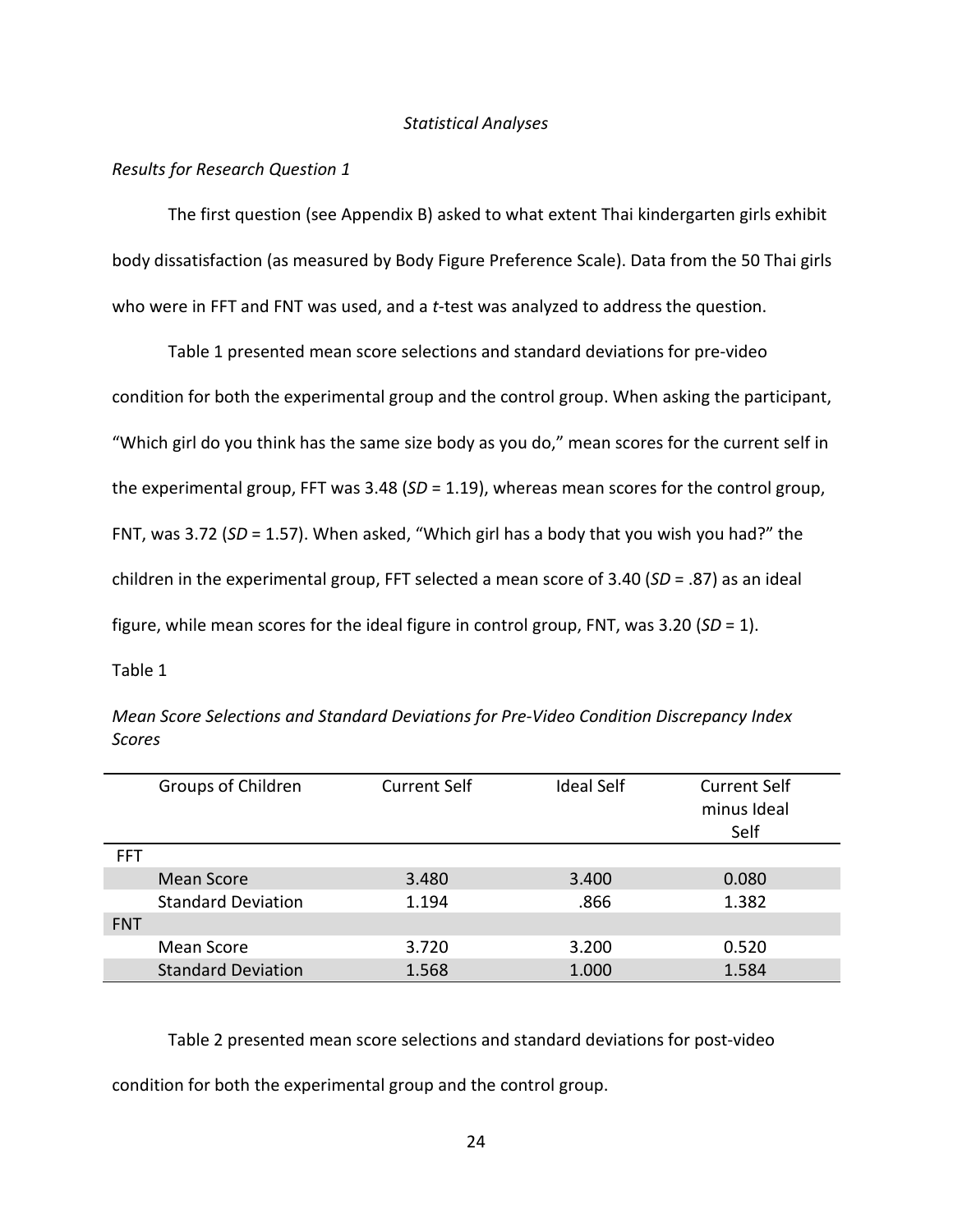#### Table 2

|            | Groups of Children        | <b>Current Self</b> | <b>Ideal Self</b> | <b>Current Self</b><br>minus Ideal<br>Self |
|------------|---------------------------|---------------------|-------------------|--------------------------------------------|
| <b>FFT</b> |                           |                     |                   |                                            |
|            | <b>Mean Score</b>         | 3.880               | 3.160             | 0.720                                      |
|            | <b>Standard Deviation</b> | .781                | .850              | 1.021                                      |
| <b>FNT</b> |                           |                     |                   |                                            |
|            | Mean Score                | 3.720               | 3.400             | 0.320                                      |
|            | <b>Standard Deviation</b> | 1.275               | .967              | 1.464                                      |

*Mean Score Selections and Standard Deviations for Post-Video Condition Discrepancy Index Scores*

When asking the participant, "Which girl do you think has the same size body as you do," mean scores for the current self in the experimental group, FFT was 3.88 (*SD* = .78), whereas mean scores for the control group, FNT, was 3.72 (SD = 1.27). When asked, "Which girl has a body that you wish you had," mean scores for an ideal figure in the experimental group, FFT was 3.16 (*SD* = .85), while mean scores for the control group, FNT, was 3.40 (*SD* = .96) (see Table 3).

A paired *t*-test was used to determine if there were any significant differences between pre-video condition and post-video condition in each group. The significant difference was found in FFT, while no significantly difference was found in FNT. The results of an exploratory analysis, using paired *t*-test of the discrepancy index score (pre-video/ post-video) revealed that discrepancy index scores in the FFT between pre-video condition and post-video condition were significantly different  $t(24) = -2.78$ ,  $p = .01$ . No statistically significant differences  $t(24) = 0.69$ ,  $p$ = .49 were found between pre-video condition and post-video condition in the FNT (see Table 3).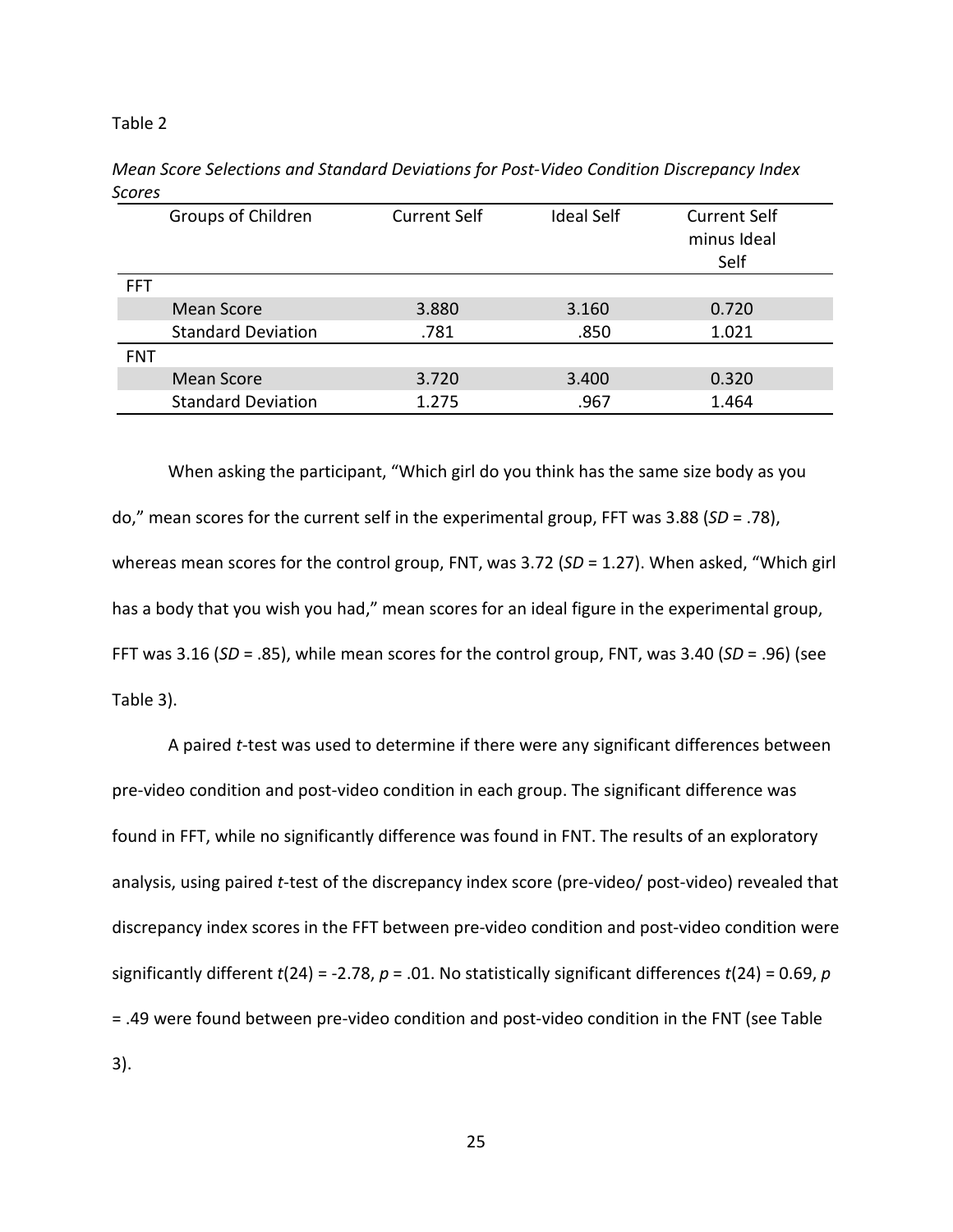## Table 3

## *Paired t-Test Comparing the Total Scores between Groups (between Pretest and Posttest)*

| Groups of Children                                                                                                                              | t-test   | df | $p$ -value<br>(Sig. 2-sided) |
|-------------------------------------------------------------------------------------------------------------------------------------------------|----------|----|------------------------------|
| <b>FFT</b>                                                                                                                                      | $-2.782$ | 24 | $0.010*$                     |
| <b>FNT</b>                                                                                                                                      | 0.693    | 24 | 0.495                        |
| $\mathbf{A} \mathbf{I}$ , and $\mathbf{A} \mathbf{F}$ , and $\mathbf{A} \mathbf{F}$ , and $\mathbf{A} \mathbf{F}$ , and $\mathbf{A} \mathbf{F}$ |          |    |                              |

*Note*. *N* = 25 per group. \* *p* < .05, two-tailed.

To explain these findings, one-way ANOVA with between subjects factors of group and within subjects factor of period (pre-video condition/ post-video condition) was analyzed on the numbers picked by the participants as their current self and the numbers picked by the participants as their ideal self after watching Disney movies in order to see whether there was significant interaction between group and period on this scale. More specifically, analyses of discrepancy index scores in each group, FFT and FNT, demonstrated that there were no significant differences between pre-video condition (*p* = .30) and post-video condition (*p* = 1.25) in both groups (see Table 4).

### Table 4

|          | Test                            | Sum of         | df | Mean   | F     | $p$ -value     |
|----------|---------------------------------|----------------|----|--------|-------|----------------|
|          |                                 | <b>Squares</b> |    | Square |       | (Sig. 2-sided) |
| Pretest  | Between<br>Groups               | 2.420          | 1  | 2.420  | 1.095 | 0.301          |
|          | <b>Within Groups</b>            | 106.080        | 48 | 2.210  |       |                |
|          | Total                           | 108.500        | 49 |        |       |                |
| Posttest | <b>Between</b><br><b>Groups</b> | 2.000          | 1  | 2.000  | 1.255 | 0.268          |
|          | <b>Within Groups</b>            | 76.480         | 48 | 1.593  |       |                |
|          | Total                           | 78.480         | 49 |        |       |                |
|          | $\ast$                          |                |    |        |       |                |

*ANOVA Comparing Differences Using the Body Figure Preference Scale by Groups* 

*Note*.  $N = 25$  per group.  $p < .05$ , two-tailed.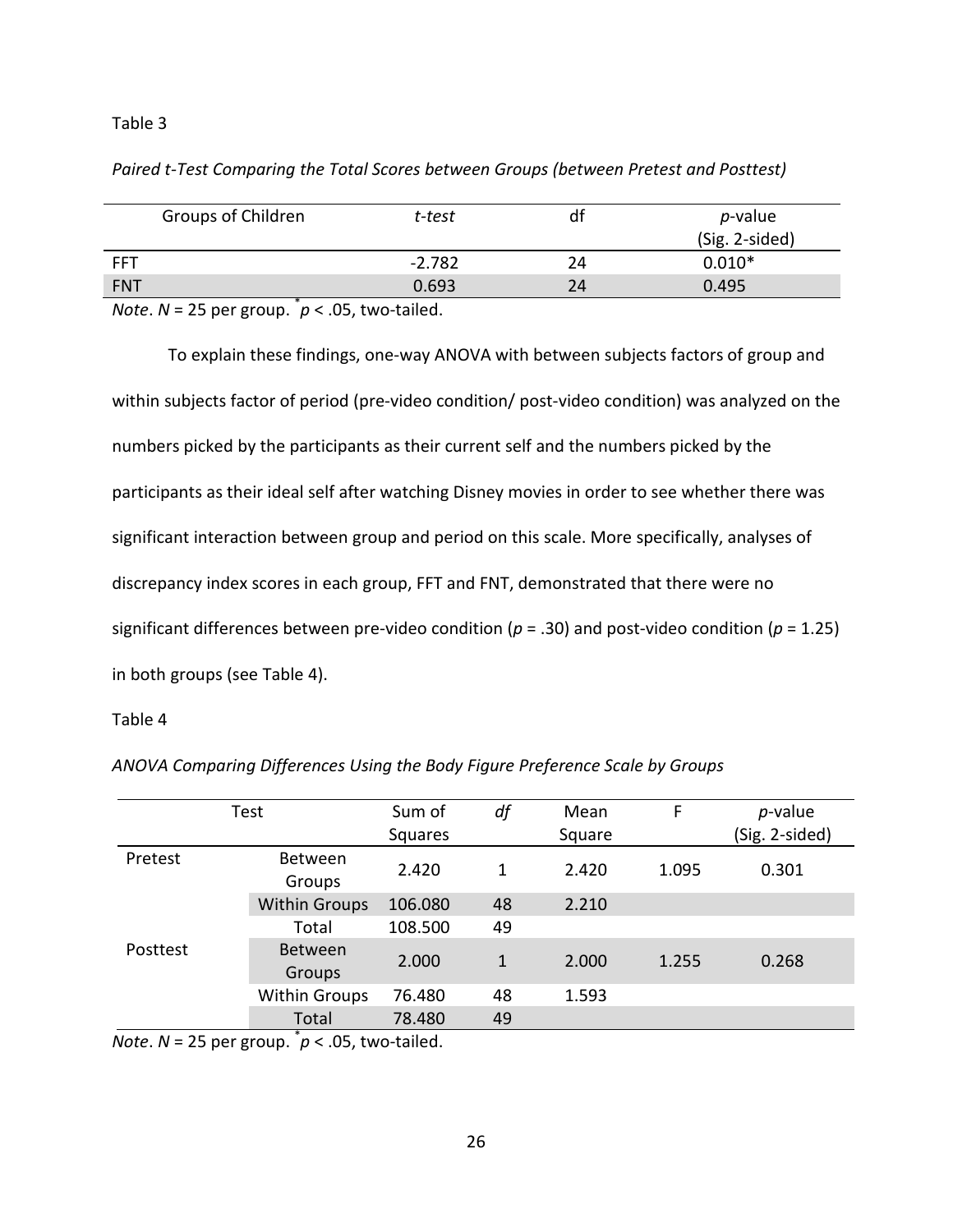In summary, the findings demonstrated that girls with exposure to princess movies showed the largest difference of body dissatisfaction between pre- and post-Video condition. However, girls in another group, focused on a non-human theme, did not show body dissatisfaction differences among pre- and post-Video condition.

### *Results for Research Question2*

The second question (see Appendix B) asked, about body esteem (as measured by Body-Esteem Scale) to measure differences between Thai girls who watched princess movies and girls who did not watch princess movies. With the overall sample of two groups of participants, an independent samples *t*-test was conducted to compare the mean scores for each sub-domain of Body-Esteem Scale.

Table 5 and Table 6 contain the descriptive data (means and standard deviations) for Body Esteem scale. BE total score mean scores for the FFT was 0.53 (*SD* = .08), and for the FNT was 0.68 (*SD* = .13). In the FFT, BE-appearance mean score was 0.52 (*SD* = .11), BE-weight was 0.49 (*SD* = .17), and BE-attribution was 0.50 (*SD* = .19). In the FNT, BE-appearance mean score was 0.66 (*SD* = .12), BE-weight was 0.73 (*SD* = .28), and BE-attribution was 0.61 (*SD* = .28). Among both groups, results of an independent *t*-test revealed significantly differences *t* = 4.66  $(p = .001)$  especially in the domains of body esteem-appearance  $t = 4.23 (p = .001)$  and body esteem–weight *t* = 3.58 (*p* = .001). However, no significant differences were found for the five domains of body esteem-attribution either *t* = 1.54 (*p* = .12) (see Table 7).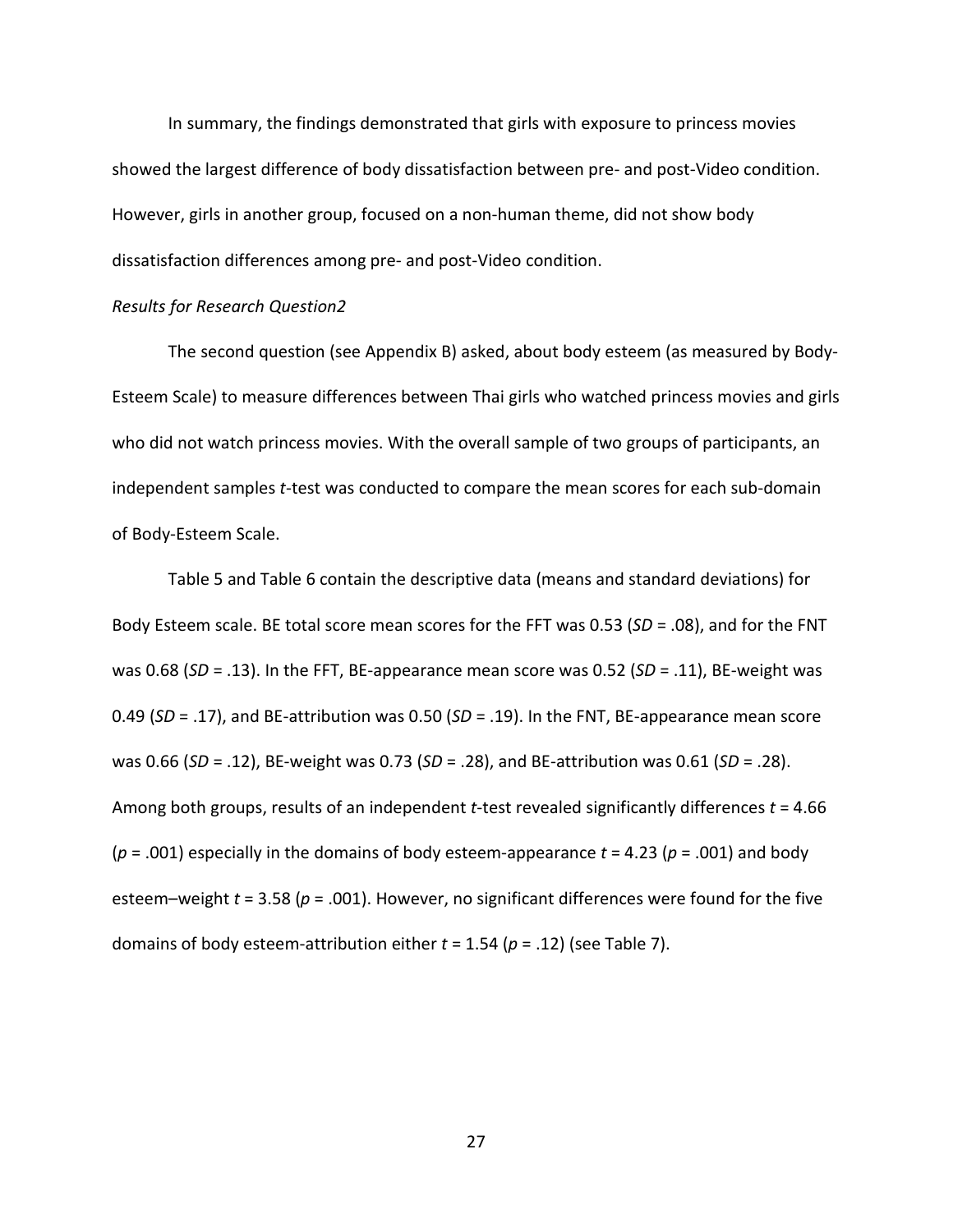## Table 5

# *Descriptive Statistics for Body-Esteem Scale for Focused on a Female Theme Group*

| Measure        | Mean Score | <b>Standard Deviations</b> |
|----------------|------------|----------------------------|
| BE-appearance  | 0.523      | 0.119                      |
| BE-weight      | 0.493      | 0.170                      |
| BE-attribution | 0.507      | 0.195                      |
| BE total score | 0.530      | 0.080                      |
|                |            |                            |

*Note. BE = Body-Esteem*

Table 6

*Descriptive Statistics for Body-Esteem Scale for Focused on a Non-Human Theme Group*

| Measure        | Mean Score | <b>Standard Deviations</b> |
|----------------|------------|----------------------------|
| BE-appearance  | 0.667      | 0.120                      |
| BE-weight      | 0.733      | 0.289                      |
| BE-attribution | 0.613      | 0.284                      |
| BE total score | 0.680      | 0.139                      |

*Note. BE = Body Esteem*

Table 7

*t-Test between Focused on a Female Theme and Focused on a Non-Human Theme*

| Measure                                                   | t-test   | р        |
|-----------------------------------------------------------|----------|----------|
| BE-appearance                                             | 4.233    | $0.001*$ |
| I like what I look like.                                  | 0.652    | 0.518    |
| I'm pretty happy about the way I look.                    | 2.333    | $0.025*$ |
| I like what I see when I look in the mirror.              | 3.118    | $0.004*$ |
| There are lots of things I'd change about my, if I could. | 1.750    | 0.087    |
| I'm proud of my body.                                     | 1.789    | 0.080    |
| I wish I looked better.                                   | 2.049    | $0.046*$ |
| I think I have a good body.                               | 1.206    | 0.234    |
| I'm looking as nice as I'd like to.                       | 1.014    | 0.316    |
| I worry about the way I look.                             | 0.303    | 0.763    |
| I often wish I looked like someone else.                  | $-2.049$ | $0.046*$ |
| My looks upset me.                                        | $-0.361$ | 0.720    |
| I'm as nice looking as most people.                       | 2.028    | $0.049*$ |
| BE-weight                                                 | 3.582    | $0.001*$ |
| My weight makes me unhappy.                               | 0.840    | 0.405    |
| I wish I were thinner.                                    | 3.408    | $0.001*$ |
| I really like what I weight.                              | 1.321    | 0.193    |

 *(table continues)*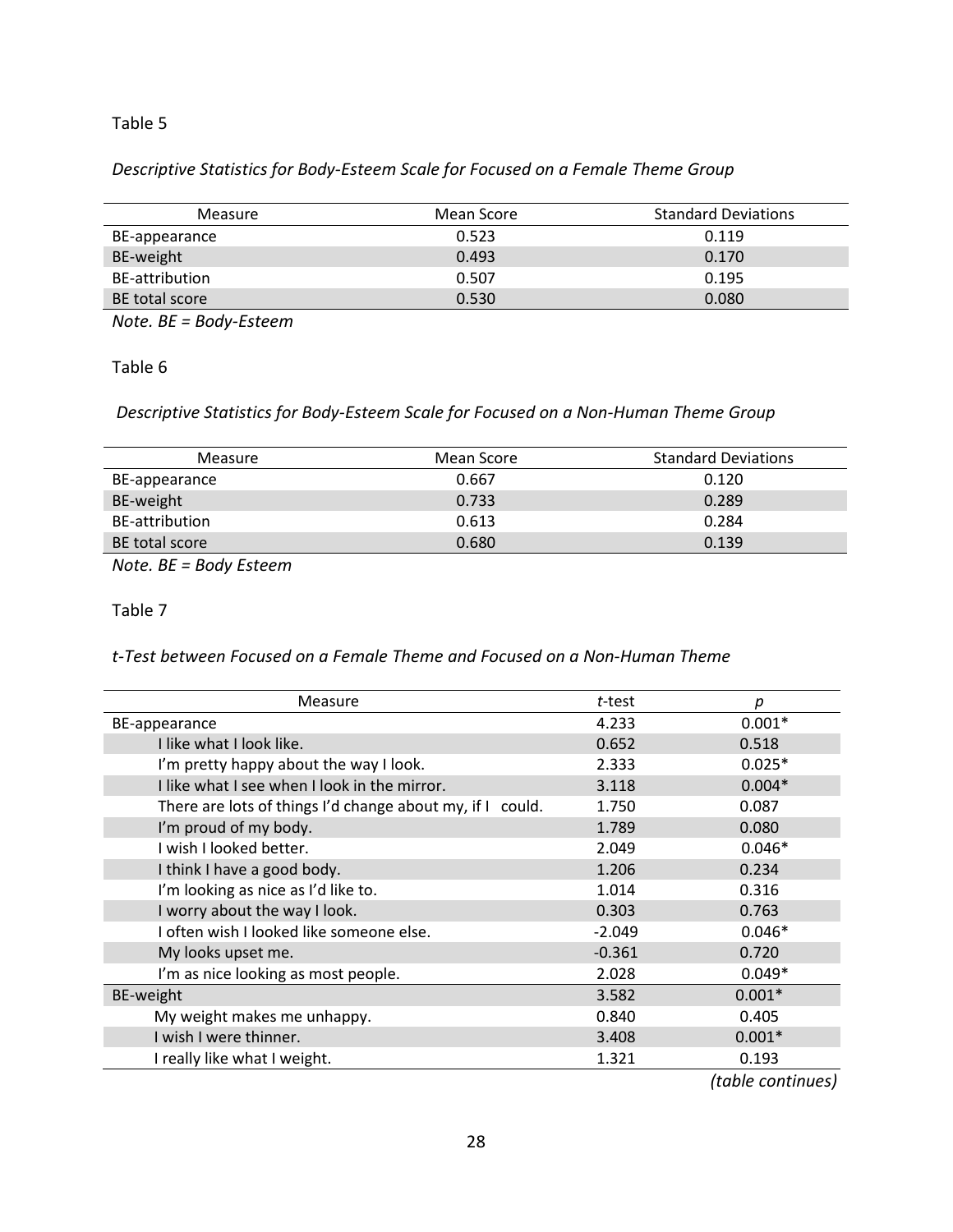### Table 7 *(continued).*

| t-test |          |
|--------|----------|
| 1.549  | 0.128    |
| 0.915  | 0.365    |
| 1.014  | 0.316    |
| 0.652  | 0.518    |
| 1.124  | 0.267    |
| 1.033  | 0.308    |
| 4.666  | $0.001*$ |
|        |          |

*Note.* BE = Body-Esteem. *p*<.005\*

Overall, the findings of *t*-test indicated that girls in both group are aware of bodyesteem, especially in term of their appearance and weight. In particular, there were significant differences in "I'm pretty happy about the way I look" (*t* = 2.33, *p* = .025), "I like what I see when I look in the mirror" (*t* = 3.11, *p* = .004), "I wish I looked better" (*t* = 2.04, *p* = .046), "I often wish I looked like someone else" (*t* = -2.04, *p* = .046), "I'm as nice looking as most people" (*t* = 2.02, *p* = .049), "I wish I were thinner" (*t* = 3.40, *p* = .001).

## *Results for Research Question 3*

The third research question (see Appendix B) assessed the differences between girls in focused on a female theme group and not focused on a female theme group in term of selfesteem (as measured by Rosenberg Self Esteem Scale). To answer this question, data from 25 girls in each group was considered, and an independent *t*-test was conducted. The results were displayed in Table 8.

For Self-Esteem scale, mean score in FFT was 2.64 (*SD* = .32), mean score in FNT was 2.64 (*SD* = .37). The data analysis found no significant difference *t* = 0.04 (*p* = .96) between FFT and FNT group about their self-esteem in relation to Disney movies.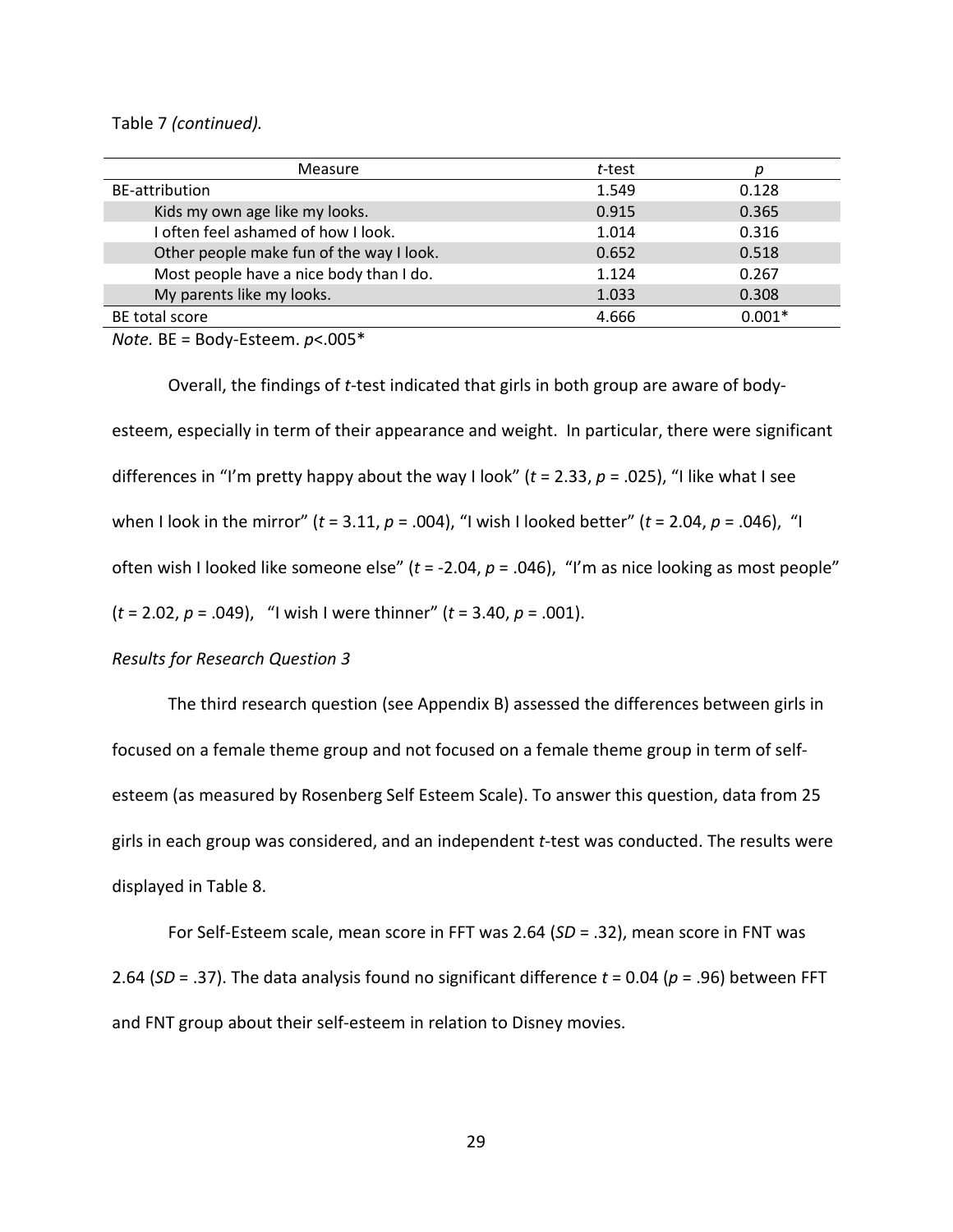#### Table 8

| Mean Levels of Self-Esteem (with Standard Deviations) and t-Test |  |
|------------------------------------------------------------------|--|
|                                                                  |  |

| Measure     | Mean Score | <b>Standard Deviations</b> | t-test |       |
|-------------|------------|----------------------------|--------|-------|
| <b>FFT</b>  |            |                            |        |       |
| Self-esteem | 2.644      | 0.324                      | 0.040  | 0.968 |
| <b>FNT</b>  |            |                            |        |       |
| Self-esteem | 2.648      | 0.375                      |        |       |
| $p<.005*$   |            |                            |        |       |

## *Results for Research Question 4 and 5*

These two research questions (see Appendix B) were analyzed from the interviews of 25 girls in focused on a female theme group using the qualitative method. Data in the interviews was analyzed through a coding strategy based on recommendations by Miles and Huberman (1994). Text units, which are the smallest section of a document that NVivo7 can code, were used to analyze data. A text unit can be a single word, a phrase, sentence, paragraph, or an entire document (Qualitative Solutions and Research PTY Ltd., 2004). The current research provided listing text unit based on coded entries, and tables showing frequencies of text units. Some sample participants responses were provided.

Before starting interviews, I assumed that the participants might be bored talking about the films or be reluctant to be with me, an unfamiliar adult. Therefore, the estimated time of the interviews was going to be less than 30 minutes. However, many participants shared a lot of ideas and expressed what they thought in a detailed manner.

## *Findings from the Interviews*

### *Results for Research Question 4*

The fourth question (see Appendix B) asked to what extent, if any, young Thai girls feel upset about their own bodies. The answers to this question and the extended questions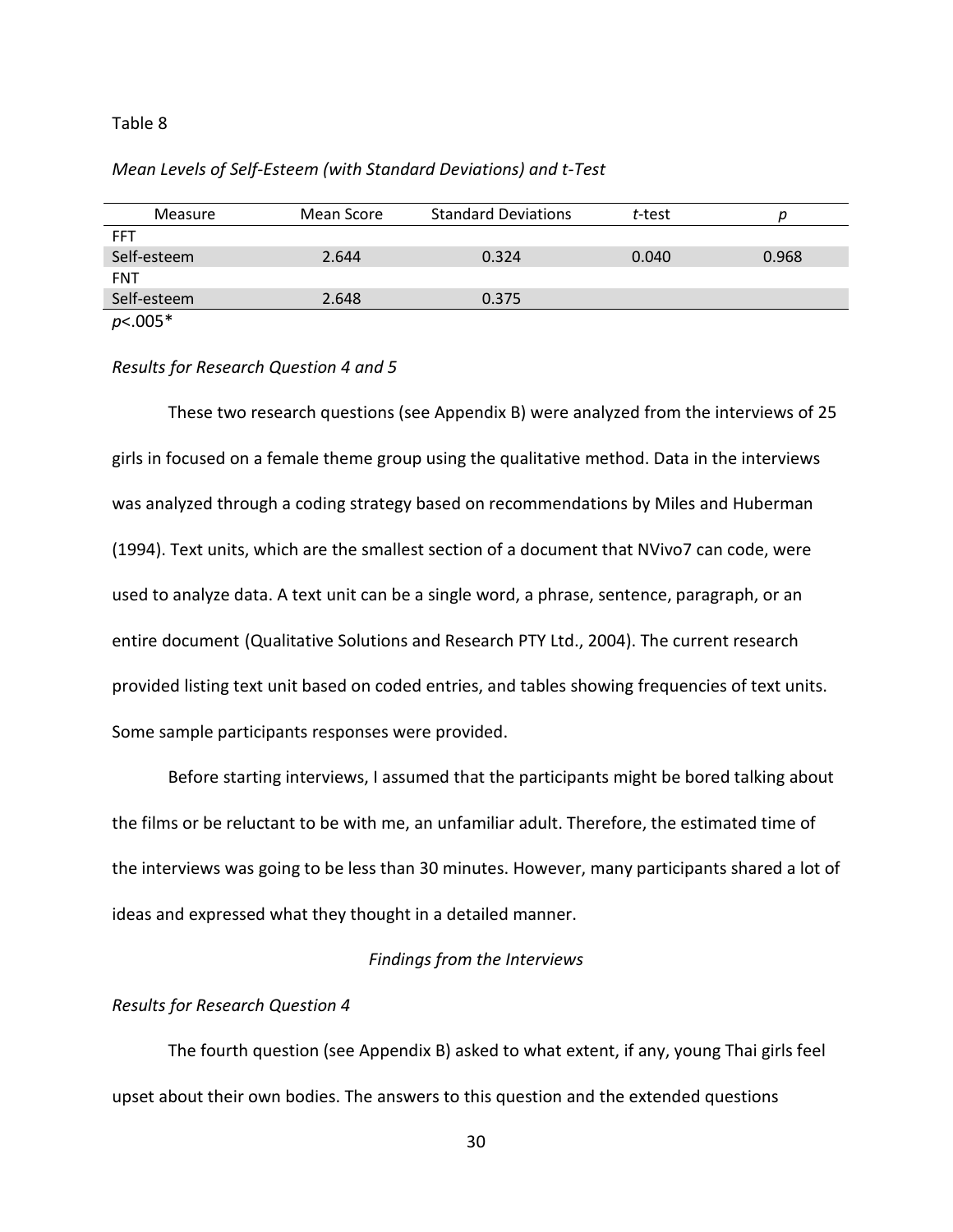revealed how girls feel about their own bodies. Analysis of the interview data found three feelings; fat, slim, and no comment. Responses from girls were coded into two categories that emerged as the researcher coded the text units. These categories were entitled: concerned about own body and not concerned about own body. Table 9 presents participants' responses, which provide answers to Research Question 4. The Table summarizes the responses to the open-ended questions by category.

The following tables contain samples representative of responses given by participants who answered Research Question 4. Samples are divided by response categories as shown in the previous table.

Table 9

## *Distribution of Text Units for Question 4*

| Contents                     | N text units  | % participants responses |
|------------------------------|---------------|--------------------------|
|                              | (Frequencies) |                          |
| Concerned about own body     |               |                          |
| Fat                          | 20            | 80                       |
| <b>Slim</b>                  |               | 32                       |
| Not concerned about own body |               |                          |
| No comment                   |               | 36                       |

*Note*. *N* = 25. Number of text units does not equal number of participants. Some provided more than one response in a particular category. Percentage of participants' response differs from category to category

# *Concerned about Own Body*

The interviews of 25 Thai kindergarten girls who viewed Disney movies, revealed they

indicated felt concerned about their bodies; either too slim or too fat. Some of them compared

themselves to princess characters portrayed in the movies. Eighty percent of the participants

stated that they feel fat, while 32% said they feel slim. Thirty-six percent said that they have no

comment about their bodies. According to the interviews, some also compared themselves to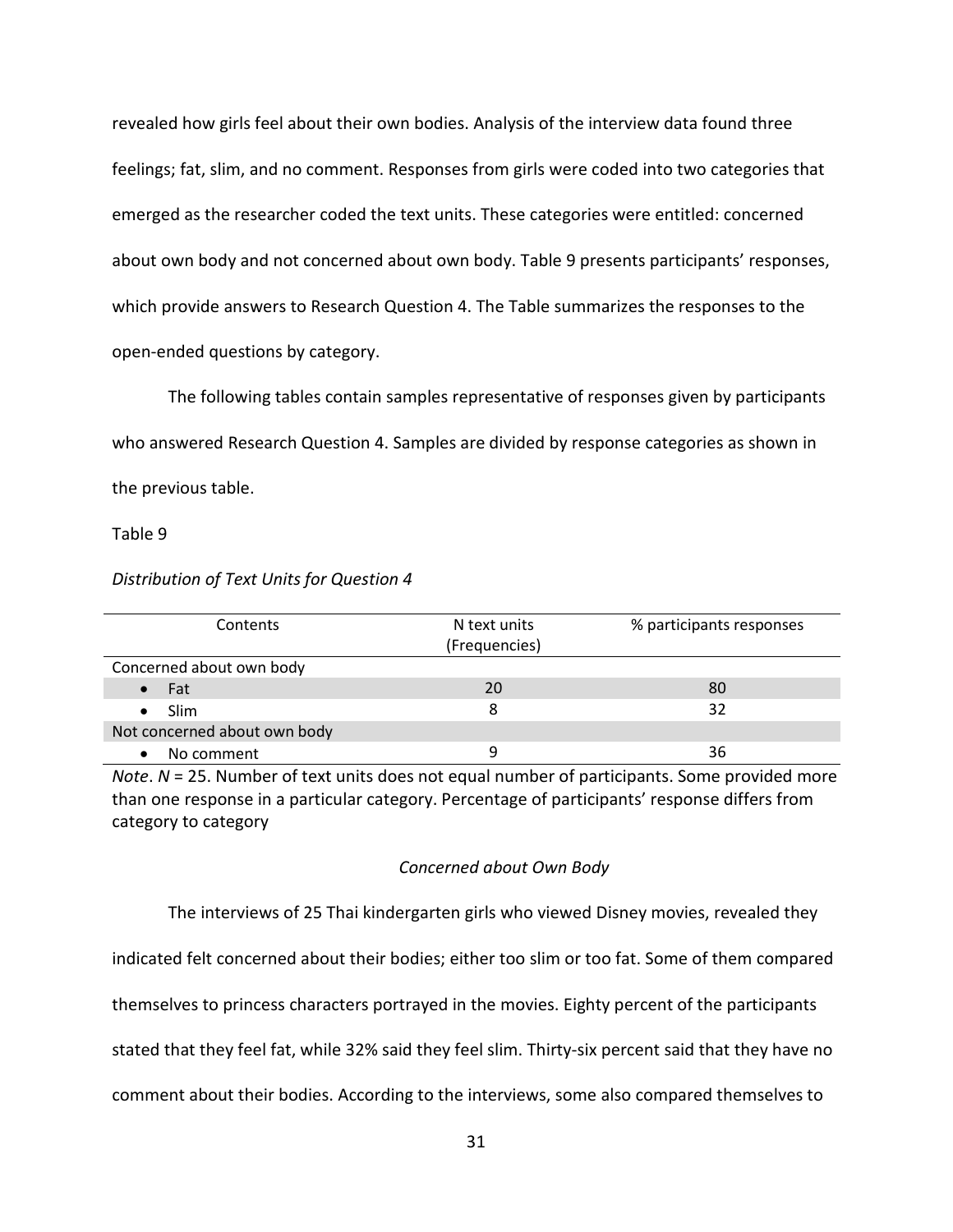their peers. The following are examples of quotes and thoughts given by participants

indentifying the category of the concerned about own body. Table 10 provides sample girls'

responses for the *Concerned about Own Body* category.

Table 10

*Sample of Responses for Interview Question 4, Category Concerned about Own Body*

|           | Sample of participant responses                                                                  |
|-----------|--------------------------------------------------------------------------------------------------|
| $\bullet$ | I want to be slim like Cinderella because now I think I am fat. My friends told me I am fat so I |

cannot race with them.

- I like to eat candy so I am fat. My mom told me if I eat a lot of candy, I will gain weight and get a fat body.
- I think I am fat now because I cannot wear my favorite Princess dress.
- I think I am fat. My mother told me now I am a big girl so she cannot carry me anymore. I have to walk by myself.

*Note*. Responses are direct quotes from the participants' interviews.

June said,

I want to lose weight. My friend told me I can be a princess if I am slimmer because Cinderella is slim and beautiful. I want to be a beautiful girl so I cannot be a fat girl.

Mook stated,

I think I am pretty. However, I am a little bit fat. Last week I donated a lot of my dresses to my neighbors because I cannot wear them anymore. My mother said now I am a big girl.

Cake said,

I am chubby because I was so tired when I raced with my friends. I do not want to be a loser again. My mother told me I need to exercise and eat healthy food.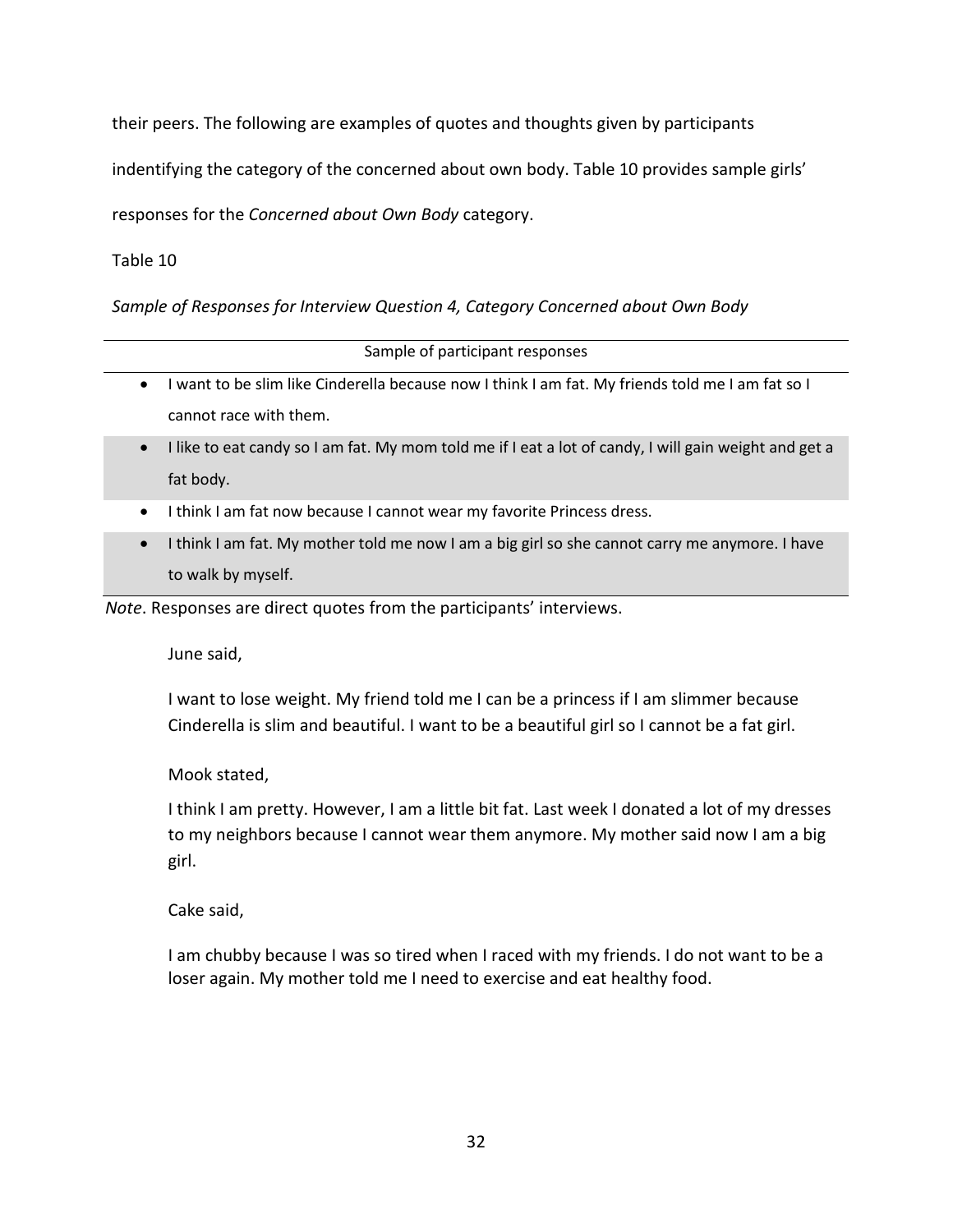Neen said,

If I compare myself to Belle, my favorite princess, I am really fat. Belle has a small waist and a beautiful shape. I want my shape to look like Belle, so one day I can wear Belle's dress. My mother is fatter than Belle.

# *Not Concerned about Own Body*

When interviewed, 36% of the 25 Thai girls indicated they were not concerned about

their body. The following are examples of quotes and thoughts given by participants identifying

themselves as not concerned with their body.

Fang stated,

I am not concerned about my own body. I like the way I am and I think my family also thinks the same. Non (my boyfriend) said I am beautiful so I do not want to change my body.

Pancake said,

I have a good shape. I am not fat. I have the same body size as my friends.

Chompoo stated,

No, I am not fat. I am as slim as my friends. We have the same size. I am just taller than them.

## Dara said,

If I compare myself to Belle, my favorite princess, I think I am fat. But I am not fat for real. Belle has a small waist and beautiful shape. I want my shape to look like Belle, so one day I can wear Belle's dress. I want to be Belle more than my mother because my mother is fatter than her.

Table 11 provides sample girls' responses for the not concerned about own body

category.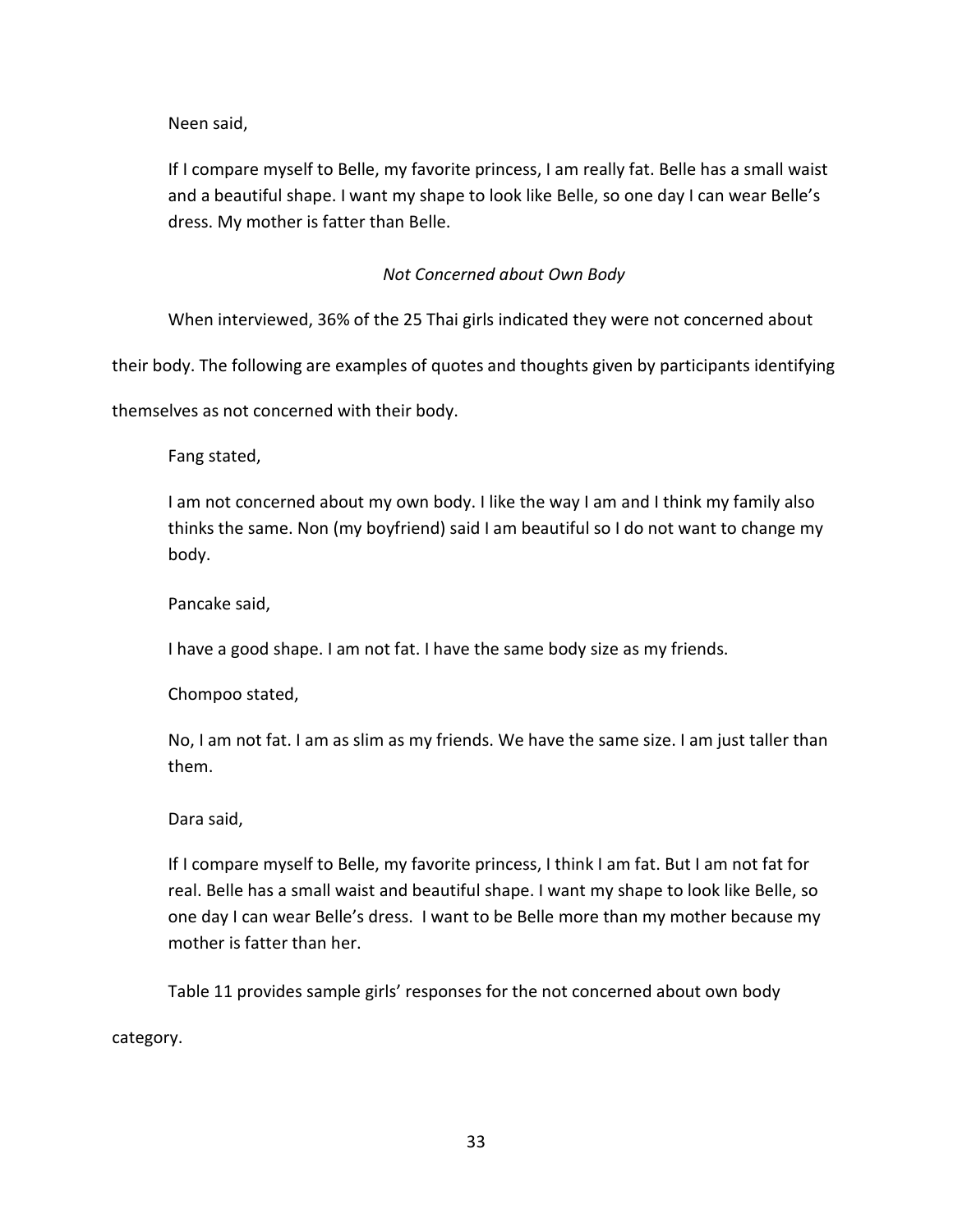## Table 11

*Sample of Responses for Interview Question 4, Category Not Concerned about Own Body*

| Sample of participant responses                                 |
|-----------------------------------------------------------------|
| am not fat. My mother wants me to eat a lot of food every meal. |
| am satisfied with my body. I like the way I am.                 |
| am not fat and not slim. My friends and I have the same size.   |

• I like the way I am.

Overall, the findings from the interviews demonstrated that not only Disney movies, but also peers influence on girls' body image. Obviously, young women live in a comparative world. Goodman (2005) stated that it is not only the exposure to media that affects body esteem, but also what individuals do with the media (comparison to models). In addition, media influence is implicit and negotiated through peer network. Based on Park's (2005) finding, the influence of peers may be identical or more powerful than that of family members. The most influential external cause for a girl's desire to be thin was her peers.

## *Results for Research Question 5*

The last research question (see Appendix B) asked how Thai kindergarten girls interpret the thin-ideal portrayed in Disney movies. The answers to this question and the extended questions revealed how girls interpret the thin-ideal portrayed in Disney movies. Analysis of the interview data revealed how Thai girls feel about the thin-ideal portrayed in Disney movies. Responses from girls were coded into one category that emerged as the researcher coded the text units. This category was entitled: the Thin-Ideal. Based on the interviews, 100% of the participants recognize the thin-ideal portrayed in Disney movies.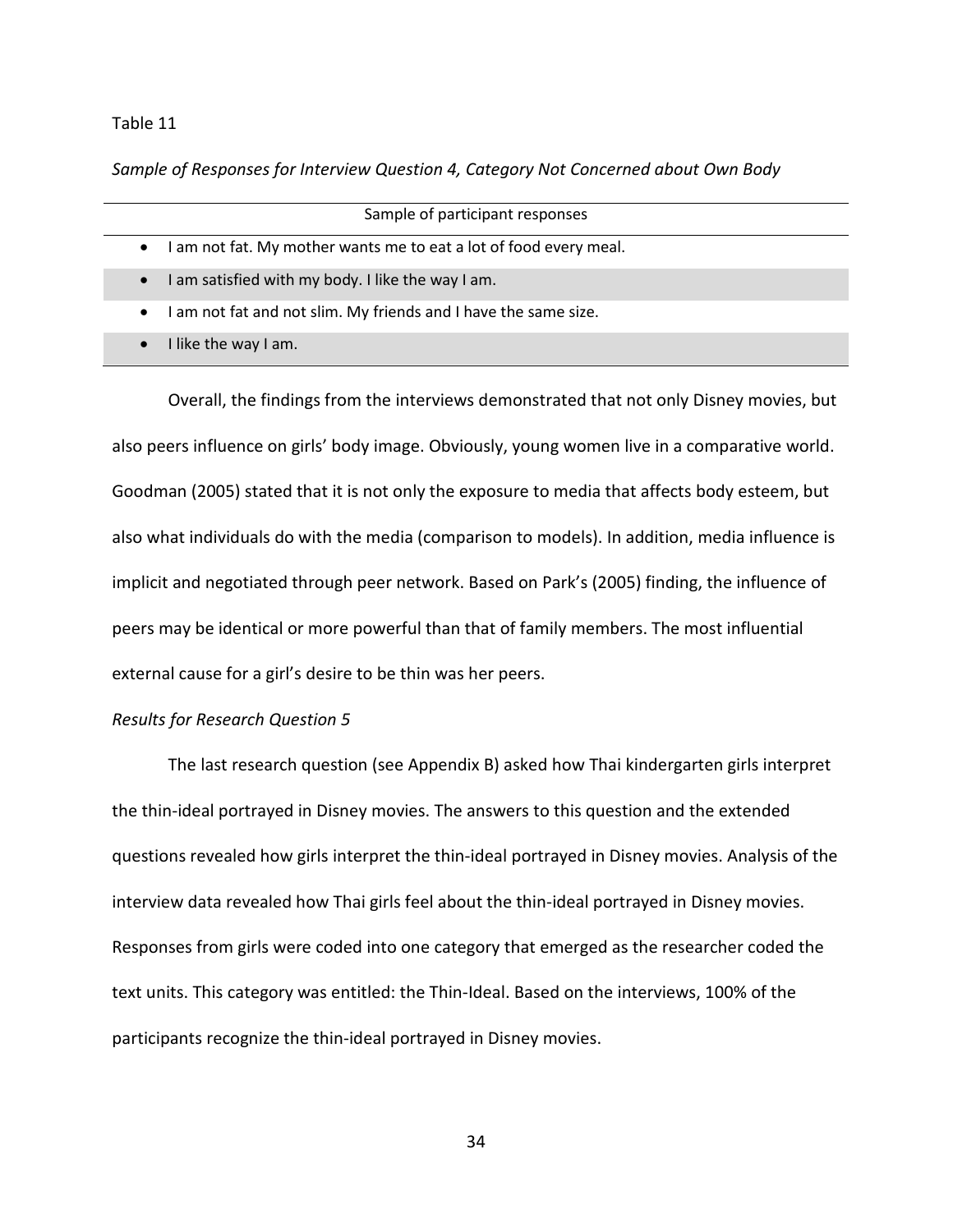Table 12 presents participants' responses, which provide answers to Research Question

5. The Table summarizes the responses to the open-ended questions by category.

Table 12

*Distribution of Text Units for Question 5*

| Contents       | N text units<br>(Frequencies) | % participants responses |
|----------------|-------------------------------|--------------------------|
| the Thin-Ideal |                               | 100                      |

*Note*. *N* = 25. Number of text units does not equal number of participants. Some provided more than one response in a particular category. Percentage of participants response differs from category to category

The following are examples of quotes and thoughts by participants who recognize and

identify with the thin-ideal

# Pinky stated,

I like Cinderella because she is married to a charming prince. I want to stay in a palace like her. She is very beautiful. I also want to have blond hair like her. If you look at her skin color, it is little whiter than other princesses.

# Nicha stated,

I like all Disney princesses but I like Belle the most. She is very beautiful. She is so slim and has a good shape. She has long and blond hair. I want to have long hair like Belle.

# Lookkate said,

They all look beautiful but I cannot be a princess. They are cartoons, not real princesses. Cinderella is my favorite princess. She is pretty and so kind. I want to have animal friends like her. However, I do not want to have mean sisters. Her sisters are ugly. They are fatter than Cinderella.

# Gift said,

I like Cinderella because she is beautiful. She is a good princess. Cinderella is not fat like her sisters. I think she is beautiful because she is a princess.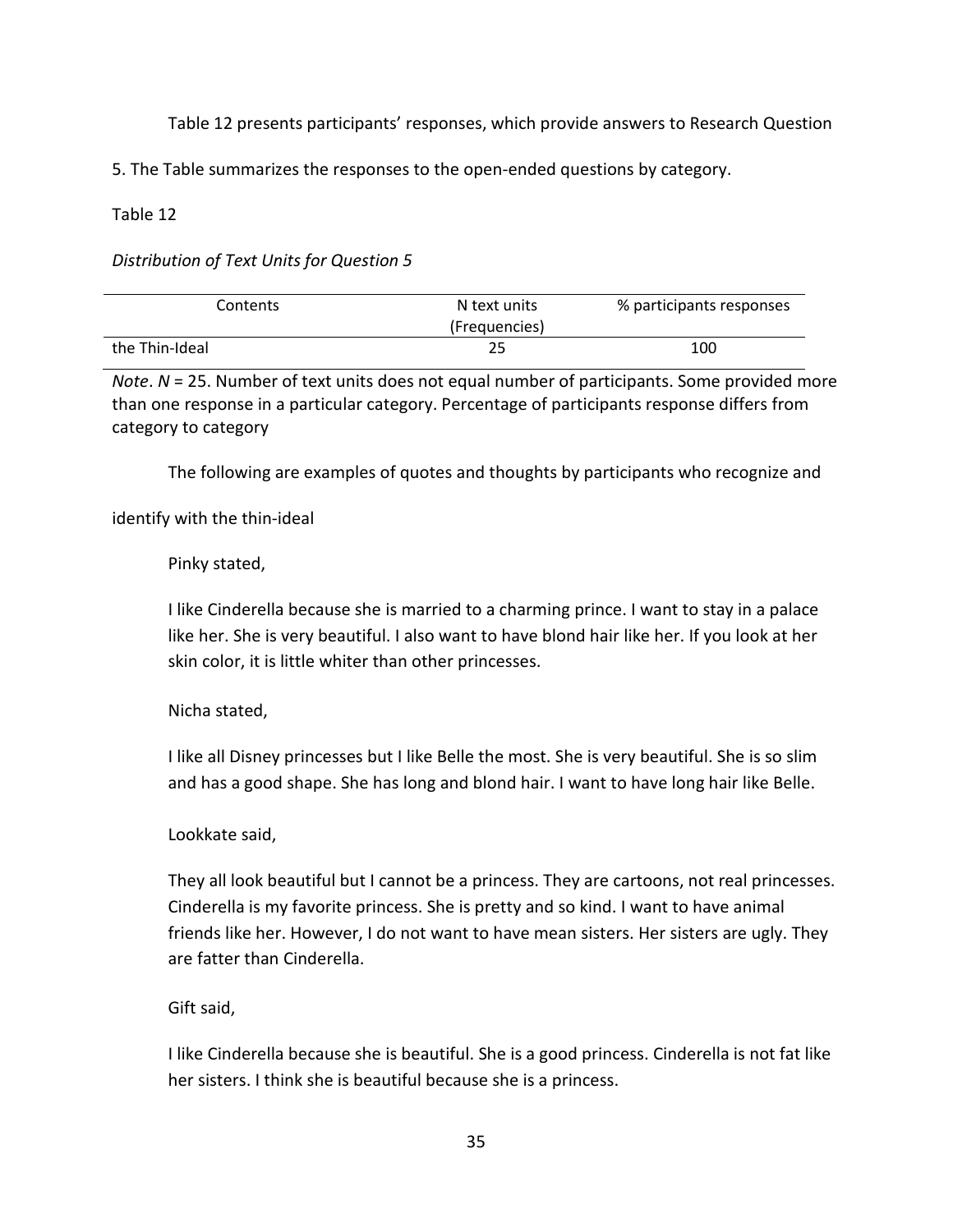Porjai stated,

My favorite movies are *Snow White and the Seven Dwarfs* and *The Little Mermaid*. Snow White has black hair like me, but Ariel has red hair like my mom. Ariel is slim but my mother is fat. I think my mom is fat like Ursula but she is more beautiful and kinder than Ursula.

## Table 13

*Sample of Responses for Interview Question 5, Category the Thin-Ideal*

|           | Sample of participant responses                                                                                                       |
|-----------|---------------------------------------------------------------------------------------------------------------------------------------|
| $\bullet$ | All princesses are beautiful. They are kind. I never have seen the fat princesses.                                                    |
| $\bullet$ | Cinderella has a tiny waist. She is the most beautiful princess.                                                                      |
| ٠         | If princesses in the movies are fat, they cannot be princesses.                                                                       |
| $\bullet$ | My friend said I cannot be a princess because I am fat. Princesses cannot be fat. They have to<br>slim like princesses in the movies. |
|           | She (Belle) is cute because she is tiny. She has blond eyes and long hair.                                                            |

• I want to look like princesses in the movies because they are beautiful. They are not fat at all.

*Note*. Responses are direct quotes from the participants' interviews.

Overall findings and data obtained through the interviews indicated that girls were

generally satisfied with their appearance and that the majority of these girls imagined that they could be princesses. Although some of them compared themselves to those princesses viewed in the movies, some also compared themselves to their mothers and their peers. When asking

about changing their body and appearance, the majority of them did not want to change

anything.

# **Discussion**

It is interesting that there is currently a lack of research on the effects of Disney films on Thai children. Therefore it is important to examine whether exposure to media may lead young children to have negative changes in body satisfaction and self-esteem. Smolak (2004, pp. 19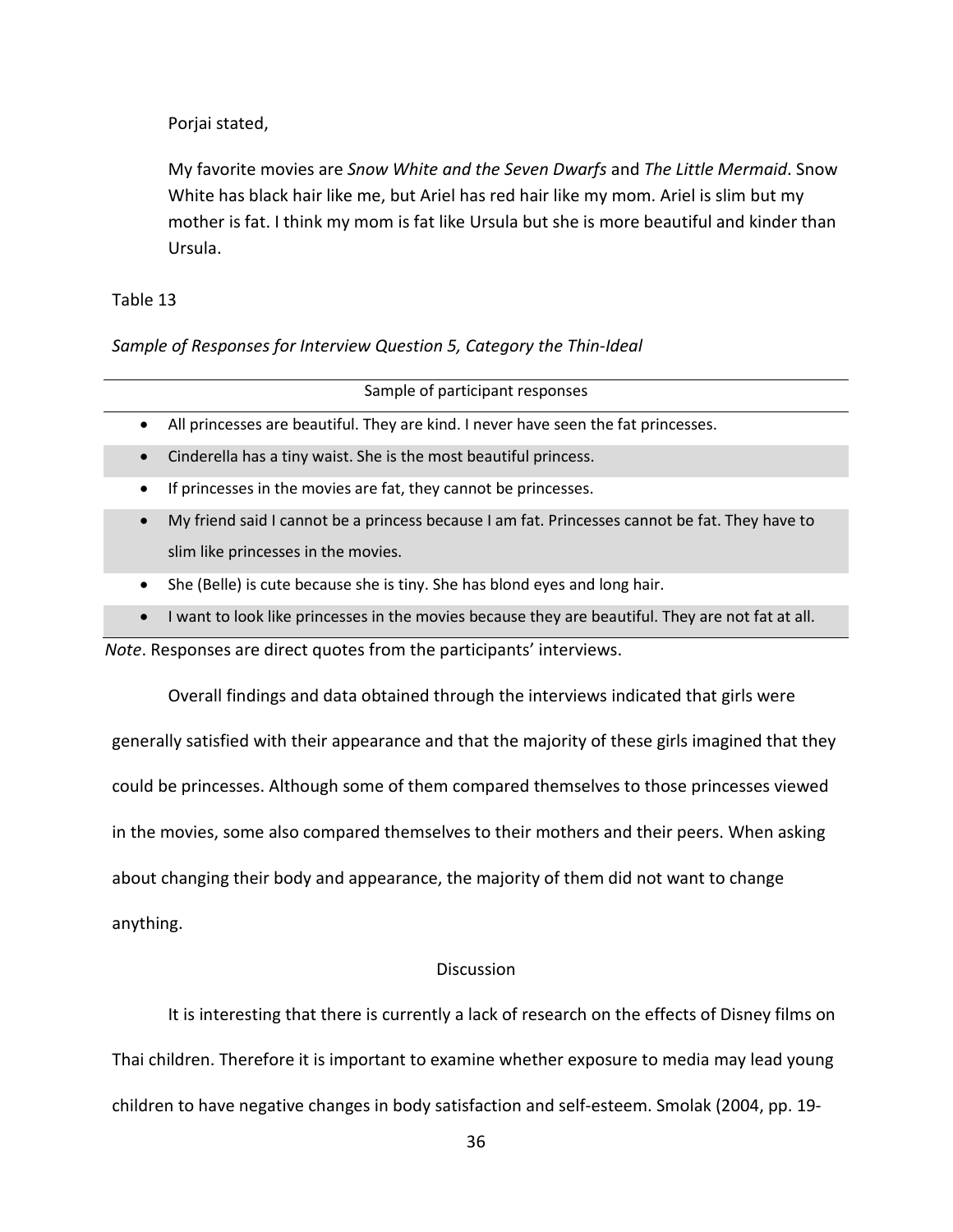20) notes "We know little about the development of body image, particularly during the preschool and early elementary school years." The purpose of the present study is to examine the influence of Disney movies upon Thai kindergarten girls' body image and self-esteem. Media consumption appeared to be generally related to body image disturbance, body esteem and self-esteem in kindergarten children in this study. The children studied may have concern with their body image and body esteem. Specifically, children may internalize the messages portrayed in the movies and make social comparisons leading them to prefer a different body size than that of their current body size. The results are similar to other studies and show that girls as young as 5 years old are experiencing some level of body image dissatisfaction and low body esteem. Although the results were not significant in some areas, interesting conclusions came from our interviews. A summary will be followed by recommendations for further research on Disney movies influence on Thai girls' body image and self-esteem.

Not surprisingly, the findings from Body Figure Preference Scale (Collins, 1991) support the current study which has found that Disney movies influence body satisfaction in kindergarten girls. These results are in line with many studies, which suggests that media has a strong influence on children body image. This may be the result of the change in girls from preto post- condition. When comparing body dissatisfaction between girls in both groups, children in the "focused on a female theme," felt pressure by the unrealistic standards of objectified beauty, and reported different body dissatisfaction after viewing Disney movies. Girls in the experimental group show different body image dissatisfaction scores after watching Disney movies, which was an expected finding (*t*(24) = -2.78). The girls may have compared their bodies to others, peers, mothers and the images presented by the media (Kater, Rohwer, &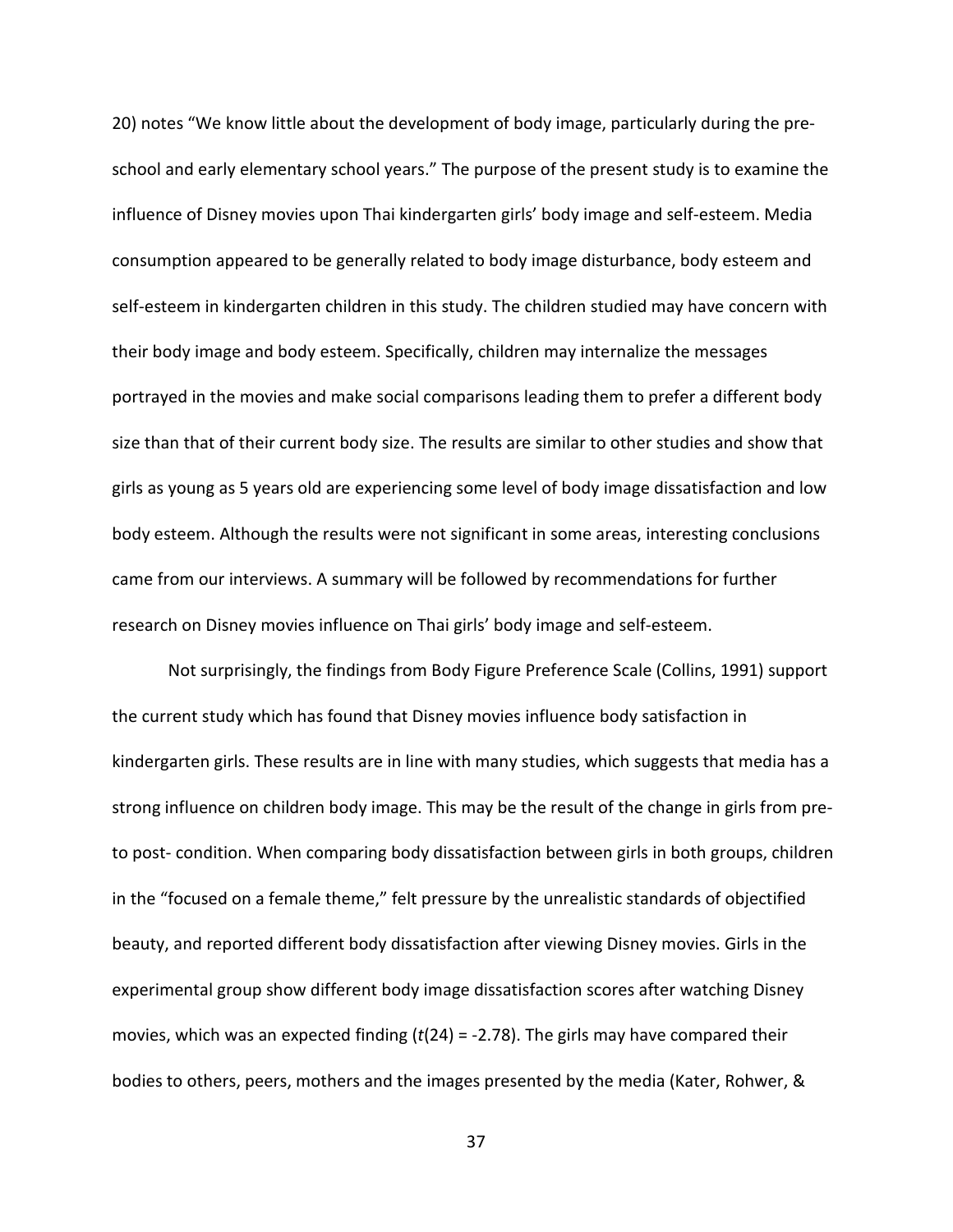Londre, 2002; Klein & Shiffmann, 2006). Stein (2000) stated that children might worry about their image and compare themselves to the majority of the images they see in various kinds of media. More specifically, children's views of ideal females may already have been well established through unrealistic forms presented by dolls, like Barbie, by fashion magazines, and by children's movies. Children and adults internalize society's preference to be thin and desire such body types. The role of the media in displaying and maintaining these body ideals needs to be considered (Leit, Gray, & Pope, 2002; Murray, Touyz, & Beumont, 1996).

The study of Shrum (2009) suggests that the more thin ideal images women are exposure to, the more enforced these images become. According to Bailey and Ricciardelli (2010), women usually compare themselves to others, such as thin actress and models, because they view a lot of media which presents those ideal images. Similarly, a recent study by Wood (2004) proposed media frequently presents standards of beauty by sending negative and unrealistic messages. Children as young as 6 years old indicate body image dissatisfaction. In order to support these findings, King, et al. (2000) stated women and girls experience an increase of body dissatisfaction with their body shape after viewing media which portrayed thin-ideal images. Cattarin et al. (2004) examined subjects who viewed a 12 minutes video tape of commercials with thin and attractive women and found they demonstrated a greater level of social comparison, and felt more appearance dissatisfaction and nervousness than did the subjects in a control group. Moreover, sociocultural elements, including peers, parents, and media, influence on children's body image and eating attitudes. Additionally, girls had an incredible well-developed apprehension of the media and its potential role in shaping selfimage. This comprehension may serve to decrease overwhelming media influence (Morris &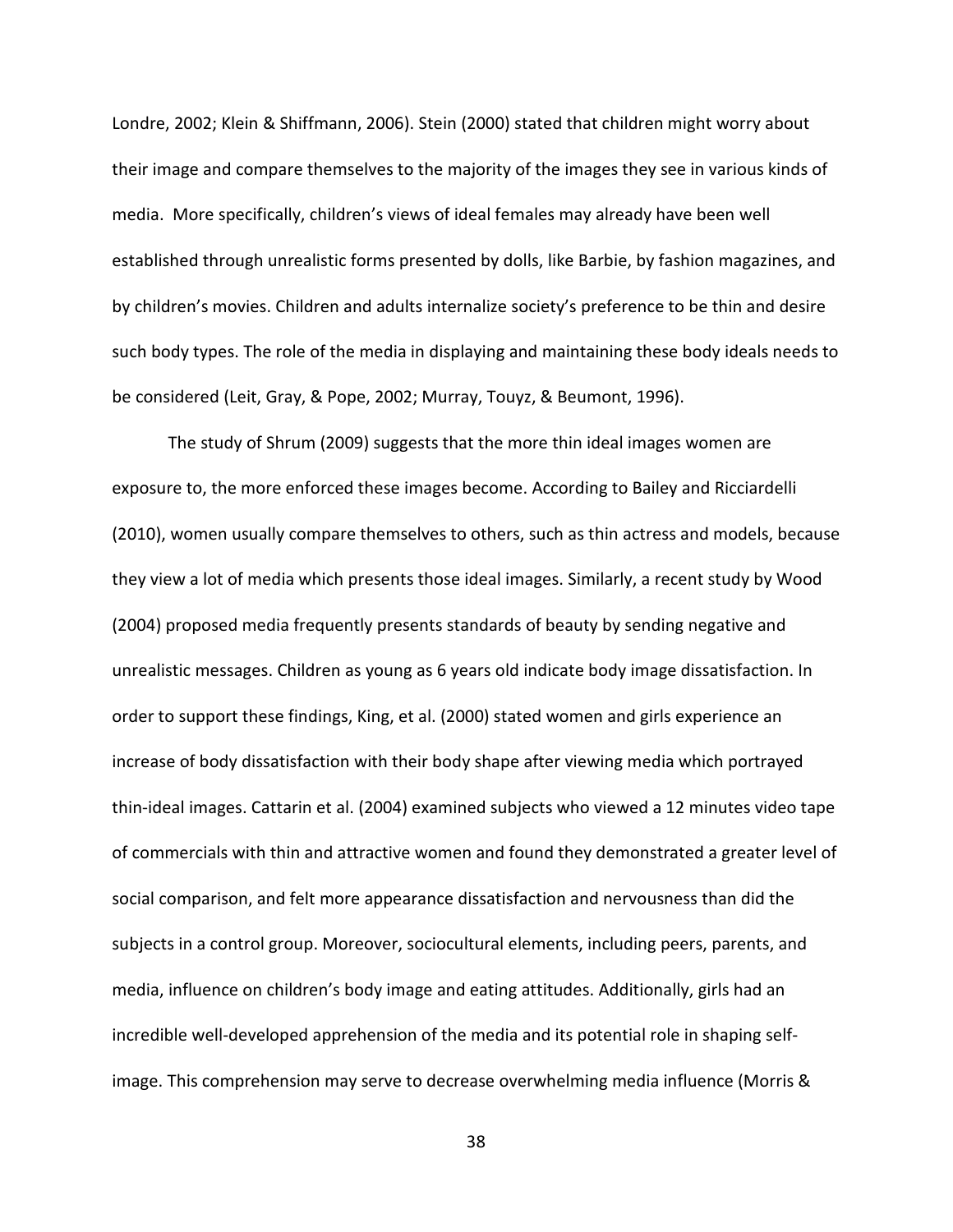Katzman, 2003). The findings clearly support Tiggemann (2001) that body image dissatisfaction could be investigated in children as young as six years old. He noted that "6 and 7 years old girls rated their ideal as significantly thinner in a way that five year old girls did not" (p. 3). The study found that incident of girls' awareness of body image apparently happened between 5- and 6 year-old. However, the results of the present study did not relate to the study of Hayes and Tantleff-Dunn (2010). They revealed that girls as young as 6 years old did not show negative body dissatisfaction after watching children's media that portrayed the thin ideal. No matter the study, it is clear that the influence of media becomes more intense after age 6.

In contrast to the "focused on a female theme" group, girls in the "focused on a nonhuman theme" group showed the feeling of satisfaction with their body image (*t*(24) = 0.69). It may have been that the children in the FNT have not viewed movies containing idealized images. Additionally, the images presented in movies they viewed were animals and imaginary figures and may not have promoted a certain type of body image

Overall findings, girls, at this age have some self-awareness about their bodies. Children live in a society in which the media is a salient source of appearance information (Dohnt & Tiggemann, 2005). It has been stated that the images and messages presented in the media have an influence on adults and children. In addition, ideal body images were indicated to become thinner as age increased in childhood (Anschutz, Kanters, Van Strien, Vermulst, & Engels, 2009). It can be that the media certainly plays a meaningful function on shaping women's perception of beauty and have created a norm for women to measure up. In fact, woman and girls cannot avoid the effect of media that publicizes this kind of norm in society.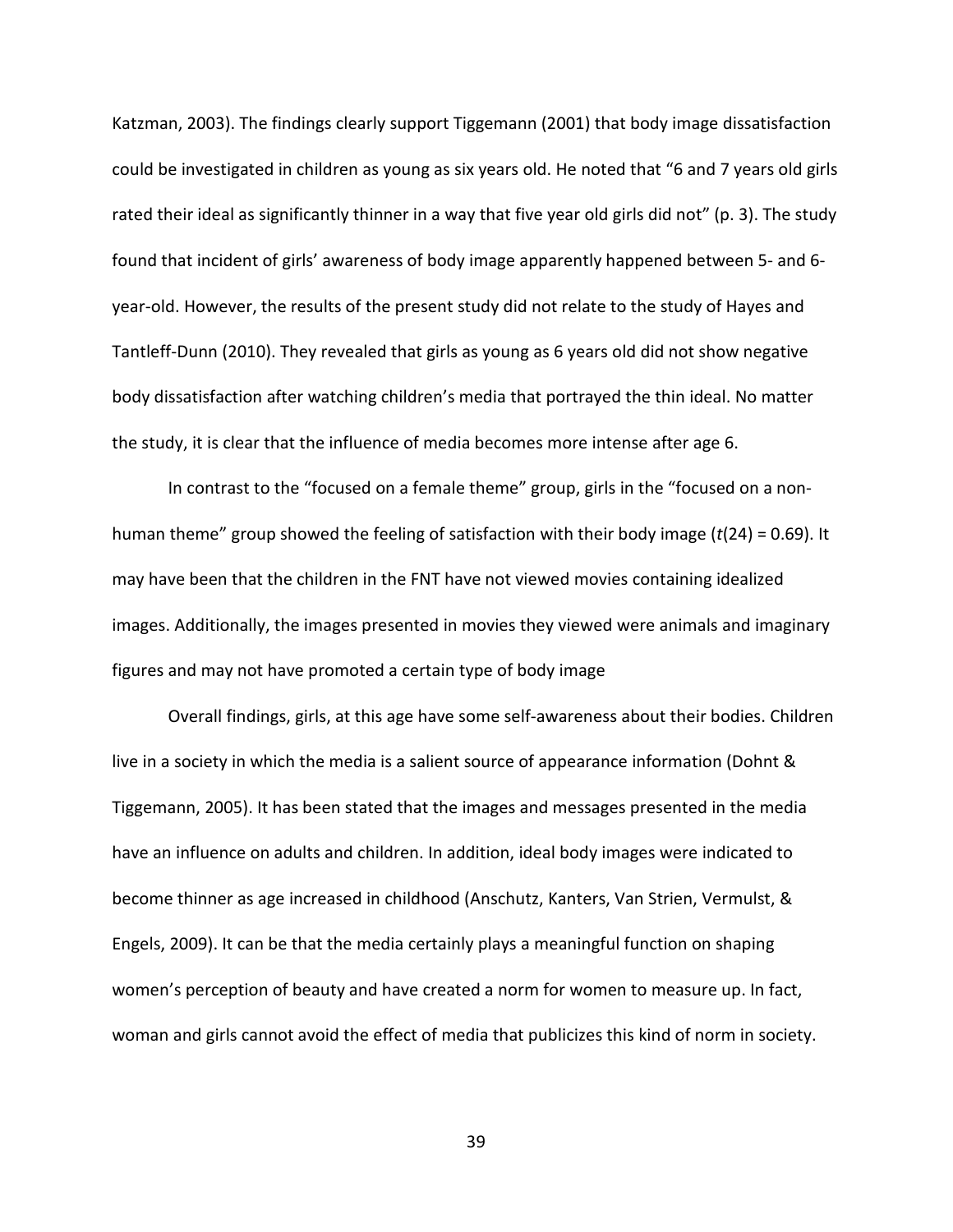Results from the present study suggest that girls in both groups become concerned about their body esteem after video exposure (*t* = 0.04, *p* = .96). The findings in this study were linked to previous studies. These findings were consistent with research that indicated that females tend to report significantly higher levels of pressure from the media, as well as friends and family, to be thin and want to lose weight. Therefore, the way in which females deal with and internalize these pressures affects their body image (Ata et al., 2007). In the study by Sparhawk (2003), individuals who are exposed to media images of women appear less physically desirable than ones who did not view the media. In addition, they felt worse about their appearance after they viewed the media. Based on the study done by Dittmar et al. (2006) and Wang, Houshyar, and Prinstein (2006), after viewing different body sizes of the images presented, girls as young as 5 to 7 years responded more positively to ultra thin images than to the average size. They also rated lower on body esteem and body dissatisfaction. Similarly, Dohnt and Tiggemann (2005) asserted children as young as 7 years old were not satisfied with their bodies. For example, the majority of participants affirmed wanting to be thinner on one item of Body Esteem Scale (Mendelson & White, 1993-94) and the majority of participants stated that they want to have a good body as presented on another item of this scale. Truby and Paxon (2002) examined young children using Body Esteem Scale. Findings suggest that being larger than one's ideal body size is a principal domain of lower body esteem in girls.

Depending on the study, the results indicated that there was no apparent difference (*t* = 0.04, *p* = .96) in self-esteem between girls in the "focused on a female theme" video condition and girls in the "focused on a non-human theme." It is possible that there was no difference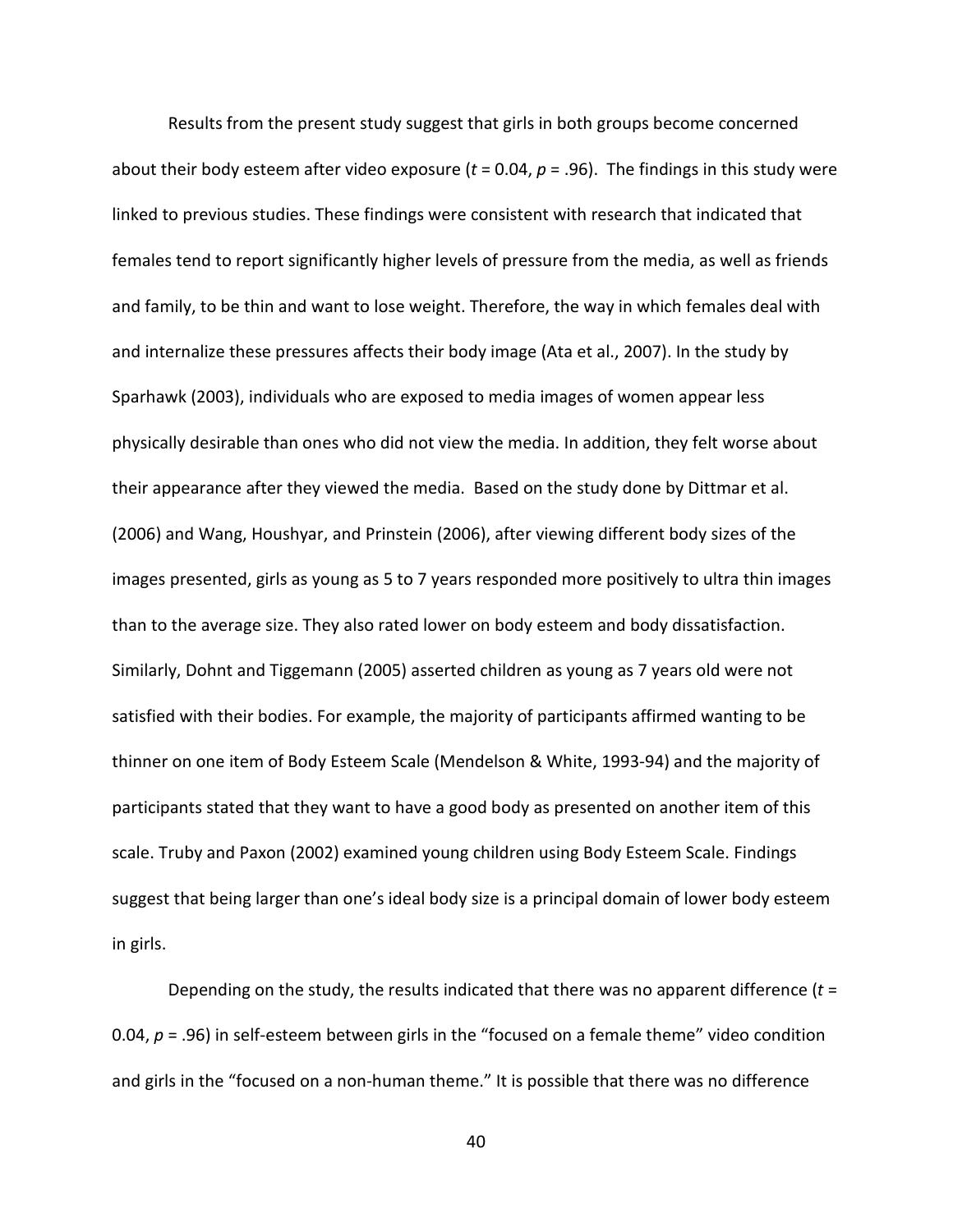because of this sample's age. Self-esteem of kindergarten children may not be negatively influenced by the media. The result in the current study may not support other studies as well as Tiggemann (2005), who stated the relationship between body dissatisfaction and self-esteem continues to be unclear for all ages.

Becker, Burwell, Herzog, Hamburg, and Gilman (2002) found that the relationship between body image and self-esteem is troublesome for girls living in the mass consumer world. David and McCabe (2006) indicated a relationship between psychosocial difficulties and poor body image in their study. Children with decreased degrees of self-esteem showed significantly related degrees of loneliness, sadness, nervousness, and body dissatisfaction. Pressure from the media to have the ideal thin body shape can lead girls to have negative feelings about their look and self-esteem. Individuals' self-esteem and feelings of self-worth specifically are influenced by school curricula and teaching style (Green & Pritchard, 2003). Moreover, self-esteem and self-worth are affected by peers (e.g., teasing), family, teachers, school environment, community factors (e.g., the media, advertising), and culture (social norm, and stigma about weight and shape) (Shisslak & Crago, 2001).

However, it is difficult to determine whether this finding is consistent with previous findings from other studies, because very few studies have been conducted regarding the relationship between children's movies and self-esteem. However, it could be interpreted that levels of self-esteem are not influenced by mass media in young children. It is important to keep in mind that media was not distributed in this sample. In the study of Clay, Vignoles, and Dittmar (2005) revealed that older girls showed lower self-esteem scores than younger girls. This may have contributed to the difference in the results found by this study as compared to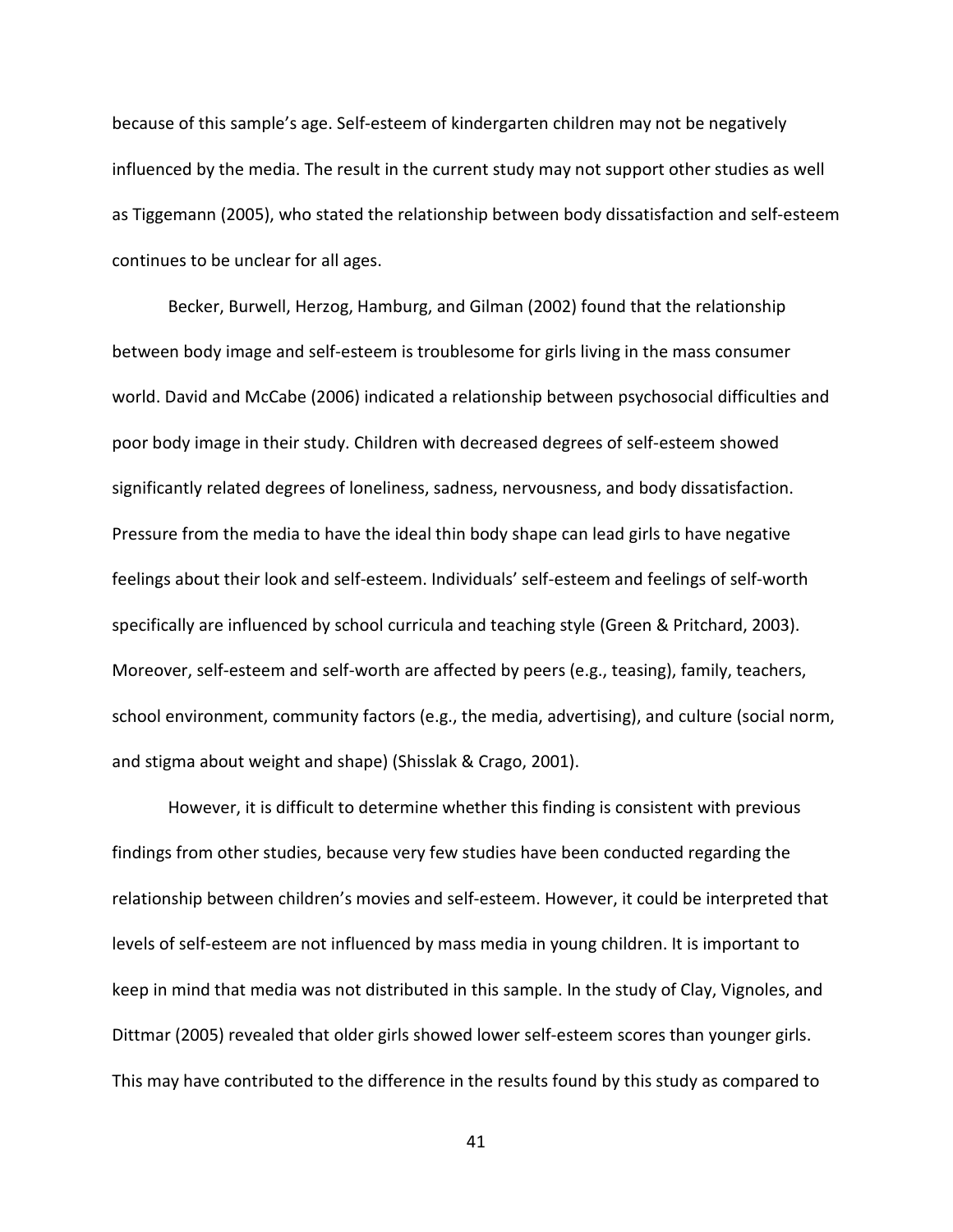other studies with older samples (Agliata & Tantleff-Dunn, 2004). In the study of Baldwin and Hoffmann (2002), substantially lower self-esteem scores were found among older participants than among younger participants in the 11-16 age range, with scores among 15-16 years old averaging close to the theoretical mid-point of 1.5 on the Rosenberg scale. In conclusion, while Disney movies play a role in the internalization of the thin ideal, they may not have a direct impact on self-esteem in young Thai girls.

The findings of this study support the idea that Disney movies influence young girls and their awareness of their body size. It can be concluded that Disney movies influenced Thai girls' body image dissatisfaction and body esteem. However, the results indicated that young Thai girls are not totally aware of the influence of the media, especially in terms of self-esteem. This study also found very interesting qualitative results regarding the interview data and responses. The ideal body image presented by the mass media, including movies, has set ideals of attractiveness, boundaries, and control on girls' perspectives, manners, and even on girls' selfawareness (Krcmar et. al., 2008; Krones, Stice, Batres, & Orjada, 2005). Gilbert (1998) stated that 5 and 6 years old girls perceive animated cartoon characters as resembling them more recurrently than their own family members.

According to Leon Festinger's (1954) social comparison learning theory, individuals usually compare themselves to others. Social comparison theory is divided into two types: downward and upward. When one downwardly evaluates, one demonstrates heightened selfesteem and decreased anger. In contrast, when one upwardly evaluates, the feeling of selfworth and body dissatisfaction decrease. This theory is a good explanation and a link between movie exposure and its subsequent effects on body image, body esteem, and self-esteem. The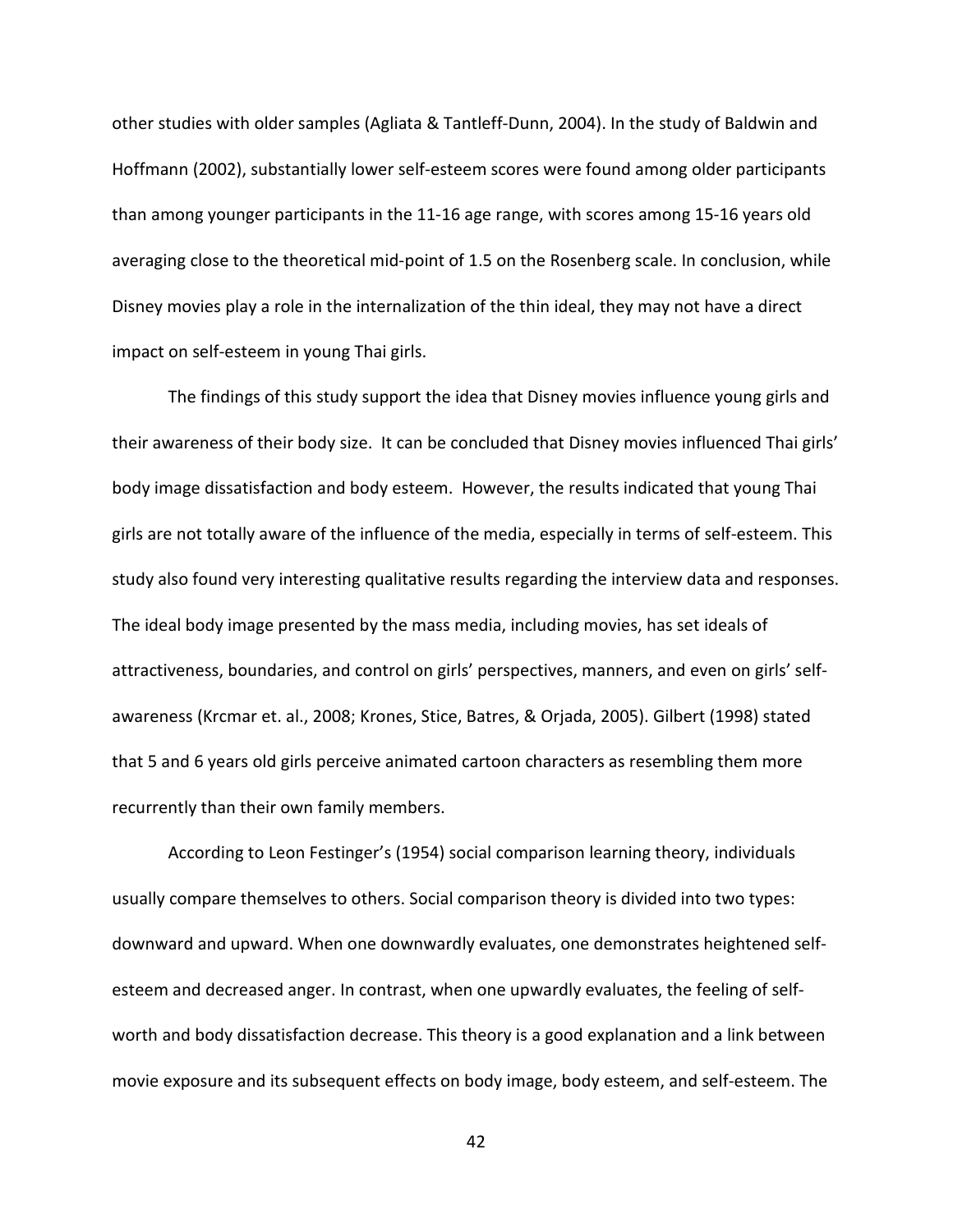influences of body dissatisfaction in childhood apparently expand into adulthood (Johnson & Wardle, 2005).

Hence, it is necessary to worry about the influence of the mass media, especially Disney movies, on the body image of girls. It is important to consider how media portrayal might influence not only girls, but all women (Wykes & Gunter, 2006). Specifically, girls and women need to educate themselves to identify those images that are not ideals of actuality. When children are educated about the healthy body, they are more likely to decrease the stress they feel from the media (Grimmett, Croker, Carnell & Wardle, 2008).

## *Recommendation and Conclusion*

This study provides consistent results regarding Disney movies influence on children's body image, body esteem, and self-esteem. The main results from this study are, firstly, Thai girls presented evidence of body dissatisfaction and concern about body esteem after watching selected female movies. Based on the result of this study, it seems clear that Thai kindergarten girls are not too young to be concerned about their body image. Secondly, this study did not find a significant relationship between Disney movies and self-esteem. There seems to be a relationship between Disney movies and body image and body esteem based on body image. It may also be of advantage to investigate the consumption of other forms of media, such as magazines, internet sites, or doll use and their correlation to body image. Based on the study of Borzekowski, Robinson, and Killen (2000), electronic media consumption is related to body image. Investigating different kinds of consumption can distinguish a connection between the type of media consumed and body image. Moreover, examining peer and family influences on body image disturbance may be of benefit to find out how media influence on children's body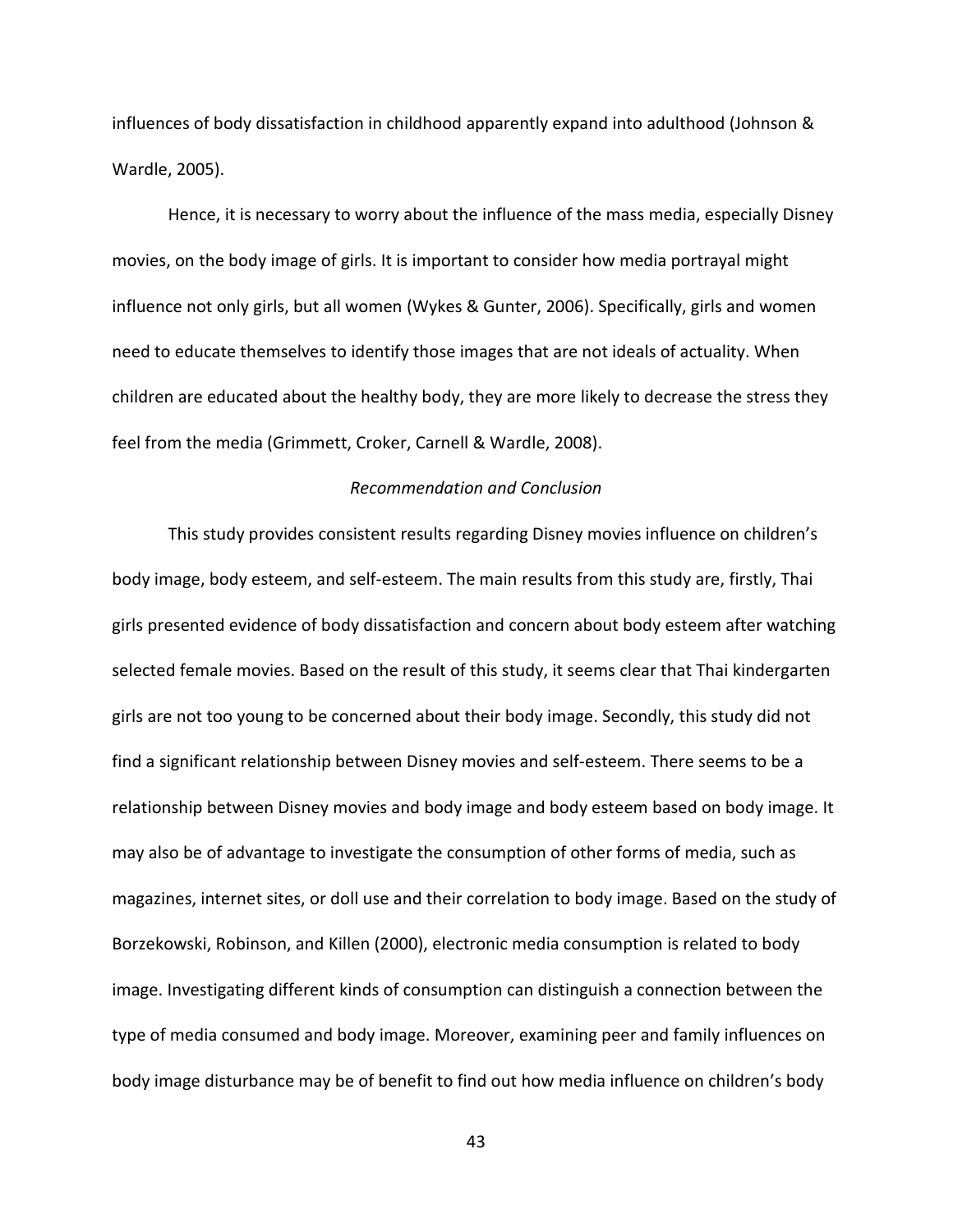image. Implications for future research would examine a similar study with different ages of children because ages and media consumption may be relevant to body image disturbance.

Although the results of this study were significant, the limitations of this study must also be considered. Because of the young age of the participants, the limitations of this study contain the constancy of the data acquired. The instruments in this study are self-reported, so some answers may have bias when the participants answered questions presented these instruments. In order to make sure the study has more reliability, the group of participants should be older children. If children are exposed to other forms of media, such as magazines and dolls, they may have more applicable sources and more effect on children's body image than the Disney movies selected for this experiment. A group of 25 young participants are in the room while watching selected Disney movies. Although the setting is a private room, the participants could have been distracted or interrupted by outside noise or other participants in the room. Regarding the three instruments, the age and cognitive level of the participants are concerned. Some questions are difficult for them to understand. Moreover, a large number of items in Body Esteem Scale may have been disadvantages for young participants. Based on the results of this study, it may be helpful in determining the demographics of the children who are familiar with Disney princess movies may help to continue the relationship between Disney movies consumption and body image disturbance. Lengthening the time of exposure to media images may also be advantage in future research.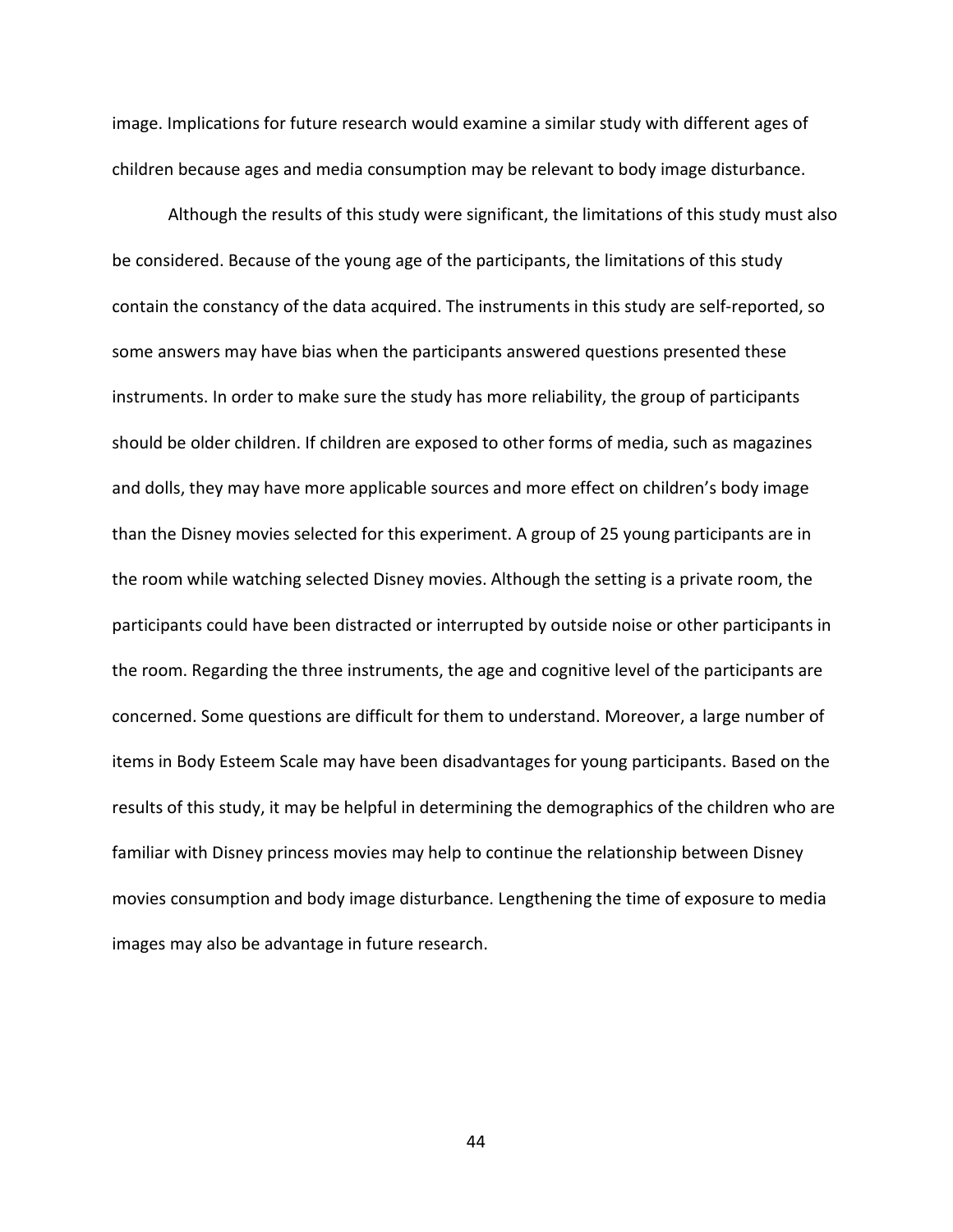### References

- Agliata, D., & Tantleff-Dunn, S. (2004). The impact of media exposure on males' body image. *Journal of Social and Clinical Psychology, 23*, 7-22.
- Amato, H. (2004). Thailand. In S. J. (Ed.), *Teen life in Asia* (pp. 243-266).Westport: Greenwood Publishing Group.
- Anschutz, D. J., Kanters, L. J. A., Van Strien, T., Vermulst, A. A., & Engels, R. C. M. E. (2009). Maternal influences on body dissatisfaction and restrained eating in young children. *International Journal of Eating Disorders, 42*, 54–61.
- APCD. (2003). *Country profile: Kingdom of Thailand*. Retrieved August 12, 2012, from <http://www.apcdproject.org/countryprofile/thailand/index.html>
- ASTV. (2006). Khan Kluay: Thai animation for Thai people [ก้านกล้วย แอนิเมชั่นไทย ที่คนไทยต้องดู]. Retrieved May 5, 2006, from

<http://www.manager.co.th/Entertainment/ViewNews.aspx?NewsID=9490000058355>

- Ata, R. N., Ludden, A, B., Lally, M. M. (2007). The effects of gender and family, friend, and media influences on eating behaviors and body image during adolescence*. Journal of Youth and Adolescence*, *36*(8), 1024-1037.
- Bailey, S.D., & Ricciardelli, L.A. (2010). Social comparisons, appearance related comments, contingent self-esteem and their relationships with body dissatisfaction and eating disturbance among women. *Eating Behaviors, 11*, 107-112.
- Baldwin, S. A., & Hoffmann, J. P. (2002). The dynamics of self-esteem: A growth-curve analysis. *Journal of Youth and Adolescence, 31*, 101–113.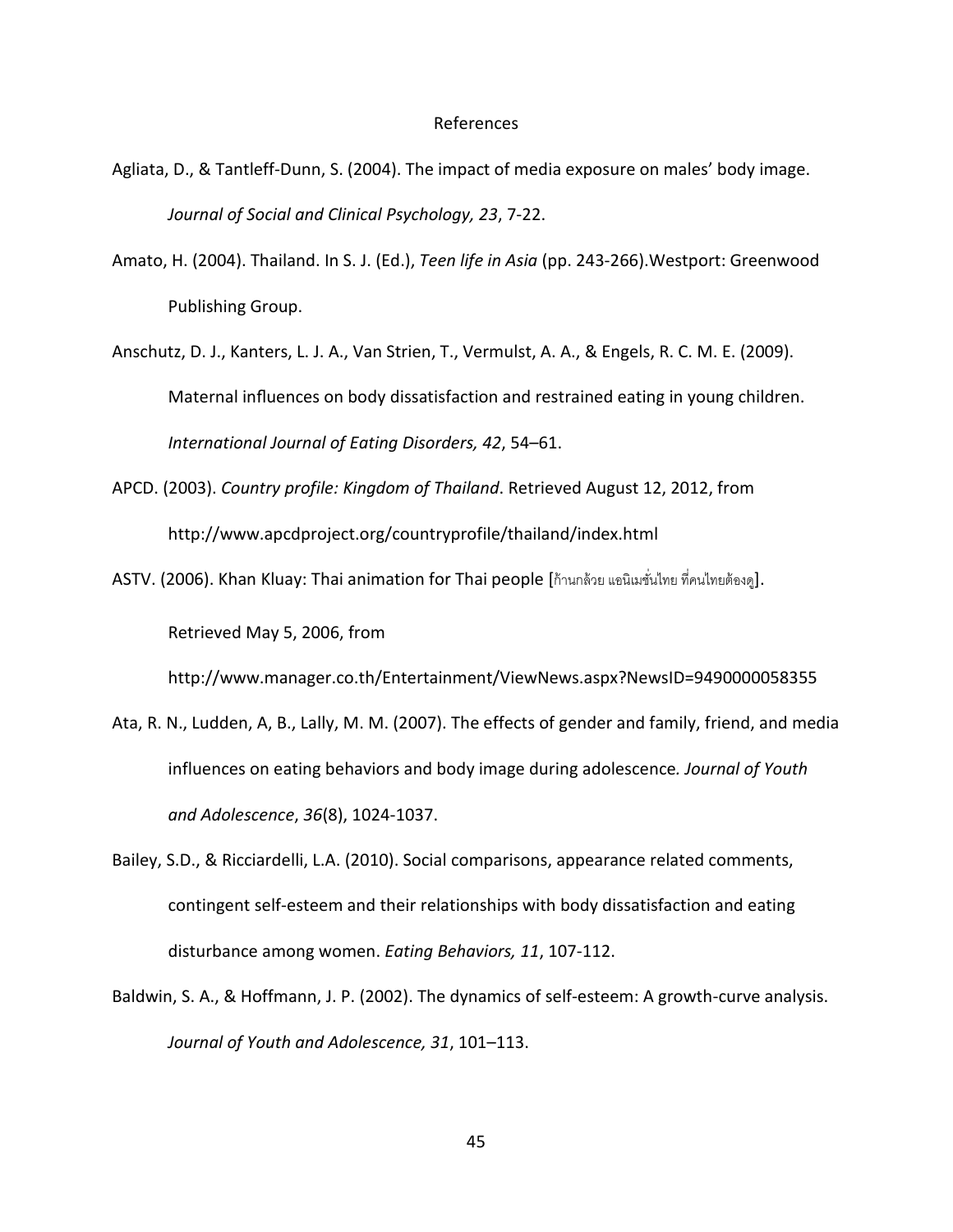- Bann Maha.com. (2009). *Pla Bu Thong* [Electronic version]. Retrieved June 12, 2012, from <http://www.baanmaha.com/community/thread19903.html>
- Bazzini, D., Curtin, L., Joslin, S., Regan, S., & Martz, D. (2010). Do animated Disney characters portray and promote the beauty-goodness stereotype? *Journal of Applied Social Psychology, 40*(10), 2687-2709. Retrieved June 15, 2012, from <http://onlinelibrary.wiley.com/doi/10.1111/j.1559-1816.2010.00676.x/full>
- Becker, A. E., Burwell, R. A., Herzog, D. B., Hamburg, P., & Gilman, S. E. (2002). Eating behaviours and attitudes following prolonged exposure to television among ethnic Fijian adolescent girls. *British Journal of Psychiatry, 180,* 509–514.
- Borzekowski, D.L.G., Robinson, T. N., & Killen, J. D. (2000). Does the camera add 10 pounds? Media use, perceived importance of appearance, and weight concerns among teenage girls. *Journal of Adolescent Health, 26*, 36-41.
- Busch N.F. (1995). *Thailand: An introduction to modern Siam*. Toronto, Canada: D. Van Nostrand company.
- Cattarin, J. A., Thompson, J. K., Thomas, C, & Williams, R. (2000). Body image, mood, and televised images of attractiveness: The role of social comparison. *Journal of Social and Clinical Psychology, 19,* 220-239. Retrieved July 3, 2012, from <http://guilfordjournals.com/doi/abs/10.1521/jscp.2000.19.2.220>
- Clay, D., Vignoles, V. L., & Dittmar, H. (2005). Body image and self-esteem among adolescent girls: Testing the influence of sociocultureal factors. *Society for Research on Adolescent, 15*(4), 451-477.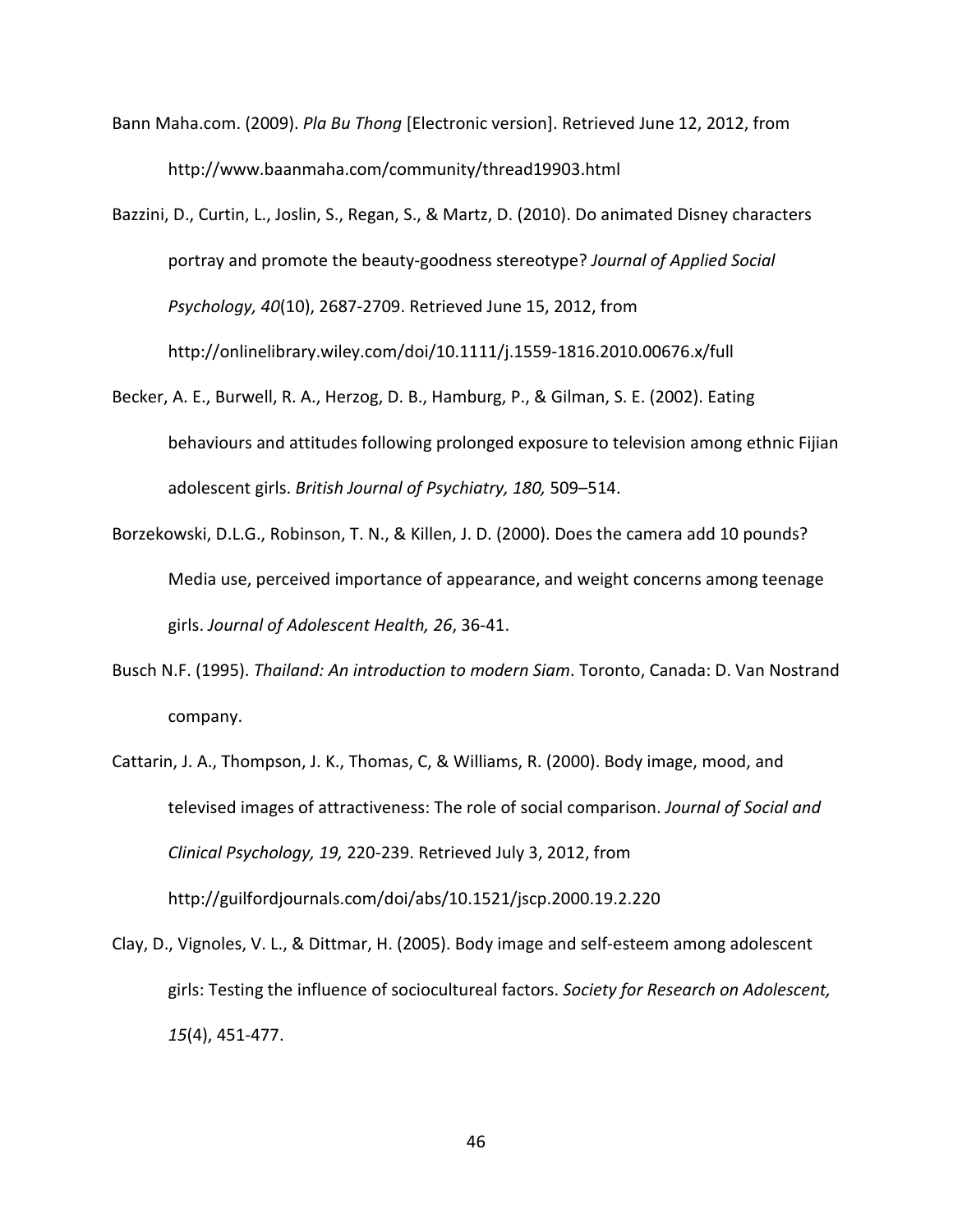- Collins, M. E. (1991). Body figure perceptions and preferences among preadolescent children. *International Journal of Eating Disorders, 10*, 199–208.
- Damico, A. M. & Fuller, H. (2007). High school students' perceptions on potential links between media and health behaviors. *Simile, 7*(2), 1-11. Retrieved July 26, 2012, from <http://utpjournals.metapress.com/content/r31376316q4g1072/fulltext.pdf>
- Davidson, T. E., & McCabe, M.P. (2006). Adolescent body image and psychosocial functioning. *Journal of Social Psychology, 146*, 15-30.
- DeFife, J. (2009). Hey Pixar, what's up? Try finding an incredible story about a girl's life. *Psychology Today.* Retrieved August 17, 2012, from [http://www.psychologytoday.com/blog/the-shrink-tank/200906/hey-pixar-what-stry](http://www.psychologytoday.com/blog/the-shrink-tank/200906/hey-pixar-what-stry-finding-incredible-story-about-girl-s-life)[finding-incredible-story-about-girl-s-life](http://www.psychologytoday.com/blog/the-shrink-tank/200906/hey-pixar-what-stry-finding-incredible-story-about-girl-s-life)
- Disneythaitown.com (2005, November 25). Re: My impression [Web log message]. Retrieved from<http://www.disneythaitown.com/myimpress.html>
- Dittmar, H., Halliwell, E., & Ive, S. (2006). Does Barbie make girls want to be thin? The effect of experimental exposure to images of dolls on the body image of 5- to 8-year-old girls. *Developmental Psychology, 42*(2), 283-292. Retrieved January 12, 2012, from <http://65.181.147.127/TMSTN/Gender/DoesBarbieMakeGirlsWantToBeThin.pdf>
- Dohnt, H. & Tiggeman, M. (2005). Peer influences on body dissatisfaction and dieting awareness in young girls. *British Journal of Developmental Psychology, 23,* 103- 116.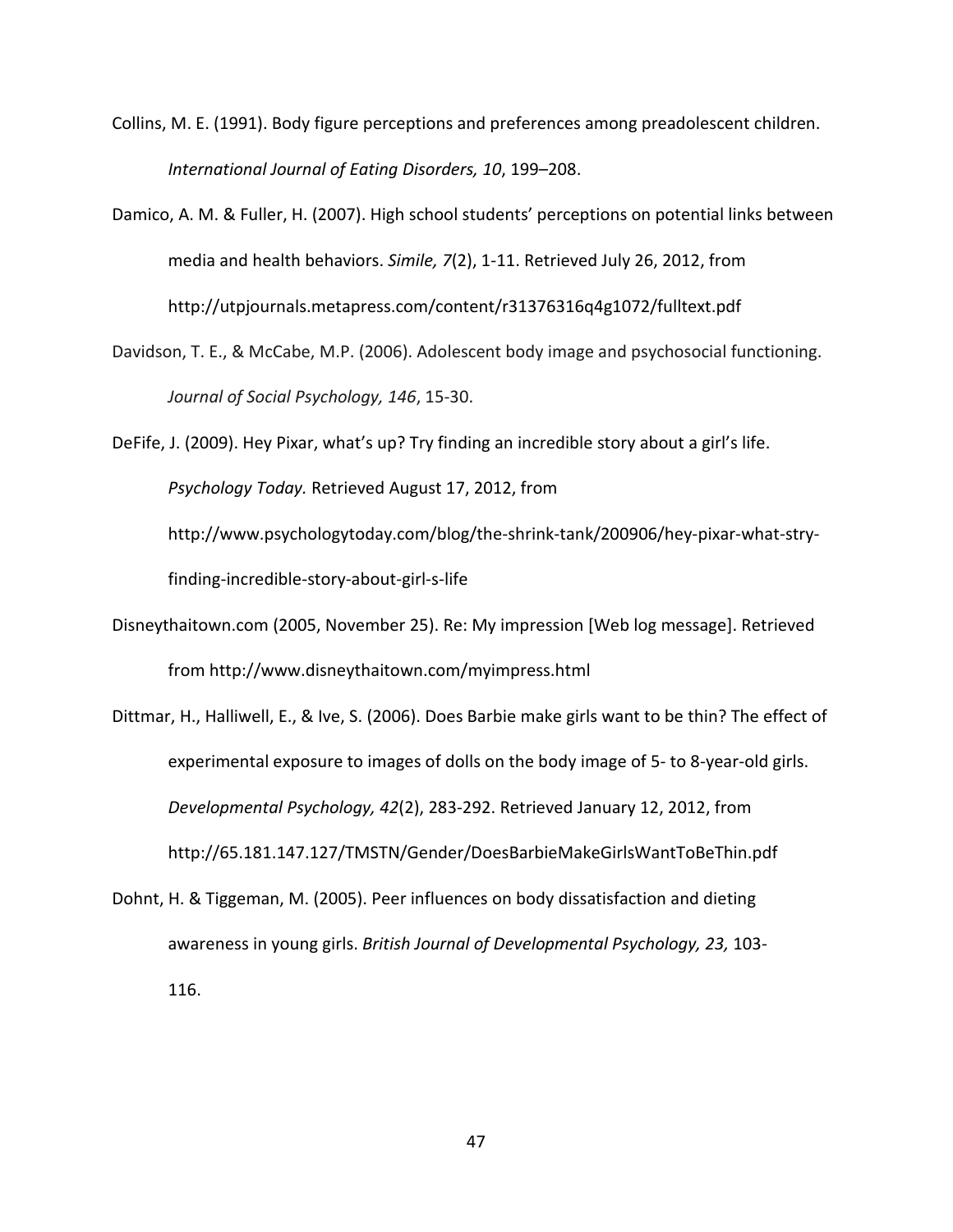- Dohnt, H.K., & Tiggemann, M. (2004). Development of perceived body size and dieting awareness in young girls. *Perceptual and Motor Skills, 99*, 790-792. Retrieved March 11, 2012 from <http://ukpmc.ac.uk/abstract/MED/15648471>
- Gilbert, K (1998). The body, young children, and popular culture. In N. Yelland (Ed.), *Gender in early childhood* (pp. 55–71). Florence, KY: Taylor and Francis
- Giroux, H. (1995). Animating youth: The Disneyfication of children's culture. *Socialist Review*, *24*, 23–55. Retrieved March 11, 2012

[http://www.henryagiroux.com/online\\_articles/animating\\_youth.htm](http://www.henryagiroux.com/online_articles/animating_youth.htm)

- Goodman, J. R. (2005). Mapping the sea of eating disorders: A structural equation model of how peers, family, and media influence body image and eating disorders. *Visual Communication Quarterly, 12*, 194-213.
- Green, S.P., & Pritchard, M.E. (2003). Predictors of body image dissatisfaction in adult men and women. *Social Behavior and Personality, 31*(3), 215-222
- Grogan, S. (2008). *Body image: Understanding body dissatisfaction in men, women, and children*. London: Routledge.
- Harrison, K. (2000). Television viewing, fat stereotyping, body shape standards, and eating disorder symptomology in grade school children. *Communication Research, 27*, 617-640.
- Hayes, S., & Tantleff-Dunn, S. (2010). Am I too fat to be a princess? Examining the effects of popular children's media on young girls' body image. *British Journal of Developmental Psychology, 28*, 413–426.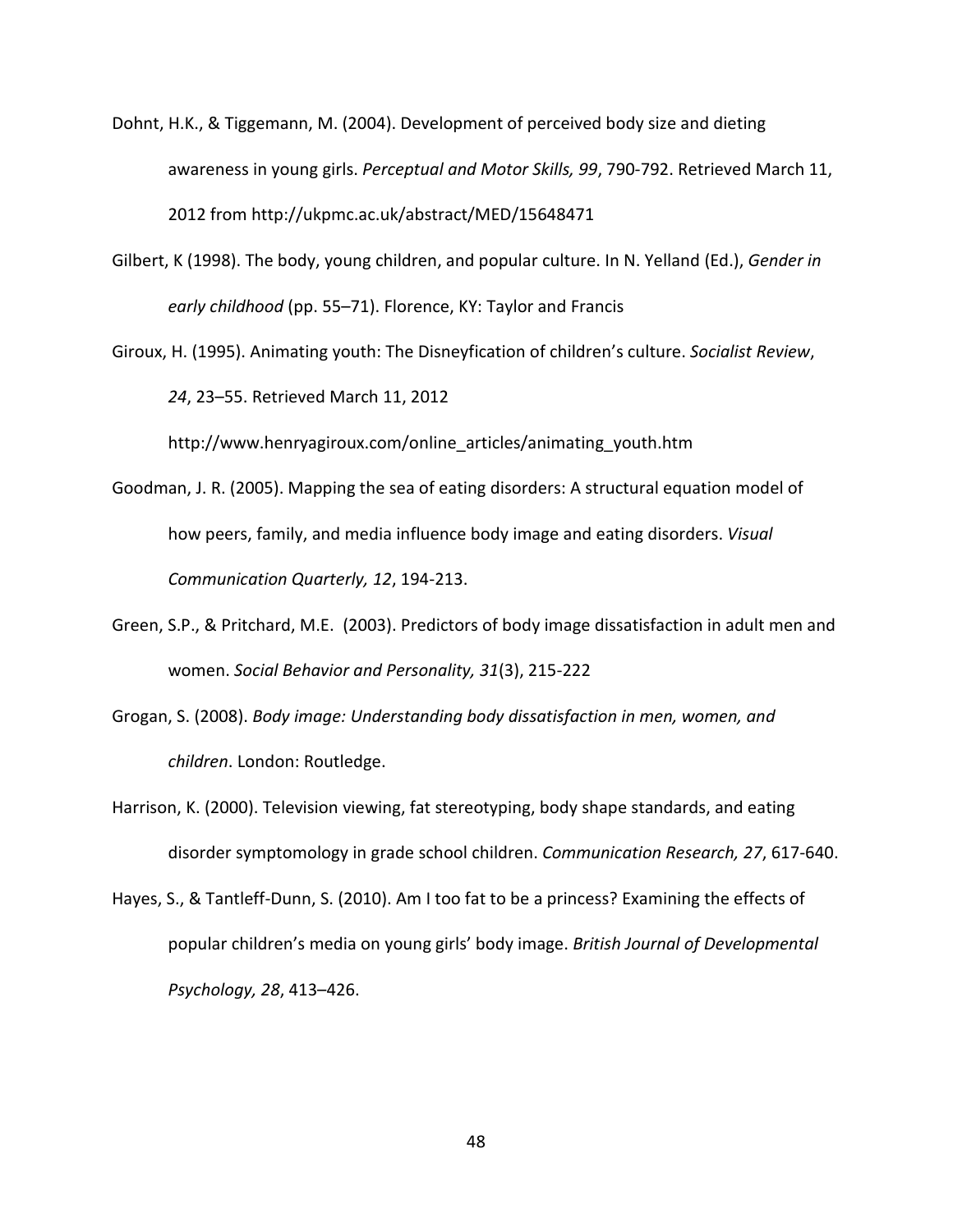- Heaton, S. N. (2010). *The relationship between exposure to media and body dissatisfaction, self esteem, and body esteem and body esteem for first time postpartum mothers* (Master thesis). Available from ProQuest Dissertations and theses database. (UMI No. 3440850)
- Herbozo, S., Tantleff-Dunn, S., Gokee-L. J., Thompson, J. K. (2004). Beauty and thinness messages in children's media: A content analysis. *Eating Disorders*: *The Journal of Treatment & Prevention*, *12*(1), 21–34.
- Jefferson, D. & Stake, J. (2009). Appearance self-attitudes of african-american and European american women: Media comparisons and internalization of beauty ideals. *Psychology of Women Quarterly, 33*, 396-409.
- Johnston, J. & Taylor, J. (2008). Feminist consumerism and fat activists: A comparative study of grassroots activism and the Dove Real Beauty campaign. *Signs: Journal of Women in Culture and Society, 33*(4), 941-966. Retrieved February 22, 2012 from <http://individual.utoronto.ca/joseejohnston/Signs2008.pdf>
- Johnson, F., & Wardle, J. (2005). Dietary restraint, body dissatisfaction, and psychological distress: A prospective analysis. *Journal of Abnormal Psychology, 114*(1), 119-125.

Kabilsingh, C. (1991). *Thai women in Buddhism*. Berkeley: Parallax.

Kamol, S. (2006, March 12). Thai animators out to conquer the world. *The Nation*. Retrieved March 11, 2012 from

[http://nationmultimedia.com/2006/03/12/headlines/headlines\\_20002556.php](http://nationmultimedia.com/2006/03/12/headlines/headlines_20002556.php)

Kamonthip Kaewprom. (n.d.). Thai children with their family today [เด็กกับครอบครัวไทยในปัจจุบัน].

Retrieved February 22, 2012, from

<http://www.jvkk.go.th/jvkkfirst/story/health/52.htm>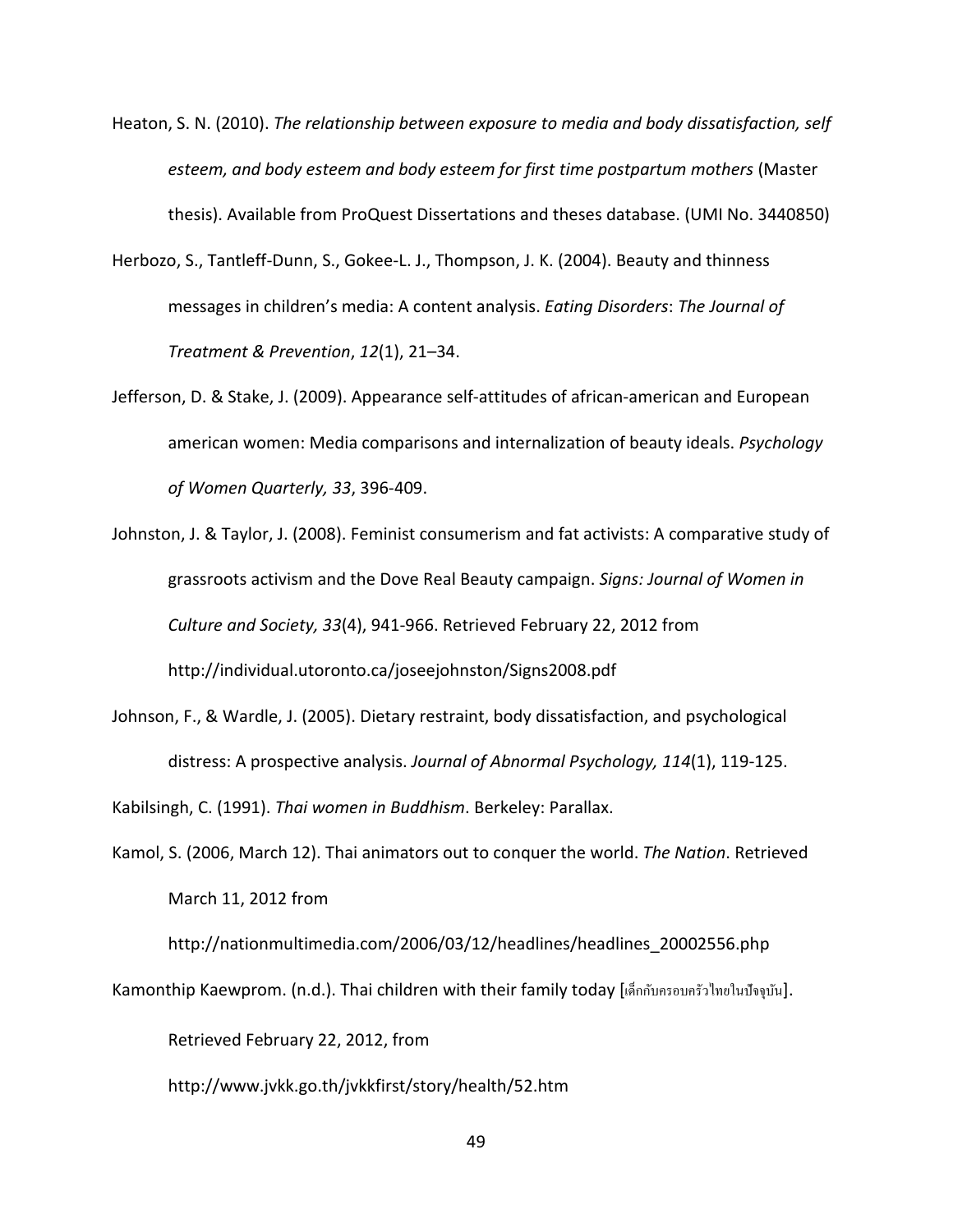- Kater, K. J., Rohwer, J., & Londre, K. (2002). Evaluation of an upper elementary school program to prevent body image, eating, and weight concerns [electronic version]. *Journal of School Health, 72*(5), 199-204.
- Kilbourne, J. (2005). *Media, gender, and diversity*. Retrieved October 25, 2005, from http://www.mediaed.org/videos/MideaGenderAndDiversity/KillingUsSoftly/Stud yguide/KillingUsSoftly3
- King, N., Touyz, S., & Charles, M. (2000). The effect of body dissatisfaction of women's perceptions of female celebrities. *International Journal of Eating Disorders, 27*, 341-347.
- Klein, H., & Shiffman, K. S. (2005). Thin is "in" and stout is "out": What animated cartoons tell viewers about body weight. *Eating and Weight Disorders, 10*, 107-116.
- Kozak, A. (2001). *Media consumption and body image disturbance in late elementary schoolage children* (Doctoral dissertation). Available from ProQuest Dissertations and theses database. (UMI No. 3012868)
- Krcmar, M., Giles, S., &Helme, D. (2008). Understanding the process: How mediated and peer norms affect young women's body esteem. *Communication Quarterly, 56*(2), 111-130.
- Krones, P.G., Stice, E., Batres, C., &Orjada, K. (2005). In vivo comparisons to a thin-ideal peer promotes body dissatisfaction: A randomized experiment. *International Journal of Eating Disorders, 38*(2), 134-142.
- Leit, R. A., Gray, R. A., & Pope, H. G. (2002). The media's representation of the thin ideal male body: A cause for music dysmorphia? *International Journal of Eating Disorders, 31*(3), 334-338.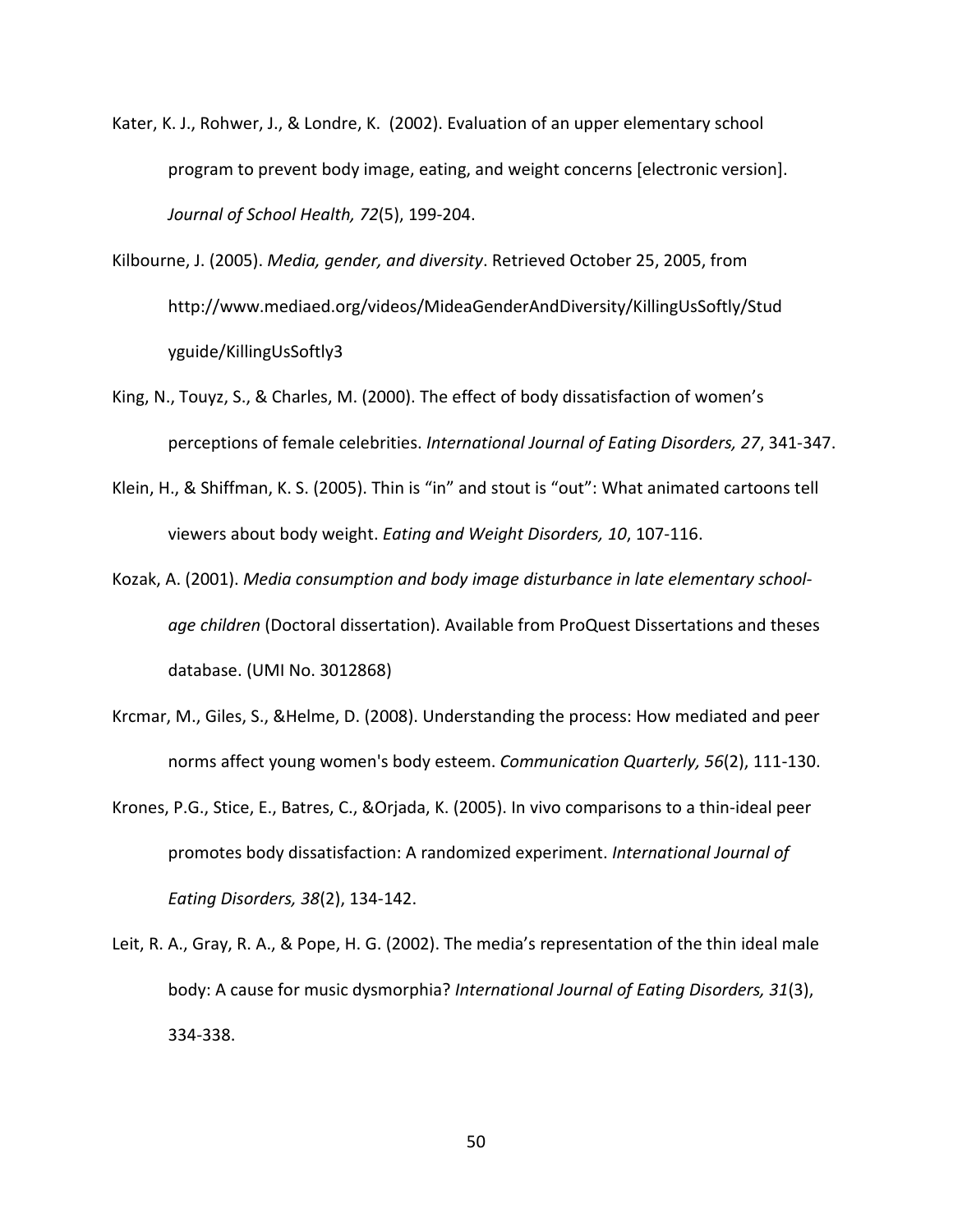Lent, J. A. (2004). The "sleeper" status of Southeast Asian animation. In S. S., Harvey, (Ed.), *Screening Southeast Asia* (Fall 2004 ed.). Retrieved November 20, 2012, from <http://cinema.usc.edu/archivedassets/098/15835.pdf>

López-Guimera, G., Levine, M. P., Sánchez-Carracedo, D., & Fauquet, J. (2010). Influence of mass media on body image and eating disordered attitudes and behaviors in females: A review of effects and processes. *Media Psychology, 13*, 387-416. Retrieved March 11, 2012 from

<http://www.tandfonline.com/doi/full/10.1080/15213269.2010.525737#tabModule>

Matichon online. (2010, May 28). *Payut Ngaokrachang, 'Walt Disney of Thailand', dies*. Retrieved March 11, 2012 from

[http://www.matichon.co.th/news\\_detail.php?newsid=1274971982&catid=08](http://www.matichon.co.th/news_detail.php?newsid=1274971982&catid=08)

- McCabe, M. P., Ricciardelli, L. A., & Ridge, D. (2006). "Who thinks I need a perfect body?" Perceptions and internal dialogue among adolescents about their bodies. *Sex Roles*, *55*, 405-419.
- Mendelson, B.K., & White, D.R., (1993-1994). Manual for the Body-Esteem Scale for children. *Concordia University Research Bulletin, 12*(2), 1-10.
- Miles, M., & Huberman, A. M. (1994). *Qualitative data analysis* (2<sup>nd</sup> ed.). Thousand Oaks. CA: Sage Publications.
- Morris, A. M., & Katzman, D. K. (2003). The impact of the media on eating disorders in children and adolescents. *Paediatrics & Child Health, 8*(5), 287-289.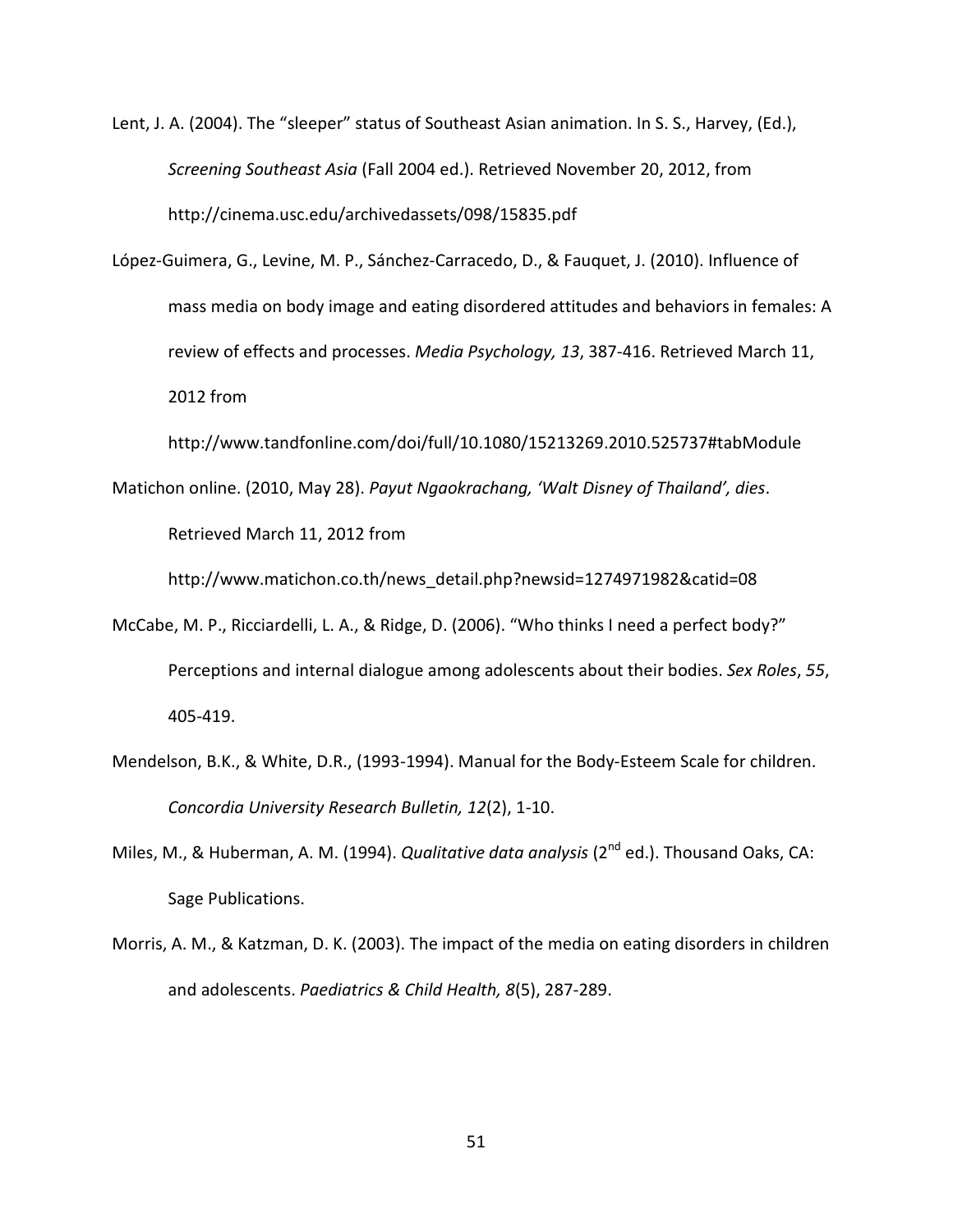Murray, S. H., Touyz, S. W., & Beumont, P. J. V. (1996). Awareness and perceived influence of body ideals in the media: A comparison of eating disorder patients and the general community. *Eating Disorders, 4*, 33-46.

Myers, D. G. (2002). *Social psychology* (7<sup>th</sup> ed.). Boston: McGraw-Hill.

- Oliveira, M. (2000). *The effect of media's objectification of beauty on children's body esteem* (Doctoral dissertation). Available from ProQuest Dissertations and theses database. (UMI No. 9967598)
- Orenstein, P. (2006, December 24). What's wrong with Cinderella? *New York Time.* Retrieved from [http://www.nytimes.com/2006/12/24/magazine/24princess.t.html?pagewanted=all&\\_r](http://www.nytimes.com/2006/12/24/magazine/24princess.t.html?pagewanted=all&_r=0)

 $=0$ 

Park, S. (2005). The influence of presumed media influence on women's desire to be thin. *Communication Research, 32*, 594-612.

QSR (2004). *Getting started in N6*. Retrieved June 1, 2012, from

[http://www.qsrinternational.com](http://www.qsrinternational.com/)

- Rice, C. (1995). *Promoting healthy body image: A guide for program planners* [On-line]. Available:<http://www.opc.on.ca/beststart/bodyimag/httoc.html>
- Sherida, K. (2007). *The influence of the media on the body image of young children*. (Doctoral dissertation). Available from ProQuest Dissertations and theses database. (UMI No. 3282858)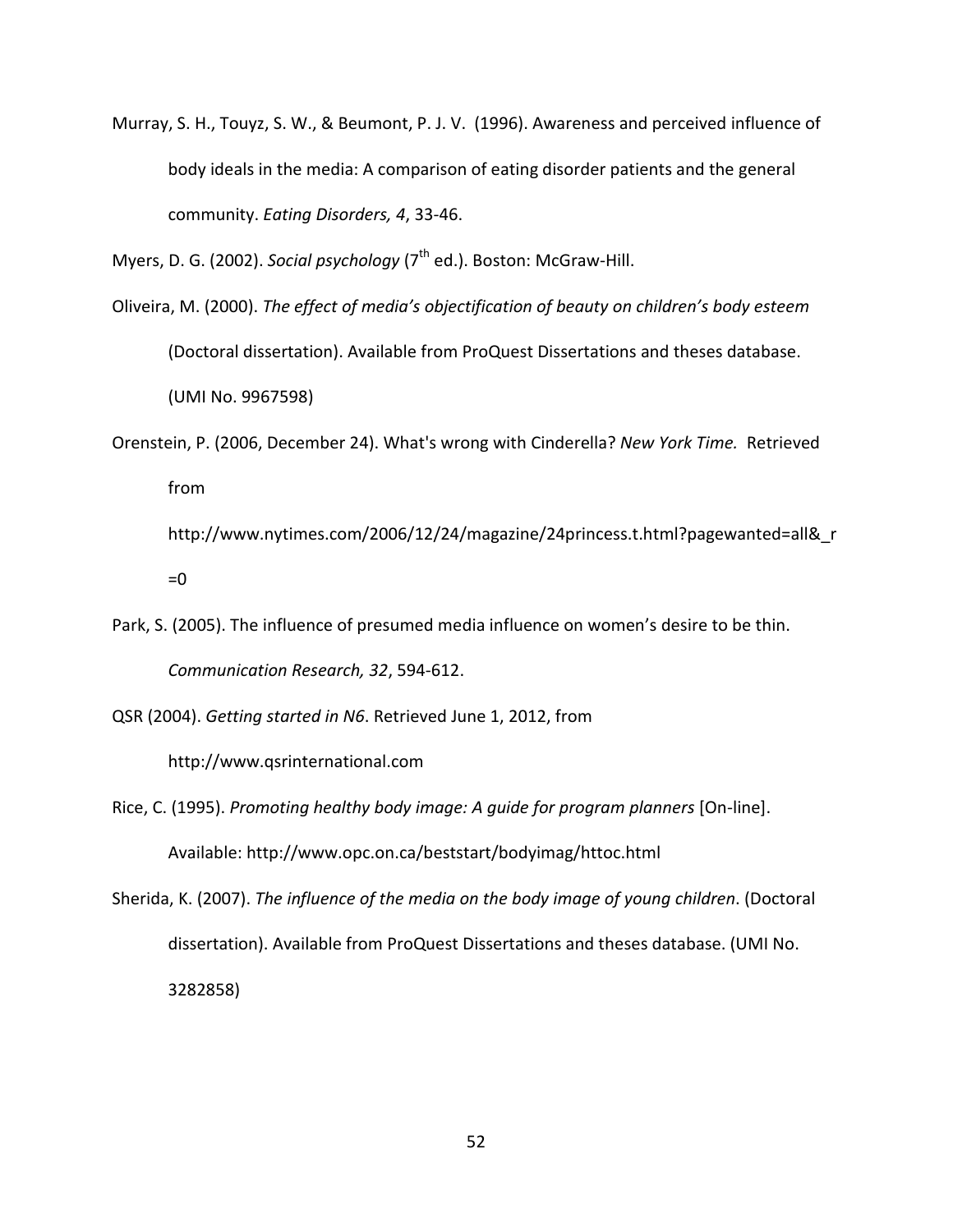- Shisslak, C. M., & Crago, M. (2001). *Risk and protective factors in the development of eating disorders*. In J. K. Thompson, & L. Smolak (Eds.) *Body image, eating disorders and obesity in youth* (pp. 103–125). Washington, DC: American Psychological Association.
- Shrum, L. J. (2009). Media Consumption and perceptions of social reality: Effects and underlying processes. In J. Bryant & M. B. Oliver (Eds.), *Media effects: Advances in theory and research*, (3rd ed., pp. 50-73). New York: Psychology Press.
- Smolak, L. (2004) Body image in children and adolescents: Where do we go from here? *Body Image, 1*, 15-28.
- Stein, R. J. (2000). Going to Xtremes: XS and XL. *Los Angeles Times*, p.E1
- Tanner, L. (2003). Images of couples and families in Disney feature-length animated films. *American Journal of Family Therapy, 31*, 355-373.
- Teaching Thailand. (2012, March 2). *Re: Disney English…Join the adventure!* [Web log message]. Retrieved June 17, 2012, from [http://www.teachingthailand.com/job/10234/disney](http://www.teachingthailand.com/job/10234/disney-english-join-the-adventure-at-disney-english/)[english-join-the-adventure-at-disney-english/](http://www.teachingthailand.com/job/10234/disney-english-join-the-adventure-at-disney-english/)
- Thailand Information (n.d.). Sawadee [สวัสดี]. Retrieved March 12, 2012, from

<http://www.sawadee.com/thailand/info/tat01.html>

ThaiTradeUSA.com. (2010). *Thai entertainment and animation industry*. Retrieved November

19, 2012, from [http://www.thaitradeusa.com/home/?page\\_id=2024](http://www.thaitradeusa.com/home/?page_id=2024)

Thienchai Srivichit. (n.d.). Thai rural family [ครอบครัวไทยในชนบท]. Retrieved March 10, 2012, from

<http://www.thailandlife.com/thai-culture/thai-rural-family.html>

Tiggemann, M. (2001) Children's body image: It starts sooner than you think. *Virtually Healthy, 19*, 3.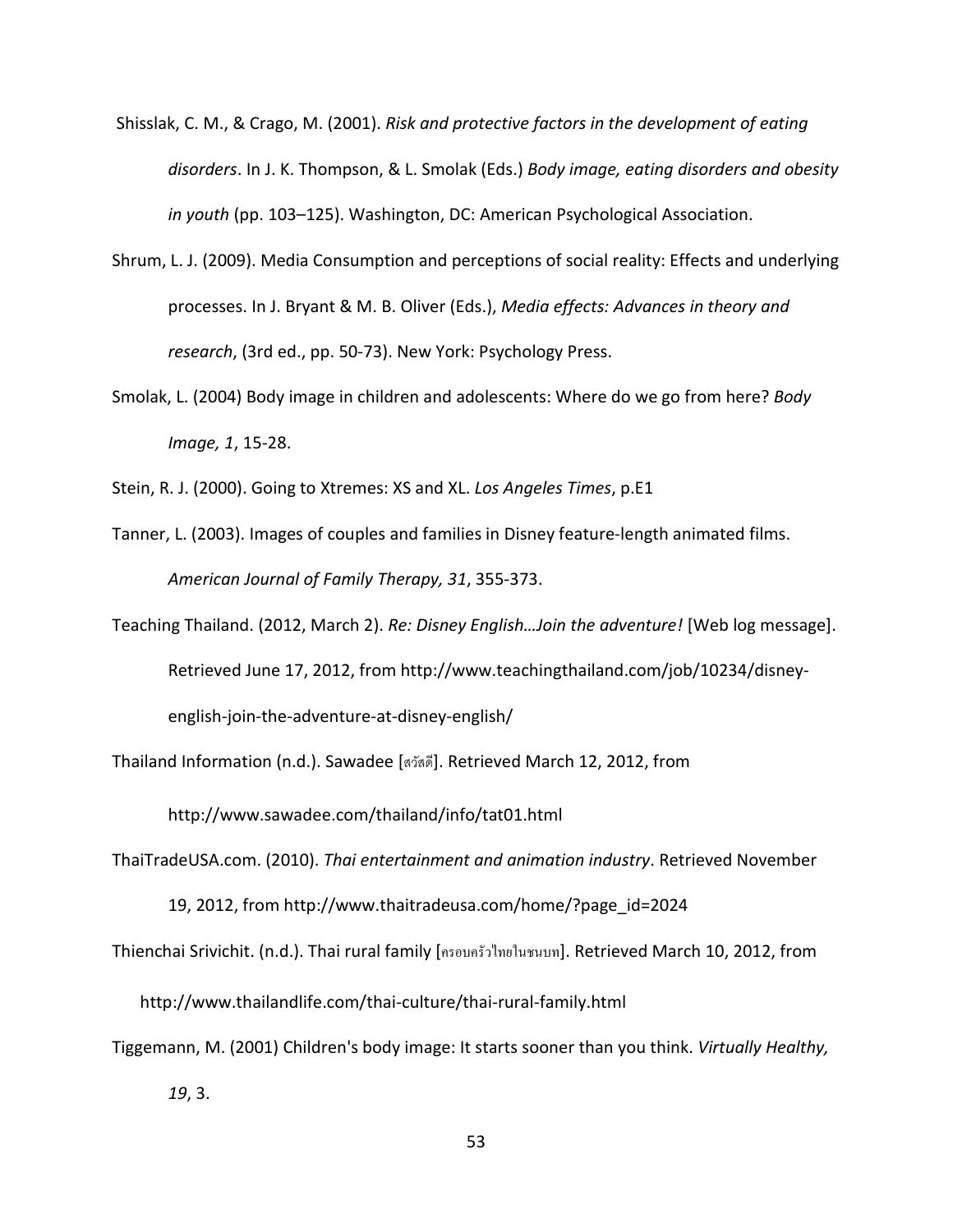- Tiggemann, M. (2005). Body dissatisfaction and adolescent self-esteem: Prospective findings. *Body Image, 2*, 129 –135.
- Tourism Authorities of Thailand (2000). Welcome to the land of smiles [Electronic Version]. Retrieved June 1, from 2012, fro[m http://www.tourismthailand.org](http://www.tourismthailand.org/)
- Truby, H., & Paxton, S. J. (2002). Development of the Children's Body Image Scale [electronic version]. *British Journal of Social Psychology, 41*, 185-203.
- Veldhuis, J., Koniin, E.A., & Seidell, J.C. (2012). Weight information labels on media models reduce body dissatisfaction in adolescent girls. *Journal Adolescent Health, 50*(6), 600- 606
- Wang, S. S., Houshyar, S., & Prinstein, M. J. (2006). Adolescent girls' and boys' weight related health behaviors and cognitions: Associations with reputation-and preference based peer status. *Health Psychology, 25*, 658-663.
- Wasko, J. (2001). *Understanding Disney: The manufacture of fantasy*. Malden, MA: Polity.
- Wasylkiw, L., MacKinnon, A.L., & MacLellan, A.M. (2012). Exploring the link between selfcomparison and body image in university women. *Body Image, 9*, 236-245.
- Wood, K. A. (2004). Effects of a media intervention program on body image and eating attitudes among children. *Journal of Undergraduate Research VII*, 1-6.

Wykes, M. and Gunter, B. (2005). *The media & body image*. London: Sage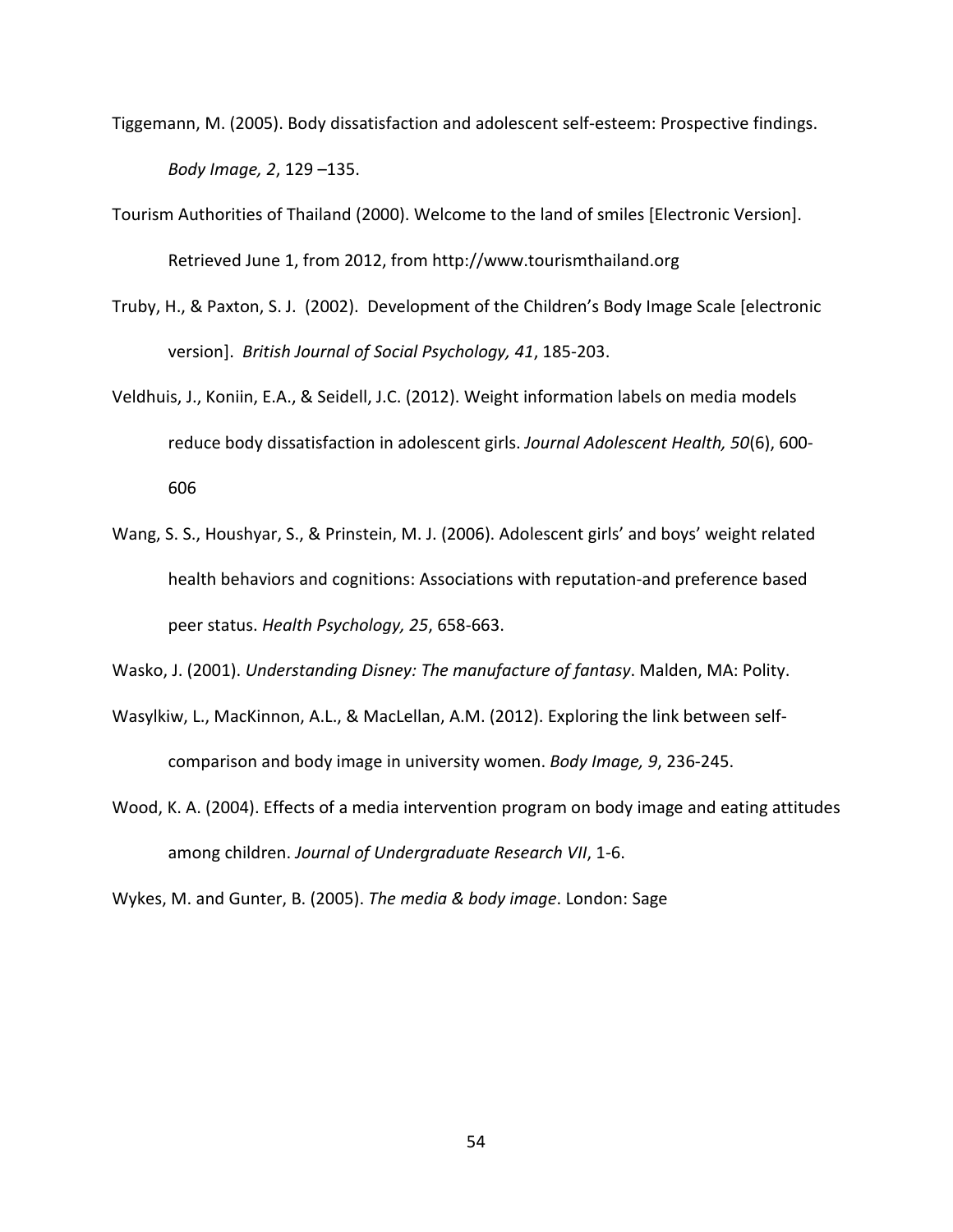APPENDIX A

EXTENDED LITERATURE REVIEW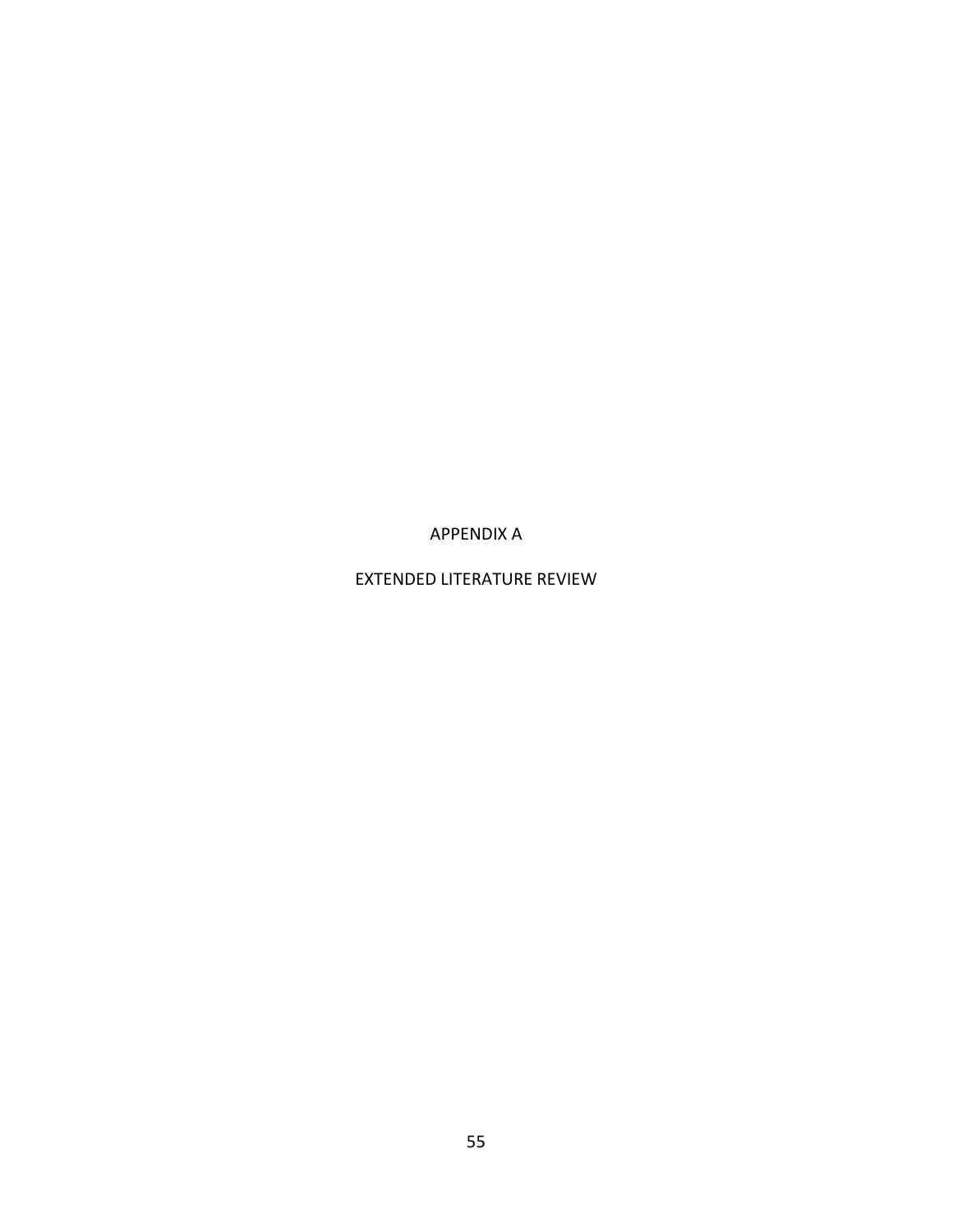#### The Nature of Disney Fairy Tales

The fact that folk tales are verbal stories that educate the audience on how to endure and conquer barriers, they preserve their status as stories rather than descriptions about the real world. They make connections to the traditions, faiths, and rituals of tribes and societies. Fairy tales are unreasonable for children, and the mystification of the tales is annoying for the creative nature of young children. Another concern is the depiction of gender presented in fairy tales (Doran, 2009). However, fairy tales play important part in literature and society. There are some which are reprinted and reproduced in various genres. Obviously, they have been presented and remained through multiple genres of mass media (Zipes, 2006). Fairy tales are essential in the world because they seem like a tool of searching for and allocating reality. In contemporary world today a central narrator is popular in movies because it supports the first tales children employ to perceive the world. Fairy tales are fundamentally presented as entertainment for children in their influential developmental years in contemporary society. Fairy tales are not only entertainment but also they teach audiences how to live. Many people believe that fairy tales, including Disney versions, play a role in the production of ambitions, beliefs and fantasies, especially for women (Lockhart, 2000). According to the Brothers Grimm's fairy tales, Baker-Sperry and Grauerholz (2003) concluded that tales which have undergone over the past 150 years are normally highlight feminine beauty as a main theme, such as *Cinderella, Sleeping Beauty,* and *Snow White and the Seven Dwarfs*.

Disney is one of a few companies which has had enormous and consistent viewer audiences and has influenced this society. "We just make the pictures, and let the professors tell us what they mean" (Walt Disney as quoted in Doran, 2009, p. 39). Disney was so successful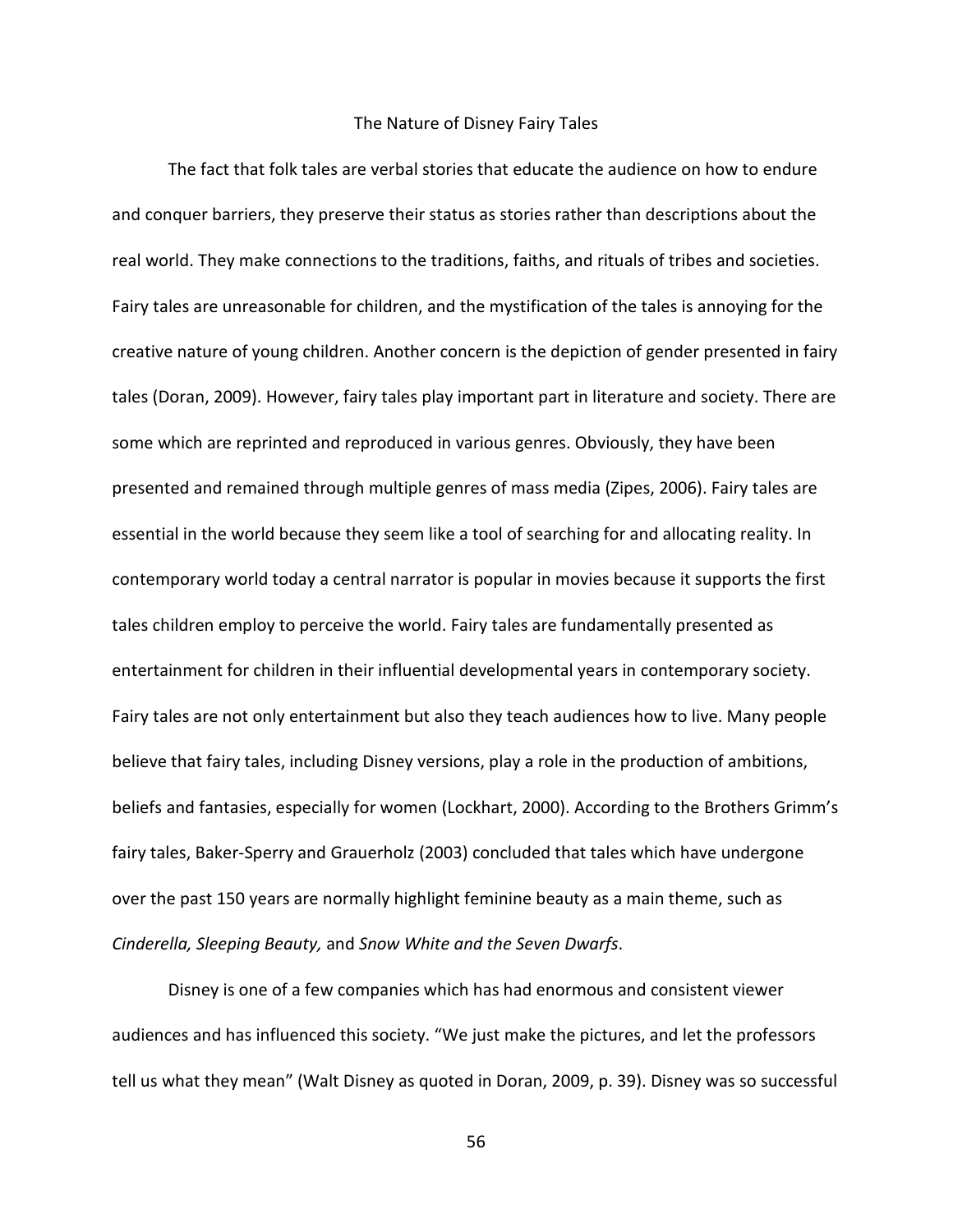because his name has obscured the original authors, including Charles Perrault, the Brothers Grimm, Hans Christian Andersen, and others (Zipes, 1995). Walt Disney is well known as an American genius because he was able to create realism with color, musical scores, character evolution, shape, and size (Maltin, 2000). The Walt Disney Company is seen as a vigorous economic and cultural influence throughout the United States and the world, and is an educator and a form of family entertainment. Disney created the original tales into pretty characters and the beautiful worlds, including singing creatures and beautiful environments. Disney created fairy tales heroines by portraying their attractiveness, passivity, and tolerance (Lockhart, 2000). According to Barnes (2009), *New York Times* reports that 40% of Disney's viewers are male, whereas the majority of Disney's products are about Disney princesses which are for girls. It is important to understand the role the Disney Corporation plays in today's society. The company has several princess movies which promote how girls might act, think, or dress (Hayes, 2008).

The Disney Corporation has refined their films for continued enjoyment. "We like to have a point to our stories, not an obvious moral but a worthwhile theme. Our most important aim is to develop definite personalities in our cartoon characters…We invest them with life by endowing them with human weaknesses which we exaggerate in a humorous way. "Rather than a caricature of individuals, our work is a caricature of life" (Walt Disney as quoted in Wells, 2002, p. 103).

Beauty is one of many characteristics portrayed in Disney fairy tales. Beauty shows up as the most significant characteristic of the heroines in fairy tales. Most Disney fairy tales portray that the princes or heroes choose beautiful woman to be princesses or wives. For example,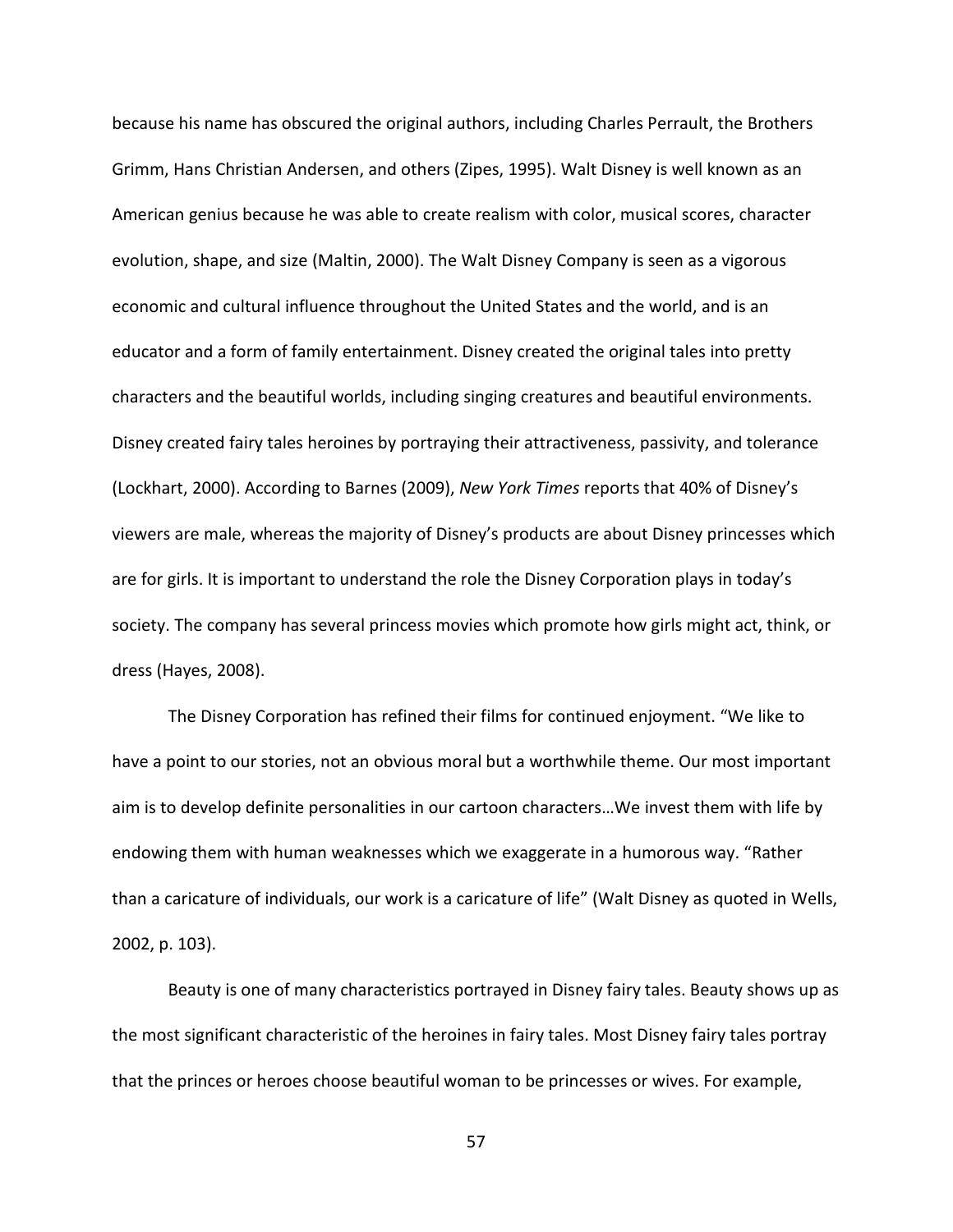when asking girls about their favorite character from *Snow White and the Seven Dwarfs*, *Sleeping Beauty* or *Cinderella*, most of them drew the beautiful princesses, whereas very few drew funny dwarves or animals. *Snow White and the Seven Dwarfs* also presents the message that the most popular female stereotypes are attractiveness and image (Lockhart, 2000). Physical appearance is an important issue that more spotlighted in females that is focused on more than their intellect or abilities. Disney movies bring the messages that beauty is the most valuable in woman (Hayes, 2008).

### *Influence of Disney*

The American family was in disruption when Walt Disney started creating feature-length animated fairy tales. At that time families were busy because of the World Wars. In addition, men and women had to work for the country and the economy (Zipes, 1994). The films of Walt Disney have influenced young children and stand as icons from childhood over the last century. Disney guides adults and children to explore unreasonable dreams, imaginations, and fantasies (Zipes, 2006). Robinson, Callister, Magoffin and Moore (2006) stated that: "Favorite Disney films are passed along from parent to child, introducing each new generation to a set of values, beliefs, and attitudes explicitly and implicitly communicated in these films" (p. 204). In 1997, Walt Disney Company was the world's second largest media firm behind Time Warner. Disney had sales of about \$24 billion and nearly \$34 billion in mid-2007. According to Barnes (2009), in 2007, Disney Acquires Club Penguin earned hundreds of millions of dollars annually. Due to Disney size and power over the entertainment industry, its films have the potential to reach influence, and impact children all over the world (Giroux, 1995).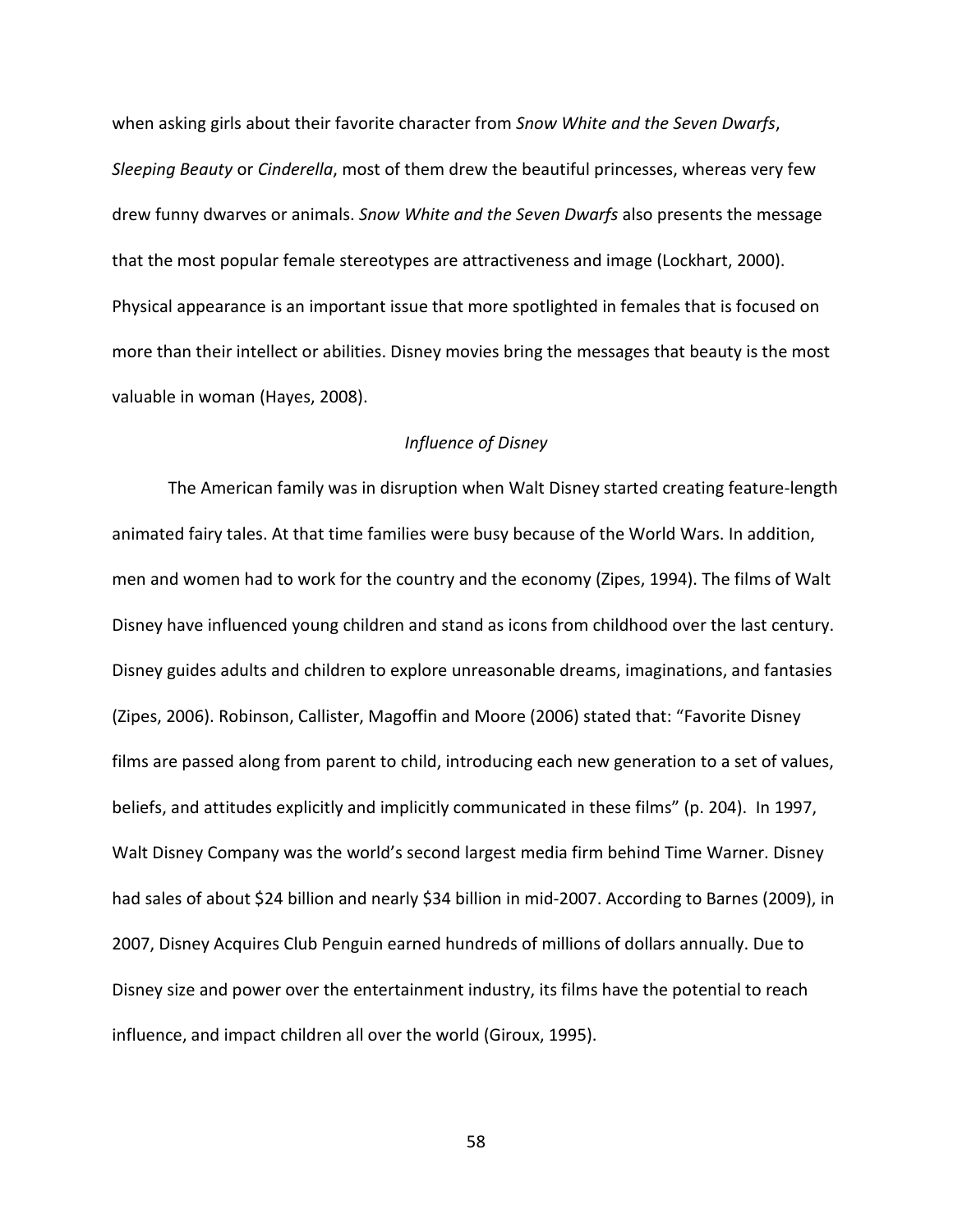Disney Company is well known in children around the world and is a model for the global media system. For example, evidence shows that by 1941, one in three people in the world had watched a Disney film (Wasko, 2001). By 1971, people had seen comic strips in five thousand newspapers in one hundred countries and in more than thirty languages. By 1999, Disney's international income had risen us\$ 5 billion (Wasko, 2001). Furthermore, the power of Disney in the media is the fact that, *Snow White and the Seven Dwarfs* (1937) has maintained second place in the market since its first release date.

Aside from animated films, Disney has also created many products from the movie characters. The Disney Corporation sells numerous items, including dolls, books, tapes, compact discs, videotapes, clothing, toys, and household products. A variety of items imbed the Disney's characters into children's minds. Nevertheless, the most influential aspect of the Disney Corporation is the feature-length animated films (Tanner, 2003). The main characters in Disney's fairy tales are more fascinating than the plots. Disney's marketing systems take advantage of this. Today, there are several television and radio networks in the Disney brand. For example, there is a Disney TV network and numerous Disney theme parks over the world. It is obvious that Disney has pervaded culture; it is prevalent, and unavoidable (Lockhart, 2000).

Disney continues to show feminine beauty in its animated films. Lacroix (2004) mentioned Disney's portrayal of female heroines focuses majorly on sexuality. Disney princesses portray cultural values and idea of the ideal body, to their audiences. Therefore, it is not surprising that Disney princesses deserve crucial evaluation. Females in Disney's movies, such as Cinderella, Belle, and Snow White, have beautiful and slender shapes whereas more recent characters, such as Jasmine and Pocahontas, are more athletic. These modern characters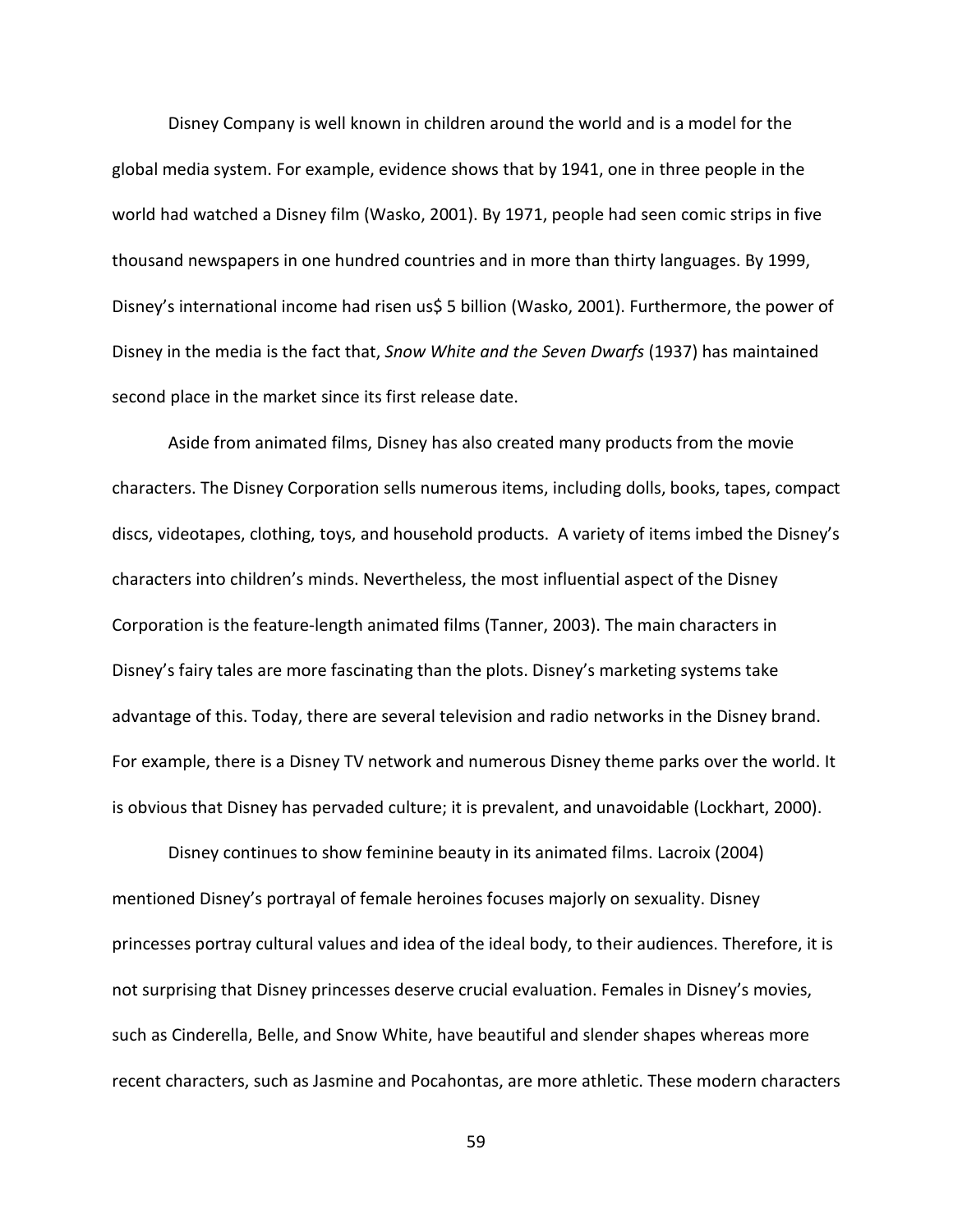tend to exaggerate the physical maturity, and sexuality of young girls, and facilitate unrealistic body images.

## Media Influences on Children

Today mass media plays an important role in everyday life. Masculine and feminine images showed in children's movies influence on young children about norms and worth in their community. The media portrays "ideal beauty" as size zero, tall, with big breast and long beautiful hair (Dittmar, 2009). A number of theories and studies examine the impact the media has on children. Social learning theory is one of theories on media influences (Cohen, 2006; Shrum, 2009). This theory can be discussed as observational learning theory and cultivation theory.

Social learning theory expresses that children develop and form their ways after they observe the roles in their circumstance as well as the roles they watch on television. Characters in mass media usually present social norms and roles which children watch and then mimic those certain actions in real life (Cohen, 2006). Young children lack the mental ability to distinguish between reality and fantasy. As discussed by social learning theory, if children idolize the characters in movies, they are more likely to form the attitudes and ideas portrayed in animated movies (Mumme & Fernald, 2003).

Cultivation theory describes the media's position as a meaningful representative of socialization, and discusses the influence that television programs have on the perspectives and attitudes of their audience (Frisher, 2010). Shrum (2009) noted that cultivation not only produces perspectives, but also serves to secure people. In addition, the more "thin-ideal" images women notice, the more appealing and obtainable these images become. The perpetual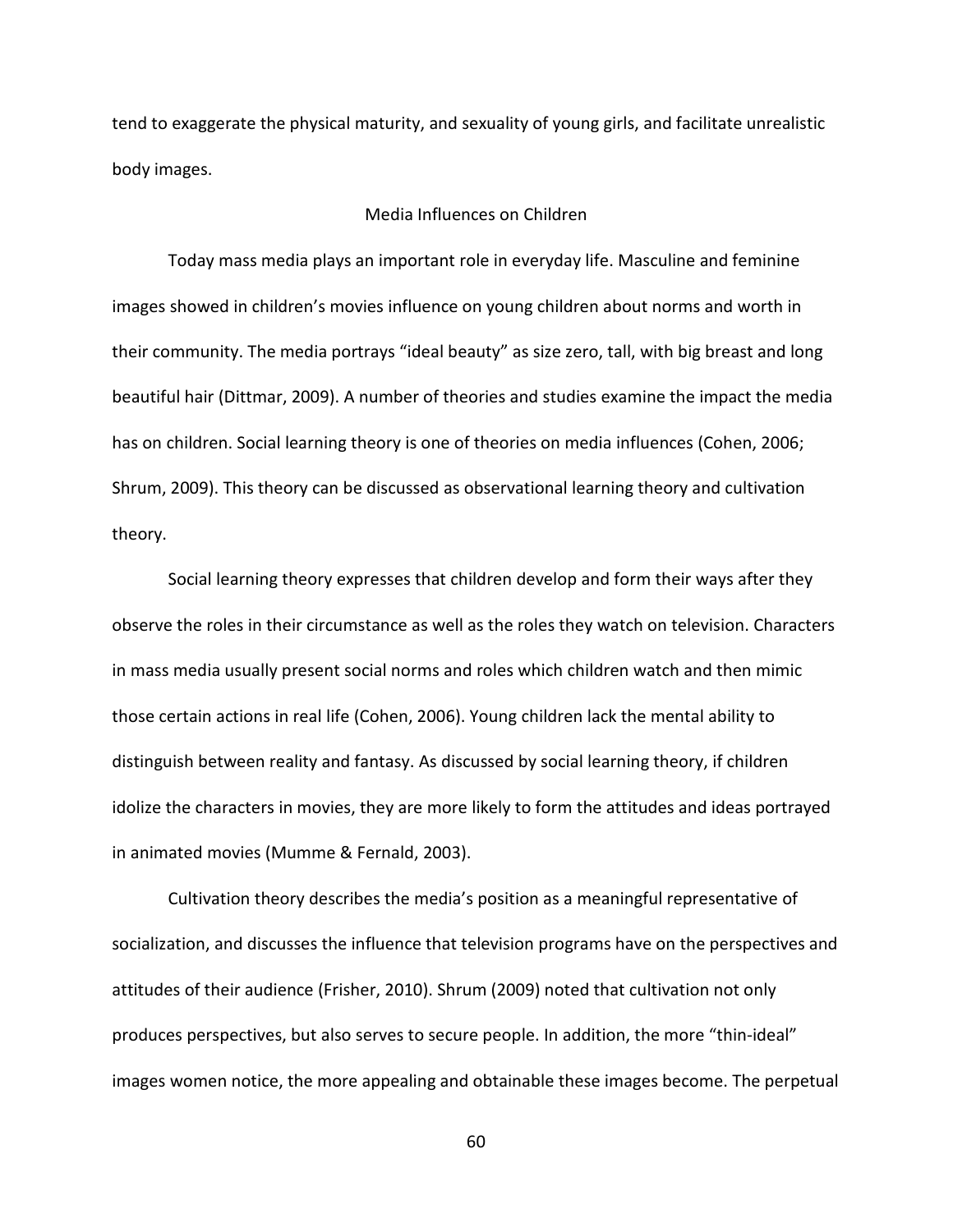and constant exposure to characters in the media affects the awareness and viewpoints of young audiences, and culminates in cultivation effects. The theory declares that when audiences spend more time watching television, they get more conceptions about the society. The cultivation of a child's impressions, judgments, and expectancies will form his/her life forever (Frisher, 2010). A study by Hoffner and Buchanan (2005) illustrated that young female were more likely to relate with women characters they observed as prosperous, knowledgeable, beautiful, and respectful, whereas males tend to identify male with characters whom they perceive as victorious, brave, and brutal. Additionally, children try to imitate samegender characters more than opposite-gender characters.

Overall, both social learning theory and cultivation theory illustrate how media influences children. It shapes their world, and prompts understanding awareness, and changes perspectives by sending messages and through beautiful characters presented in the media (Frisher, 2010). Children are changed by the media they encounter.

In the article, "Dying to be Thin" by Szwarc (2003) mentioned that viewing the unrealistic, ideal, ultra-thin body image has a negative outcome on suggestible young women. Szwarc stated that girls have anxiety over becoming overweight. The media depictions of thin female body images cause some females to face body dissatisfaction because they think they cannot be like the societal ideal. Similarly, Dittrich (2004) noted that the levels of body dissatisfaction increase after women repeatedly viewed the media images of the thin-ideal body type. Most women believe that obtaining the media's thin-ideal with link them to prosperity. According to Dittrich (2004), unrealistic media images of thinness promote ideals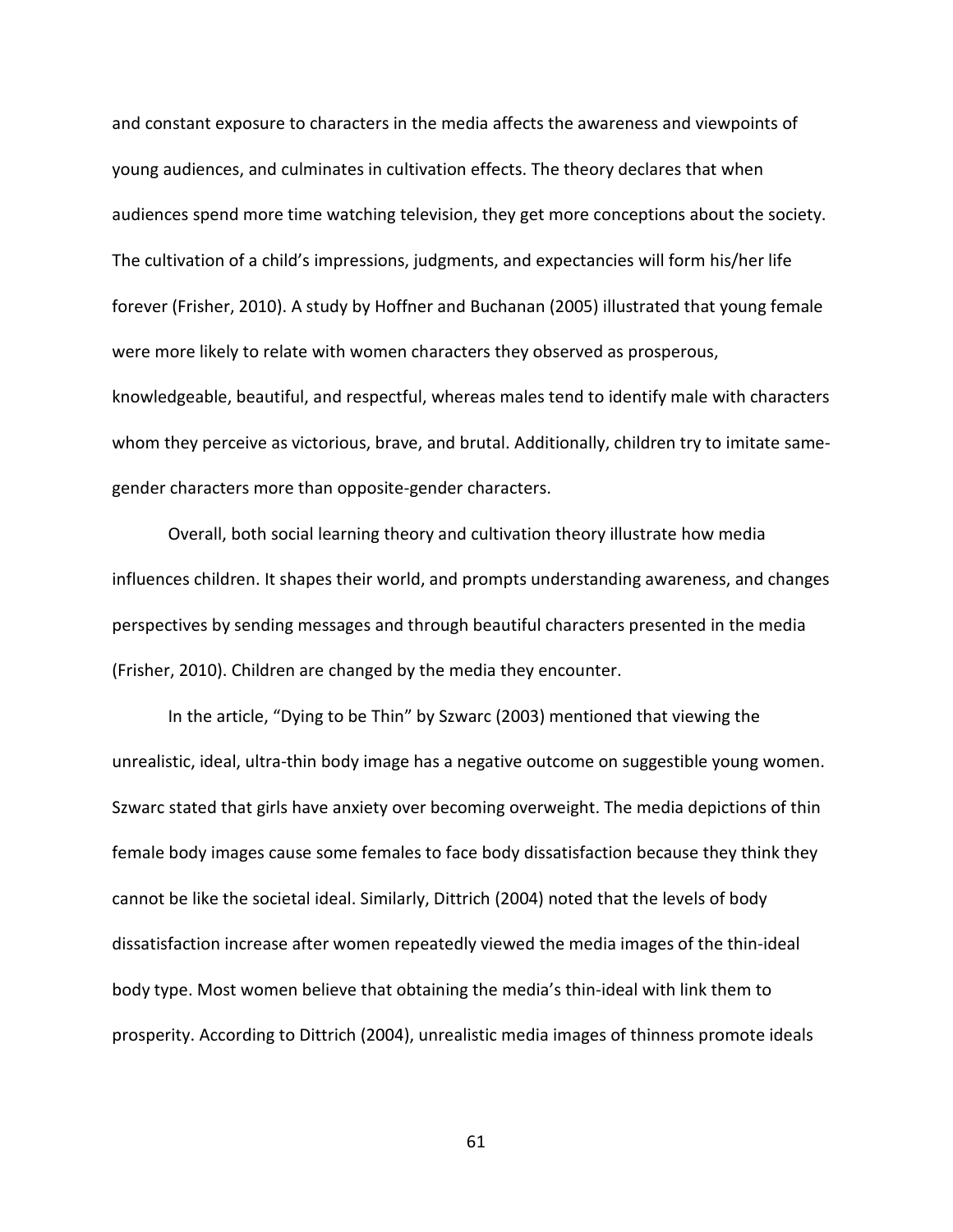that need to be achieved by the average woman. They promote the misunderstanding that this thin body size is the new standard body weight and females should try to imitate it.

### *Aged-based Differences in Media Engagement Among Children*

Children of different developmental stages have particular TV-watching preferences. At age four to five, young children start being fascinated by television programs. Young children, aged zero to two, are more limited in their media preferences than older children. At that time, young children can see some color and action, but their sight is not clear. They are interested in auditory and visual features such as colored pictures or songs, but they are not able to understand the story. Disney animated films portray vividly visual characters, so it is not surprising that children, aged 0 to 2, enjoy Disney animated films (Valkenburg, 2004).

Children between age 2 to 5 start to emulate media characters (Valkenburg, 2004). Preschool children tend to watch movies containing animals and animated characters with lots of movement more than other kinds of movies. Disney movies commonly present animals as major characters and the movies are colorful and animated; therefore, Disney films are more attractive to children. The fact that children at this age cannot discriminate between fantasy and reality lead them to believe that the images portrayed in movies are realistic. Children age 5 to 8 have a longer attention span than younger children. At this age, they can understand and learn ideas about the real world (Robert & Foehr, 2008; Valkenburg, 2004).

Nevertheless, some research studies indicate media also has positive powers. Joshi, Herman, and Polivy (2004) separated undergraduate women into two groups of either controlled eaters or uncontrolled eaters, and watched either the thin-ideal or unbiased model. Before exposure to the images, participants who were controlled eaters revealed generally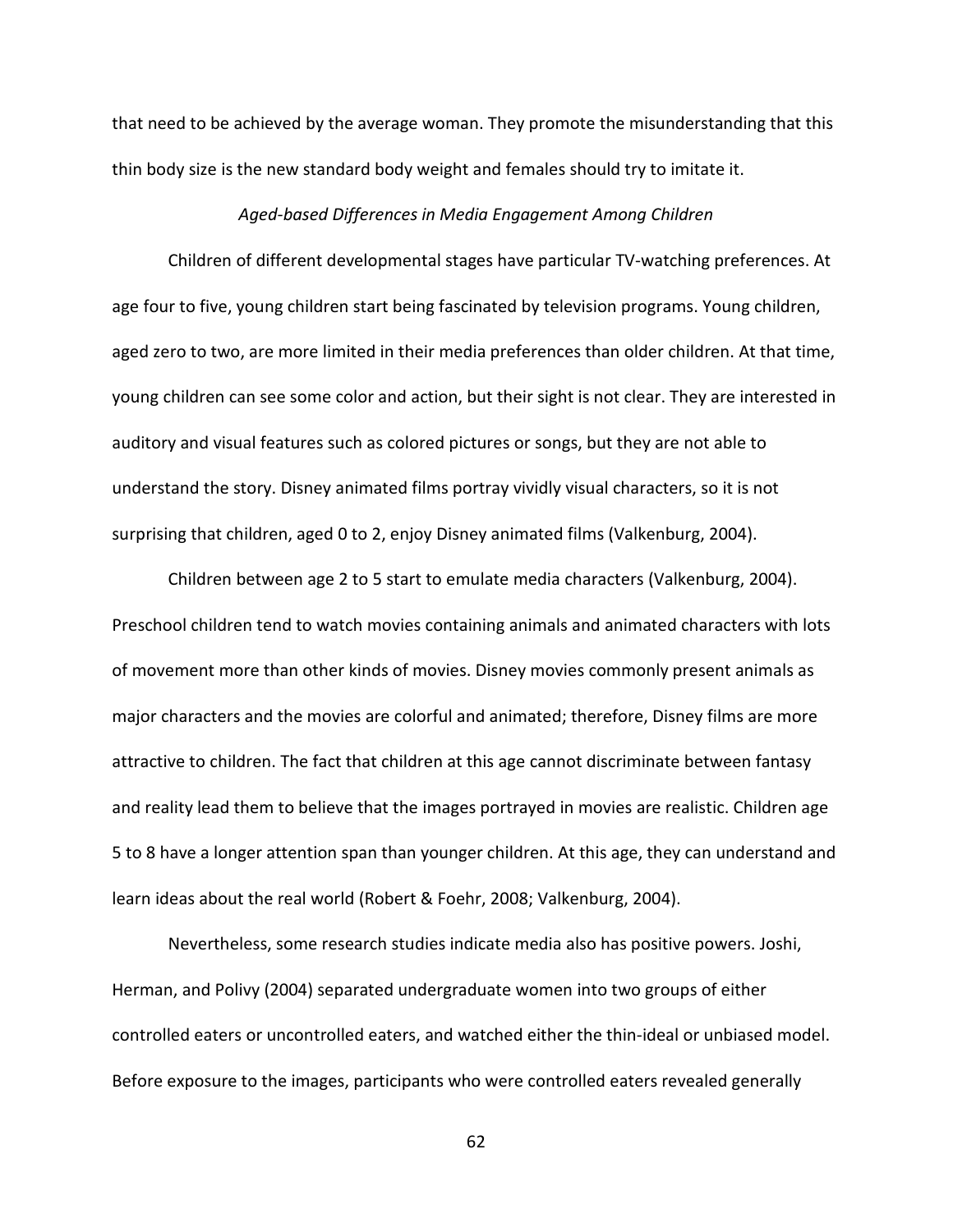lower degrees of feeling positive about their appearance, while they showed significantly positive body image and self-esteem after exposure to thin-ideal images. The study of Hayes (2008) found that media exposure does not influence body image in young children. According to Bandura's (2008) social cognitive theory of mass communication, the personal, environmental, and behavioral components interact with and affect one another. Therefore, both adults and children are not passive audiences whose worldviews and behaviors are affected by media, but rather actively participate and interpret it.

#### *Body Image and Body Dissatisfaction*

Body image can be described as a subjective concept of individual's physical appearance relied on self-monitoring and the negative and positive feedback from people. The concept of ideal body image can be divided into body satisfaction and body dissatisfaction. Body image satisfaction refers to one's body image comparing to one's ideal body image. In contrast, body image dissatisfaction means when comparing oneself to the ideal body image, a woman feels upset and is not satisfied with her appearance (Martin, 2010). Many studies reveal that a concern in body image may affect one's quality of life. Studies investigate situational affects on body image by using various experiments, including exposing participants to media images and measuring the effects on body satisfaction (Melnyk, Cash & Janda, 2004).

Today teenagers and adults express concern about cultural perceptions of beauty. The aspiration for obtaining perfect beauty becomes a standard image in the media and the conveyed messages are internalized by young girls (Grogan, 2008; Oliveira, 2000). In addition, body image plays a large role in people's perceptions of themselves, especially in women. Females consistently report higher levels of body dissatisfaction (Esnaola, Rodríguez & Goñi,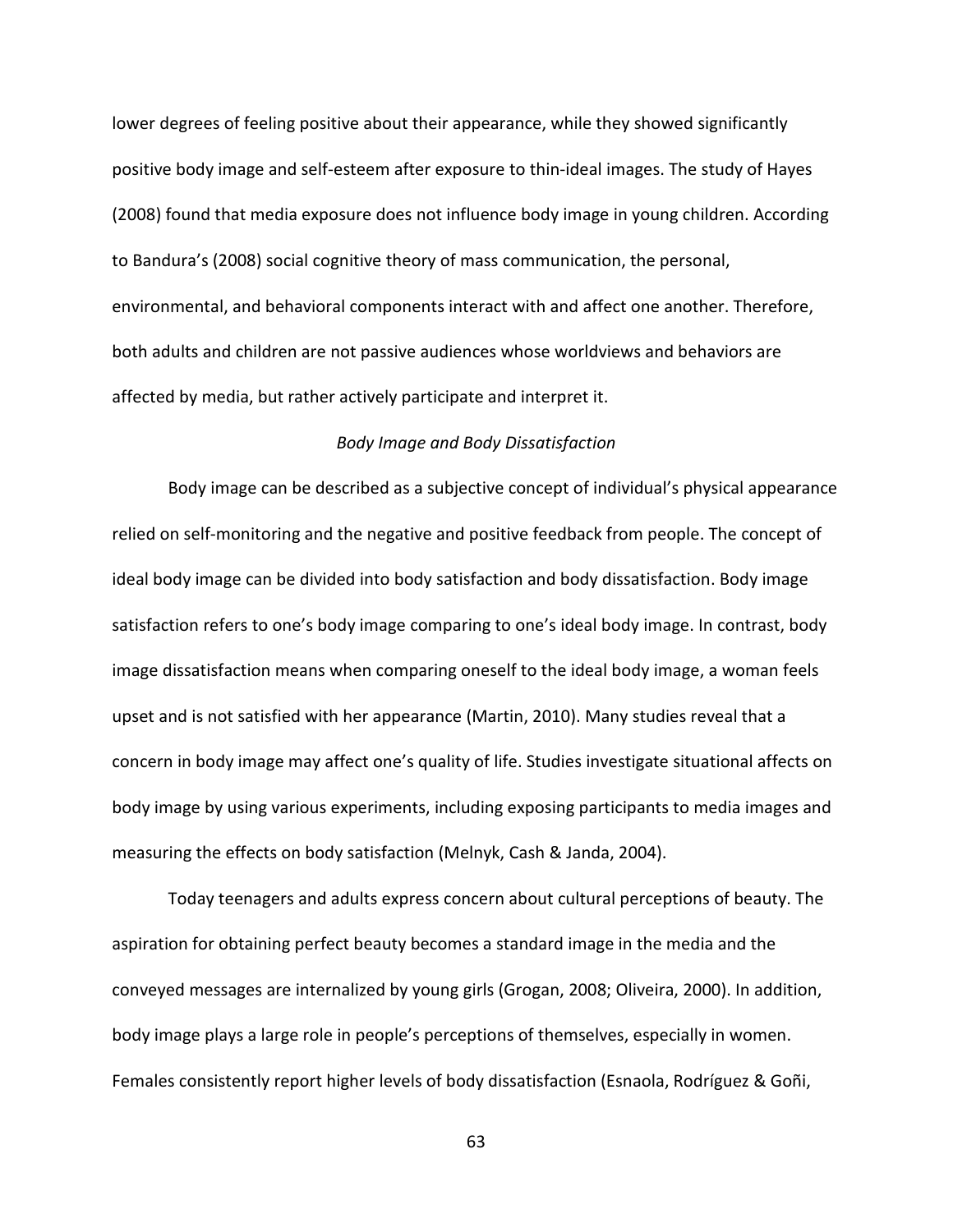2010) because body image is often characterised as a female concern. Mass media correlates to body dissatisfaction. Today a thin image of women replaces the curvy image of the woman in the past. It is factual that in the past the image of the women was much curvier than in today's society (Sanford, 2008). Today society sets a standard image of beauty by creating toys for young girls to play with, such as, Barbie dolls, and for young girls to exposure to, for example, Disney princess movies. The image of Barbie and Disney princesses present and provide an example of what is now considered acceptable beauty.

Media exposure brings weight anxiety to some women because Media exposure brings weight anxiety to some women because media presents the idea that their normal shape should be thin and thinner (Martin, 2010). Third through fifth grade students are aware of body ideals because they believe thinness would strengthen popularity. Girls as young as 7 years old worry about weight and body image (Oliveira, 2000). Schur, Sanders, and Steiner (2000) found that sixteen percent of third through sixth grade children wanted to lose weight and fifty percent wished for weight loss. Kindergarten children can also accurately distinguish themselves and their friends as under, average, and overweight. Even at this young age, girls respond negatively to fat body (Lerner & Gellert, 1969).

According to Smolak (2002), forty percent of elementary school girls were dissatisfied with their size and want to be thinner. Additionally, children as young as 6 years old revealed this dissatisfaction and weight concern. Smolak also found that influences such as parents, peers, and the media may influence body image even in childhood. Similarly, Dohnt and Tiggemann (2004) found that girls, ages 5-7, enhanced dieting awareness when using silhouette drawings and conducting the study at two times. In a sample of 6-, 7-, and 8-year old girls,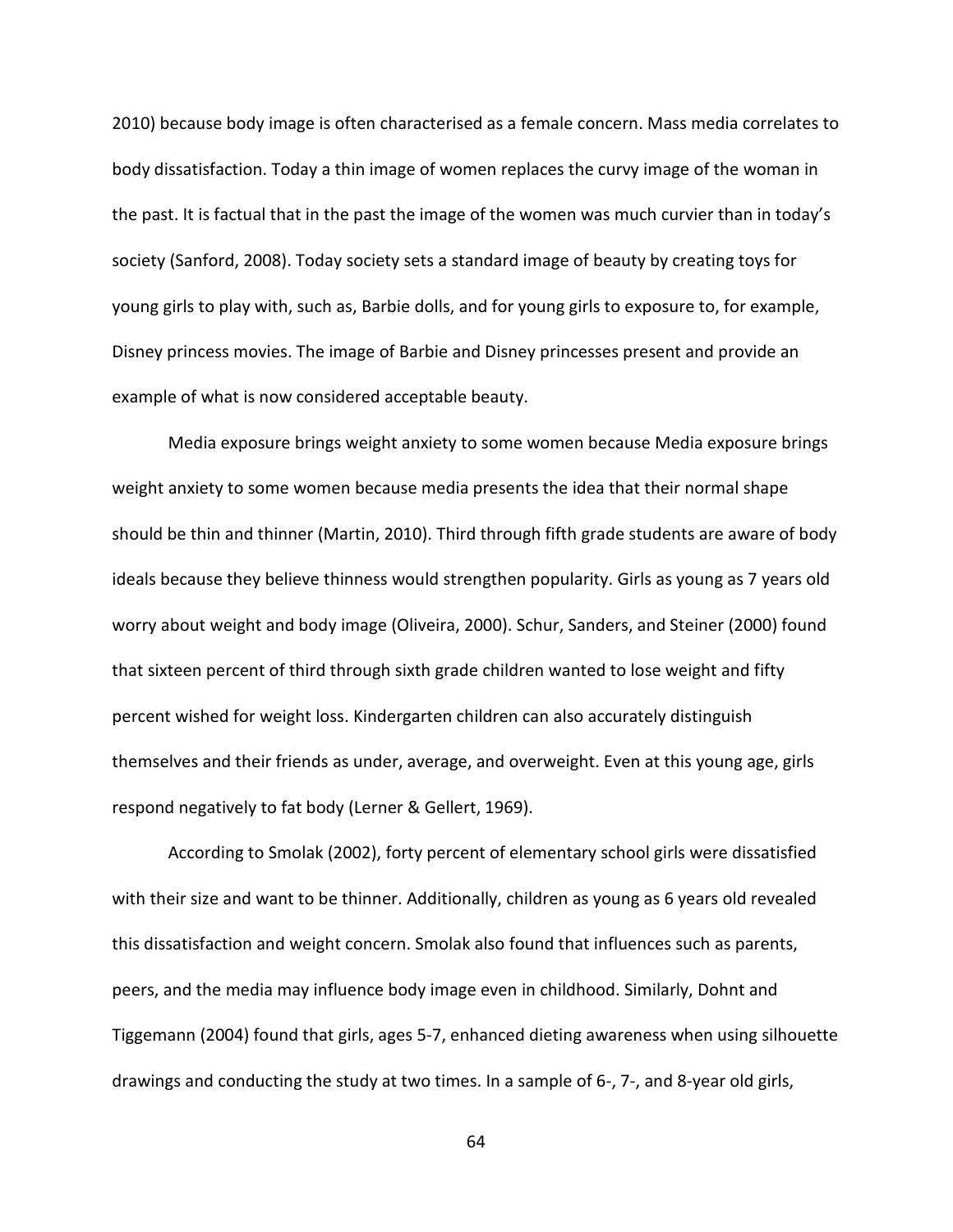children chose thinner silhouettes for their "ideal body" rather than their "current body" (Lowes & Tiggemann, 2003). Similar studies show that children can demonstrate body image misrepresentation or a discernment of body size as young as 4 years old (Tremblay & Limbos, 2009).

In an earlier study, Entwisle (2006), seventy percent of British children aged 7 years old showed that they wanted to be thinner. Apparently, this result demonstrated young girls are facing some shape of prescriptive misunderstanding. Today, women and girls are living with persistent feelings of inadequacy and failure in society. Entwisle noted that these feeling may influence every perspective of their lives and behavior.

Media exposure, regardless of content, may be a risk factor for body dissatisfaction amongst adolescence girls and exposure to certain types of media. King, Touyz, and Charles (2000) conducted media exposure influences on body dissatisfaction. The result showed that women who really worry about their body ideal perceived thin superstars to be thinner than they actually were. The researchers concluded that media influence highly disturbed body image for women. Kozak (2001) mentioned the messages women receive from the media are that thinness and beauty are important for them. It is noticed that today media presents "lookism" in woman and conveys the message that they will succeed if their bodies reach the image promoted to them. Researchers pointed out one element which lead to poor body image was to expose women mass media. Additionally, the media has published increasingly thinner women over the past several decades. (Hawkins, Richards, Granley & Stein, 2004).

Body image is a sophisticated idea including emotional, cognitional, and behavioral components. Negative body image is composed of four different elements: subjective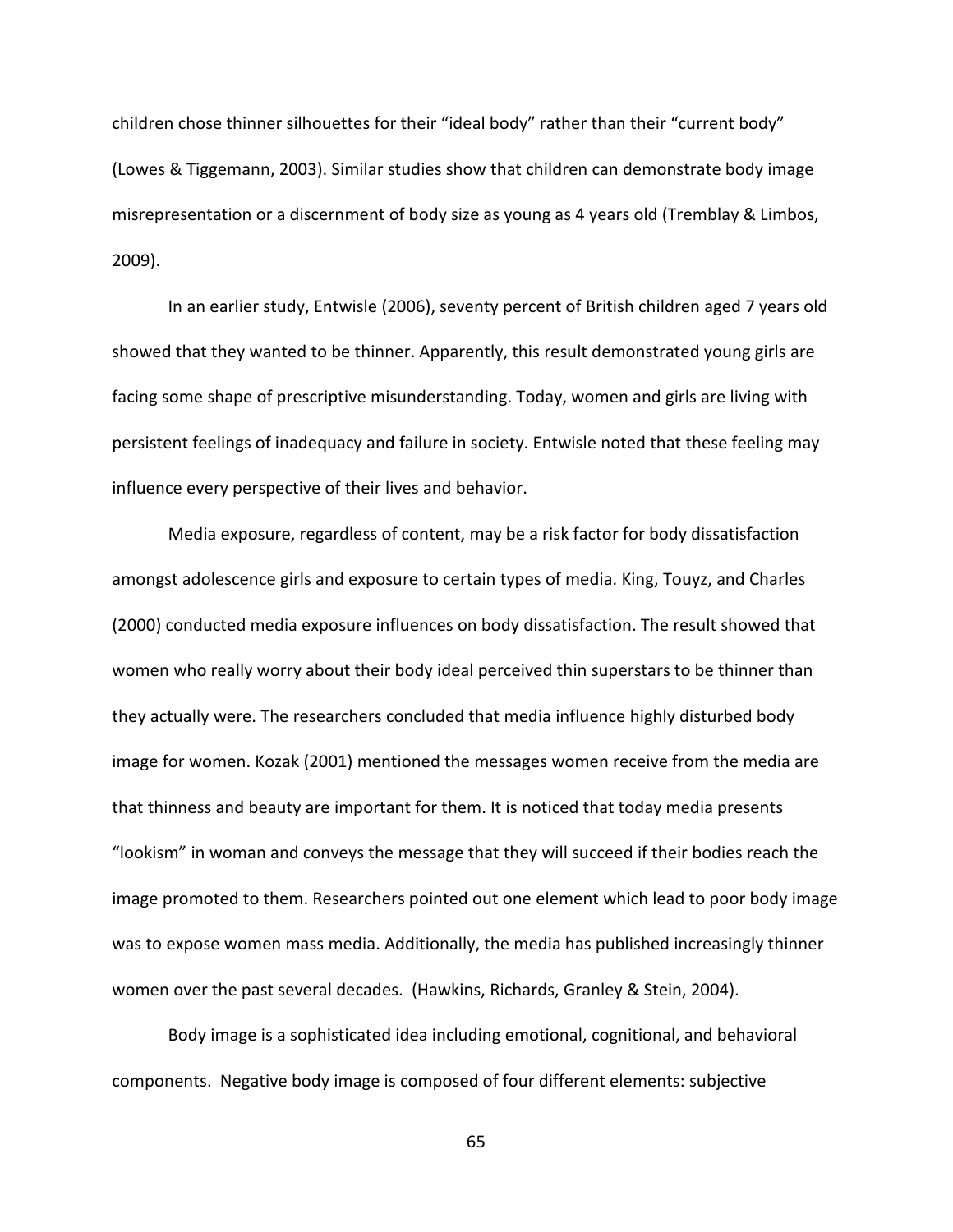dissatisfaction, anguish from one's image, perception, and behavioral avoidance of suffering components that gain body dissatisfaction (Grabe & Hyde, 2006). Body dissatisfaction occurs when people have negative feelings about their appearance. There have been studies that analyzed the effects of media images on female body dissatisfaction. Studies have discussed various effects of adolescences who are exposure to media with the thin-ideal image. These effects are composed of lowered self-esteem and body esteem, and increased body dissatisfaction and, nervousness, outrage, and body shame (Monro & Huon, 2005). Currently, research has concluded that female body image dissatisfaction significantly relates to thin media images (Dalley, Buunk, & Umit, 2009). In an earlier study (Harrison, 2000), the ideal body type of a woman is a size 4 (hips), a size 2 (waist) and a size 10 (bust).

Another article supports the idea that many people today are experiencing body dissatisfaction. Coughlin, Heinberg, Marinilli and Guarda (2003) insisted that the growth of selfesteem is critical in children, especially during childhood and early adolescence stages. When unrealistic body images are promoted in the media, body dissatisfaction increases. Groesz, Levine, and Murnen (2002) conducted a meta-analytic review of 43 experimental studies that shows women have increased body dissatisfaction from the media portraying the thin-ideal. Numerous research studies revealed that the evidence of body dissatisfaction began in adolescence (Lee, 2006). Additionally, Cahill and Mussap (2007) found that after viewing photographs of thin models, college girls showed body dissatisfaction, and increased their levels of temper, nervousness, and unhappiness. Women feel negative about themselves and their bodies after viewing thin models in the media.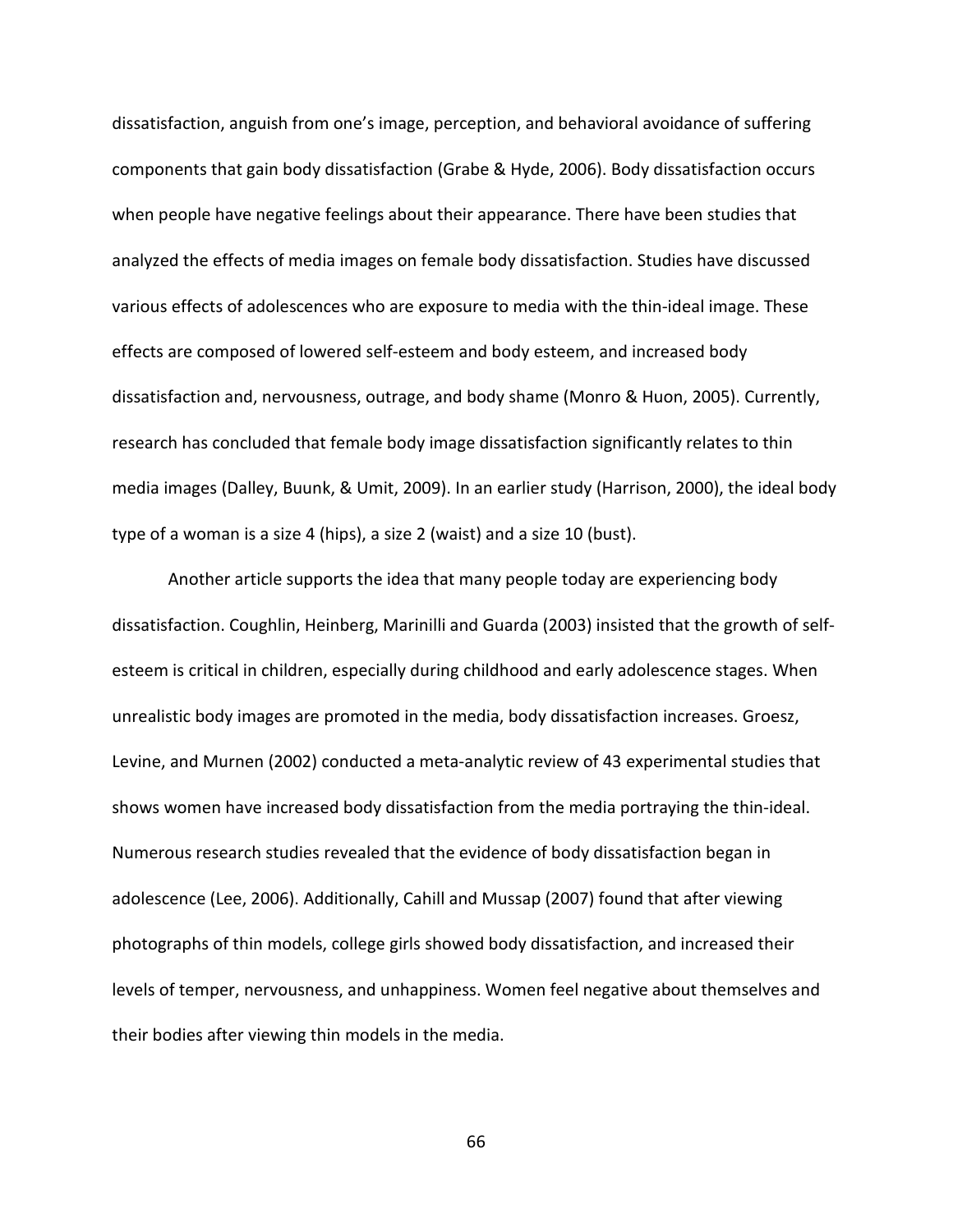Bierma (2003) noted that body image dissatisfaction was enlarged through his investigation of psychological theories. Bierma says that females are assaulted with societal ideas that present feminine beauty as being physically underweight. The researcher also pointed out that females have pressure to achieve the ultra-thin body which is being communicated as the proper ideal body weight. Furthermore, a number of women have increased body dissatisfaction when they do not reach this physical standard. Similar study indicates that children as young as 4 years old made a preference to thin body shapes by viewing body silhouettes of thin to obese figures (Musher-Eizenman, Holub, Edwards-Leeper, Persson, & Glostein, 2003).

Cattarin, Thompson, Thomas and Williams (2000) conducted an experiment analyzing the influences of exposure to media on 180 female undergraduates. After watching a video including thin-ideal models or a video not presenting the thin-ideal, participants were asked to compare themselves to the presented women. The results indicated that the participants who watched a video of thin-ideal models showed more despair, temper, and worry than others who watched a video with women not characteristic of the thin-ideal women. They, moreover, had enhanced body dissatisfaction, whereas the participants who watched models which did not portray the thin-ideal had diminished body dissatisfaction. Similar to results found by Hargreaves & Tiggemann (2002), 401 high school students in South Australia watched commercials with women who displayed the thin-ideal or who did not displayed the thin ideal. After watching the thin-ideal women, the participants decreased their levels of self-assurance and gained more body and weight dissatisfaction than the participants who watched the nonthin-ideal woman.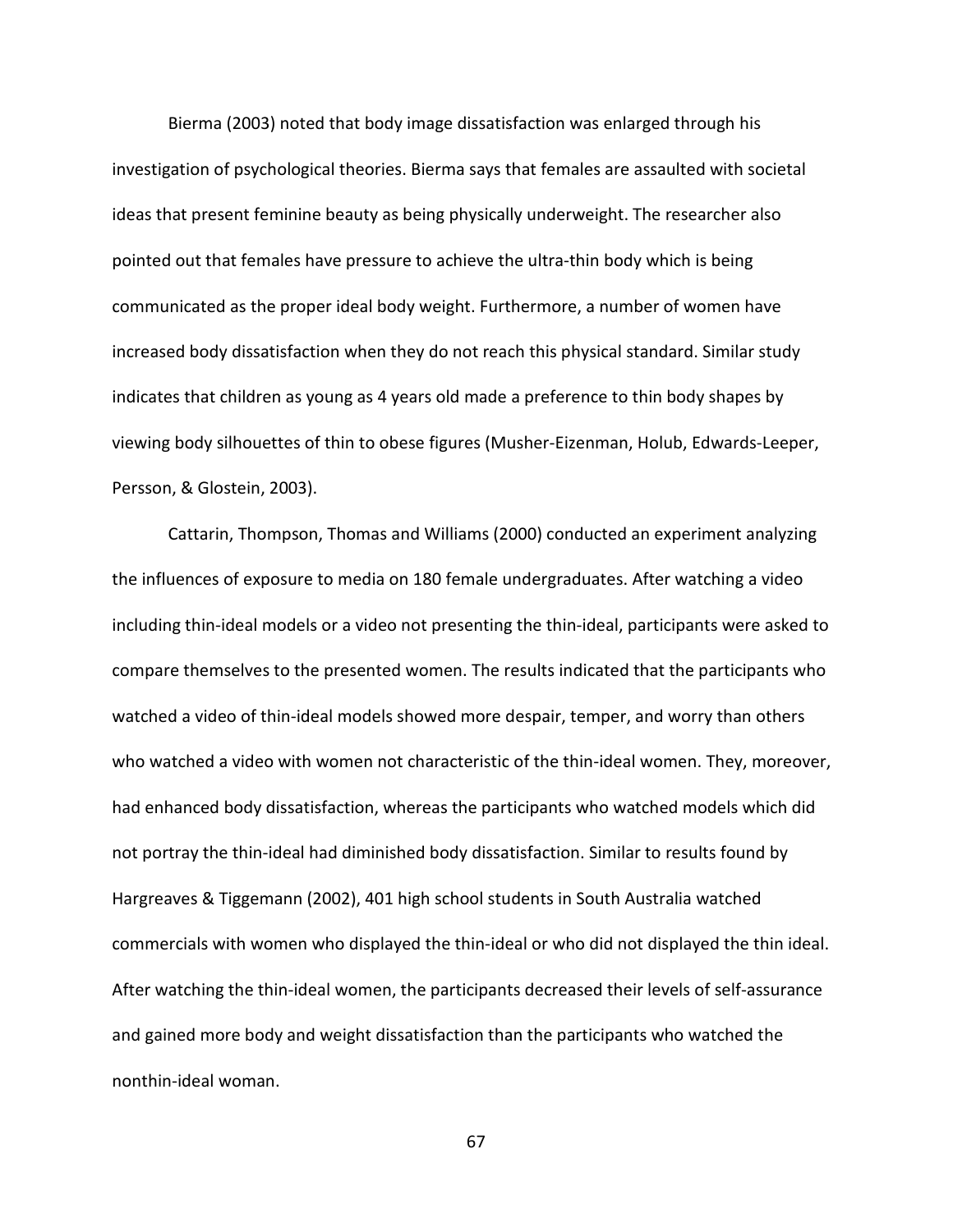Recent research suggests that individuals want to be thinner and also feel more body dissatisfaction earlier in life. Moreover, it appears to be rising with age and across the life span (Dohnt & Tiggemann, 2005; Grogan, 2008; Lee, 2006). This phenomenon has been examined by several researchers. Dohnt and Tiggemann (2006) conducted a study of body dissatisfaction and the desire to be thinner in five-seven year old girls in Australia. The results concluded about one-third of participants presented dieting awareness and the aspiration to lose weight. They also considered the favorable (strengthened popularity, likeability) and pessimistic (making fun of weight, bullying) effects of being fat. Research found that overweight people are more dissatisfied with their body shape and weight than people with normal weights (Neighbors & Sobal, 2007).

Thinness is related to increased success and beauty. Thin women are also portrayed in the media as sexual, good-looking, appealing, and more socially satisfactory than women who are not thin (Heaton, 2010). According to Tiggemann & Slater (2004), the "thin-ideal" has been discussed as current and basic societal standards of attractiveness and beauty which most women should be. The emergence of body dissatisfaction can be seen in normal- and underweight people as well as in average and overweight individuals (Wardle & Cooke, 2005). For example, the handsome prince married Cinderella while her step sisters were refused. This awareness shapes a basis of a child's body image of what the community demands they look like (Heaton, 2010).

The significance of body dissatisfaction in children can cause psychological disorders in later life. Children who have low self-esteem may face depression, lonesomeness, and nervousness (Strauss, 2000). In a similar study focusing on body dissatisfaction, Mills and Miller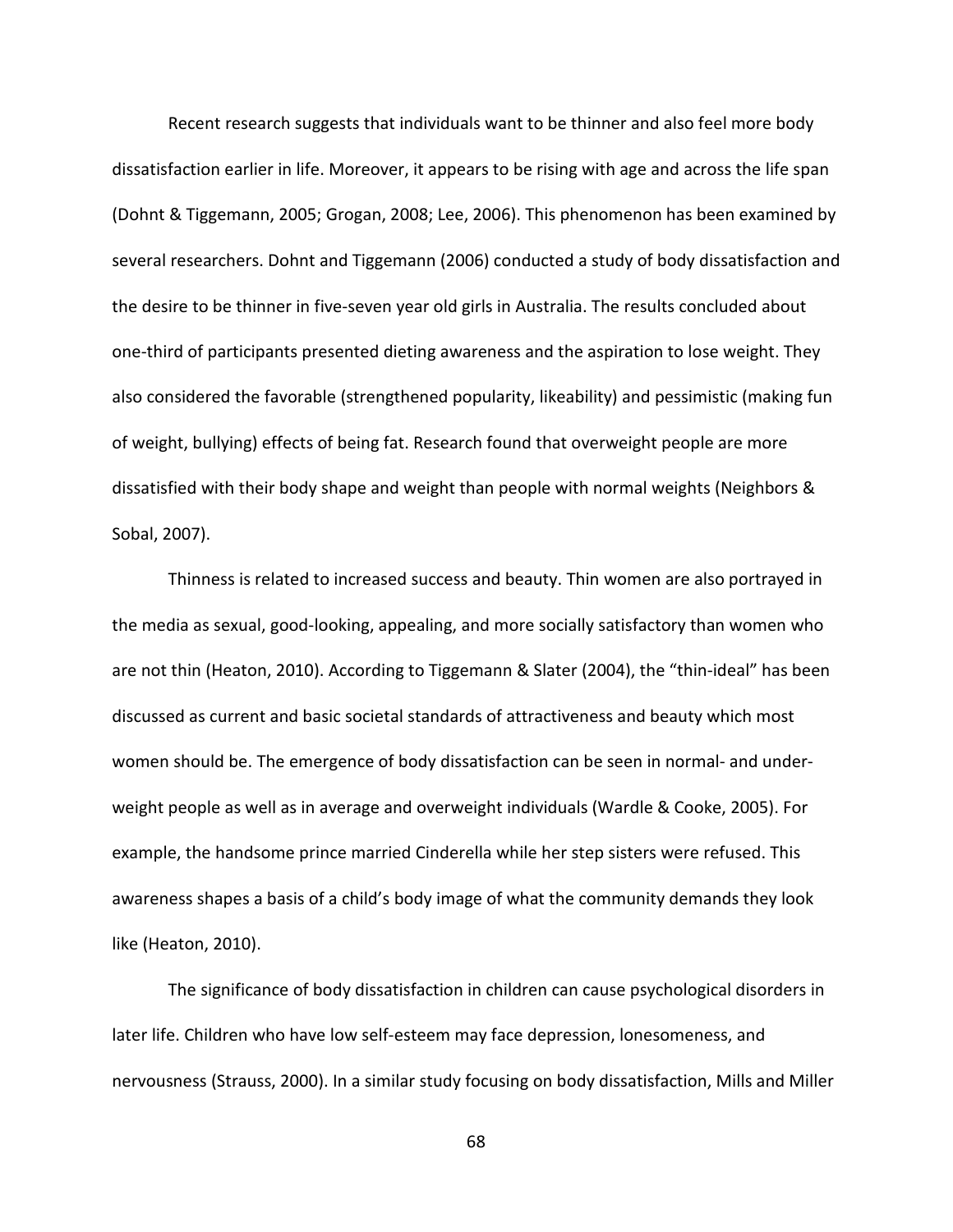(2007) concluded that perceiving negative feedback about weight or a valued body part would cause decreases in body esteem and satisfaction. They found that after college women were given negative feedback by estimating their weight as 15 pounds higher than they actual weight, and they felt more worried and body dissatisfied. Overall, media exposure may also have more impact on young people than adults. Media exposure is a particularly strong risk factor for body dissasfaction and this effect has been found to be particularly strong for younger women.

### *Self Esteem*

Body image becomes a central part of self-esteem for women. Self-esteem is usually being an important element in the literature review of body satisfaction and dissatisfaction studies (Grabe & Hyde, 2008; Lee, 2006). Poor body image and lower levels of self-esteem are significant causes of concern among adolescent girls. Self-esteem has an influence on how women observe their bodies compared to other people's bodies. Moreover, it is a main factor relating to one's body image (Jones & Buckingham, 2005). Individuals with high self-esteem are able to be independent, responsible, and confident, while low self-esteem brings individuals to have increased body image dissatisfaction (Butler & Gasson, 2005). One main reason people face physical and mental health disorders, such as eating disorders, sadness, or low self-esteem is because of viewing ideal media images. There is a significant amount of research over the past 50 years that reveals women and men showed a wide gap in body esteem. As media influence one's body esteem, women seem to be more negatively concerned by thin-image portrayed in media than men. It is practical to assume that women and men can show different degrees of body esteem as a role of exposure to media (Dittmar, 2009; Heaton, 2010).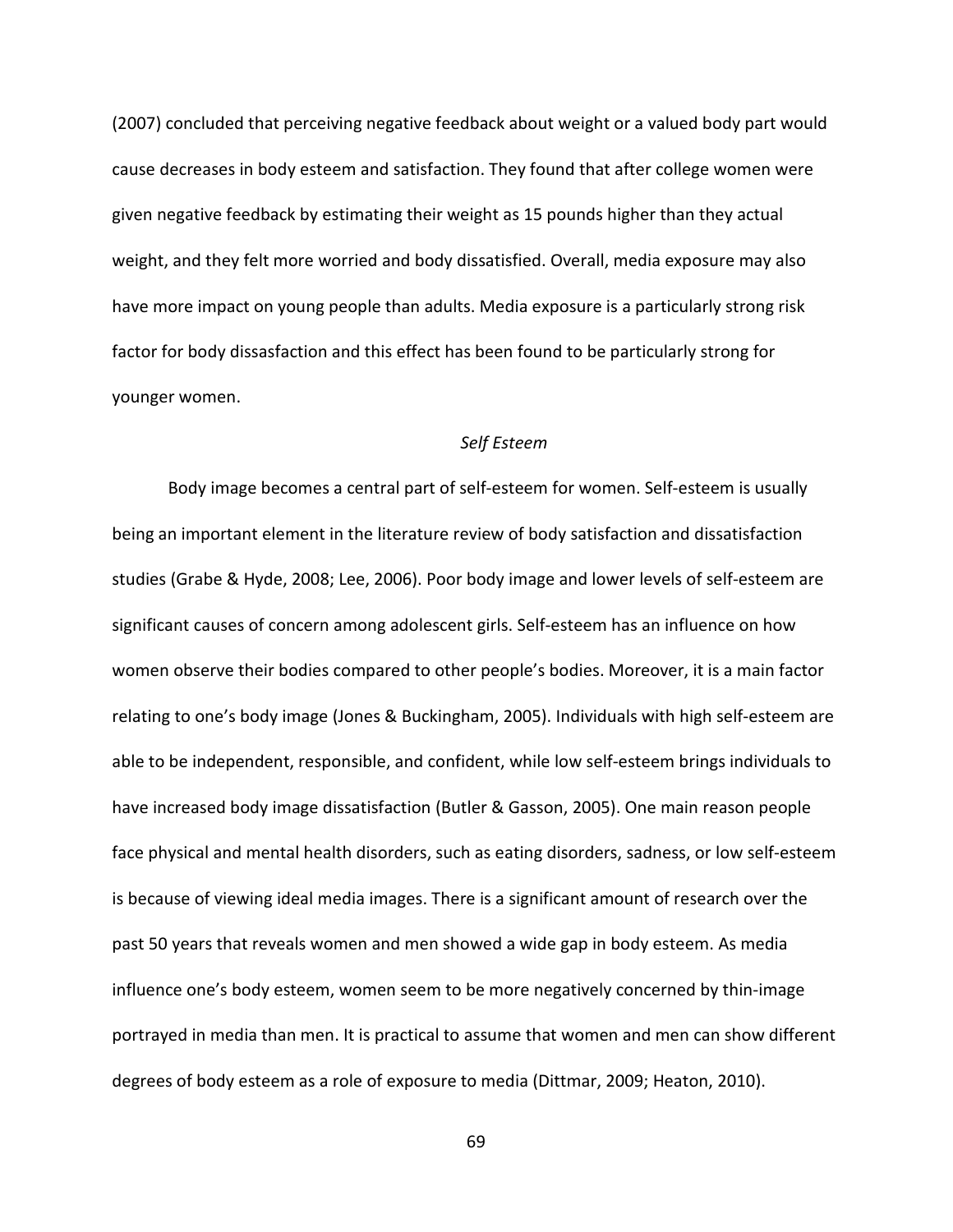There have been many studies supporting the idea that children, like adults, worry about body image and these ideas affect their self-esteem. In addition, self-esteem changes as children grow and generally girls have lower self-esteem than boys. Today, media influences children regarding body ideals of beauty and thinness. They try to fit in their culture and adapt themselves to these beliefs. If they achieve these goals, they will have positive self-perceptions. If they fail, they will ruin themselves and their self- identity (Oliveira, 2000). Another related article proves lowered self-esteem was one of the negative outcomes from watching thin-ideal media (Hawkins, et al., 2004).

According to Henderson-King and Henderson-King (1997), a study of high and low selfesteem relating to the effect of a discussion about weight showed that there is no significant differences between the high and low self-responses in an unprejudiced slide presentation. After viewing the ideal images, the result suggested that the participants revealed certainly high self-responses about themselves. Women who presented high degrees of body esteem were thinner and closer to the ideal images, whereas fatter women presented low degrees of body esteem. The researchers proposed that women who enlarged their degrees of body esteem obviously had bodies close to the image shown in the study. In contrast, the degrees of body esteem decreased if they were bigger than the images shown (Henderson-King & Henderson-King, 1997).

Research on self-esteem indicates that a person experiences positive changes in selfesteem after experiencing positive phenomenon and lower self-esteem after negative phenomenon (Zeigler-Hill & Showers, 2007). In a study of Ata, et al. (2006) revealed 61.7% of adolescent female were trying to lose weight. Also they stated that there are many elements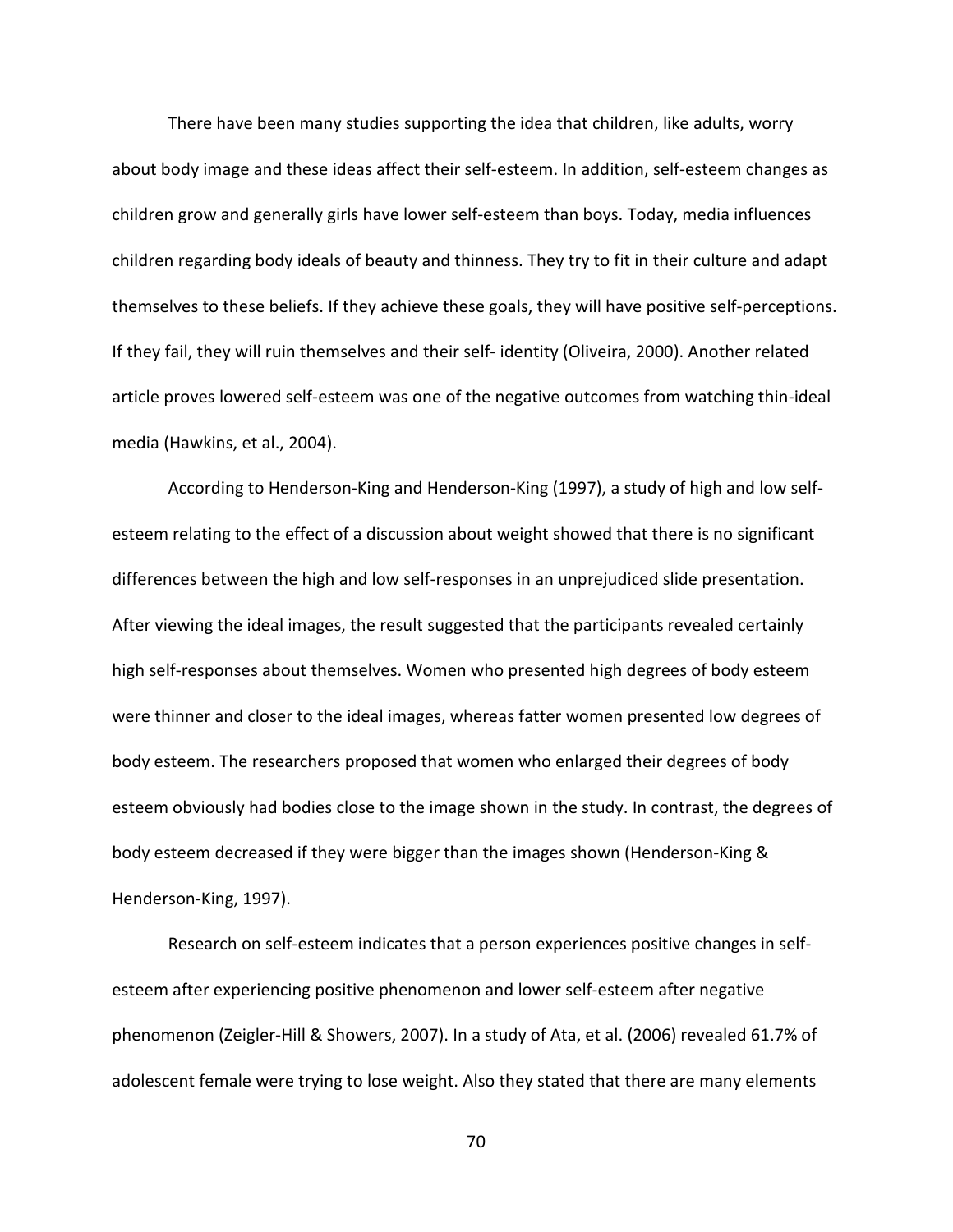which lead adolescent female to have decreased self-esteem. These elements are pressures from the media, powers of friends and family, and social support. Mills and Miller (2007) stated that perceiving negative feedback about weight or a valued body part would lead to a decrease in self-esteem and satisfaction.

### Child Development

Planning activities and selecting appropriate media for young children is important because this period in their life will shape them forever. It is important to think about how to plan activities and select media which are suitable for children's age and ability to learn and accept things around them. Typically, young children learn through three systems; interpretation (identifying element parts to interpret the form), composite (organizing task together to shape a new whole), and judgment (evaluating the worth of concrete data based on specific criteria) (Yelland, 2000). In order to discuss media influence on young children, a contextual frame of child development should be discussed. Jean Piaget's theory (1963) provides a series of human developmental stages. According to Piaget's theory, preschool children (average age 2 through 7) conventionally are in the preoperational stage of human development, in which they have not developed a concrete concept of self. The preoperational stage is described as children being egocentric. Children are not ready to think logically and operationally. In addition, they are more egocentric, which that means they cannot see things from another person's point of view (Ariel, 2002; Tremblay & Limbos, 2009).

Young children enjoy watching movies because they cannot think abstractly. This is one of the reasons that Disney Company sells all products in a secondary market. Piaget's research (1963) indicated children, age 3 to 5, are magical thinkers. They enjoy fairy tales because they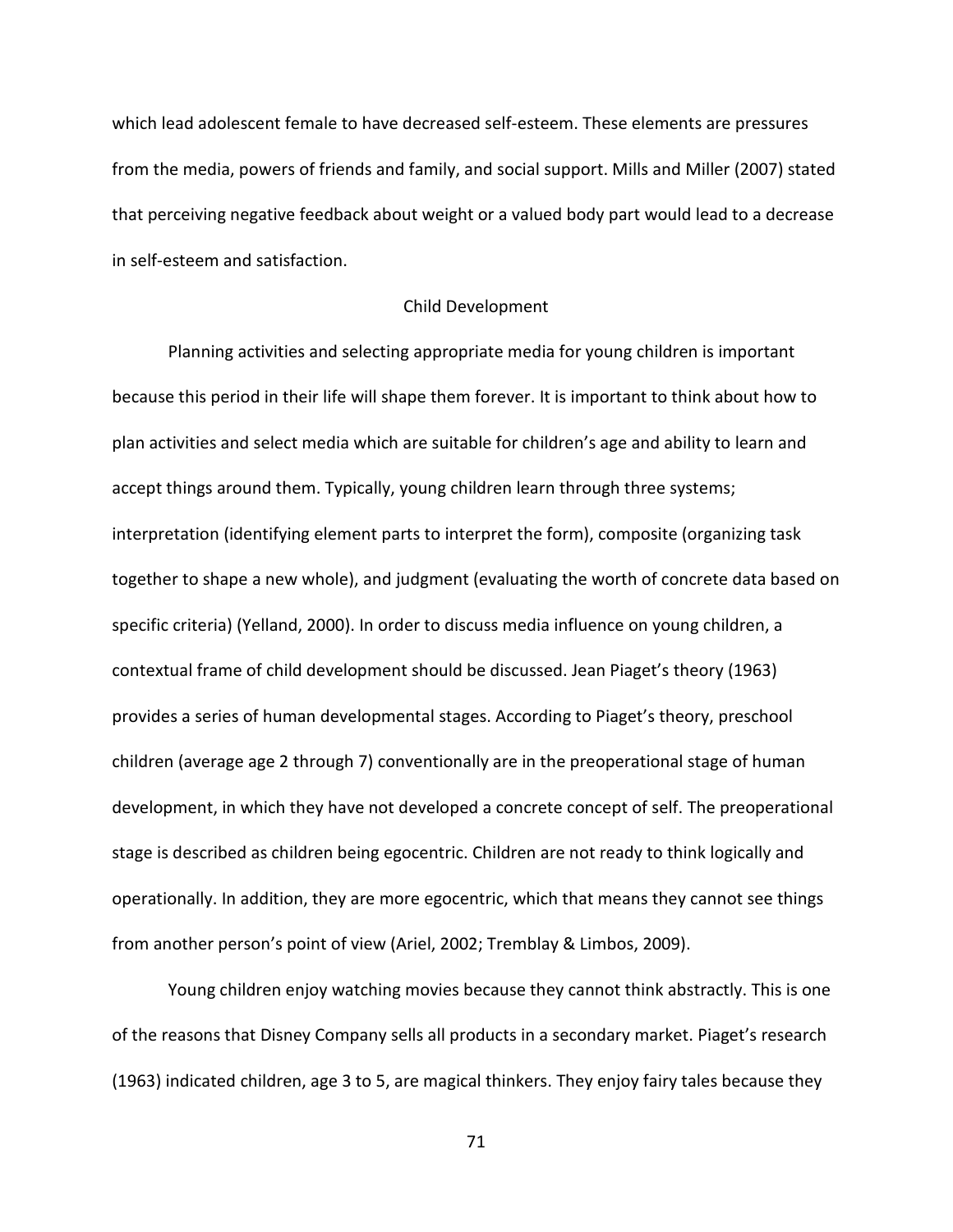have the ability to think abstractly. The Disney Corporation's founder, Walt Disney, believed if a young child faces the good experiences in early childhood, he will perform effectively throughout his life. He saw a child as a tabula rasa (Giroux, 1999). In addition, young children perceive the cultural messages that are introduced to them as actuality. Therefore, it is important for theorists, educators, and parents to select appropriate media and entertainment for young children.

### *Social Comparisons*

Social comparison refers to a system where one compares herself to others who are alike her with one or more features. Social comparison plays a crucial role in everyday life and in the age of media (Cooper, 2011; Engeln-Maddox, 2005). Compared to thin models portrayed in the media, a woman usually feels upset and evaluates herself to be less good-looking or desirable than those models in the media. Research insists that body dissatisfaction tends to be increased when women and girls compare themselves with thin-ideal images on television, movies, and in other kinds of media, such as magazines, music videos, or advertisements (Engeln-Maddox, 2005; Heaton, 2010; Tiggemann & McGill, 2004). However, Tiggemann and McGill (2004) mentioned a way to reduce the impact of media exposure was to instruct and coach women not to compare themselves with others. Similar to a research of Myers and Crowther (2009), women regularly measure and compare themselves to others as well as compare themselves to thin models in media. The media has presented the ideal of thinness; therefore, it is not surprising that women are influenced by socially comparing themselves with the ideal body image in media (Trampe, Stapel, & Siero, 2007). Similar to the study of Thomsen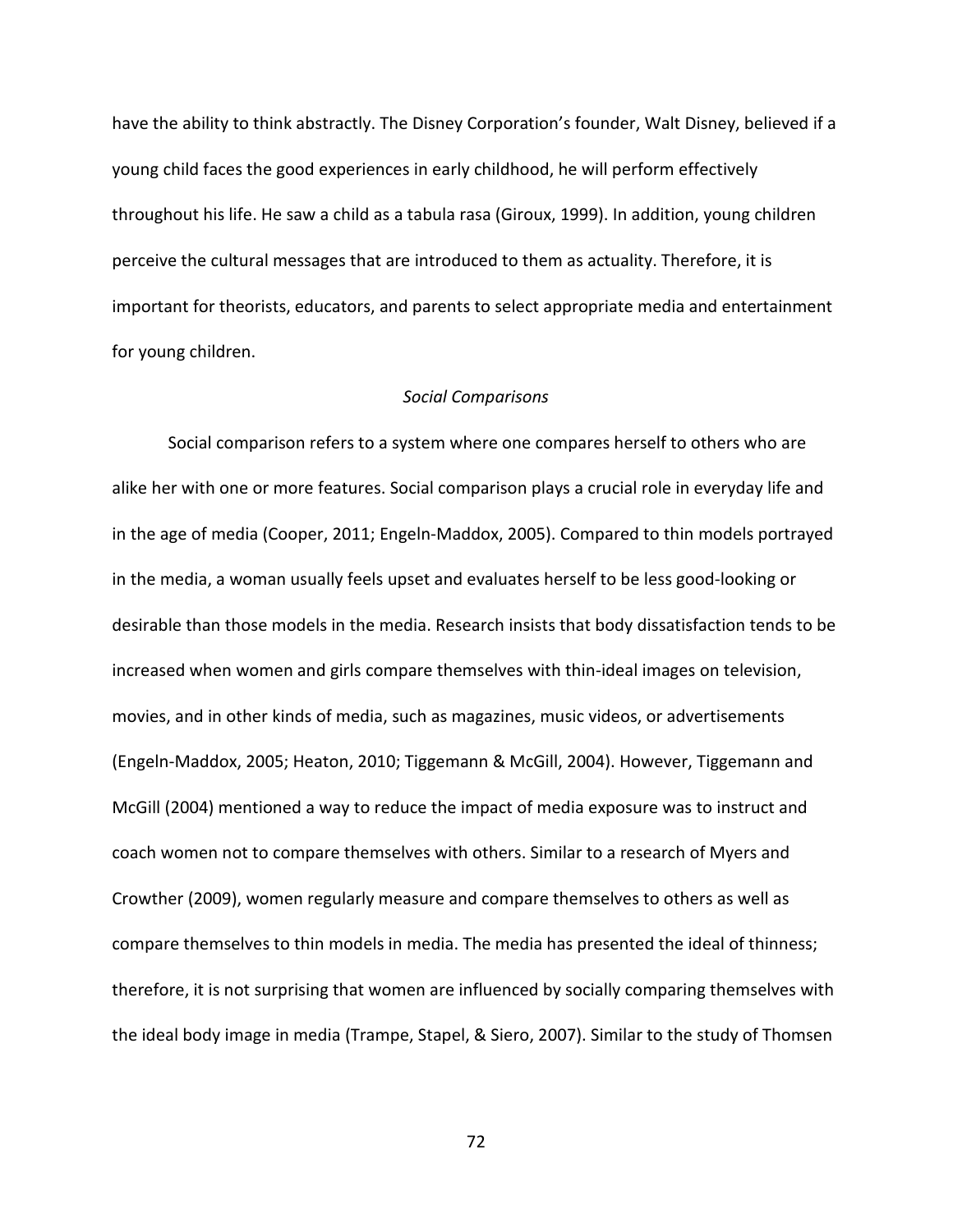(2002), female notice and compare their bodies with the physical features of idealized women media images.

Most people perceive what is beautiful by using media to judge and compare. In the late 1960s, media portrayed the thin female body image and has shown thinner images over the past decades. This is one reason why people are dissatisfied with their appearance and have body satisfaction (Cooper, 2011). In relation to this, Levine and Murnen (2009) insisted that media frequently portrays ideas about the positive features of being thin and the negative issues of being fat. Thin and beautiful women who are in the media usually stand as being good and positive characters. However, overweight women are usually looked down upon and portrayed as evil characters. Therefore, social comparison tends to increase automatically in today's society because of these thin-ideal media images (Cooper, 2011).

Social comparison is composed of upward social comparison and downward social comparison (Trampe, Stapel, & Siero, 2007). Upward social comparison refers to when one compares herself to people who she believes are better than her and leads her to feel negatively and dissatisfied about her appearance. In contrast, downward social comparison refers to when one compares herself to people who she believes are less fortunate than her in some domain. Body dissatisfaction will be decreased when a woman downwardly compares herself (Myers & Crowther, 2009; Trampe, Stapel, & Siero, 2007). When analyzing media images, this concept is interesting to discuss.

A study of Engeln-Maddox (2005) revealed that upward social comparison is easily stimulated and happen naturally for a notable amount of women. 202 undergraduate females were shown either advertisement of women in swimwear, face shots, or advertisements with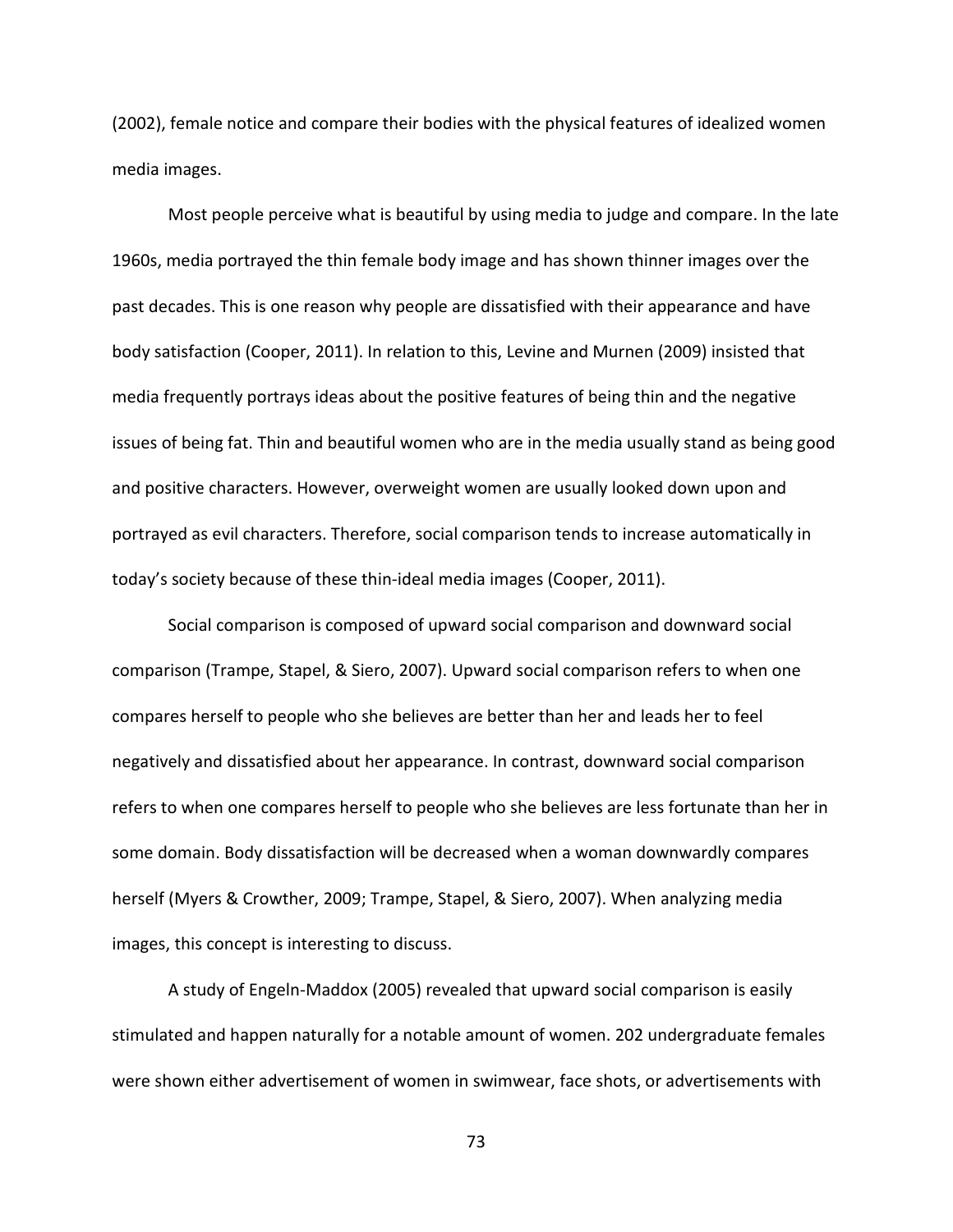no model present. After viewing the advertisements, 78% of the participants wrote comments about themselves that were of upward social comparison. The result shows that being exposed to models in media brings out the effect of upward social comparison.

### *Perceived Pressures*

Girls are starting to compare themselves to models in the media at an earlier age, and have a higher chance of suffering in adulthood as a result. This is an important issue in society today. The effects of viewing thin models may be diminished by a number of elements. The importance of social comparison may affect the outcomes of viewing thin-ideal images. Dittmar and Howard (2004) revealed that employing social comparison diminished the correlation between viewing thin models and body-focused pressure. Therefore, after viewing media images, the levels of pressure which is related to social comparison were increased. Krcmar, Giles, and Helme (2008) revealed that friends are important to girls to believe that thinness is good and preferable. When they appreciate thinness, they decrease degrees of self-esteem. It is obvious that peers influence the media's thin image, and girls might adopt it as reality. Similar to MaCabe and Ricciardelli (2001), women who felt peer pressure about weight especially in terms of criticism for weight gain, and applause for weight loss, usually showed high body dissatisfaction.

Men and women feel tension about their body size in different ways. Men usually feel pressure from friends and family, whereas women are influenced by their friends, family, and media (Dittmar & Howard, 2004). It is important to clarify that the level of exposure to many kinds of media affects the level of tension in both men and women. Hargreaves and Tiggemann (2003) revealed that brief exposure to thin-ideal media themes tends to bring a little change in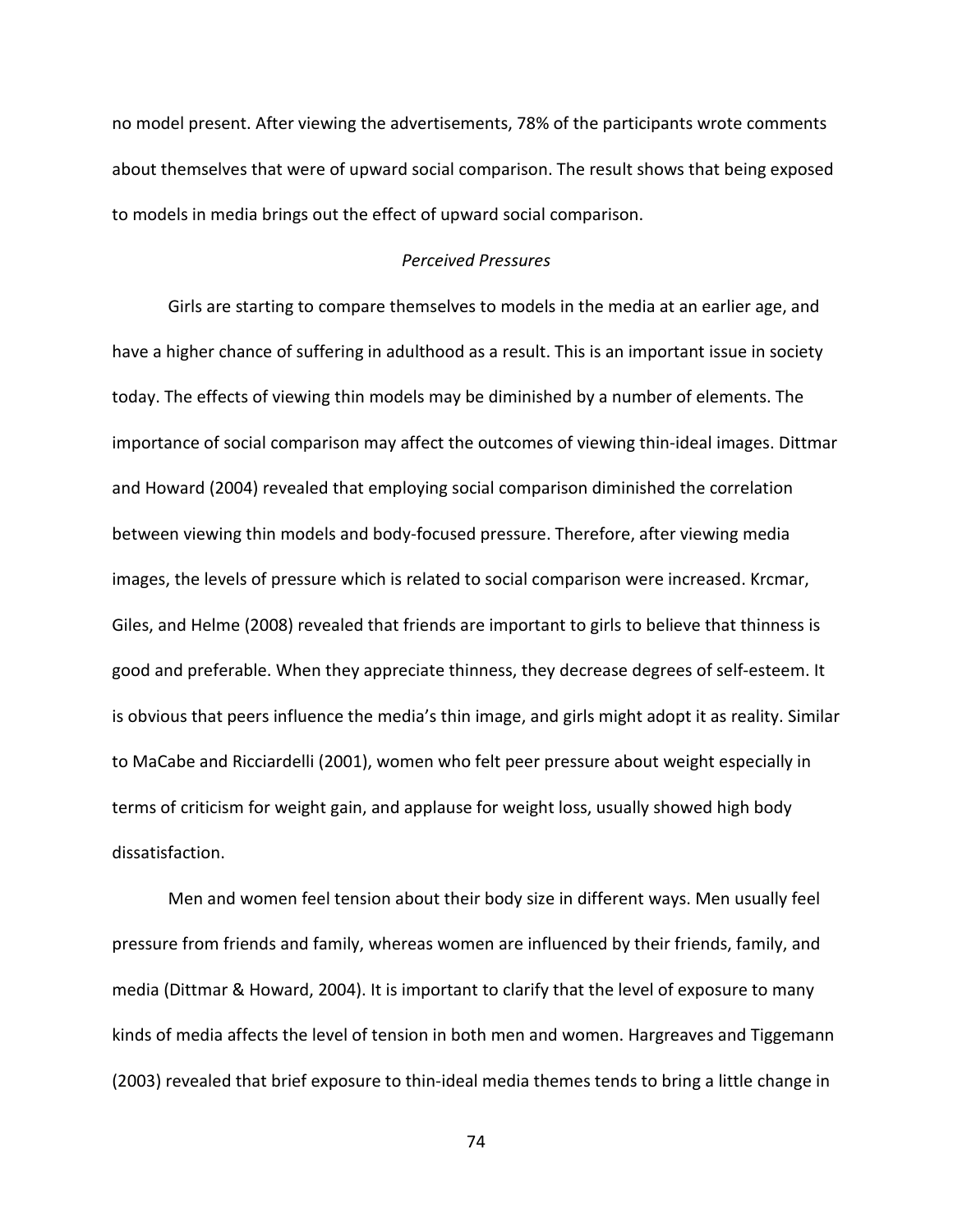body dissatisfaction for some people. Their study discovered that young females, age 15 were most negatively influenced by exposure to appearance-related commercials were more dissatisfied their bodies and showed more drive for achieving thinness 2 years later.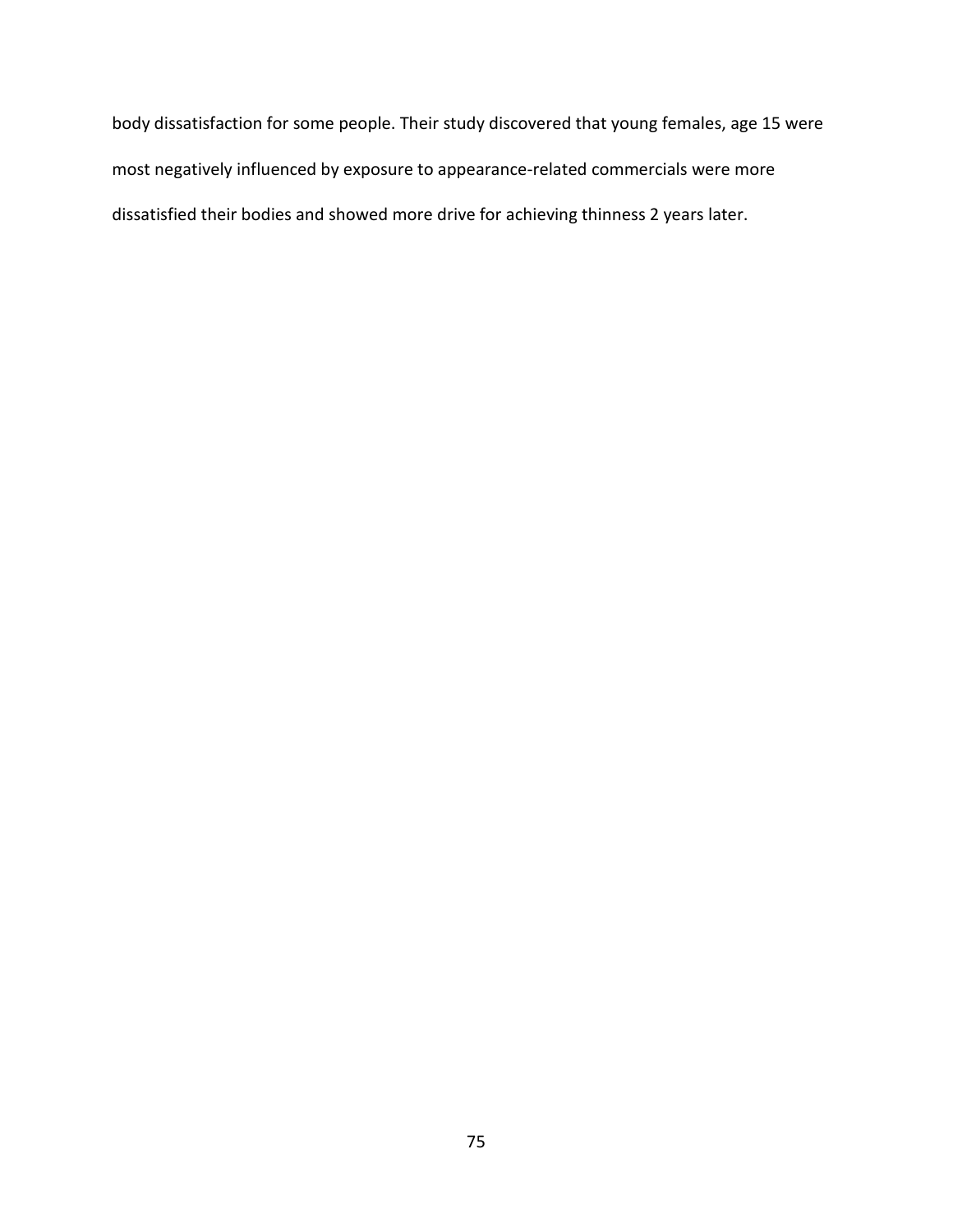APPENDIX B

DETAILED METHODOLOGY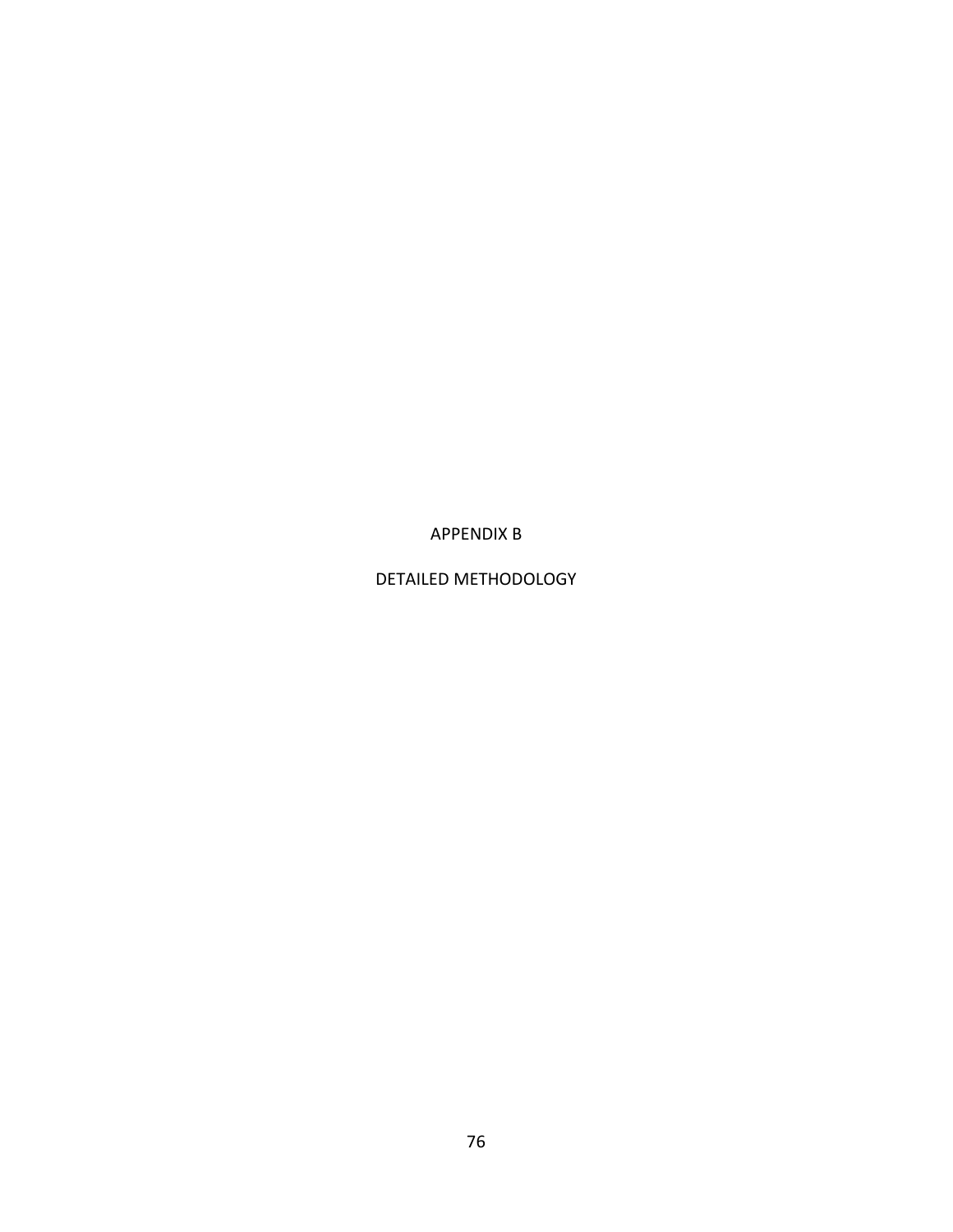### Purpose of the Study

To summarize, the overarching purpose of this study is to examine the influence of Disney movies upon Thai kindergarten girls' body image and self-esteem. Body image dissatisfaction and low self-esteem have been found in school-age children (Dittrich, 2004; Phares, Steinberg, & Thomson, 2004; Tremblay & Limbos, 2009). However, the study about this phenomenon has rarely been studied in a kindergarten population, especially in Thailand. In order to attempt this gap in the literature, this study examines body image in young Thai girls. The purposes of this study are to: (1) explore if the literature on female body and the construction of body image (2) explain why young children have increased body dissatisfaction (3) investigate how young Thai girls might be influenced by exposure to Disney movies.

### Definition of Terms

The following terms are defined in order to provide a comprehensive understanding of

the issues and discussions addressed in the study.

- Self-esteem The term refers to people's awareness of themselves, and their dissatisfaction or dissatisfaction toward themselves (Aronson, Wilson, & Akert, 2005).
- Body image- The term refers to one's perception, imagination, emotions, and physical sensations of and about his/her body (Hasmukh, Wasim, & Singh, 2012).
- Social comparison The term refers to the evaluative system which includes not only searching for information but also making decisions about the self relative to other people (Jones, 2004).
- Body dissatisfaction The term refers to the experience of negative feelings and self esteem about one's body which can lead to physical and mental health disorders (Thomson, 2004).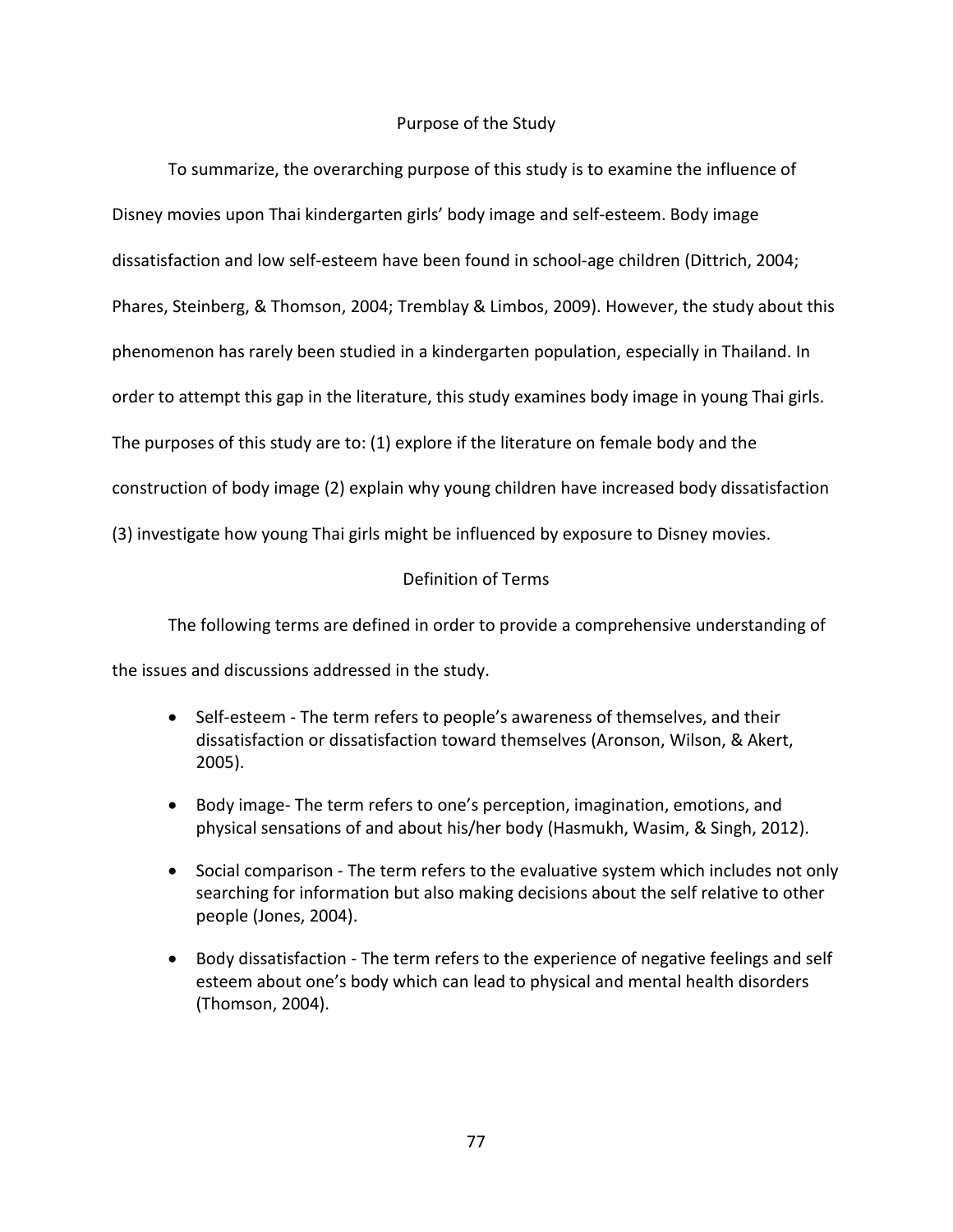# Research Questions

The following research questions were developed in response to the research purposes

of the study:

- *Question 1* In term of body dissatisfaction, to what extent, if any, do Thai kindergarten girls interpret body dissatisfaction (as measured by the Body Figure Preference Scale)?
- *Question 2 -* In terms of body esteem, to what extent, if any, are there body esteem (as measured by the Body-Esteem Scale) difference between Thai kindergarten girls who exposure to Disney movies and girls who do not exposure to Disney movies?
- *Question 3 -* In term of self-esteem, to what extent, if any, are there self-esteem (as measured by the Rosenberg Self Esteem Scale) difference between Thai kindergarten girls who exposure to Disney movies and girls who do not exposure to Disney movies?
- *Question 4 -* To what extent, if any, do young Thai kindergarten girls feel about their own bodies?
- *Question 5 -* To what extent, if any, do Thai kindergarten girls interpret the thin-ideal portrayed in Disney movies?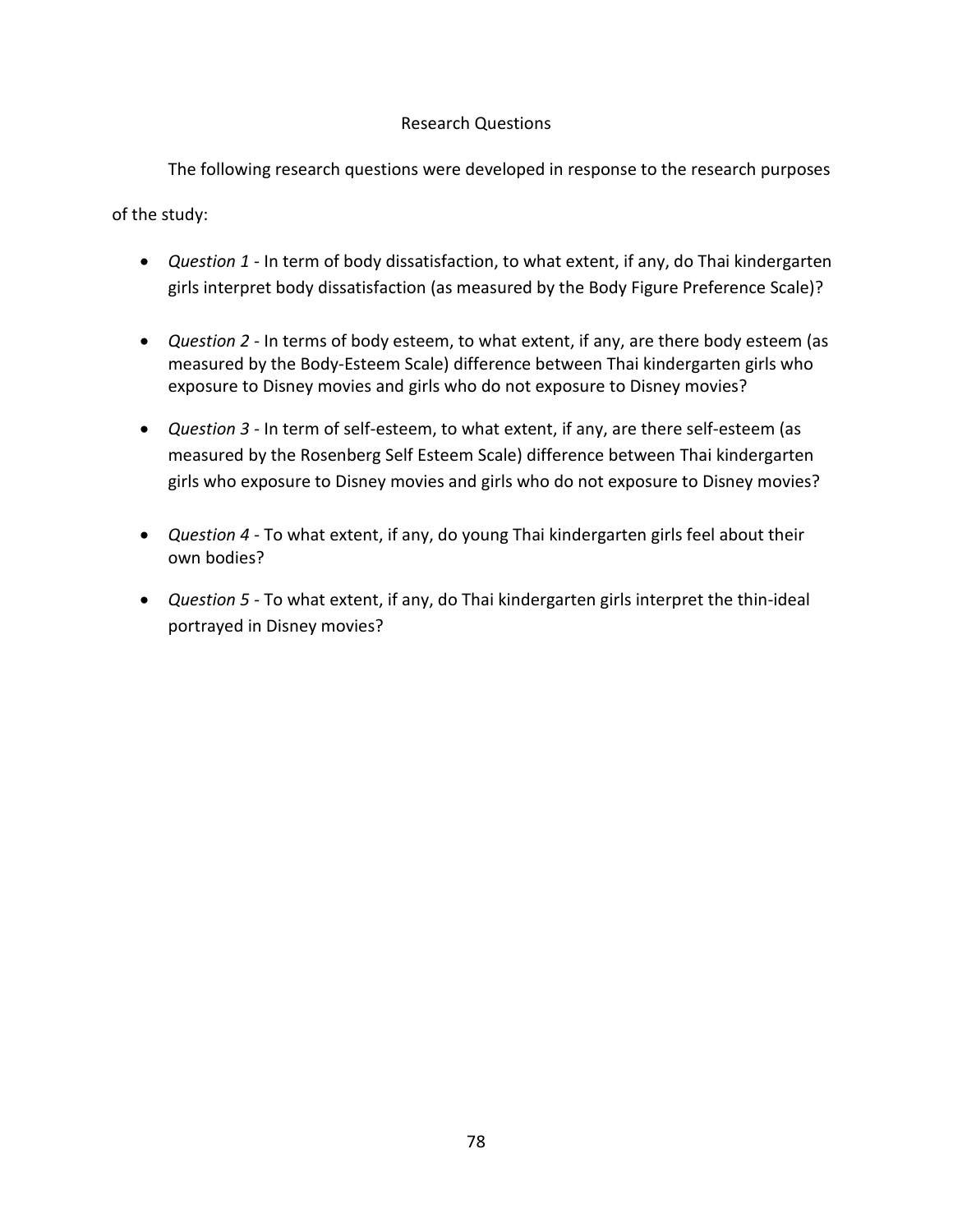APPENDIX C

COMPLETE/UNABRIDGED RESULTS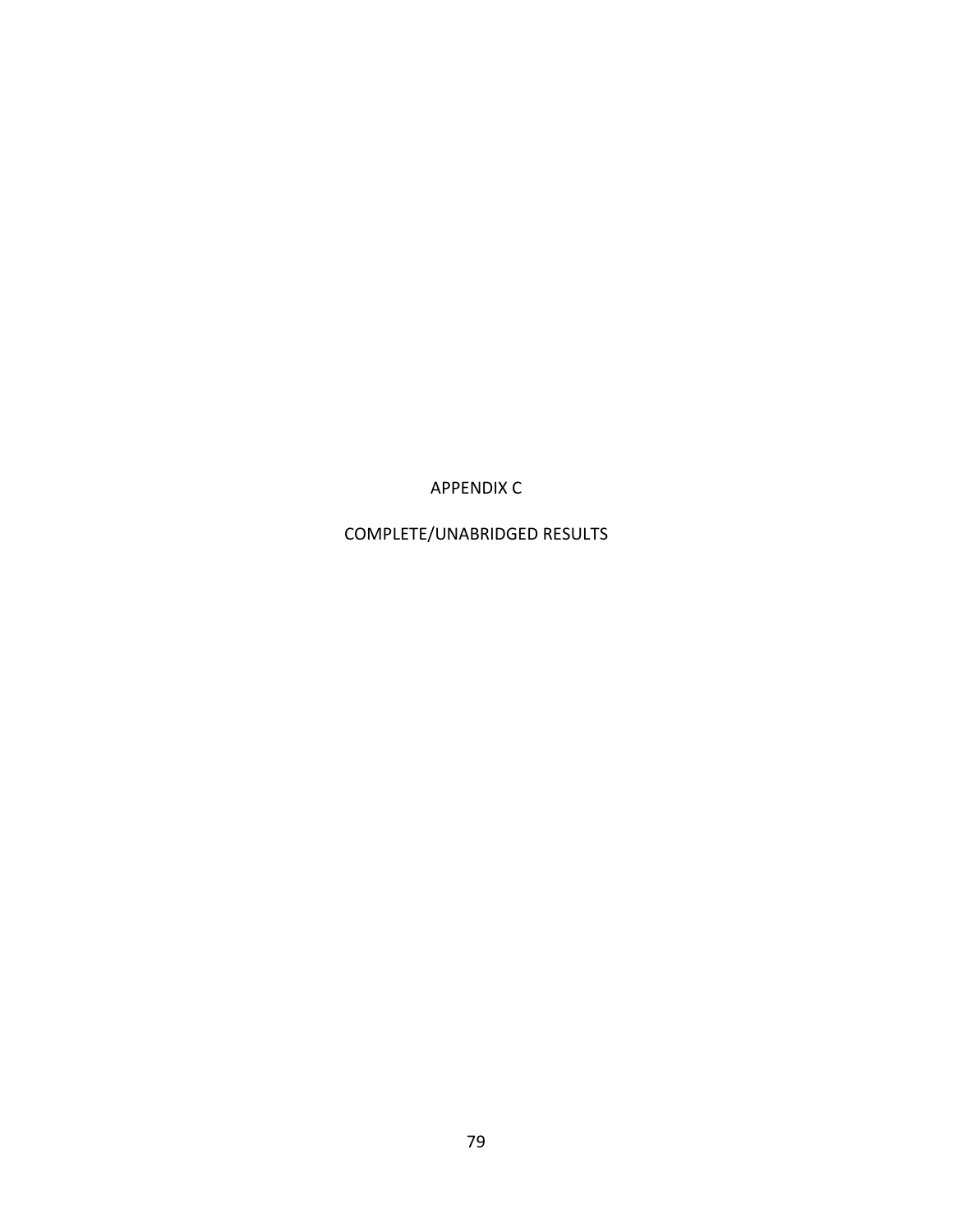# *Table C 1*

# *Summary of Demographic Variables for Participants (N=50)*

|                               | Characteristic | Frequency      | Percentage (%)   |  |
|-------------------------------|----------------|----------------|------------------|--|
| Gender                        |                |                |                  |  |
|                               | Male           | 34             | 68.0             |  |
|                               | Female         | 16             | 32.0             |  |
| Age                           |                |                |                  |  |
|                               | Less than 30   | 6              | 12.0             |  |
|                               | $31 - 35$      | $\overline{7}$ | 14.0             |  |
|                               | 36-40          | 28             | 56.0             |  |
|                               | $41 - 45$      | $\overline{2}$ | 4.0              |  |
|                               | 46-50          | 5              | 10.0             |  |
|                               | More than 51   | $\overline{2}$ | 4.0              |  |
| Height                        |                |                |                  |  |
|                               | Less than 3.66 | 17             | 34.0             |  |
|                               | $3.7 - 3.83$   | 11             | 22.0             |  |
|                               | 3.86-4         | 14             | 28.0             |  |
|                               | More than 4    | 8              | 16.0             |  |
|                               | 50.6-52.8      | $\mathbf{1}$   | 2.0              |  |
|                               | More than 52.8 | $\overline{2}$ | 4.0              |  |
| Weight                        |                |                |                  |  |
|                               | Less than 39.6 | 19             | 38.0             |  |
|                               | 41.8-44        | 25             | 50.0             |  |
|                               | 46.2-48.4      | 3              | 6.0              |  |
|                               | 50.6-52.8      | $\mathbf{1}$   | 2.0              |  |
|                               | More than 52.8 | $\overline{2}$ | 4.0              |  |
| Owning television             |                |                |                  |  |
|                               | Yes            | 50             | 100.0            |  |
|                               | <b>No</b>      | $\pmb{0}$      | $\boldsymbol{0}$ |  |
| <b>Watching Disney movies</b> |                |                |                  |  |
|                               | Yes            | 42             | 84.0             |  |
|                               | <b>No</b>      | 8              | 16.0             |  |
| Hours in watching/day         |                |                |                  |  |
|                               | 0              | $\pmb{0}$      | 0                |  |
|                               | 1-5 hours      | 40             | 95.2             |  |
|                               | 5-10 hours     | $\overline{2}$ | 4.8              |  |
|                               | 10-15 hours    | $\pmb{0}$      | $\pmb{0}$        |  |
|                               | 15-20 hours    | $\mathbf 0$    | $\boldsymbol{0}$ |  |
|                               | 20-25 hours    | $\pmb{0}$      | $\pmb{0}$        |  |
|                               | $25+$          | $\mathbf 0$    | 0                |  |
| Hours in watching/week        |                |                |                  |  |
|                               | $\mathbf 0$    | $\mathbf 0$    | $\pmb{0}$        |  |
|                               | 1-5 hours      | 10             | 23.8             |  |
|                               | 5-10 hours     | 28             | 66.7             |  |

 *(table continues)*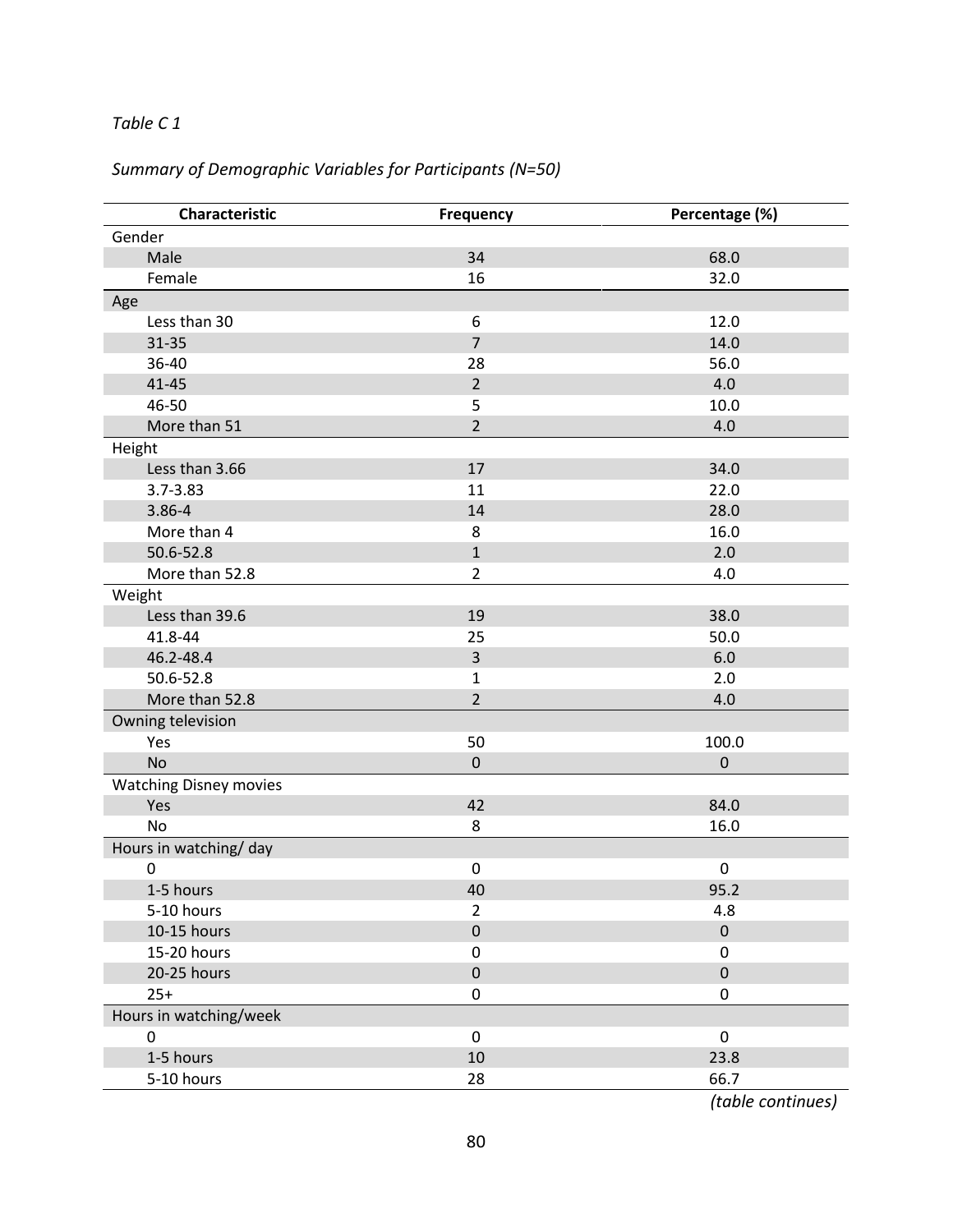# Table 1C *(continued).*

| Characteristic                                            | Frequency               | Percentage (%)   |  |
|-----------------------------------------------------------|-------------------------|------------------|--|
| 10-15 hours                                               | $\mathbf 1$             | 2.4              |  |
| 15-20 hours                                               | 1                       | 2.4              |  |
| 20-25 hours                                               | $\overline{2}$          | 4.8              |  |
| $25+$                                                     | $\mathbf 0$             | $\pmb{0}$        |  |
| Name of favorite movies                                   |                         |                  |  |
| Snow White and the Seven                                  | 29                      | 58               |  |
| <b>Dwarfs</b>                                             |                         |                  |  |
| Cinderella                                                | 41                      | 82               |  |
| Tangled                                                   | 19                      | 38               |  |
| <b>Mickey Mouse</b>                                       | 27                      | 54               |  |
| Winnie the Pooh                                           | 22                      | 44               |  |
| <b>Sleeping Beauty</b>                                    | 33                      | 66               |  |
| Aladdin                                                   | 21                      | 42               |  |
| The Lion King                                             | 15                      | 30               |  |
| Beauty and the Beast                                      | 36                      | 72               |  |
| Others                                                    | 15                      | 30               |  |
| <b>Disney Characters</b>                                  |                         |                  |  |
| Cinderella                                                | 42                      | 84               |  |
| <b>Belle</b>                                              | 37                      | 74               |  |
| Rapunzel                                                  | 27                      | 54               |  |
| Pooh                                                      | 22                      | 44               |  |
| <b>Minnie Mouse</b>                                       | 30                      | 60               |  |
| Snow White                                                | 32                      | 64               |  |
| Others                                                    | 24                      | 48               |  |
| Spending Time with Children                               |                         |                  |  |
| Always                                                    | $\overline{3}$          | 7.1              |  |
| Frequently                                                | 13                      | 31.0             |  |
| Occasionally                                              | 17                      | 40.5             |  |
| Rarely                                                    | $\boldsymbol{9}$        | 21.4             |  |
| Never                                                     | $\mathbf 0$             | $\boldsymbol{0}$ |  |
| Attitudes                                                 |                         |                  |  |
| Positive                                                  |                         |                  |  |
| Learning English<br>$\overline{\phantom{a}}$              | 15                      | 30               |  |
| <b>Teaching morals</b><br>$\overline{\phantom{a}}$        | 11                      | 22               |  |
| Entertainment tool<br>$\overline{\phantom{0}}$            | 9                       | 18               |  |
| <b>Encouraging creativity</b><br>$\overline{\phantom{0}}$ | $\overline{7}$          | $14\,$           |  |
| Others<br>$\overline{\phantom{0}}$                        | 4                       | 8                |  |
| Negative                                                  |                         |                  |  |
| Inappropriate plots                                       | $\overline{\mathbf{4}}$ | 16               |  |

*Note*. 1foot = 30 centimeter, 1kilogram = 2.20 pounds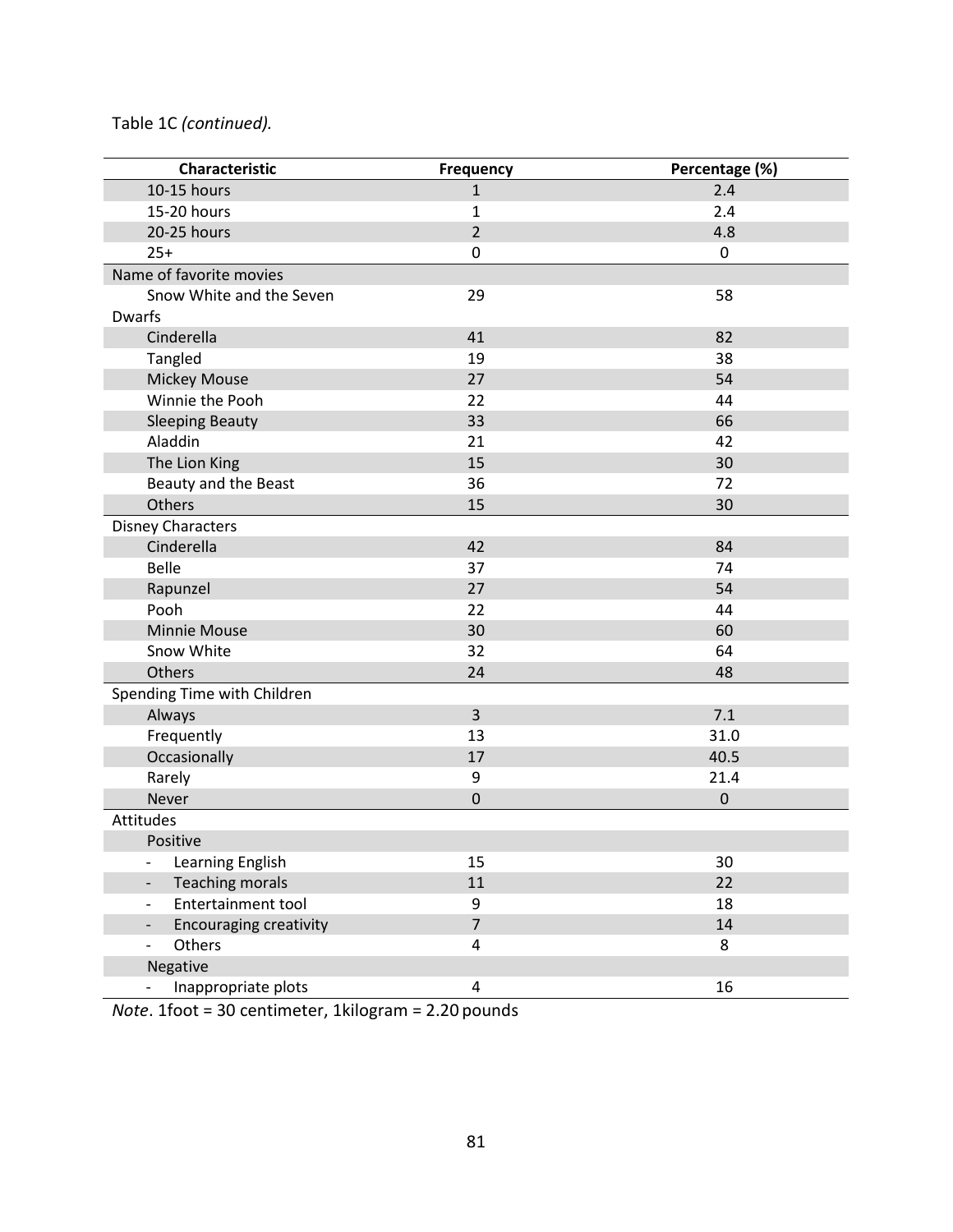APPENDIX D

OTHER ADDITIONAL MATERIALS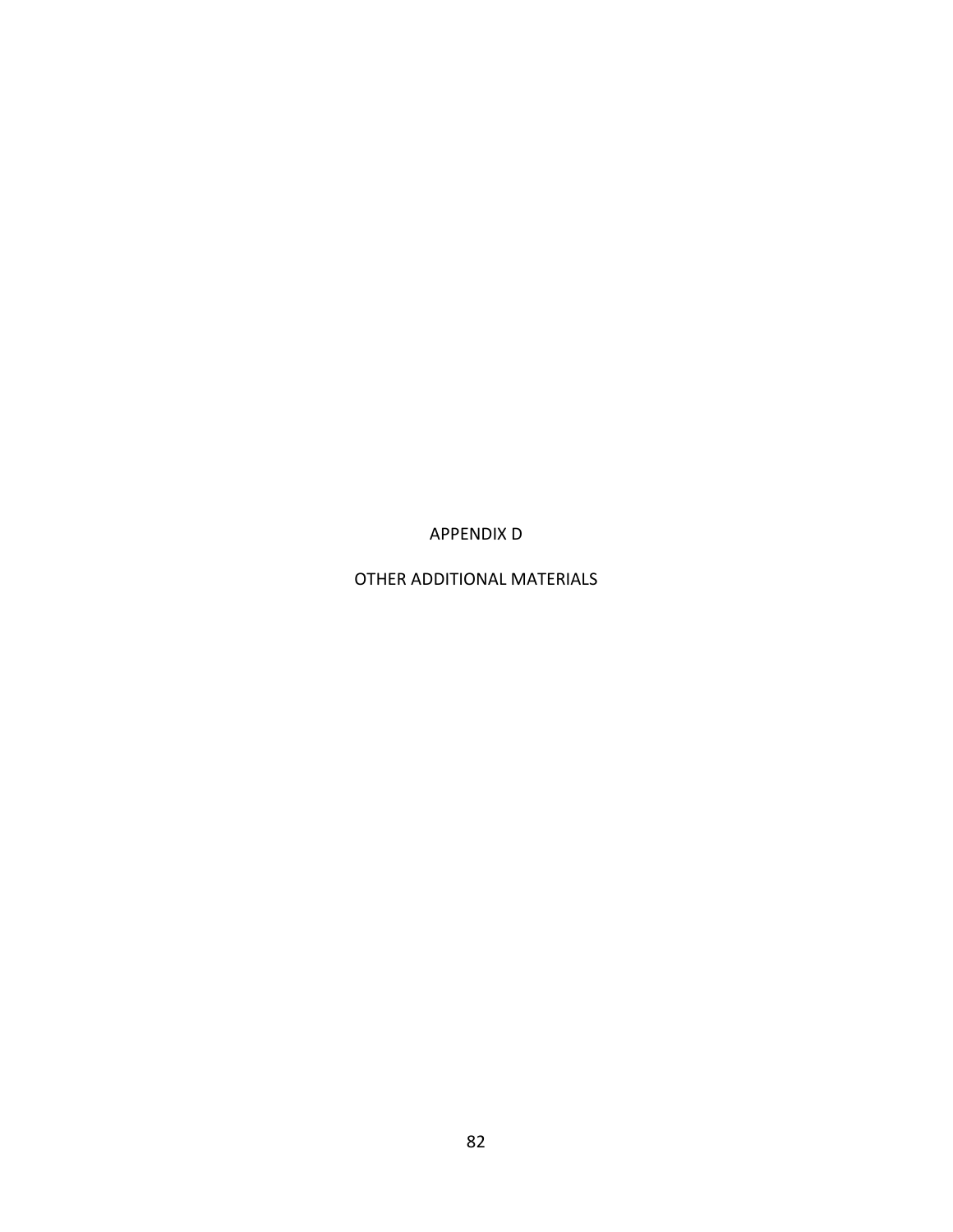# **University Of North Texas**

# **Parent/Guardian Consent for Child to Participate in the Study**

**Title of Study:** The Disney Influence on Kindergarten Girls' Body Image

**Student Investigator:** Tanawan Asawarachan, University of North Texas (UNT) Department of

Teacher Education and Ministration.

**Supervising Investigator:** Dr. George S. Morrison

**Introduction:** You are giving permission for your child to participate in this research study. Before you and your child decide to take part in this research, you need to understand both the risks and benefits so that you can make an informed decision. Once you understand the study and the tests it requires, you will be asked to sign this form if you want your child to take part in this study. If you allow your child to participate in this study, they will watch selected movies, complete questionnaire, and answer some interview questions. Your decision to participate in this study is completely voluntary. This means that you and your child are free to choose if you will take part in this study.

**Purpose of the Study:** The purpose of this study is to potentially answer the following questions: 1) to what extent, if any do Thai kindergarten girls interpret the thin-ideal portrayed in Disney movies? 2) to what extent, if any do young Thai girls feel about their own bodies? 3) to what extent, if any do Thai kindergarten girls experience feelings of body image dissatisfaction and low self-esteem?

**Study Procedures:** You will help your child filling a type of demographic questionnaire including items requested information hours spent watching Disney movies per week, favorite movies and some questions are about descriptive information form. Your child will be selected randomly to the experimental or control group at the school. Your child will watch selected movies with a female theme, including *Cinderella*, *Beauty and the Beast*, and *Snow White and the Seven Dwarfs* or a non-human theme, including *Winnie the Pooh*, *Bambi*, and *The Lion King*. On a separate day, your child will ask to complete all measures during school hours. Before they start, the researcher explains to the participants how to fill in the measures. The measures are completed one at a time to ensure the participants fully understand the directions and can ask clarifying questions. The total number of sessions will take no longer than 1.30 hrs. to watch each movie and will take 30 minutes to complete all instruments. Tape recordings and personal notes are taken during the interview in order to provide the depth and clear understanding. For any child, assistance by the researcher is provided until the child appears to understand what she is supposed to do.

**Foreseeable Risks:** I believe there is no risk or discomfort directly involved with this research. You may contact me, Tanawan Asawarachan at (xxx) xxx-xxx if there is a problem. I understand that some of the questions and statements could make your child feel uncomfortable. As always, your child is free to answer or not answer any of the questions.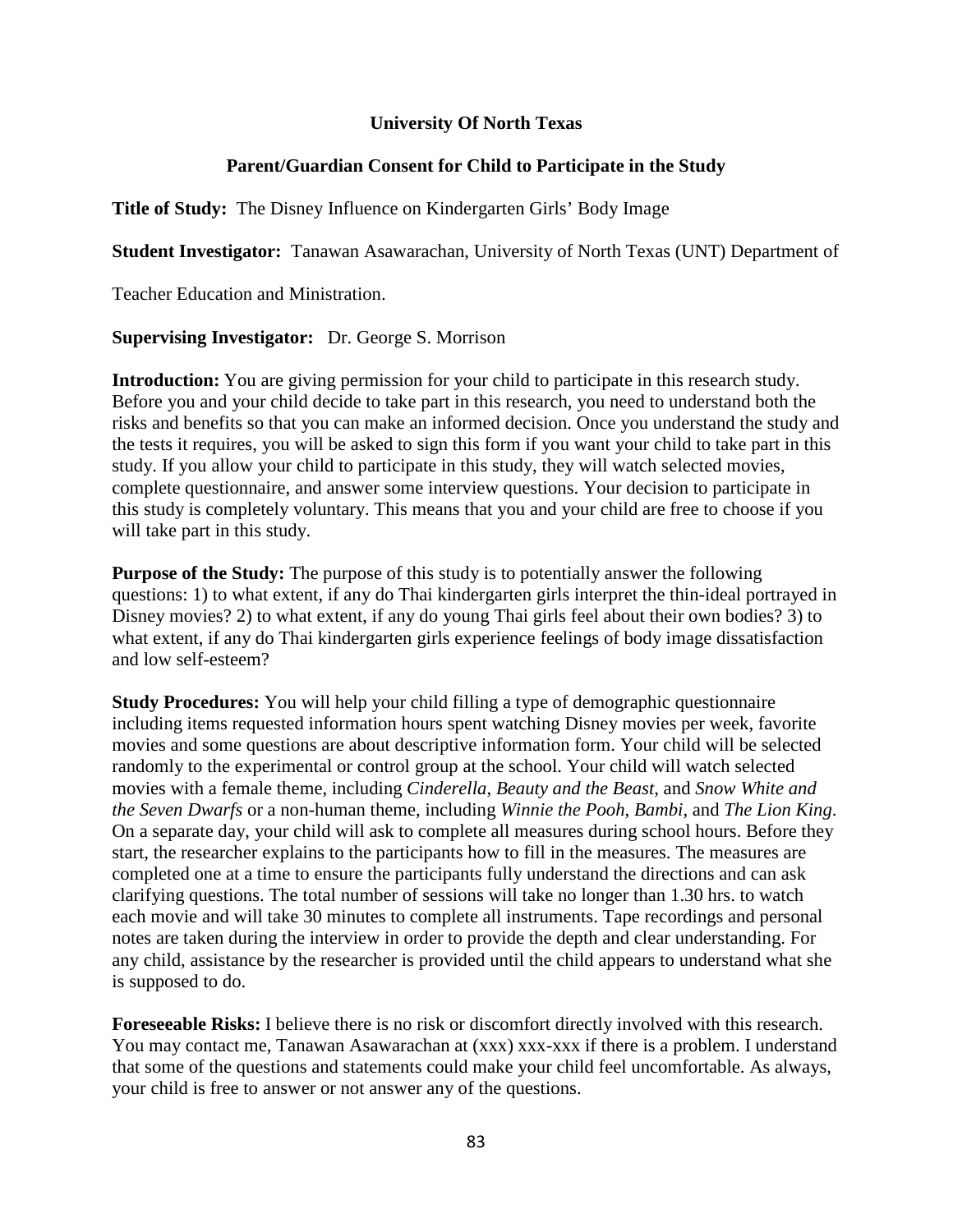**Benefits to the Subjects or Others:** You may be pleased that your child's participation may help people to understand how Thai girls view their body shapes and sizes and how Disney movies influence these views. In addition, information from this study could help children to view their bodies more positively.

**Procedures for Maintaining Confidentiality of Research Records:** Any information obtained about your child from this research will be kept confidential. Although I put your child's name on a survey, the material will be kept in a secure location where only the experimenters will have access to them.

**Questions about the Study:** If you have any questions about the study, you may contact Tanawan Asawarachan at (xxx) xxx-xxx or Prof. George S. Morrison in the Department of Teacher Education and Ministration at the University of North Texas (940) 565-4476

**Review for the Protection of Participants:** This research study has been reviewed and approved by the UNT Institutional Review Board (IRB). The UNT IRB can be contacted at (940) 565-3940 with any questions regarding the rights of research subjects.

**Research Participants' Rights:** Your signature below indicates that you have read or have had read to you all of the above and that you confirm all of the following:

- Tanawan Asawarachan has explained the study to you and answered all of your questions. You have been told the possible benefits and the potential risks and/or discomforts of the study.
- You understand that you do not have to allow your child to take part in this study, and your refusal to allow your child to participate or your decision to withdraw him/her from the study will involve no penalty or loss of rights or benefits. The study personnel may choose to stop your child's participation at any time.
- You understand why the study is being conducted and how it will be performed.
- You understand your rights as the parent/guardian of a research participant and you voluntarily consent to your child's participation in this study.
- You have been told you will receive a copy of this form.

\_\_\_\_\_\_\_\_\_\_\_\_\_\_\_\_\_\_\_\_\_\_\_\_\_\_\_\_\_\_\_\_ Printed Name of Child

Printed Name of Parent or Guardian

\_\_\_\_\_\_\_\_\_\_\_\_\_\_\_\_\_\_\_\_\_\_\_\_\_\_\_\_\_\_\_\_

\_\_\_\_\_\_\_\_\_\_\_\_\_\_\_\_\_\_\_\_\_\_\_\_\_\_\_\_\_\_\_\_ \_\_\_\_\_\_\_\_\_\_\_\_ Signature of Parent or Guardian Date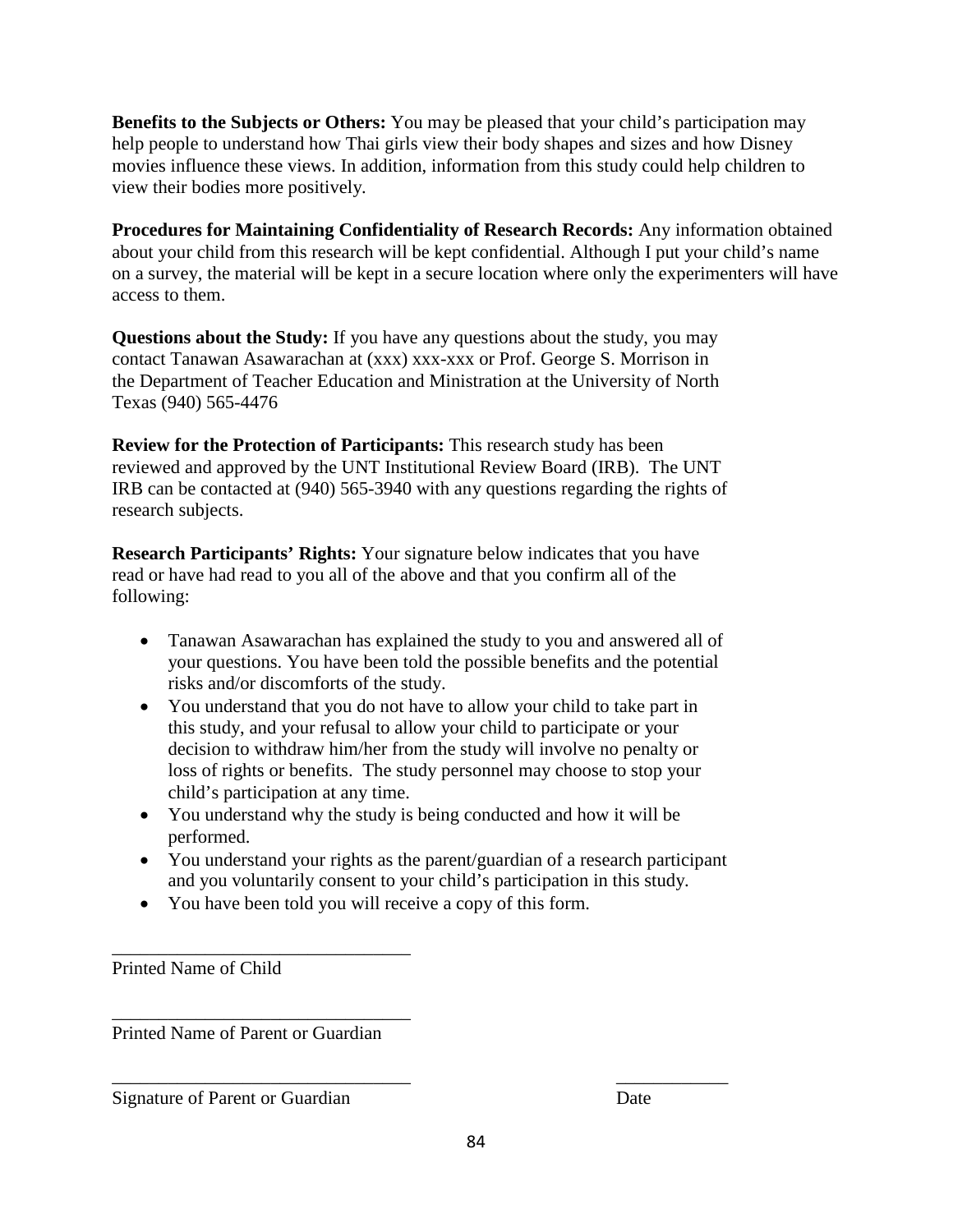University of North Texas

College of Education

The Disney Influence on Kindergarten Girls' Body Image

Invitation Letter to School Director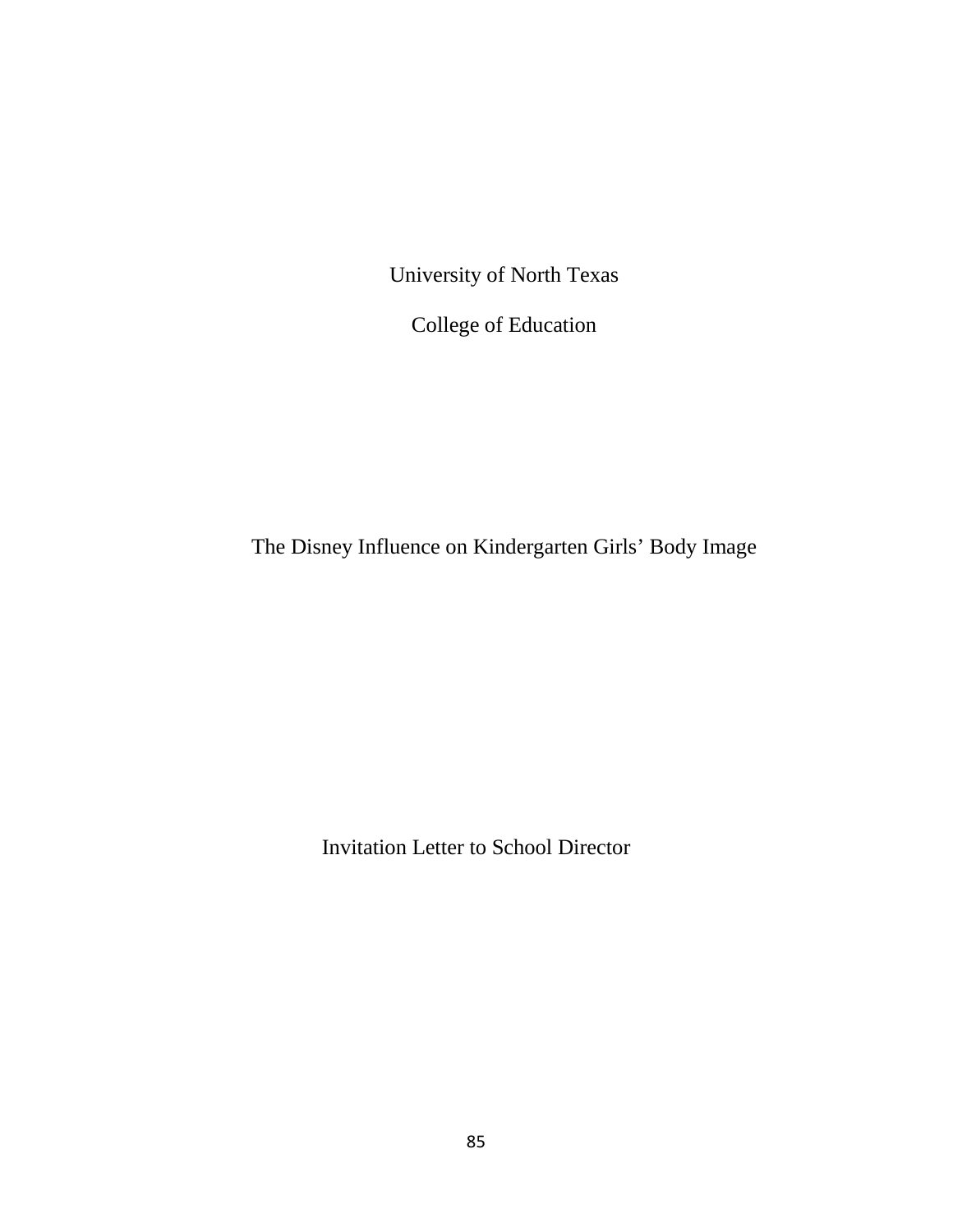October 8, 2012

School Director Person Anuban Phranakhon Si Ayutthaya School Tambon Tawasukree, U-thong Rd. Phranakhon Si Ayutthaya, Thailand, 13000

Dear School Director:

I, George S. Morrison, a professor of University of North Texas, would like to recommend Tanawan Asawarachan, a doctoral student in Early Childhood Education at the University of North Texas. She is working on a dissertation titled "The Disney Influence on Kindergarten Girls' Body Image." This topic is interesting and important because this phenomenon has rarely been studied in a kindergarten population, especially in Thailand. The purpose of this study is to examine the influence of Disney movies on Thai kindergarten girls' body image and self-esteem. The goal of this study is to examine whether Disney animated films influence Thai girls' body image and self-esteem. This research will help teachers and parents better understand if and how media affects body image and self-esteem. This research can serve to improve future efforts to create interventions against body image disturbances as a result of your children, especially girls, viewing Disney and other movies.

In order for Tanawan, as a researcher, to gather the necessary data for her dissertation, she needs to have your support and permission to enter your school and collect the appropriate research data.

I respectively request your approval of this request and thank you in advance for any help you provide Tanawan in order to guarantee the success of this important research project.

Sincerely,

George S. Morrison Ed.D. Professor, Early Childhood Education 1155 Union Circle #310740 Denton, TX 76203-5017 Office: (940)-565-4476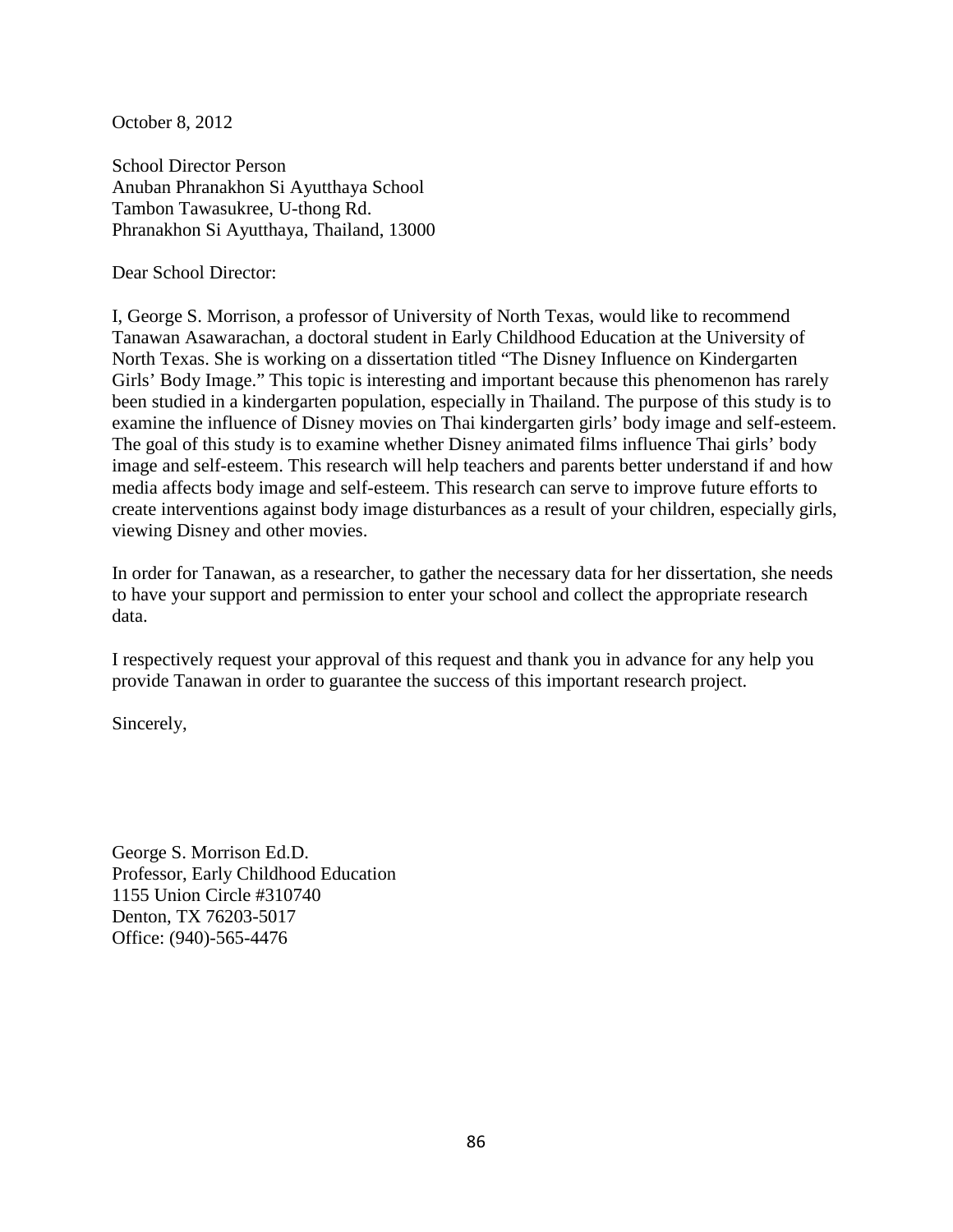#### COMPREHENSIVE REFERENCE LIST

- Agliata, D., & Tantleff-Dunn, S. (2004). The impact of media exposure on males' body image. *Journal of Social and Clinical Psychology, 23*, 7-22.
- Amato, H. (2004). Thailand. In S. J. (Ed.), *Teen life in Asia* (pp. 243-266).Westport: Greenwood Publishing Group.
- Anschutz, D. J., Kanters, L. J. A., Van Strien, T., Vermulst, A. A., & Engels, R. C. M. E. (2009). Maternal influences on body dissatisfaction and restrained eating in young children. *International Journal of Eating Disorders, 42*, 54–61.
- APCD. (2003). *Country profile: Kingdom of Thailand*. Retrieved August 12, 2012, from <http://www.apcdproject.org/countryprofile/thailand/index.html>
- ASTV. (2006). Khan Kluay: Thai animation for Thai people [ก้านกล้วย แอนิเมชั่นไทย ที่คนไทยต้องดู]. Retrieved May 5, 2006, from

<http://www.manager.co.th/Entertainment/ViewNews.aspx?NewsID=9490000058355>

Ata, R. N., Ludden, A, B., Lally, M. M. (2007). The effects of gender and family, friend, and media influences on eating behaviors and body image during adolescence*. Journal of Youth and Adolescence*, *36*(8), 1024-1037.

Ariel, S. (2002). *Children's imaginative play: A visit to wonderland.* Westport, CT: Praeger.

Bailey, S.D., & Ricciardelli, L.A. (2010). Social comparisons, appearance related comments, contingent self-esteem and their relationships with body dissatisfaction and eating disturbance among women. *Eating Behaviors, 11*, 107-112.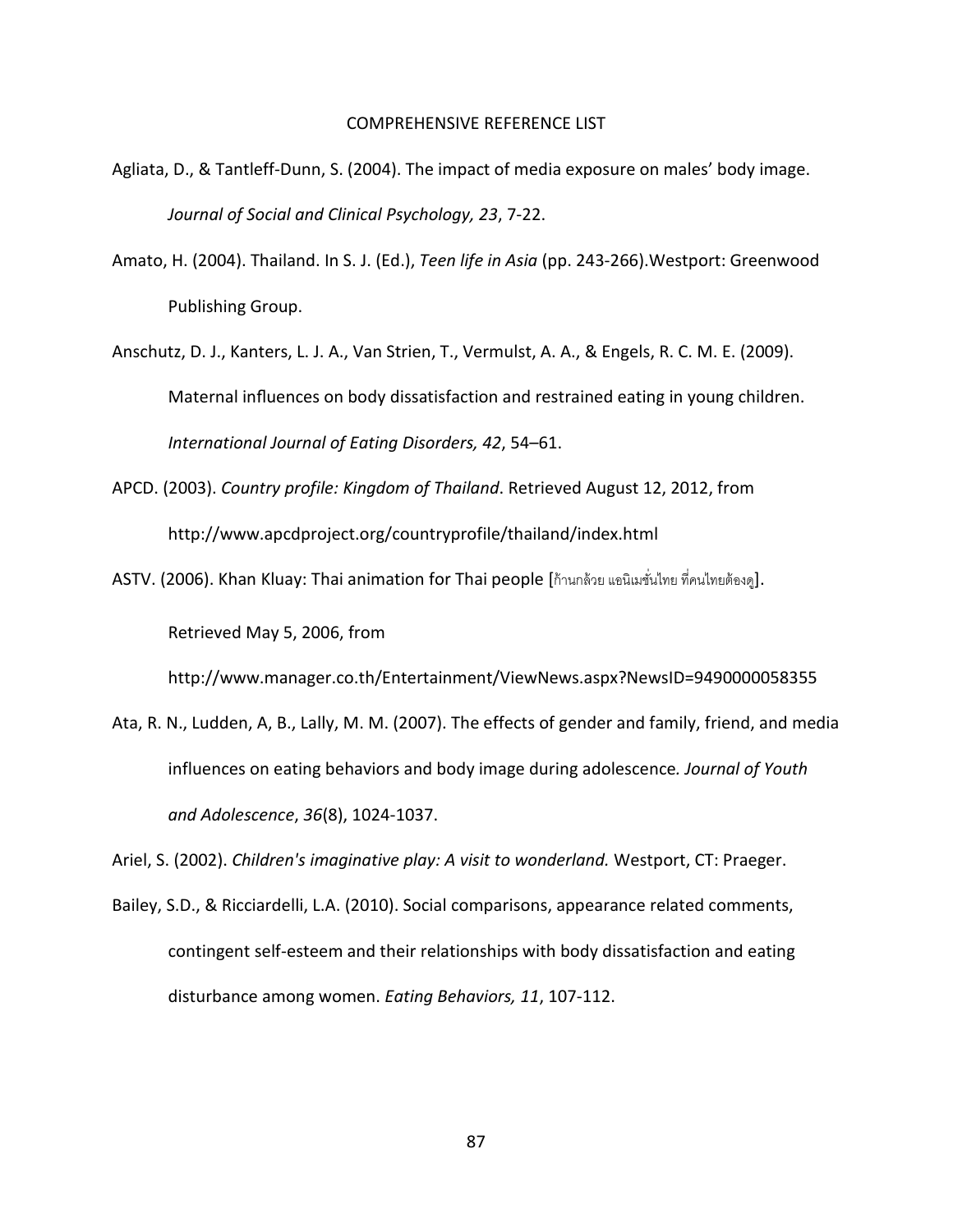Baker-Sperry, L. & Grauerholz, L. (2003). The pervasiveness and persistence of the feminine beauty ideal in children's fairy tales. *Gender and Society, 17* (5), 711-726. Retrieved June 20, 2012

[http://www2.umt.edu/sociology/faculty\\_staff/ellestad/documents/275\\_BakerSperryGr](http://www2.umt.edu/sociology/faculty_staff/ellestad/documents/275_BakerSperryGrauerholz2003_s10.pdf) [auerholz2003\\_s10.pdf](http://www2.umt.edu/sociology/faculty_staff/ellestad/documents/275_BakerSperryGrauerholz2003_s10.pdf)

- Baldwin, S. A., & Hoffmann, J. P. (2002). The dynamics of self-esteem: A growth-curve analysis. *Journal of Youth and Adolescence, 31*, 101–113.
- Bandura, A. (2008). Social cognitive theory of mass communication. In J. Bryant &M.B. Oliver (Eds.), *Media effects: Advances in theory and research* (3rd ed.). New York, NY: Routledge.
- Bann Maha.com. (2009). *Pla Bu Thong* [Electronic version]. Retrieved June 12, 2012, from <http://www.baanmaha.com/community/thread19903.html>

Barnes, B. (2009, April 13). Disney expert uses science to draw boy viewers. *New York Times*. Retrieved August 15, 2012 from

<http://www.nytimes.com/2009/04/14/arts/television/14boys.html?pagewanted=all>

- Bazzini, D., Curtin, L., Joslin, S., Regan, S., & Martz, D. (2010). Do animated Disney characters portray and promote the beauty-goodness stereotype? *Journal of Applied Social Psychology, 40*(10), 2687-2709. Retrieved June 15, 2012, from <http://onlinelibrary.wiley.com/doi/10.1111/j.1559-1816.2010.00676.x/full>
- Becker, A. E., Burwell, R. A., Herzog, D. B., Hamburg, P., & Gilman, S. E. (2002). Eating behaviours and attitudes following prolonged exposure to television among ethnic Fijian adolescent girls. *British Journal of Psychiatry, 180,* 509–514.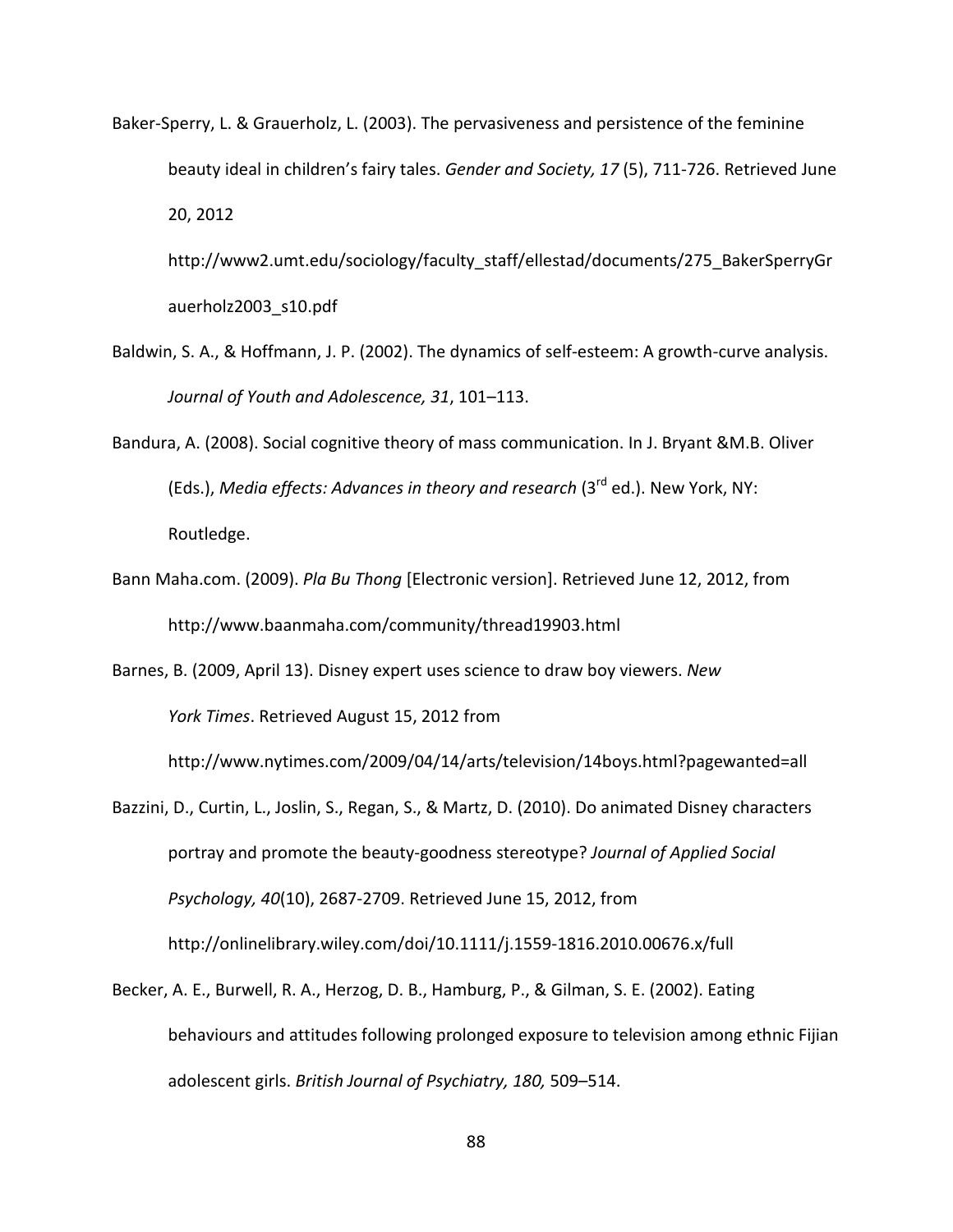- Borzekowski, D.L.G., Robinson, T. N., & Killen, J. D. (2000). Does the camera add 10 pounds? Media use, perceived importance of appearance, and weight concerns among teenage girls. *Journal of Adolescent Health, 26*, 36-41.
- Busch N.F. (1995). *Thailand: An introduction to modern Siam*. Toronto, Canada: D. Van Nostrand company.
- Butler, R. J., & Gasson, S. L. (2005). Self-esteem/self-concept scales for children and adolescents: A review. *Child and Adolescent Mental Health, 10,* 190-201.
- Cahill, S., & Mussap, A. J. (2007). Emotional reactions following exposure to idealized bodies predict unhealthy body change attitudes and behaviors in women and men. *Journal of Psychosomatic Research, 62*, 631-639. Retrieved July 3, 2012, from <http://www.ncbi.nlm.nih.gov/pubmed/17540220>
- Cattarin, J. A., Thompson, J. K., Thomas, C, & Williams, R. (2000). Body image, mood, and televised images of attractiveness: The role of social comparison. *Journal of Social and Clinical Psychology, 19,* 220-239. Retrieved July 3, 2012, from <http://guilfordjournals.com/doi/abs/10.1521/jscp.2000.19.2.220>
- Clay, D., Vignoles, V. L., & Dittmar, H. (2005). Body image and self-esteem among adolescent girls: Testing the influence of sociocultureal factors. *Society for Research on Adolescent, 15*(4), 451-477.
- Cohen, J. (2006). Audience identification with media characters. In J. Bryant & P. Vorderer (Eds.). *Psychology of entertainment* (pp. 183-197). Mahwah, NJ: Lawrence Erlbaum Associates, Inc.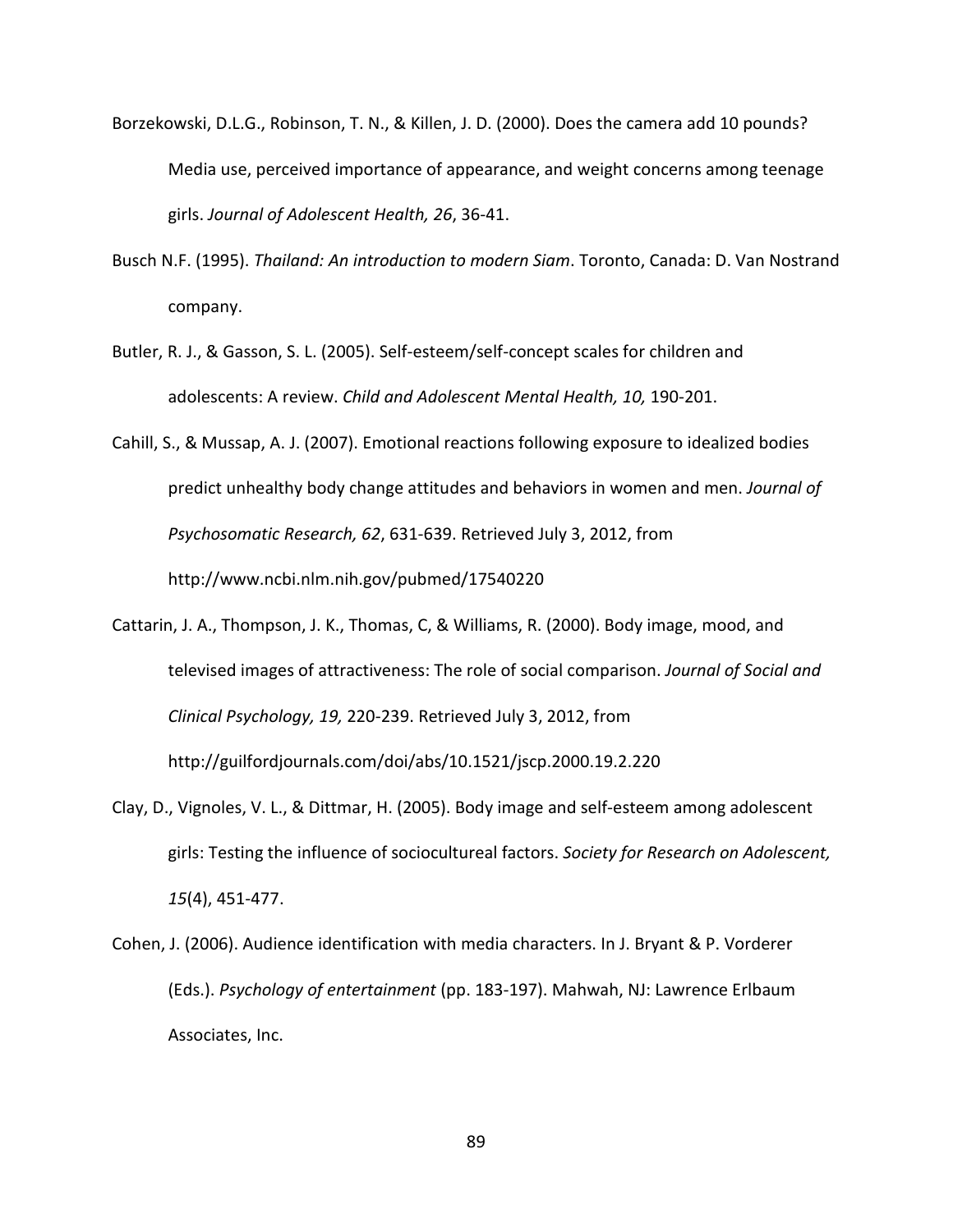- Collins, M. E. (1991). Body figure perceptions and preferences among preadolescent children. *International Journal of Eating Disorders, 10*, 199–208.
- Coughlin, W.J., Heinberg, L.J., Marinilli, A., & Guarda, A.S. (2003). Body image dissatisfaction in children: Prevalence and parental influence. *Healthy Weight Journal*, 56-59.
- Creswell, J. (2003). *Research design: Qualitative, quantitative, and mixed method approaches.*  Thousand Oaks, California: Sage Publications.
- Creswell, J. W. (2005). *Educational research: Planning, conducting, and evaluating quantitative and qualitative research*. Upper Saddle River, NJ.: Merrill.
- Dalley, S. E., Buunk, A. P., & Umit, T. (2009). Female body dissatisfaction after exposure to overweight and thin media images: The role of body mass index and neuroticism. *Personality and Individual Differences, 47*, 47-51.
- Damico, A. M. & Fuller, H. (2007). High school students' perceptions on potential links between media and health behaviors. *Simile, 7*(2), 1-11. Retrieved July 26, 2012, from <http://utpjournals.metapress.com/content/r31376316q4g1072/fulltext.pdf>
- Davidson, T. E., & McCabe, M.P. (2006). Adolescent body image and psychosocial functioning. *Journal of Social Psychology, 146*, 15-30.

DeFife, J. (2009). Hey Pixar, what's up? Try finding an incredible story about a girl's life. *Psychology Today.* Retrieved August 17, 2012, from [http://www.psychologytoday.com/blog/the-shrink-tank/200906/hey-pixar-what-stry](http://www.psychologytoday.com/blog/the-shrink-tank/200906/hey-pixar-what-stry-finding-incredible-story-about-girl-s-life)[finding-incredible-story-about-girl-s-life](http://www.psychologytoday.com/blog/the-shrink-tank/200906/hey-pixar-what-stry-finding-incredible-story-about-girl-s-life)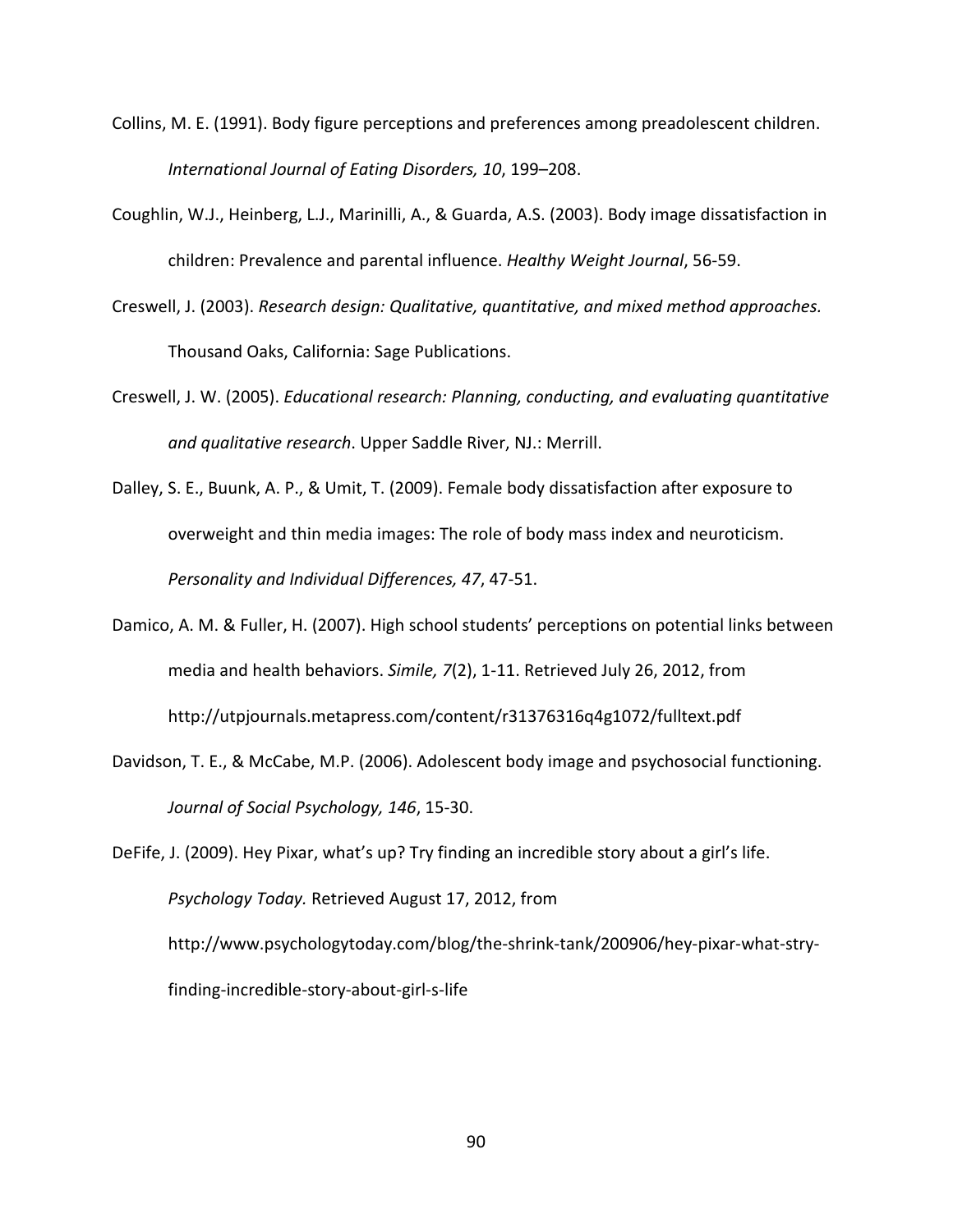- Dijkstra, P., & Barelds, D. P. H. (2011). Examining a model of dispositional mindfulness, body comparison, and body satisfaction. *Body Image, 8*, 419–422. Retrieved August 17, 2012, from [http://www.deepdyve.com/lp/elsevier/examining-a-model-of-dispositional](http://www.deepdyve.com/lp/elsevier/examining-a-model-of-dispositional-mindfulness-body-comparison-and-aHO5QoqiZE)[mindfulness-body-comparison-and-aHO5QoqiZE](http://www.deepdyve.com/lp/elsevier/examining-a-model-of-dispositional-mindfulness-body-comparison-and-aHO5QoqiZE)
- Disneythaitown.com (2005, November 25). Re: My impression [Web log message]. Retrieved from<http://www.disneythaitown.com/myimpress.html>
- Dittmar, H. (2009). How do "body perfect" ideals in the media have a negative impact on body image and behaviors? Factors and processes related to self and identity. *Journal of Social and Clinical Psychology, 28,* 1-8. Retrieved February 17, 2012, from <http://promotingpositivebodyimage.wikispaces.com/file/view/Body+Image+1.pdf>
- Dittmar, H., Halliwell, E., & Ive, S. (2006). Does Barbie make girls want to be thin? The effect of experimental exposure to images of dolls on the body image of 5- to 8-year-old girls. *Developmental Psychology, 42*(2), 283-292. Retrieved January 12, 2012, from <http://65.181.147.127/TMSTN/Gender/DoesBarbieMakeGirlsWantToBeThin.pdf>
- Dittmar, H. & Howard, S. (2004). Ideal internalization and social comparison tendency as moderators of media models' impact on women's body-focused anxiety. *Journal of Social and Clinical Psychology, 23*, 768-791.
- Dittrich, L. (2004). *Above-face facts on the media*. Retrieved March 11, 2012 from <http://www.about-face.org/r/facts/bi.shtml>
- Dohnt, H.K., & Tiggemann, M. (2004). Development of perceived body size and dieting awareness in young girls. *Perceptual and Motor Skills, 99*, 790-792. Retrieved March 11, 2012 from <http://ukpmc.ac.uk/abstract/MED/15648471>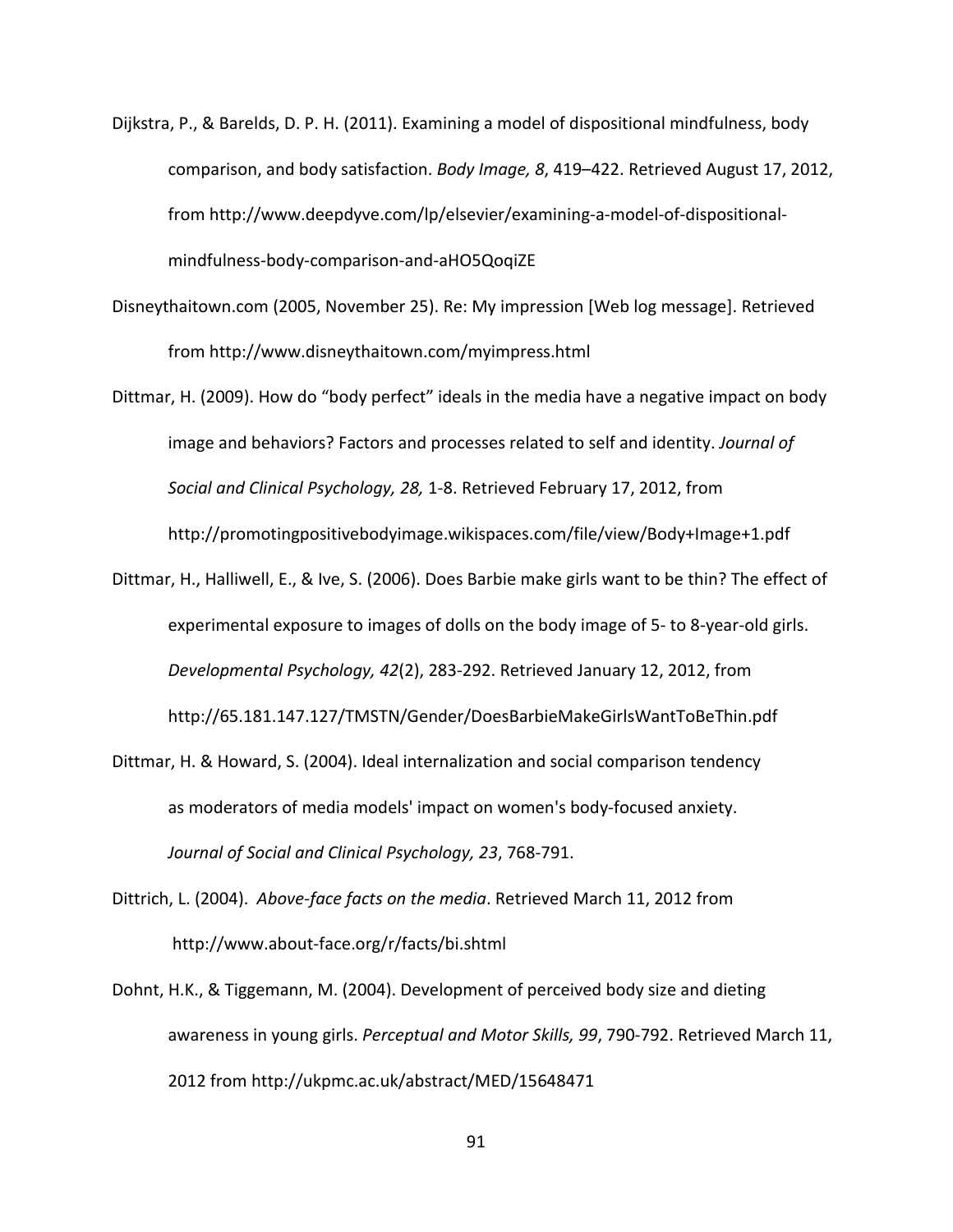- Dohnt, H. & Tiggeman, M. (2005). Peer influences on body dissatisfaction and dieting awareness in young girls. *British Journal of Developmental Psychology, 23,* 103- 116.
- Engeln-Maddox, R. (2005). Cognitive responses to idealized media images of women: The relationship of social comparison and critical processing to body image disturbance in college women. *Journal of Social & Clinical Psychology*, 24(S), 1114-1138.
- Entwisle, B. (2006, February). Eating into childhood. *Food24.* Retrieved March 11, 2012 from <http://www.food24.com/News-and-Guides/Features/Eating-into-childhood-20070216>
- Esnaola, I., Rodríguez, A. and Goñi, A. (2010), 'Body dissatisfaction and perceived sociocultural pressures: Gender and age differences. *Salud Mental*, *33*(1), 21-29.
- Frisher, S. (2010). *Powerful or pretty: A content analysis of gender images in children's animated films* (Doctoral dissertation). Retrieved from

http://etd.auburn.edu/etd/bitstream/handle/10415/2065/ThesisSabrinaFischer.pdf

- Gilbert, K (1998). The body, young children, and popular culture. In N. Yelland (Ed.), *Gender in early childhood* (pp. 55–71). Florence, KY: Taylor and Francis
- Giroux, H. (1995). Animating youth: The Disneyfication of children's culture. *Socialist Review*, *24*, 23–55. Retrieved March 11, 2012

[http://www.henryagiroux.com/online\\_articles/animating\\_youth.htm](http://www.henryagiroux.com/online_articles/animating_youth.htm)

Giroux, H. (1999). *The mouse that roared: Disney and the end of innocence.* Lanham, MD: Bowman & Littlefield Publishers, Inc.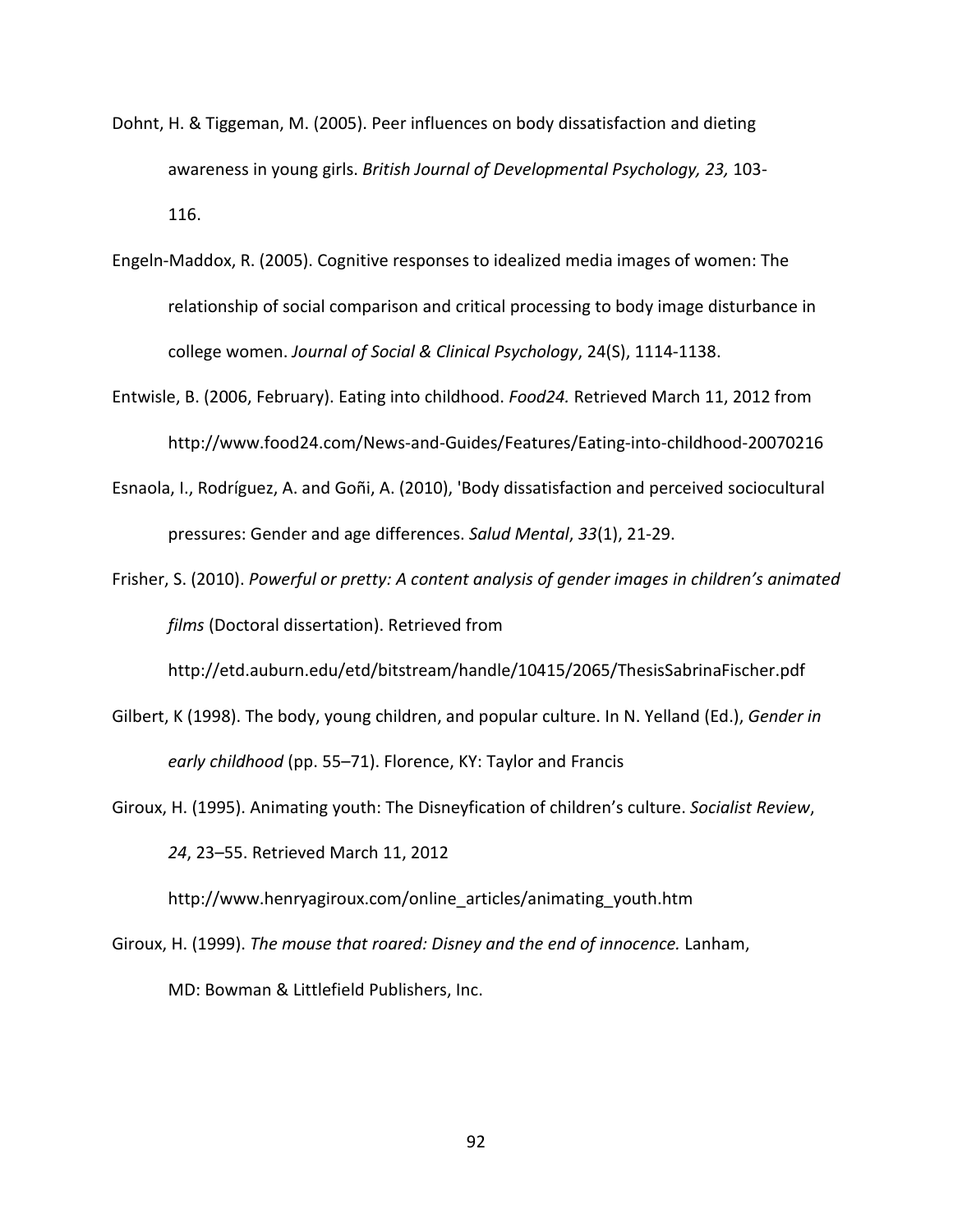Goodman, J. R. (2005). Mapping the sea of eating disorders: A structural equation model of how peers, family, and media influence body image and eating disorders. *Visual Communication Quarterly, 12*, 194-213.

- Grabe, S., & Hyde, J. S. (2006). Ethnicity and body dissatisfaction among women in the United States: A meta-analysis. *Psychological Bulletin, 132*(4), 622-640.
- Grabe, S., Ward, L. M., & Hyde, J. S. (2008). The role of the media in body image concerns among women: A meta-analysis of experimental and correlational studies. *Psychological Bulletin, 134*(3), 460-476.
- Green, S.P., & Pritchard, M.E. (2003). Predictors of body image dissatisfaction in adult men and women. *Social Behavior and Personality, 31*(3), 215-222
- Greef, M. (2002). Information collection: Interviewing In A.S. de Vas (Ed.), *Research at grass Roots* (2nd ed.). Pretoria: Van Schaik.
- Grimmett, C., Croker, H., Carnell, S., & Wardle, J. (2008) Telling parents their child's weight status: Psychological impact of a weight-screening program. *Pediatrics, 122*, 682-688.
- Groesz, L. M., Levine, M. P., & Murnen, S. K. (2002). The effect of experimental presentation of thin media images on body satisfaction: a meta-analytic review. *International Journal of Eating Disorders, 31*, 1-16.
- Grogan, S. (2008). *Body image: Understanding body dissatisfaction in men, women, and children*. London: Routledge.
- Grogan, S. (2010). Promoting positive body image in males and females: Contemporary issues and future directions. *Sex Roles, 63*, 757–765.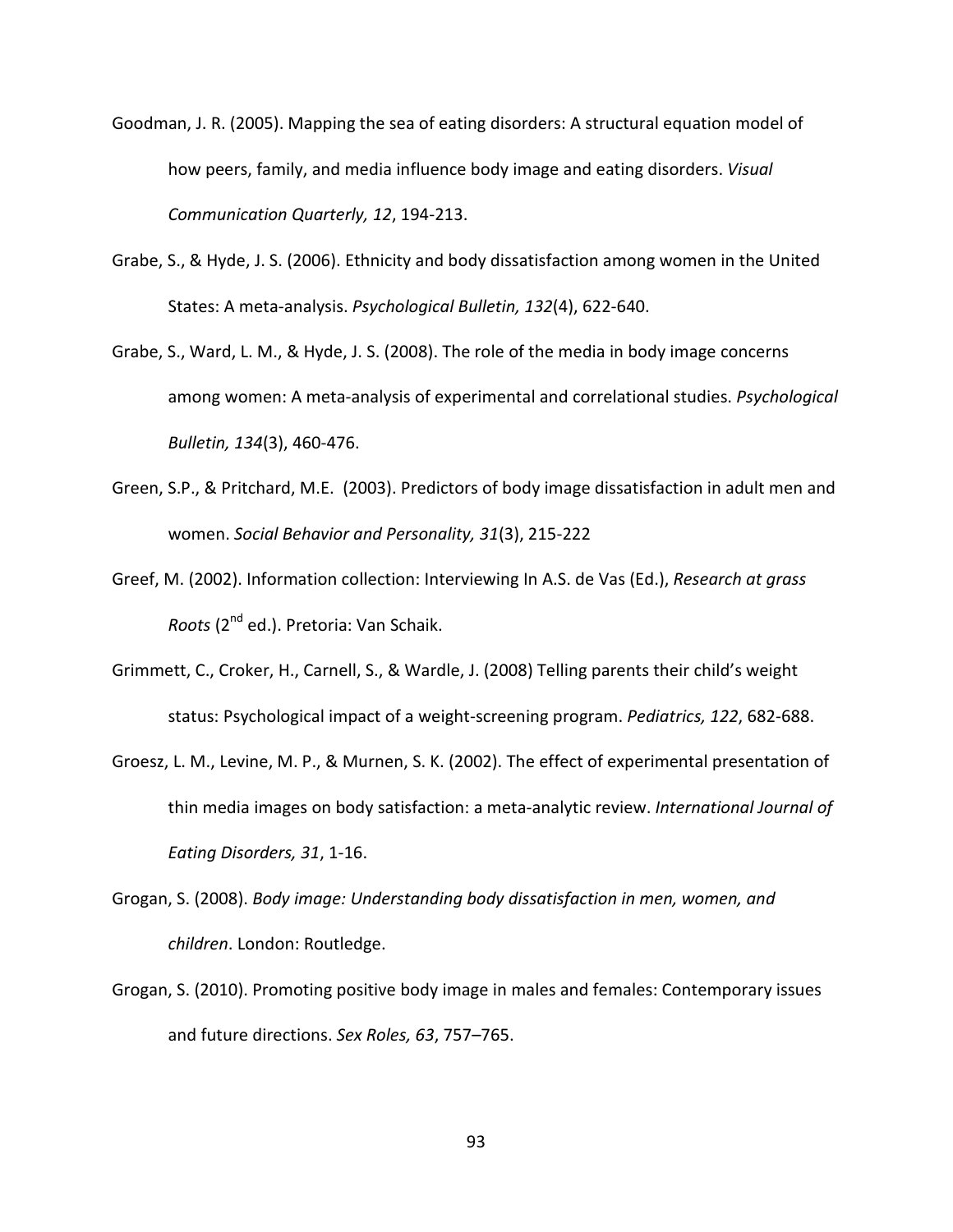Hargreaves, D., & Tiggemann, M. (2002). The effect of television commercials on mood and body dissatisfaction: The role of appearance-schema activation. *Journal of Social & Clinical Psychology, 21*(3), 287-308.

Hargreave, D., Tiggemann, M. (2003) Longer-term implications of responsiveness to 'thin-ideal' television: support for a cumulative hypothesis of body image disturbance? *European Eating Disorders Review*, *11*(6), 465-477. Retrieved February 22, 2012 from [http://www.webpages.uidaho.edu/~bdyre/psyc218/survey01/survey%20lit-](http://www.webpages.uidaho.edu/~bdyre/psyc218/survey01/survey%20lit-Hargreaves%20and%20Tiggemann%202003.pdf)[Hargreaves%20and%20Tiggemann%202003.pdf](http://www.webpages.uidaho.edu/~bdyre/psyc218/survey01/survey%20lit-Hargreaves%20and%20Tiggemann%202003.pdf)

- Harrison, K. (2000). Television viewing, fat stereotyping, body shape standards, and eating disorder symptomology in grade school children. *Communication Research, 27*, 617-640.
- Hasmukh, S., Wasim, S., & Singh, S. K. (2012). Are Indian adolescent girl students more conscious about their body image than their colleague boys? *National Journal of Community Medicine, 3*(2), 344-347.
- Hawkins, N., Richards, P. S., Granley, H. & Stein, D. M. (2004). The impact of exposure to the thin-ideal media images on women. *Eating Disorders: The Journal of Treatment & Prevention, 12*, 35-50.
- Hayes, S., & Tantleff-Dunn, S. (2010). Am I too fat to be a princess? Examining the effects of popular children's media on young girls' body image. *British Journal of Developmental Psychology, 28*, 413–426.
- Heaton, S. N. (2010). *The relationship between exposure to media and body dissatisfaction, self esteem, and body esteem and body esteem for first time postpartum mothers* (Master thesis). Available from ProQuest Dissertations and theses database. (UMI No. 3440850)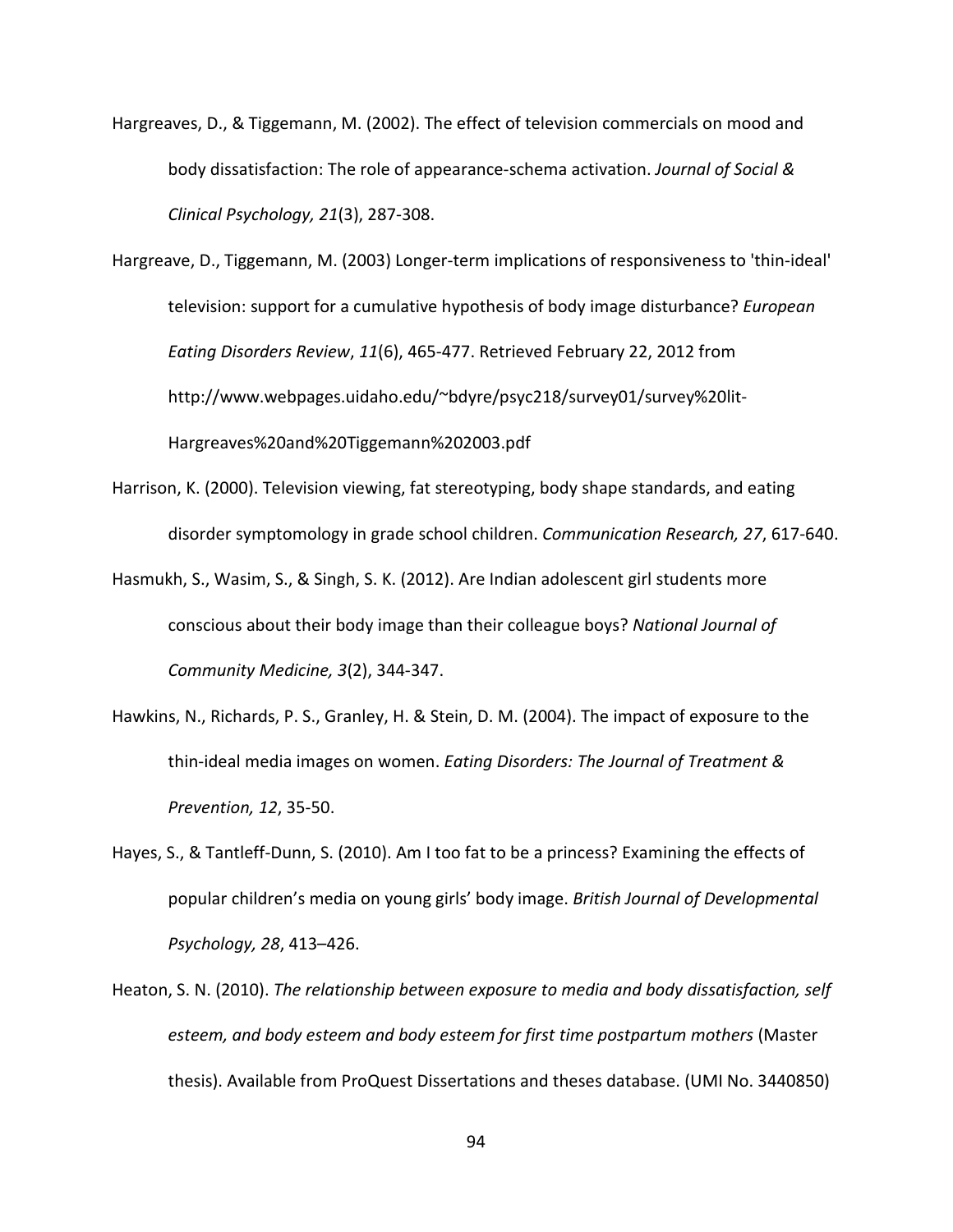- Henderson-King, E., & Henderson-King, D. (1997). Media effects on women's body esteem: Social and individual difference factors. *Journal of Applied Social Psychology, 27*, 399- 417.
- Herbozo, S., Tantleff-Dunn, S., Gokee-L. J., Thompson, J. K. (2004). Beauty and thinness messages in children's media: A content analysis. *Eating Disorders*: *The Journal of Treatment & Prevention*, *12*(1), 21–34.
- James, R. L. (n.d.). *Correlation between adolescent self-esteem, religiosity, and perceived family support.* Unpublished manuscript, Loyola University at New Orleans.
- Jefferson, D. & Stake, J. (2009). Appearance self-attitudes of african-american and European american women: Media comparisons and internalization of beauty ideals. *Psychology of Women Quarterly, 33*, 396-409.
- Johnston, J. & Taylor, J. (2008). Feminist consumerism and fat activists: A comparative study of grassroots activism and the Dove Real Beauty campaign. *Signs: Journal of Women in Culture and Society, 33*(4), 941-966. Retrieved February 22, 2012 from <http://individual.utoronto.ca/joseejohnston/Signs2008.pdf>
- Johnson, F., & Wardle, J. (2005). Dietary restraint, body dissatisfaction, and psychological distress: A prospective analysis. *Journal of Abnormal Psychology, 114*(1), 119-125.
- Jones, D. C. (2004). Body image among adolescent girls and boys: A longitudinal study. *Developmental Psychology, 40*, 823–835.
- Jones, A. M., & Buckingham, J. T. (2005). Self-esteem as a moderator of the effect of social comparison on women's body image. *Journal of Social and Clinical Psychology*, *24* (8), 1164-1187.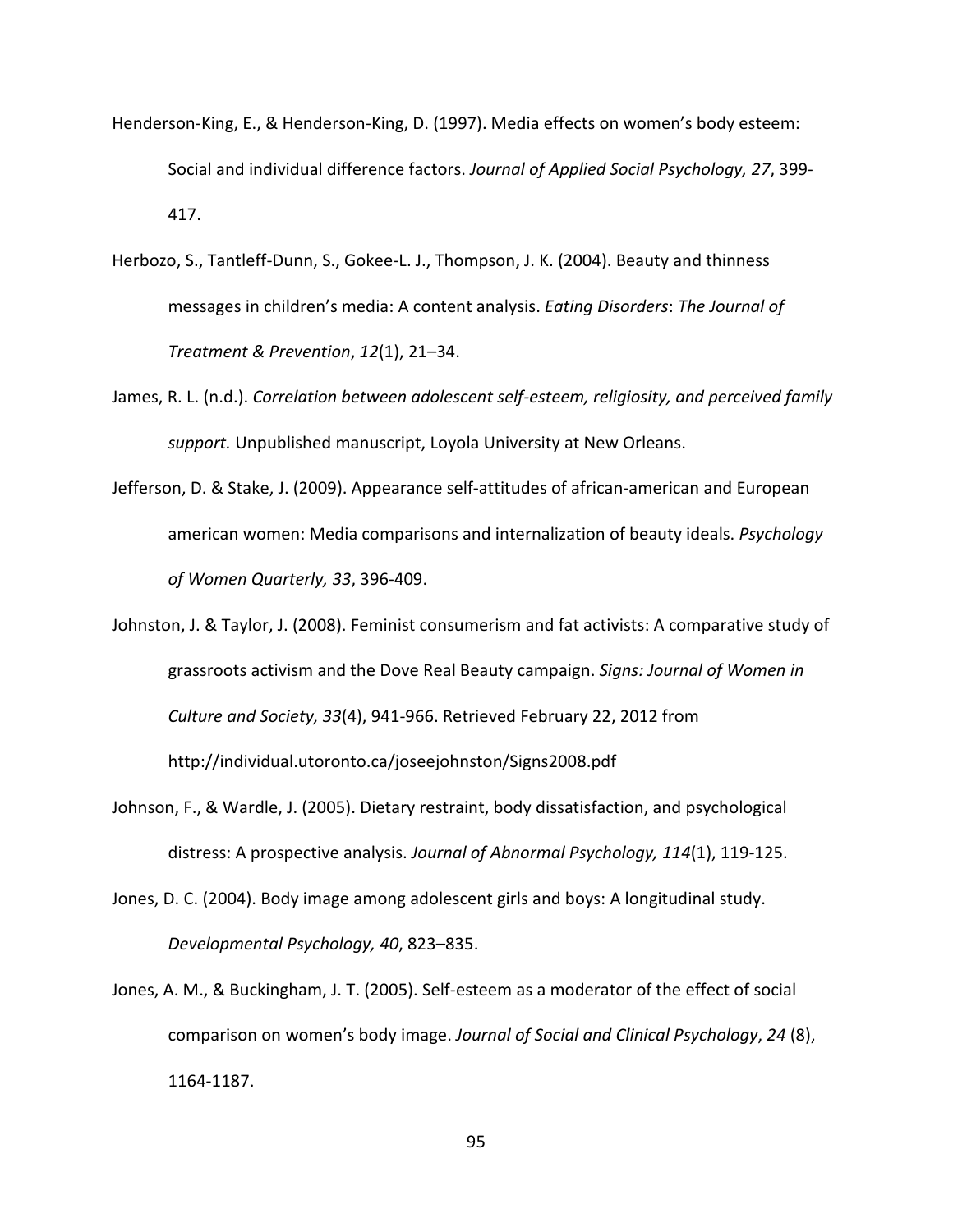Joshi, R., Herman, C. P., & Polivy, J. (2004). Self-enhancing effects of exposure to thin-body images. *International Journal of Eating Disorders, 35*(3), 333-341.doi:10.1002/eat.l0253

Kabilsingh, C. (1991). *Thai women in Buddhism*. Berkeley: Parallax.

Kamol, S. (2006, March 12). Thai animators out to conquer the world. *The Nation*. Retrieved March 11, 2012 from

[http://nationmultimedia.com/2006/03/12/headlines/headlines\\_20002556.php](http://nationmultimedia.com/2006/03/12/headlines/headlines_20002556.php)

Kamonthip Kaewprom. (n.d.). Thai children with their family today [เด็กกับครอบครัวไทยในปัจจุบัน].

Retrieved February 22, 2012, from

<http://www.jvkk.go.th/jvkkfirst/story/health/52.htm>

- Kater, K. J., Rohwer, J., & Londre, K. (2002). Evaluation of an upper elementary school program to prevent body image, eating, and weight concerns [electronic version]. *Journal of School Health, 72*(5), 199-204.
- Kilbourne, J. (2005). *Media, gender, and diversity*. Retrieved October 25, 2005, from http://www.mediaed.org/videos/MideaGenderAndDiversity/KillingUsSoftly/Stud yguide/KillingUsSoftly3
- King, N., Touyz, S., & Charles, M. (2000). The effect of body dissatisfaction of women's perceptions of female celebrities. *International Journal of Eating Disorders, 27*, 341-347.
- Klein, H., & Shiffman, K. S. (2005). Thin is "in" and stout is "out": What animated cartoons tell viewers about body weight. *Eating and Weight Disorders, 10*, 107-116.
- Klein, H., & Shiffman, K. S., (2006). Messages about physical attractiveness in animated cartoons. *Body Image, 3*(4), 353-363.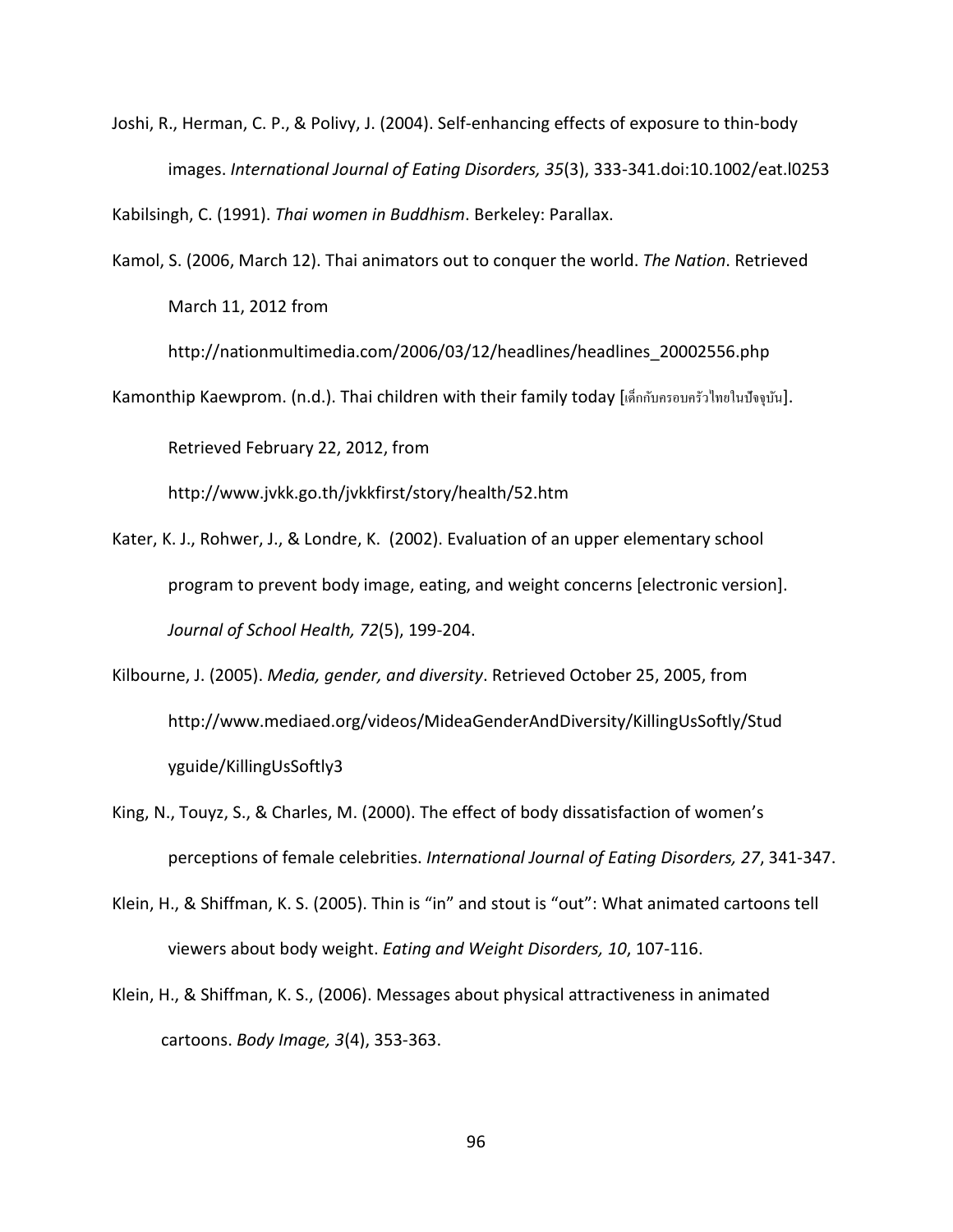- Kozak, A. (2001). *Media consumption and body image disturbance in late elementary schoolage children* (Doctoral dissertation). Available from ProQuest Dissertations and theses database. (UMI No. 3012868)
- Krcmar, M., Giles, S., &Helme, D. (2008). Understanding the process: How mediated and peer norms affect young women's body esteem. *Communication Quarterly, 56*(2), 111-130.
- Krones, P.G., Stice, E., Batres, C., &Orjada, K. (2005). In vivo comparisons to a thin-ideal peer promotes body dissatisfaction: A randomized experiment. *International Journal of Eating Disorders, 38*(2), 134-142.
- Lacroix, C. (2004). Images of animated others: The orientalization of Disney's cartoon heroines from *The Little Mermaid* to *The Hunchback of Notre Dame*. *Popular Communication, 24*  (4), 213-229.
- Lee, L. (2006). *The relationship between body-esteem, depresssgenic feelings and behaviors, and body mass index in first grade children* (Master thesis). Retrieved from <http://dc.library.okstate.edu/utils/getfile/collection/theses/id/3090/filename/3091.pdf>
- Leech, N. & Onwuegbuzie, A. (2009). A typology of mixed methods research designs. *Qual Quant, 43,* 265-275.
- Leit, R. A., Gray, R. A., & Pope, H. G. (2002). The media's representation of the thin ideal male body: A cause for music dysmorphia? *International Journal of Eating Disorders, 31*(3), 334-338.
- Lent, J. A. (2004). The "sleeper" status of Southeast Asian animation. In S. S., Harvey, (Ed.), *Screening Southeast Asia* (Fall 2004 ed.). Retrieved November 20, 2012, from <http://cinema.usc.edu/archivedassets/098/15835.pdf>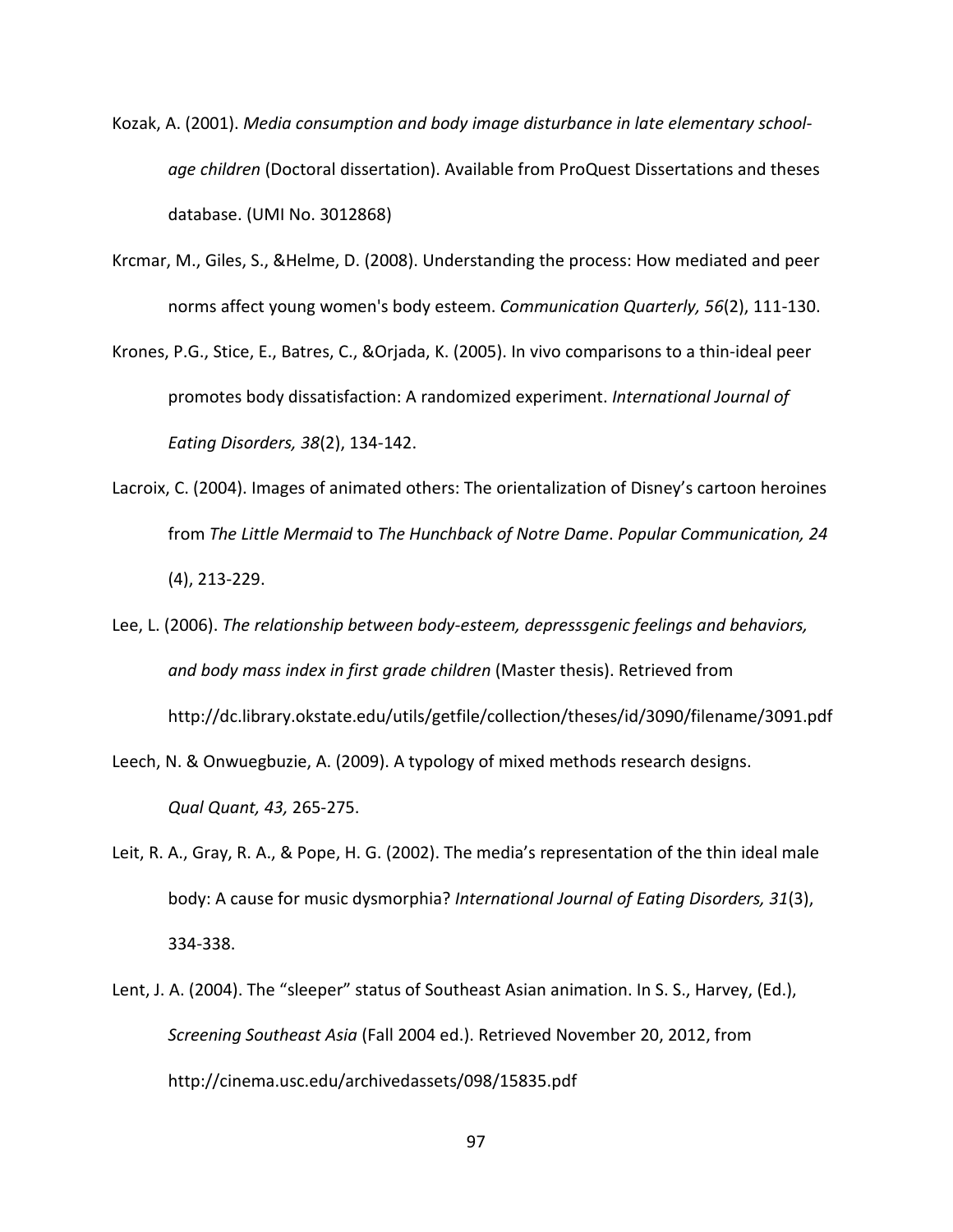López-Guimera, G., Levine, M. P., Sánchez-Carracedo, D., & Fauquet, J. (2010). Influence of mass media on body image and eating disordered attitudes and behaviors in females: A review of effects and processes. *Media Psychology, 13*, 387-416. Retrieved March 11, 2012 from

<http://www.tandfonline.com/doi/full/10.1080/15213269.2010.525737#tabModule>

- Lerner, R.M., & Gellert, E. (1969). Body build identification, preference and aversion in children. *Developmental Psychology, 1*, 456-462.
- Levine, M. P., & Murnen, S. K. (2009). "Everybody knows that mass media are/are not [*pick one*] a cause of eating disorders": A critical review of evidence for a causal link between media, negative body image, and disordered eating in Females. *Journal of Social and Clinical Psychology, 28,* 9-42.
- Lockhart, A. (2000). Perceived influence of a Disney fairy tale on beliefs about romantic love and marriage. (Doctoral dissertation). Available from ProQuest Dissertations and theses database. (UMI No. 9964887)
- Lowes, J., & Tiggemann, M. (2003). Body dissatisfaction, dieting awareness, and the impact of parental influences in young children. *British Journal of Health Psychology, 8*, 135-147.

Maltin, L. (2000) *The Disney films* (4<sup>th</sup> ed.). New York: Disney Editions.

- Martin, J. B. (2010). The development of ideal body image perceptions in the United States. *Nutrition Today, 45*(3), 98-110.
- Matichon online. (2010, May 28). *Payut Ngaokrachang, 'Walt Disney of Thailand', dies*. Retrieved March 11, 2012 from

[http://www.matichon.co.th/news\\_detail.php?newsid=1274971982&catid=08](http://www.matichon.co.th/news_detail.php?newsid=1274971982&catid=08)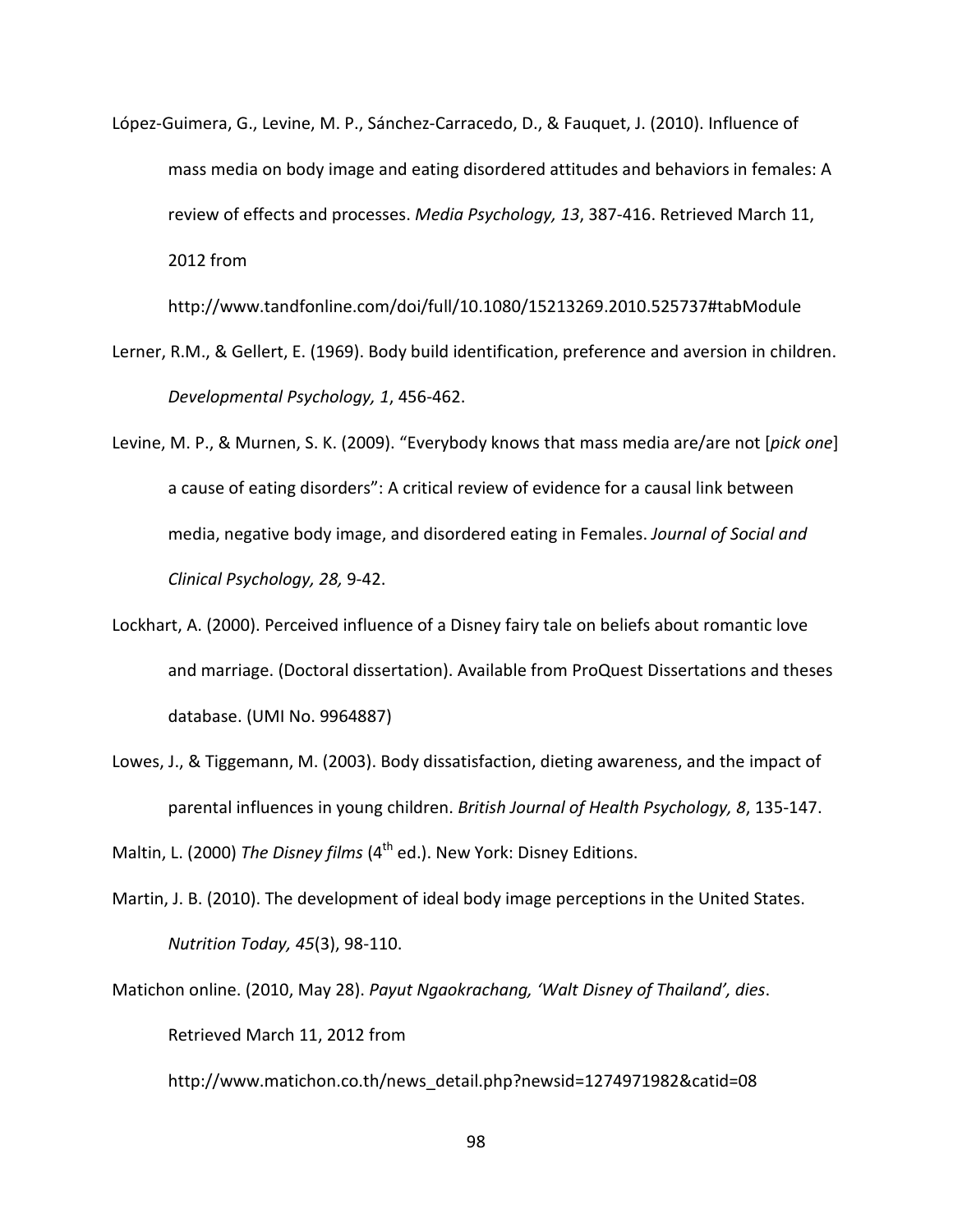- McCabe, M. P.,&Ricciardelli, L. A. (2001). Parent, peer and media influences on body image and strategies to both increase and decrease body size among adolescent boys and girls. *Adolescence, 36*(142), 216–225.
- McCabe, M. P., Ricciardelli, L. A., & Ridge, D. (2006). "Who thinks I need a perfect body?" Perceptions and internal dialogue among adolescents about their bodies. *Sex Roles*, *55*, 405-419.
- Melnyk, S. E., Cash, T. F., & Janda, L. H. (2004). Body image ups and downs: Prediction of intraindividual level and variability of women's daily body image experiences. *Body Image, 1*, 225-235.
- Mendelson, B.K., & White, D.R., (1993-1994). Manual for the Body-Esteem Scale for children. *Concordia University Research Bulletin, 12*(2), 1-10.
- Miles, M., & Huberman, A. M. (1994). *Qualitative data analysis* (2<sup>nd</sup> ed.). Thousand Oaks, CA: Sage Publications.
- Mills, J. S., & Miller, J. L. (2007). Experimental effects of receiving negative weight related feedback: A weight guessing study. *Body Image, 4*, 309-316.
- Monro, F. & Huon, G. (2005). Media-portrayed idealized images, body shape, and appearance anxiety. *International Journal of Eating Disorders, 38*, 85-90.
- Morris, A. M., & Katzman, D. K. (2003). The impact of the media on eating disorders in children and adolescents. *Paediatrics & Child Health, 8*(5), 287-289.
- Mumme, Donna L., & Fernald, A. (2003). The Infant as Onlooker: Learning From Emotional Reactions Observed in a Television Scenario. *Child Development, 74*(1), 221-237.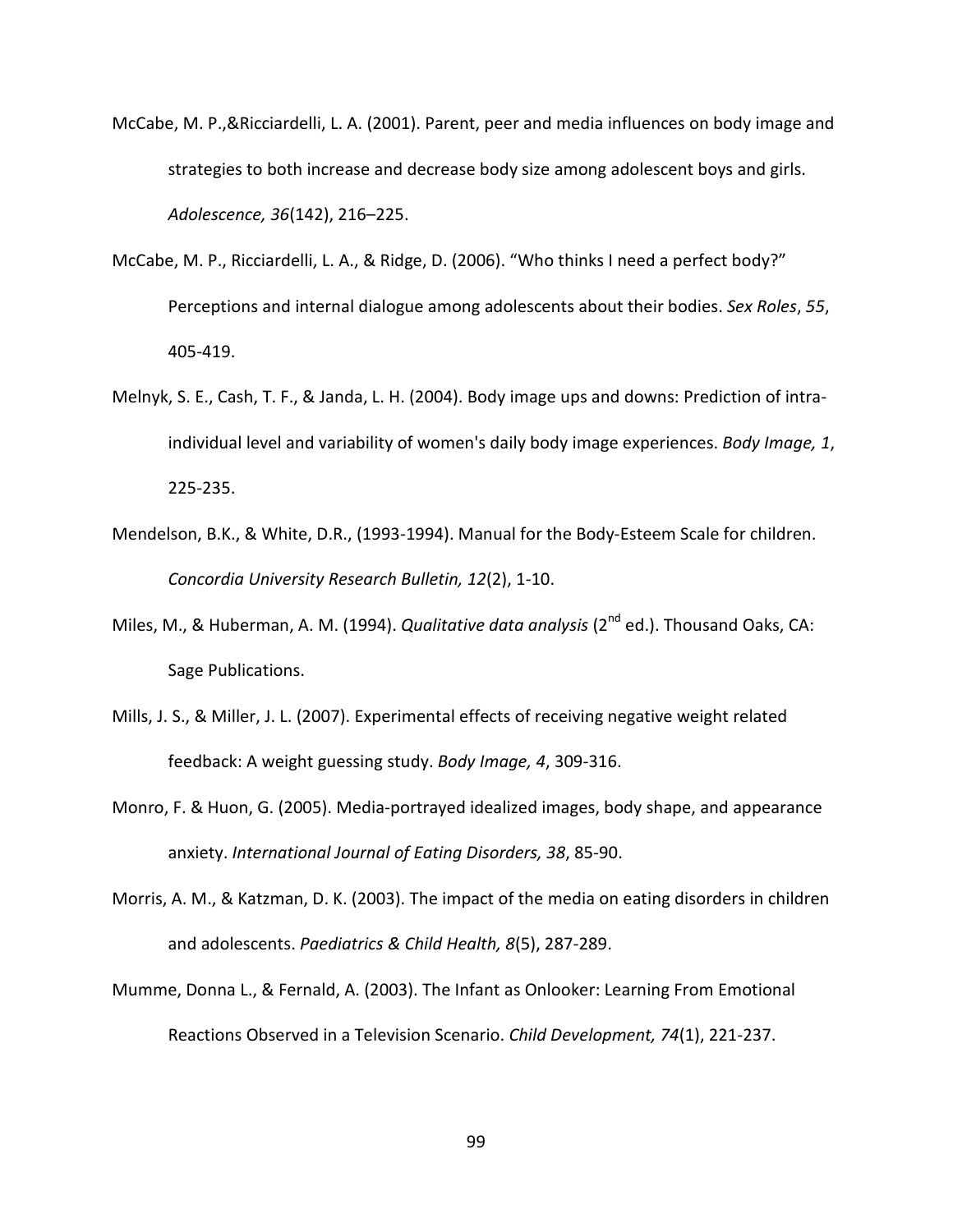- Murray, S. H., Touyz, S. W., & Beumont, P. J. V. (1996). Awareness and perceived influence of body ideals in the media: A comparison of eating disorder patients and the general community. *Eating Disorders, 4*, 33-46.
- Musher-Eizenman D., Holub, S., Edwards-Leeper, L., Persson, A. V., & Goldstein, S. E. (2003). The narrow range of acceptable body types of preschoolers and their mothers. *Applied Developmental Psychology, 24*, 259-272.
- Myers, D. G. (2002). *Social psychology* (7<sup>th</sup> ed.). Boston: McGraw-Hill.
- Myers, T. A. & Crowther, J. H. (2009). Social comparison as a predictor of body dissatisfaction: A meta-analytic review. *Journal of Abnormal Psychology, 118*, 683-698.
- Neighbors, L. A., & Sobal, J. (2007). Prevalence and magnitude of body weight and shape dissatisfaction among university students. *Eating Behaviors, 8*, 429-439.
- Oliveira, M. (2000). *The effect of media's objectification of beauty on children's body esteem* (Doctoral dissertation). Available from ProQuest Dissertations and theses database. (UMI No. 9967598)
- Orenstein, P. (2006, December 24). What's wrong with Cinderella? *New York Time.* Retrieved from

http://www.nytimes.com/2006/12/24/magazine/24princess.t.html?pagewanted=all&r  $=0$ 

Park, S. (2005). The influence of presumed media influence on women's desire to be thin. *Communication Research, 32*, 594-612.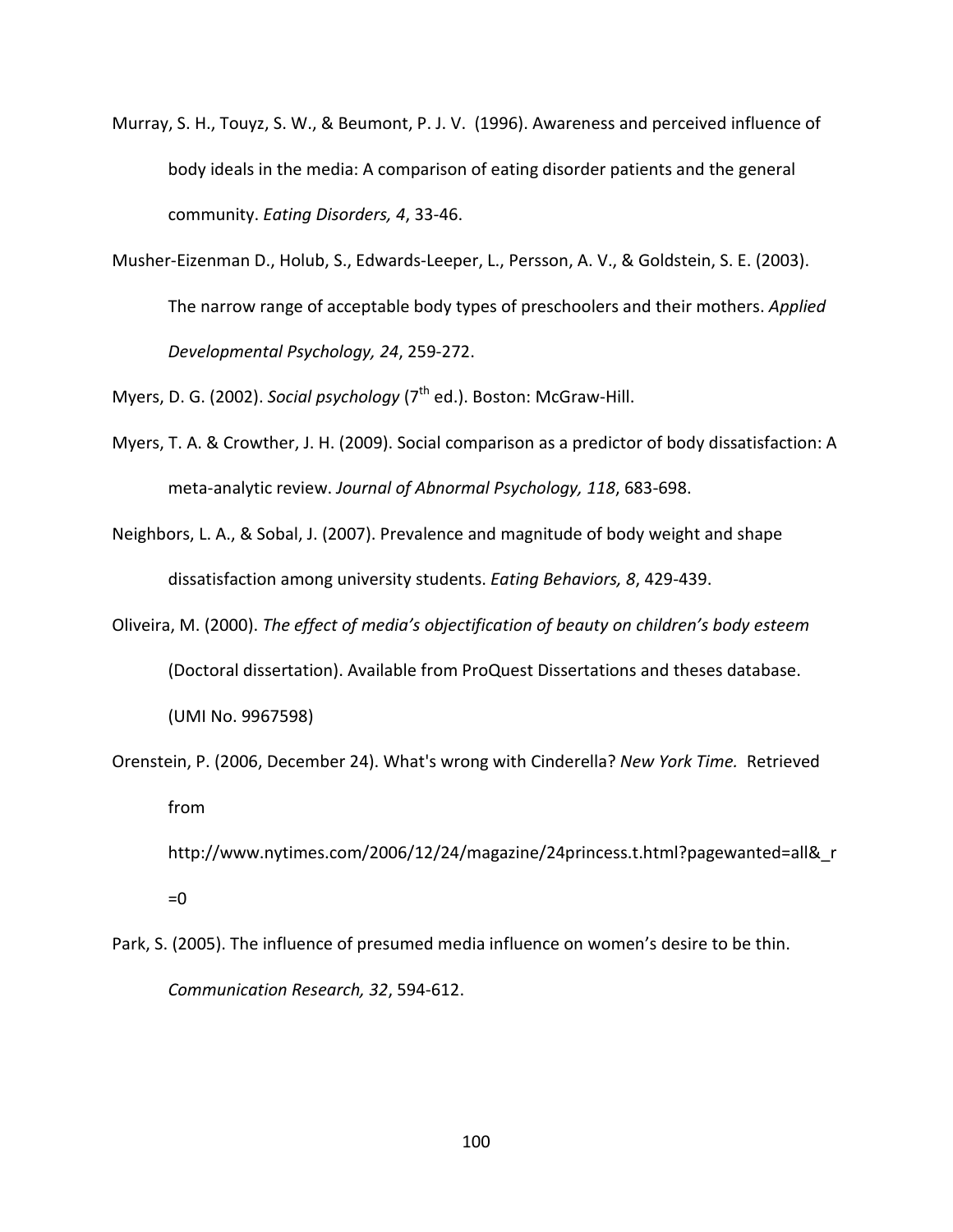- Phares, V., Steinberg, A. R., & Thompson, J. K. (2004). Gender differences in peer and parental influences: Body image disturbance, self-worth, and psychological functioning in preadolescent children. *Journal of Youth and Adolescence, 33*, 421-429.
- Piaget, J. (1963). *The child's conception of the world.* Patterson, N.J.: Littlefield and Adams.
- Pulvers, K. M., Lee, R. E., Kaur, H., Mayo, M. S., Fitzgibbon, M. L., Jeffries, S. K., et al. (2004). Development of a culturally relevant body image instrument among urban African Americans. *Obesity Research, 12*, 1641-1651.
- QSR (2004). *Getting started in N6*. Retrieved June 1, 2012, from [http://www.qsrinternational.com](http://www.qsrinternational.com/)
- Rice, C. (1995). *Promoting healthy body image: A guide for program planners* [On-line]. Available:<http://www.opc.on.ca/beststart/bodyimag/httoc.html>
- Robinson, T., Callister, M., Magoffin, D., & Moore, J. (2007). The portrayal of older characters in Disney animated films. *Journal of Aging Studies, 21*, 203-213.Retrieved June 1, 2012, from<http://www.sciencedirect.com/science/article/pii/S0890406507000047>

Roberts, D. & Foehr, U. (2008). Trends in media use. *The Future of Children, 18,* 11-37.

- Sanford, J. (2008). *Female media imagery and its effects on female perception and body image* (Master's thesis). California State University, Sacramento.
- Schur, E.A., Sanders, M., & Steiner, H. (2000). Body dissatisfaction and dieting in young children. *International Journal of Eating Disorders, 22*, 74-82.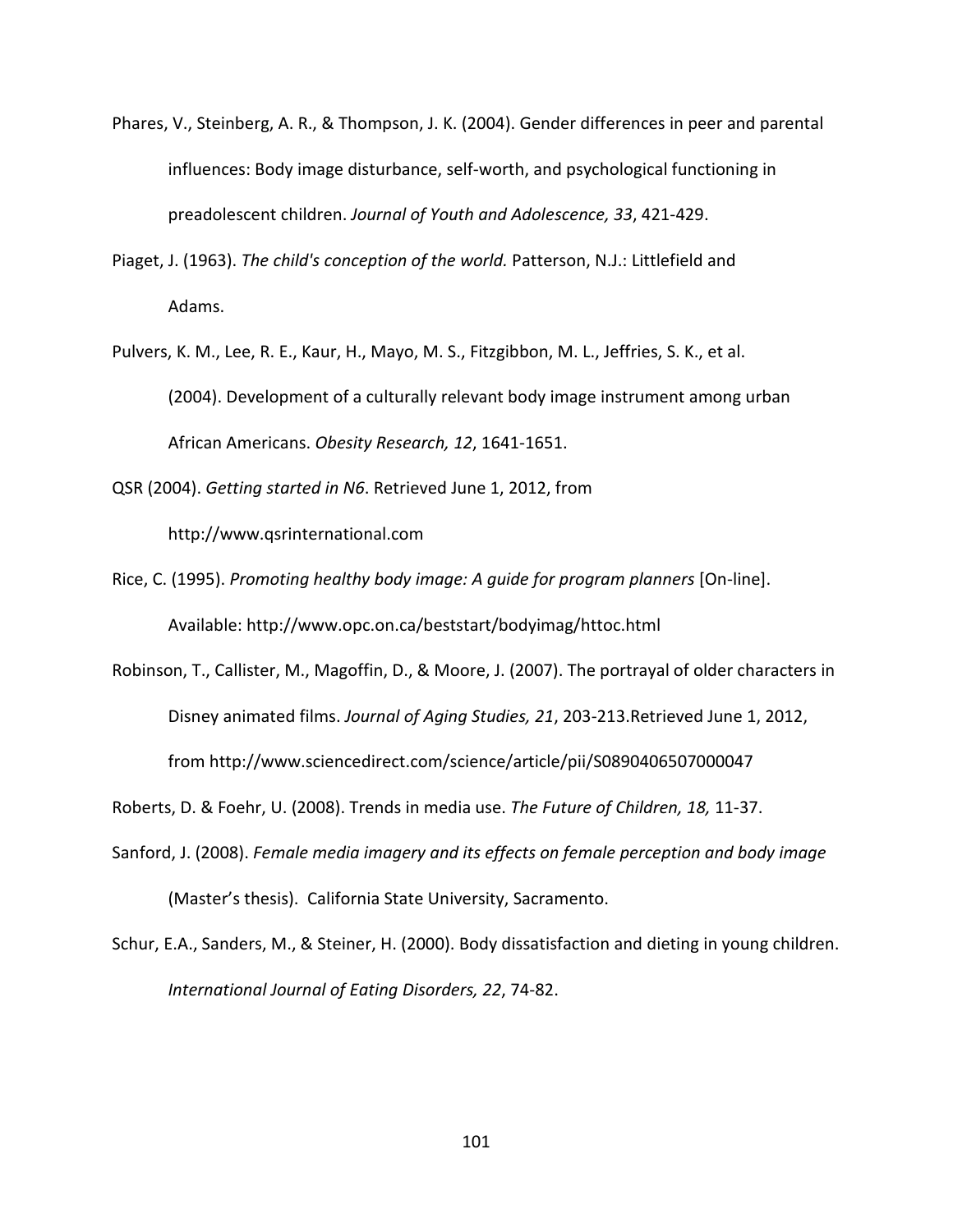- Sherida, K. (2007). *The influence of the media on the body image of young children*. (Doctoral dissertation). Available from ProQuest Dissertations and theses database. (UMI No. 3282858)
- Shisslak, C. M., & Crago, M. (2001). *Risk and protective factors in the development of eating disorders*. In J. K. Thompson, & L. Smolak (Eds.) *Body image, eating disorders and obesity in youth* (pp. 103–125). Washington, DC: American Psychological Association.
- Shrum, L. J. (2009). Media Consumption and perceptions of social reality: Effects and underlying processes. In J. Bryant & M. B. Oliver (Eds.), *Media effects: Advances in theory and research*, 3rd edition, (pp. 50-73). New York: Psychology Press.
- Smolak, L. (2002). Body image development in children. In T. F. Cash & T. Pruzinsky (Eds.), Body image: A handbook of theory, research, and clinical practice (pp. 65-73). New York: The Guilford Press.
- Smolak, L. (2004) Body image in children and adolescents: Where do we go from here? *Body Image, 1*, 15-28.
- Stein, R. J. (1998). Children's physical self-concept scale. Kansas City: University of Missouri.

Stein, R. J. (2000). Going to Xtremes: XS and XL. *Los Angeles Times*, p.E1.

Strauss, R. S. (2000). Childhood obesity and self esteem. *Pediatrics, 105*, 15.

- Szwarc, S. (2003). Dying to be thin. *Tech Central Station*. Retrieved March 11, 2005 from <http://www2.techcentralstation.com/1051/printer.jsp?CID=1051-072203E>
- Tanner, L. (2003). Images of couples and families in Disney feature-length animated films. *American Journal of Family Therapy, 31*, 355-373.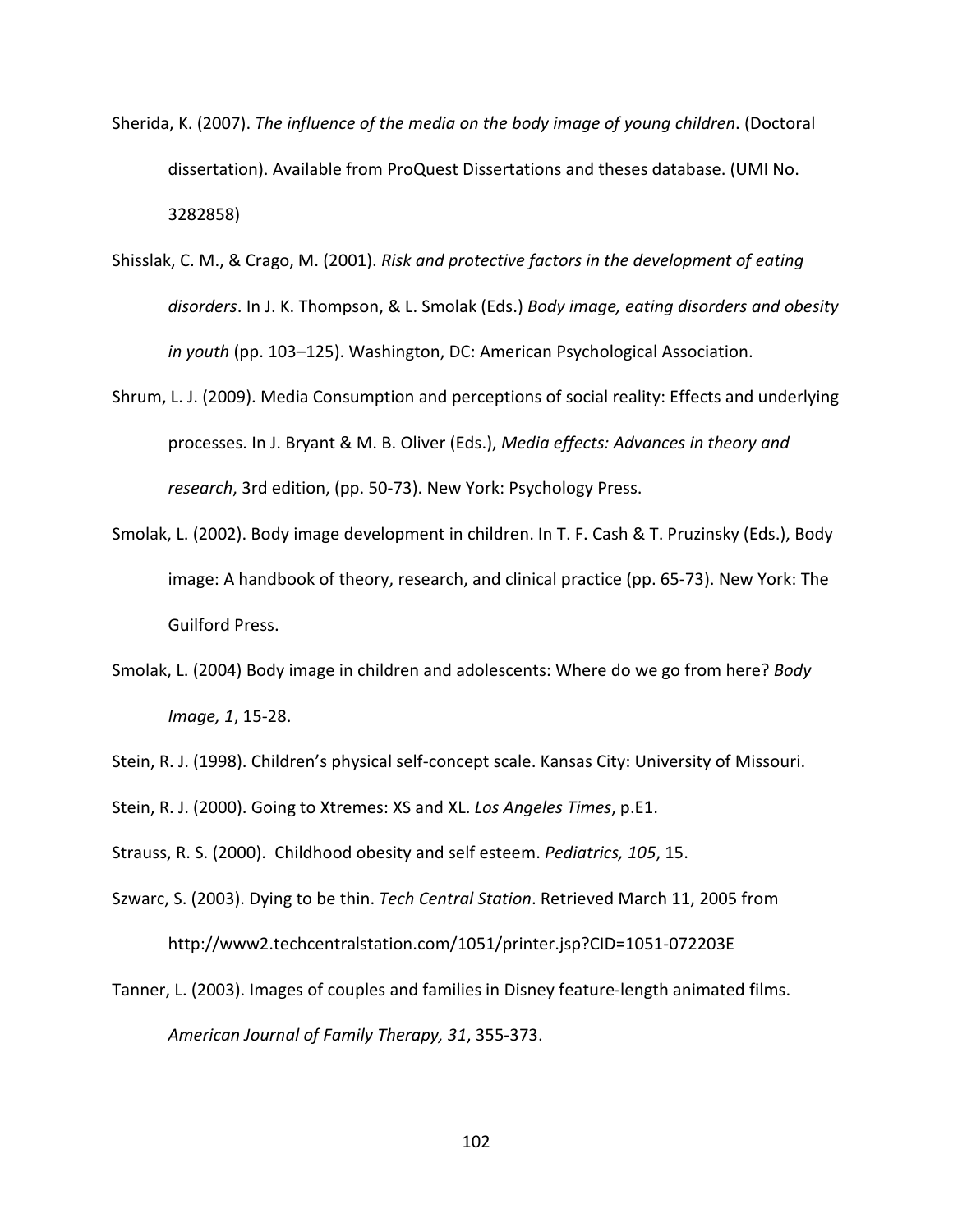Teaching Thailand. (2012, March 2). *Re: Disney English…Join the adventure!* [Web log message]. Retrieved June 17, 2012, from [http://www.teachingthailand.com/job/10234/disney](http://www.teachingthailand.com/job/10234/disney-english-join-the-adventure-at-disney-english/)[english-join-the-adventure-at-disney-english/](http://www.teachingthailand.com/job/10234/disney-english-join-the-adventure-at-disney-english/)

Thailand Information (n.d.). Sawadee [สวัสดี]. Retrieved March 12, 2012, from

<http://www.sawadee.com/thailand/info/tat01.html>

- ThaiTradeUSA.com. (2010). *Thai entertainment and animation industry*. Retrieved November 19, 2012, from [http://www.thaitradeusa.com/home/?page\\_id=2024](http://www.thaitradeusa.com/home/?page_id=2024)
- Thienchai Srivichit. (n.d.). Thai rural family [ครอบครัวไทยในชนบท]. Retrieved March 10, 2012, from

<http://www.thailandlife.com/thai-culture/thai-rural-family.html>

Thompson, J. K. (Ed.). (2004). *Handbook of eating disorders and obesity*. New York: Wiley.

- Thomsen, S. R. (2002). Health and beauty magazine reading and body shape concerns among a group of college women. *Journalism and Mass Communication Quarterly, 79*, 988-1008.
- Tiggemann, M. (2001) Children's body image: It starts sooner than you think. *Virtually Healthy, 19*, 3.
- Tiggeman, M. (2003). Media exposure, body dissatisfaction and disordered eating: Television and magazines are not the same! *European Eating Disorders Review, 11*, 418-430.
- Tiggemann, M. (2005). Body dissatisfaction and adolescent self-esteem: Prospective findings. *Body Image, 2*, 129 –135.
- Tiggemann, M. & McGiIl, B. (2004). The role of social comparison in the effect of magazine advertisements on women's mood and body dissatisfaction. *Journal of Social and Clinical Psychology, 23*, 23-44.

Tiggemann, M., & Slater, A. (2004). Thin ideals in music television: A source of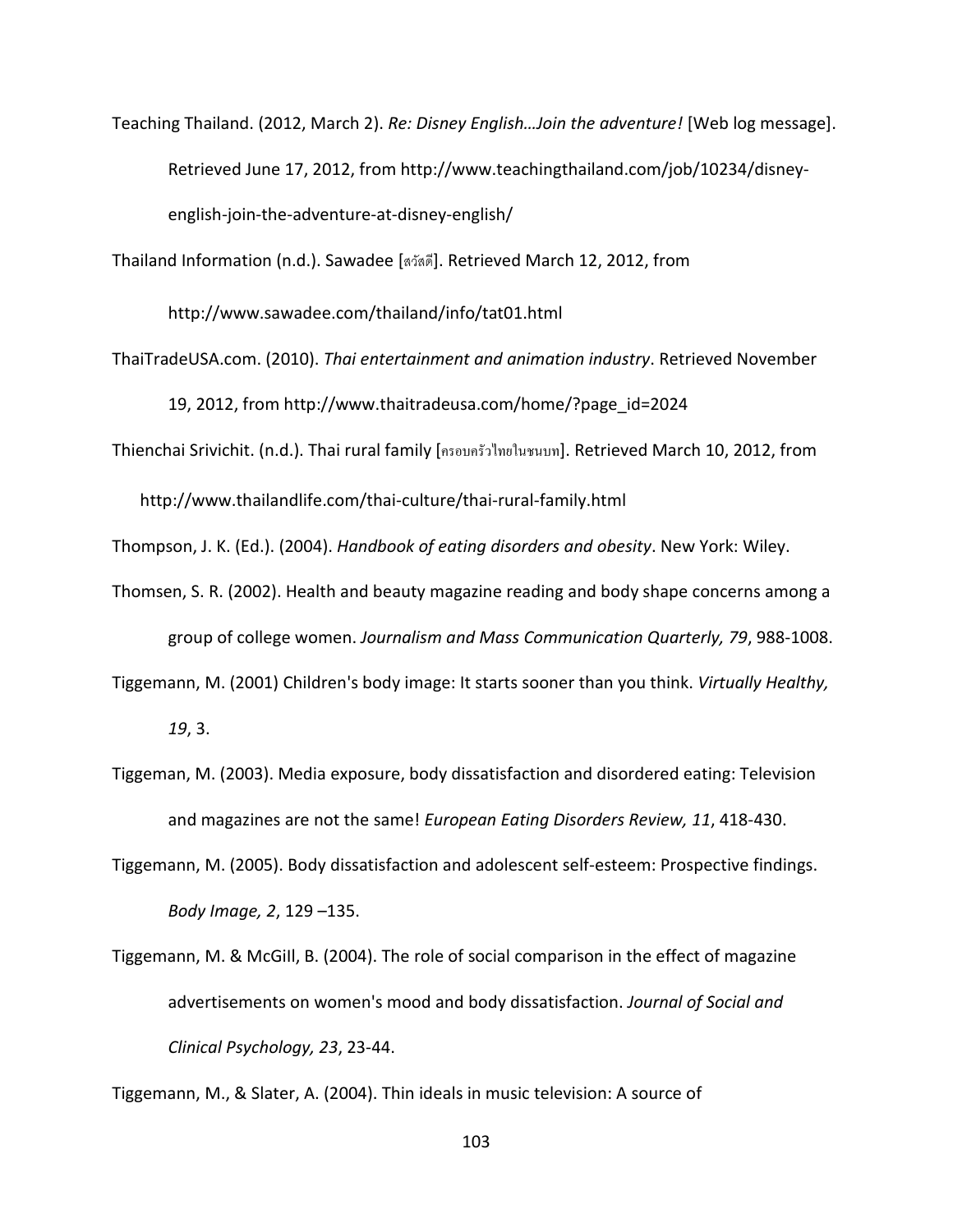social comparison and body dissatisfaction. *International Journal of Eating Disorders, 35*(1), 48-58.

- Tourism Authorities of Thailand (2000). Welcome to the land of smiles [Electronic Version]. Retrieved June 1, from 2012, fro[m http://www.tourismthailand.org](http://www.tourismthailand.org/)
- Trampe, D., Stapel, D. A., & Siero, F. W. (2007). On models and vases: Body dissatisfaction and proneness to social comparison effects. *Journal of Personality and Social Psychology, 92,*  106-118.
- Tremblay, L., & Limbos, M. (2009). Body image disturbance and pyschopathology in children: Research evidence and implications for prevention and treatment. *Current Pyschology Reviews, 5*, 62-72. doi: 10.2174/157340009787315307
- Truby, H., & Paxton, S. J. (2002). Development of the Children's Body Image Scale [electronic version]. *British Journal of Social Psychology, 41*, 185-203.
- Valkenburg, P. (2004). *Children's responses to the screen: A media psychological approach*. Mahwah, New Jersey: Lawrence Erlbaum Associates, Inc.
- Veldhuis, J., Koniin, E.A., & Seidell, J.C. (2012). Weight information labels on media models reduce body dissatisfaction in adolescent girls. *Journal Adolescent Health, 50*(6), 600- 606
- Wang, S. S., Houshyar, S., & Prinstein, M. J. (2006). Adolescent girls' and boys' weight related health behaviors and cognitions: Associations with reputation-and preference based peer status. *Health Psychology, 25*, 658-663.
- Wardle, J. & Cooke, L. (2005). The impact of obesity on psychological well-being. *Best Practice and Research Clinical Endocrinology & Metabolism, 19*(3), 421-440.